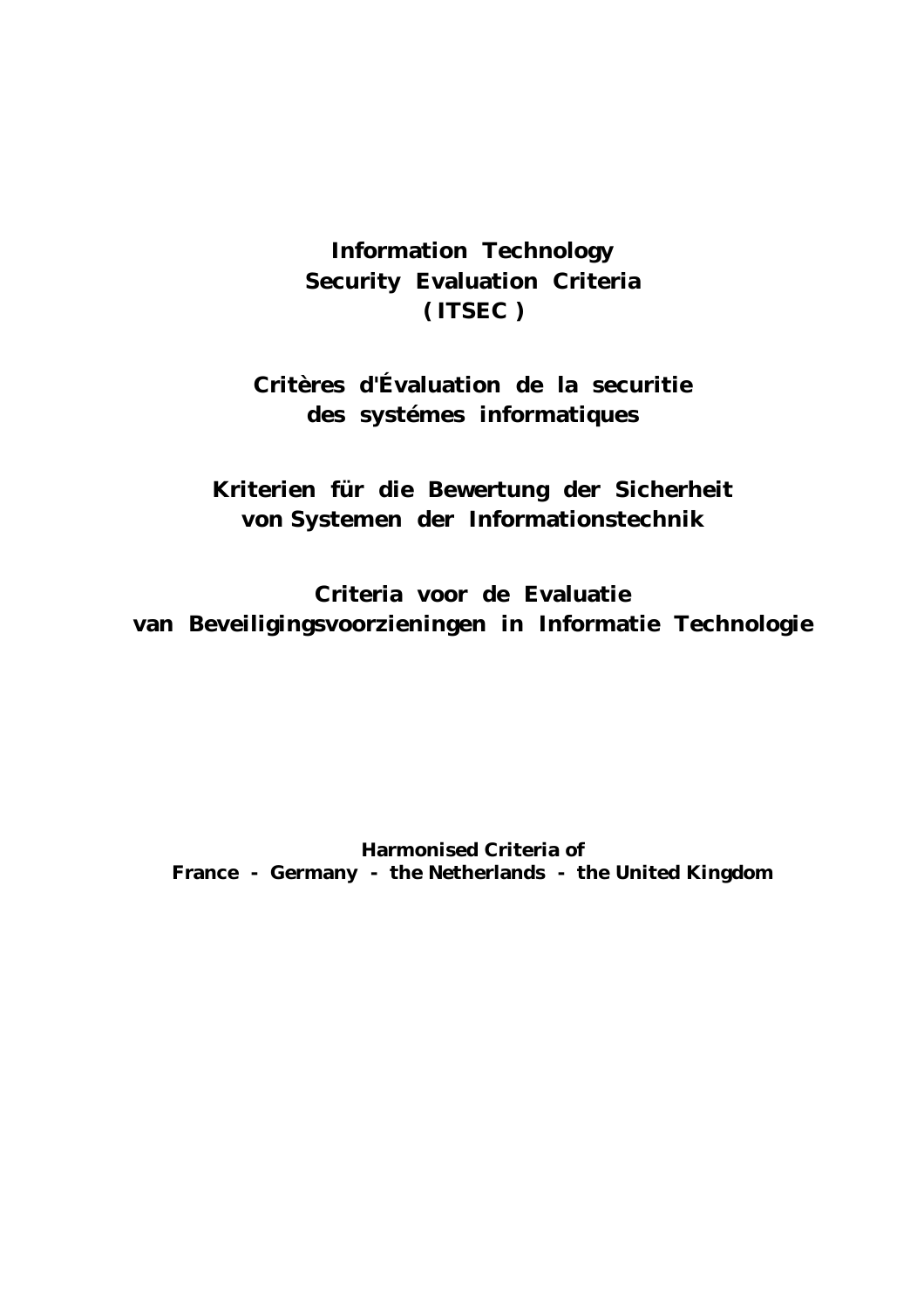*Following extensive international review version 1.2 of the ITSEC is issued, with the approval of the (informal) EC advisory group, SOG-IS (Senior Officials Group - Information Systems Security), for operational use within evaluation and certification schemes, for a provisional period of two years from the date of issue. The practical experience acquired will be used to review and further develop the ITSEC at the end of this period. In addition, considerations arising from further international harmonisation will also be taken into account.*

Printed and published by the Department of Trade and Industry, London, June 1991

\_ Controller, HMSO 1991.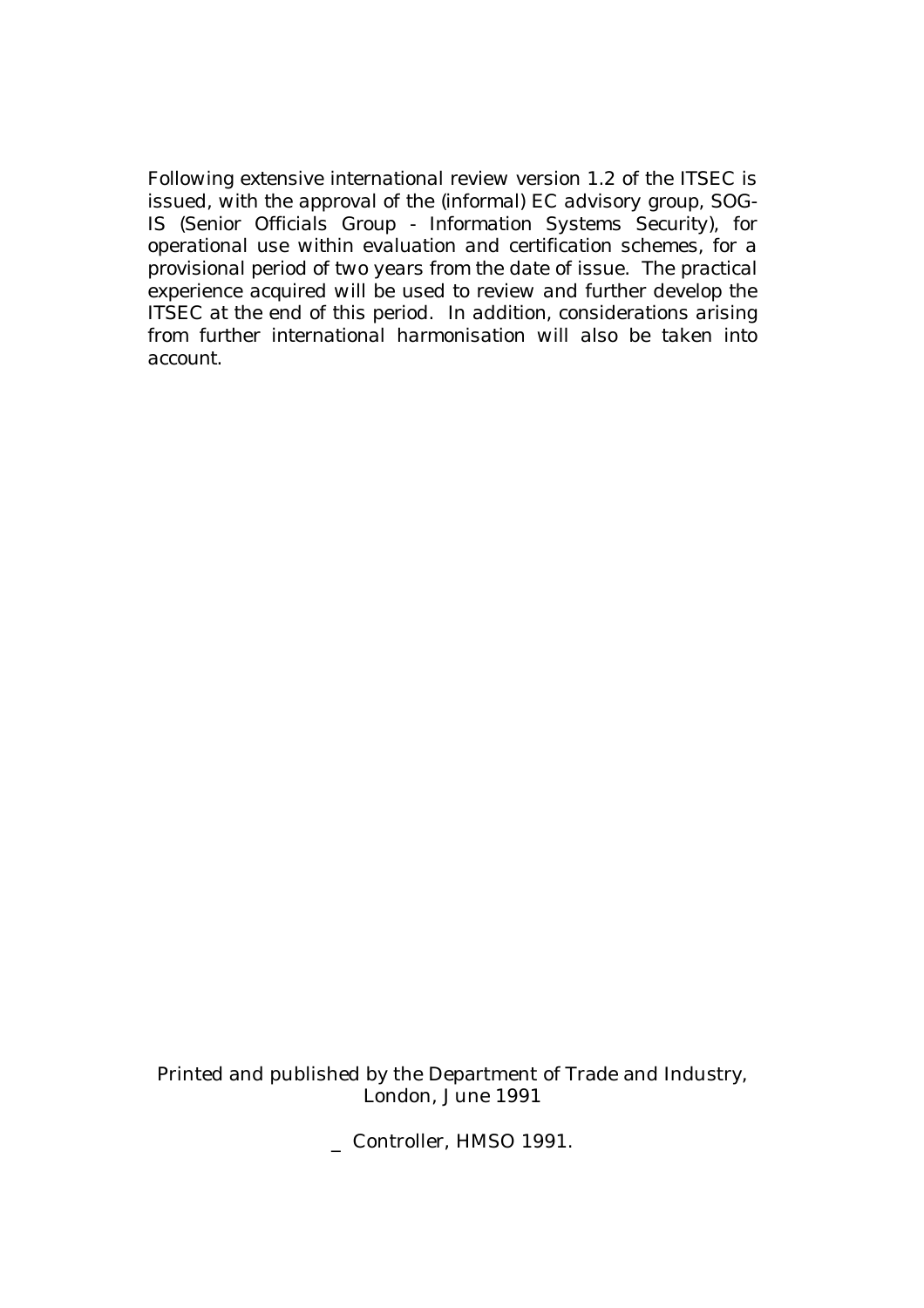## **CONTENTS**

## Page

| $\bf{0}$         |                                                  | $\mathbf{1}$   |
|------------------|--------------------------------------------------|----------------|
| 1                |                                                  | 7              |
| 1.1              |                                                  | $\overline{7}$ |
| 1.4              |                                                  | $\overline{7}$ |
| 1.9              | Functionality and Assurance, Classes and Levels  | 8              |
| 1.21             |                                                  | 10             |
| 1.23             |                                                  | 11             |
| 1.31             |                                                  | 12             |
| 1.35             |                                                  | 13             |
| $\boldsymbol{2}$ |                                                  | 19             |
| 2.1              |                                                  | 19             |
| 2.3              |                                                  | 19             |
| 2.31             |                                                  | 24             |
| 2.59             |                                                  | 28             |
| 2.65             |                                                  | 30             |
| 2.81             |                                                  | 33             |
| 3                |                                                  | 35             |
| 3.1              |                                                  | 35             |
| 3.2              |                                                  | 35             |
| 3.11             |                                                  | 37             |
| 3.12             |                                                  | 37             |
| 3.13             |                                                  | 37             |
| 3.17             |                                                  | 38             |
| 3.21             |                                                  | 39             |
| 3.25             | Aspect 4 - Construction Vulnerability Assessment | 40             |
| 3.29             |                                                  | 41             |
| 3.30             |                                                  | 41             |
| 3.34             | Aspect 2 - Operational Vulnerability Assessment  | 42             |
| 4                |                                                  | 45             |
| 4.1              |                                                  | 45             |
| 4.2              |                                                  | 45             |
| 4.11             |                                                  | 46             |
| 4.12             |                                                  | 50             |
| 4.17             |                                                  | 51             |
| E1               |                                                  | 55             |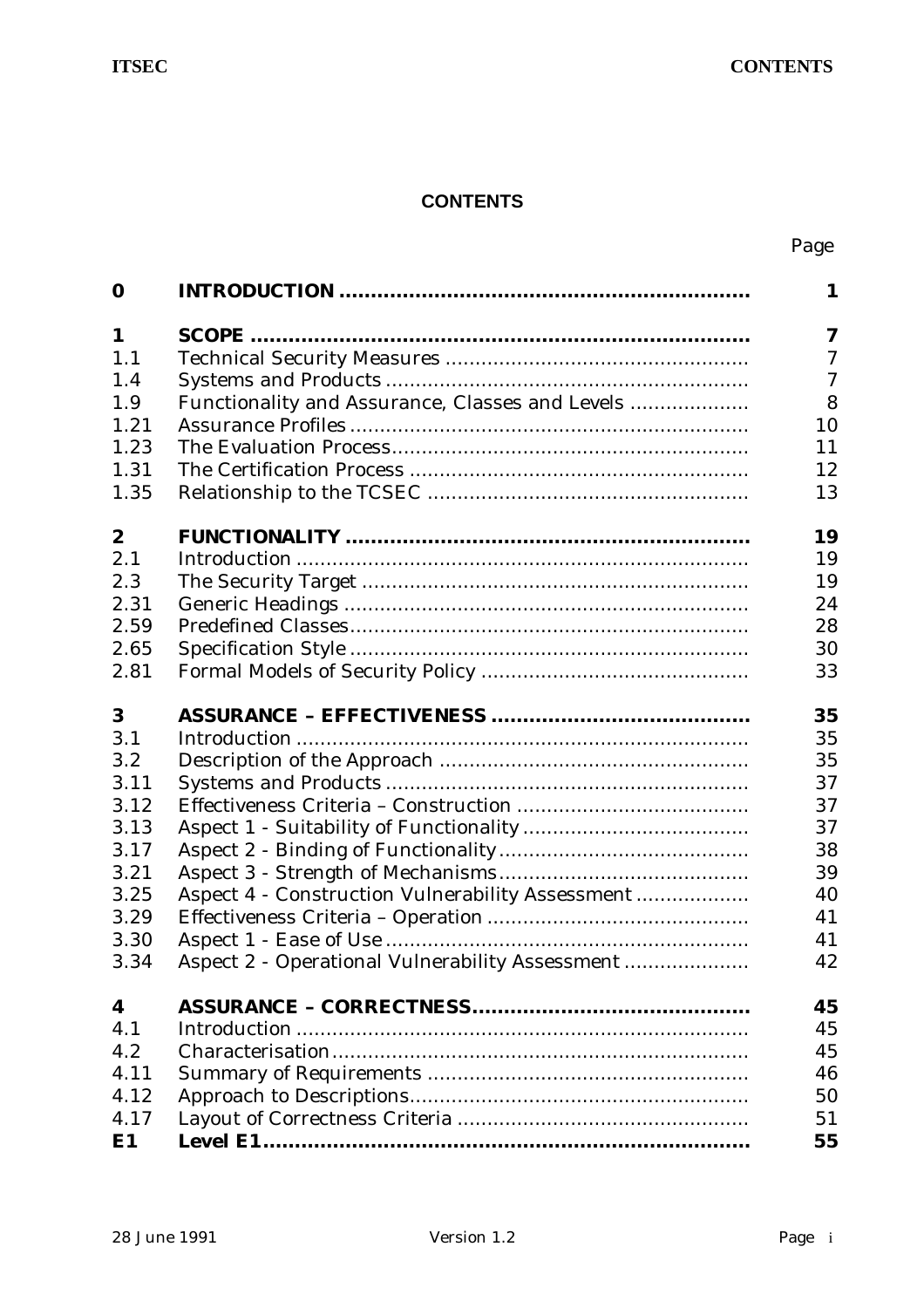| E1.1              |                                                      | 55 |
|-------------------|------------------------------------------------------|----|
| E1.2              |                                                      | 55 |
| E1.5              |                                                      | 56 |
| E1.8              |                                                      | 56 |
| E <sub>1.11</sub> |                                                      | 56 |
|                   | E1.14 Construction - The Development Environment     | 57 |
|                   |                                                      | 57 |
|                   | E1.18 Aspect 2 - Programming Languages and Compilers | 58 |
|                   |                                                      | 58 |
|                   | E1.24 Operation - The Operational Documentation      | 58 |
|                   |                                                      | 59 |
|                   | E1.28 Aspect 2 - Administration Documentation        | 59 |
|                   |                                                      | 60 |
|                   |                                                      | 60 |
|                   |                                                      | 60 |
| <b>E2</b>         |                                                      | 62 |
| E2.1              |                                                      | 62 |
| E2.2              |                                                      | 62 |
| E2.5              |                                                      | 63 |
| E <sub>2.8</sub>  |                                                      | 63 |
|                   |                                                      | 64 |
|                   | E2.14 Construction - The Development Environment     | 64 |
|                   |                                                      | 65 |
|                   | E2.18 Aspect 2 - Programming Languages and Compilers | 65 |
|                   |                                                      | 66 |
|                   | E2.24 Operation - The Operational Documentation      | 66 |
|                   |                                                      | 66 |
|                   | E2.28 Aspect 2 - Administration Documentation        | 67 |
|                   |                                                      | 68 |
|                   |                                                      | 68 |
|                   |                                                      | 68 |
| E <sub>3</sub>    |                                                      | 70 |
| E3.1              |                                                      | 70 |
| E3.2              |                                                      | 70 |
| E3.5              |                                                      | 71 |
| E3.8              |                                                      | 71 |
| E3.11             |                                                      | 72 |
| E3.14             |                                                      | 73 |
|                   |                                                      | 73 |
|                   | E3.18 Aspect 2 - Programming Languages and Compilers | 74 |
| E3.21             |                                                      | 74 |
|                   | E3.24 Operation - The Operational Documentation      | 75 |
|                   |                                                      | 75 |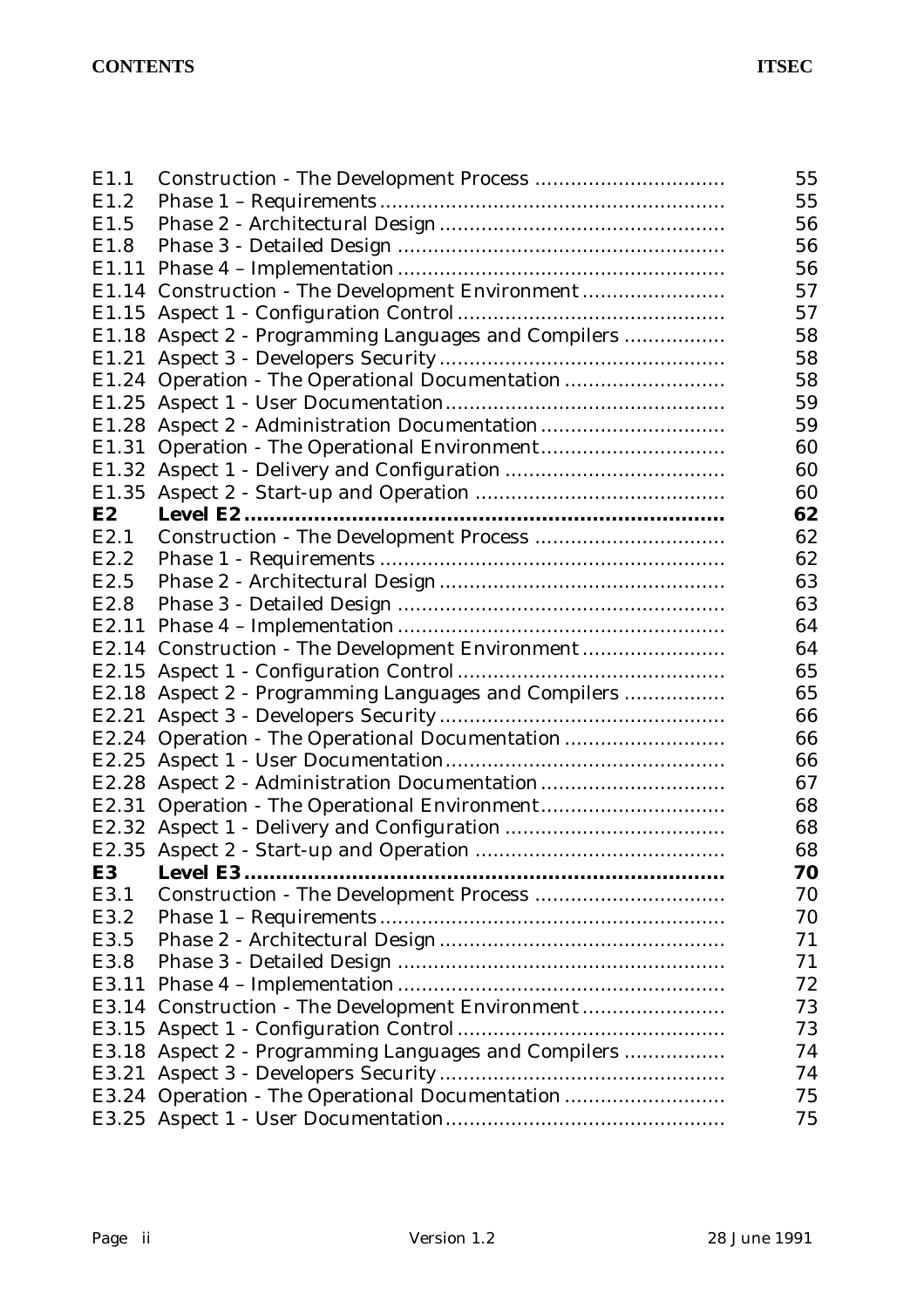|                  | E3.28 Aspect 2 - Administration Documentation        | 76  |  |  |
|------------------|------------------------------------------------------|-----|--|--|
| E3.31            |                                                      | 76  |  |  |
| E3.32            |                                                      |     |  |  |
| E3.35            |                                                      |     |  |  |
| E4               |                                                      | 79  |  |  |
| E4.1             |                                                      | 79  |  |  |
| E4.2             |                                                      | 79  |  |  |
| E4.5             |                                                      | 80  |  |  |
| E4.8             |                                                      | 81  |  |  |
| E4.11            |                                                      | 82  |  |  |
|                  | E4.14 Construction - The Development Environment     | 82  |  |  |
| E4.15            |                                                      | 83  |  |  |
| E4.18            | Aspect 2 - Programming Languages and Compilers       | 83  |  |  |
| E4.21            |                                                      | 84  |  |  |
| E4.24            |                                                      | 85  |  |  |
| E4.25            |                                                      | 85  |  |  |
| E4.28            |                                                      | 85  |  |  |
| E4.31            |                                                      | 86  |  |  |
| E4.32            |                                                      | 86  |  |  |
| E4.35            |                                                      | 87  |  |  |
| E <sub>5</sub>   |                                                      | 88  |  |  |
| E5.1             |                                                      | 88  |  |  |
| E5.2             |                                                      | 88  |  |  |
| E5.5             |                                                      | 89  |  |  |
| E5.8             |                                                      | 90  |  |  |
| E5.11            |                                                      | 91  |  |  |
|                  | E5.14 Construction - The Development Environment     | 91  |  |  |
|                  |                                                      | 92  |  |  |
|                  | E5.18 Aspect 2 - Programming Languages and Compilers | 93  |  |  |
|                  |                                                      | 94  |  |  |
|                  | E5.24 Operation - The Operational Documentation      | 94  |  |  |
|                  |                                                      | 94  |  |  |
|                  | E5.28 Aspect 2 - Administration Documentation        | 95  |  |  |
| E5.31            |                                                      | 96  |  |  |
|                  |                                                      | 96  |  |  |
| E5.35            |                                                      | 96  |  |  |
| E6               | <b>Level E698</b>                                    |     |  |  |
| E6.1             |                                                      | 98  |  |  |
| E <sub>6.2</sub> |                                                      | 98  |  |  |
| E <sub>6.5</sub> |                                                      | 99  |  |  |
| E <sub>6.8</sub> |                                                      | 100 |  |  |
| E6.11            |                                                      | 101 |  |  |
|                  | E6.14 Construction - The Development Environment     | 102 |  |  |
|                  |                                                      | 102 |  |  |
|                  |                                                      |     |  |  |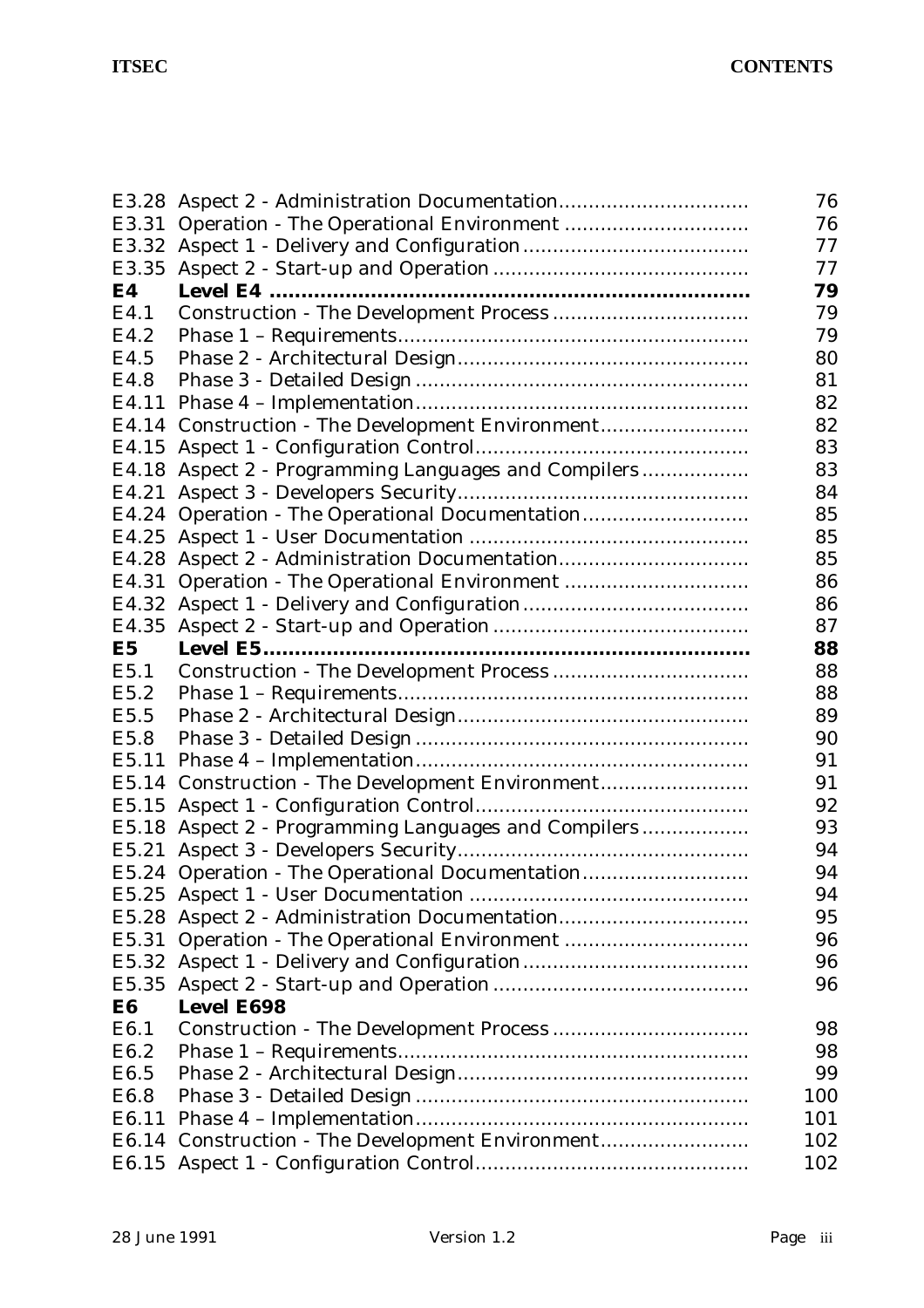|             | E6.18 Aspect 2 - Programming Languages and Compilers | 103 |
|-------------|------------------------------------------------------|-----|
|             |                                                      | 104 |
|             | E6.24 Operation - The Operational Documentation      | 104 |
|             |                                                      | 104 |
|             | E6.28 Aspect 2 - Administration Documentation        | 105 |
|             |                                                      | 106 |
|             |                                                      | 106 |
|             |                                                      | 106 |
| $\mathbf 5$ |                                                      | 109 |
| 5.1         |                                                      | 109 |
| 5.2         |                                                      | 109 |
| 6           |                                                      | 111 |
| 6.1         |                                                      | 111 |
| 6.2         |                                                      | 111 |
| 6.78        |                                                      | 117 |
|             | Annex A - EXAMPLE FUNCTIONALITY CLASSES              | 121 |
| A.1         |                                                      | 121 |
| A.7         |                                                      | 122 |
| A.11        |                                                      | 123 |
| A.19        |                                                      | 126 |
| A.36        |                                                      | 130 |
| A.57        |                                                      | 135 |
| A.79        |                                                      | 140 |
| A.87        |                                                      | 143 |
| A.90        |                                                      | 144 |
| A.98        |                                                      | 146 |
| A.100       |                                                      | 147 |
|             |                                                      |     |

# **Annex B - THE CLAIMS LANGUAGE151**

## FIGURES

|                                                     | 16 |
|-----------------------------------------------------|----|
|                                                     | 16 |
|                                                     | 17 |
| Fig. 4 Information used in a Vulnerability Analysis | 44 |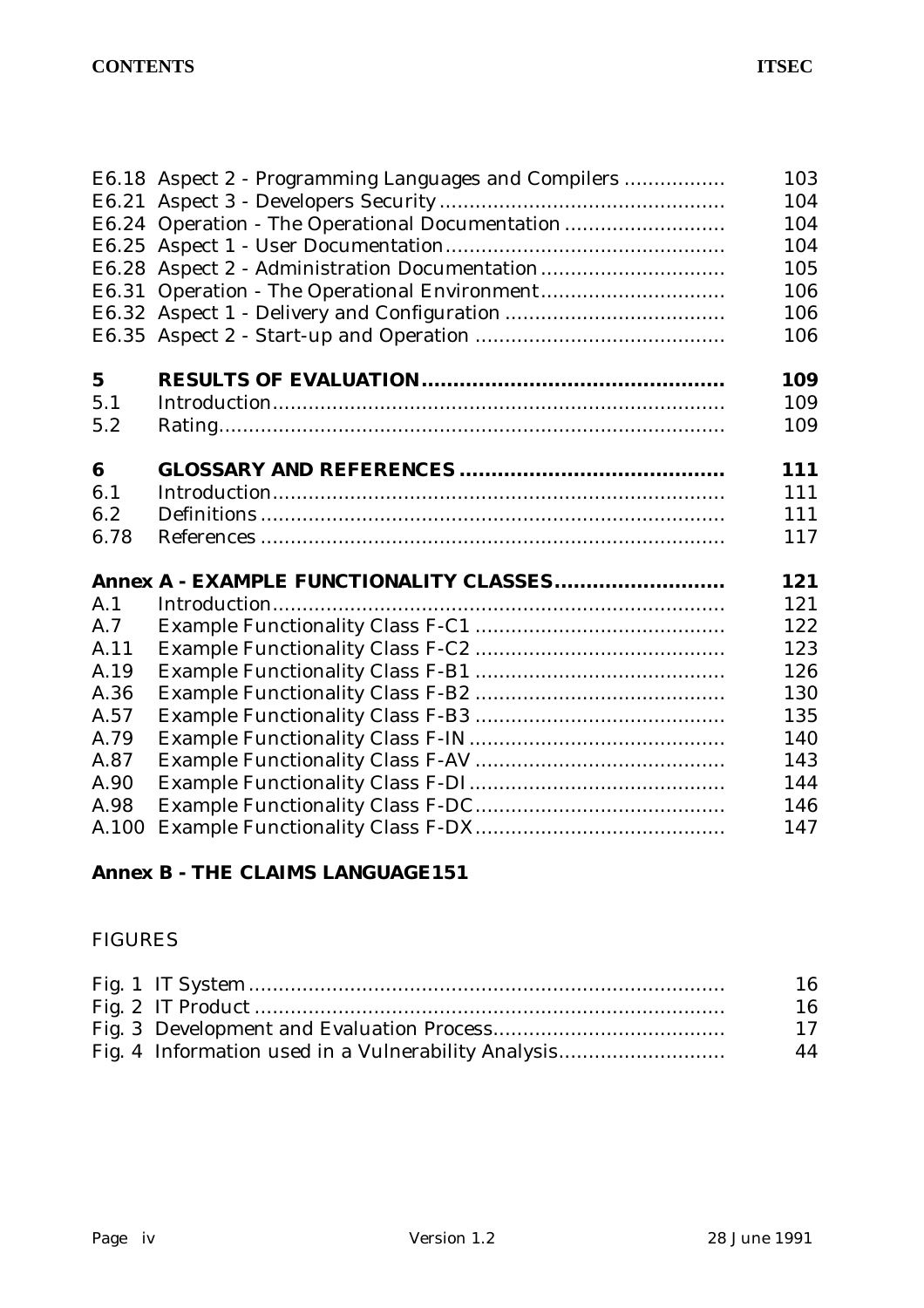## **0 INTRODUCTION**

- 0.1 In the course of only four decades, Information Technology (IT) has come to play an important, and often vital, role in almost all sectors of organised societies. As a consequence, security has become an essential aspect of Information Technology.
- 0.2 In this context, IT security means,
	- **confidentiality** prevention of the unauthorised disclosure of information;
	- **integrity** prevention of the unauthorised modification of information;
	- **availability** prevention of the unauthorised withholding of information or resources.
- 0.3 An IT **system** or **product** will have its own requirements for maintenance of confidentiality, integrity and availability. In order to meet these requirements it will implement a number of technical security measures, in this document referred to as **security enforcing** functions, covering, for example, areas such as access control, auditing, and error recovery. Appropriate confidence in these functions will be needed: in this document this is referred to as **assurance**, whether it is confidence in the **correctness** of the security enforcing functions (both from the development and the operational points of view) or confidence in the **effectiveness** of those functions.
- 0.4 Users of systems need confidence in the security of the system they are using. They also need a yardstick to compare the security capabilities of IT products they are thinking of purchasing. Although users could rely upon the word of the manufacturers or vendors of the systems and products in question, or they could test them themselves, it is likely that many users will prefer to rely on the results of some form of impartial assessment by an independent body. Such an **evaluation** of a system or product requires objective and well-defined security evaluation criteria and the existence of a **certification body** that can confirm that the evaluation has been properly conducted. System **security targets** will be specific to the particular needs of the users of the system in question, whereas product security targets will be more general so that products that meet them can be incorporated into many systems with similar but not necessarily identical security requirements.
- 0.5 For a system, an evaluation of its security capabilities can be viewed as a part of a more formal procedure for accepting an IT system for use within a particular environment. Accreditation is the term often used to describe this procedure. It requires a number of factors to be considered before a system can be viewed as fit for its intended purpose: it requires assurance in the security provided by the system, a confirmation of management responsibilities for security, compliance with relevant technical and legal/regulatory requirements, and confidence in the adequacy of other non-technical security measures provided in the system environment. The criteria contained in this document are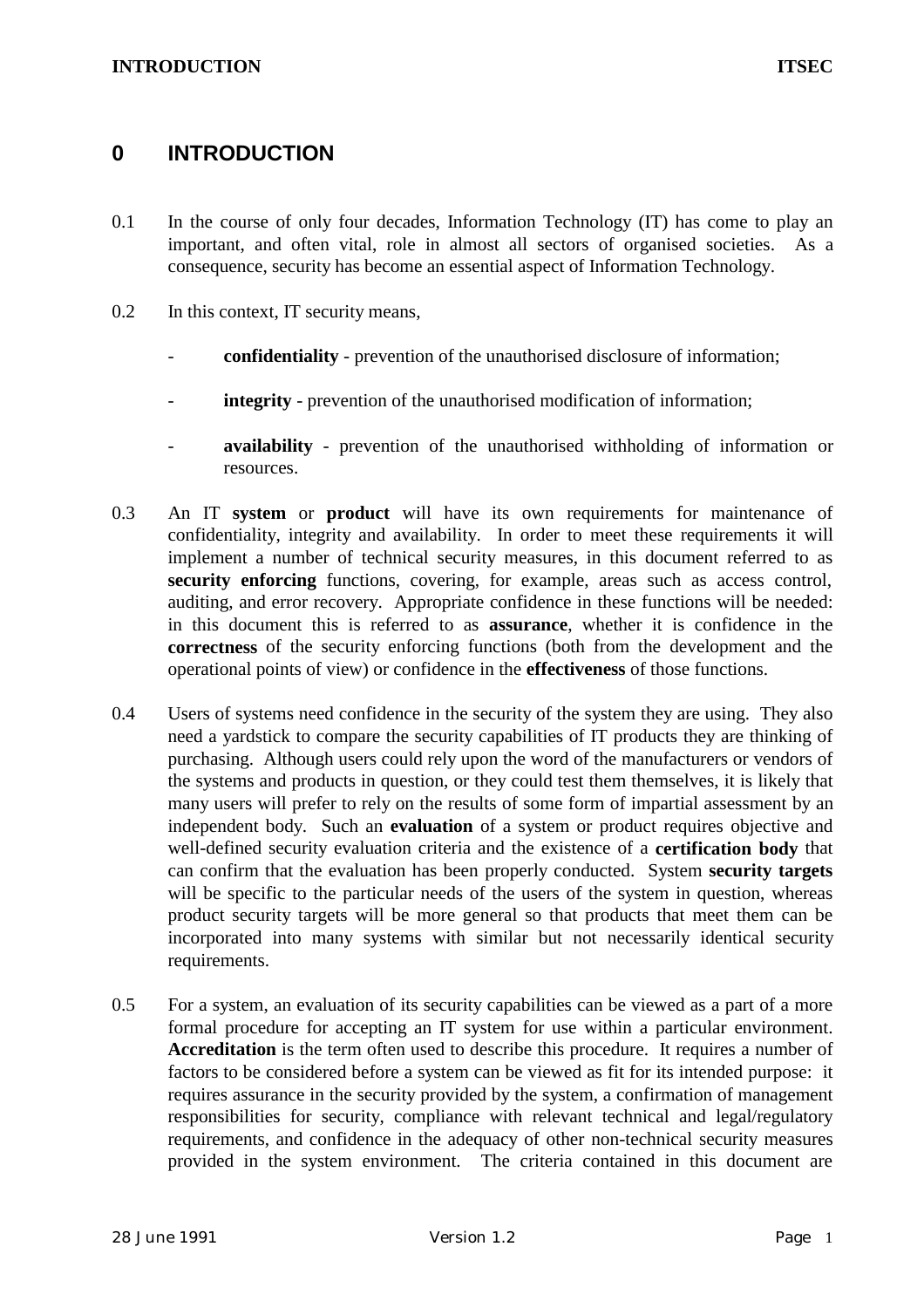primarily concerned with technical security measures, but they do address some nontechnical aspects, such as secure operating procedures for personnel, physical and procedural security (but only where these impinge on the technical security measures).

- 0.6 Much work has been done previously on the development of IT security evaluation criteria, although for slightly different objectives according to the specific requirements of the countries or bodies involved. Most important of these, and a precursor to other developments in many respects, was the Trusted Computer System Evaluation Criteria [TCSEC], commonly known as the TCSEC or "Orange Book", published and used for product evaluation by the US Department of Defense. Other countries, mostly European, also have significant experience in IT security evaluation and have developed their own IT security criteria. In the UK this includes CESG Memorandum Number 3 [CESG3], developed for government use, and proposals of the Department of Trade and Industry, the "Green Book" [DTIEC], for commercial IT security products. In Germany, the German Information Security Agency published a first version of its own criteria in 1989 [ZSIEC], and at the same time criteria were being developed in France, the so-called "Blue-White-Red Book" [SCSSI].
- 0.7 Seeing that work was going on in this area, and much still needed to be done, France, Germany, the Netherlands and the United Kingdom recognised that this work needed to be approached in a concerted way, and that common, harmonised IT security criteria should be put forward. There were three reasons for harmonisation:
	- a) much experience had been accumulated in the various countries, and there would be much to gain by jointly building on that experience;
	- b) industry did not want different security criteria in the different countries;
	- c) the basic concepts and approaches were the same, across countries and even across commercial, government and defence applications.
- 0.8 It was therefore decided to build on the various national initiatives, taking the best features of what had already been done and putting them in a consistent, structured perspective. Maximum applicability and compatibility with existing work, most notably the US TCSEC, was a constant consideration in this process. Though it was initially felt that the work would be limited to harmonisation of existing criteria, it has sometimes been necessary to extend what already existed.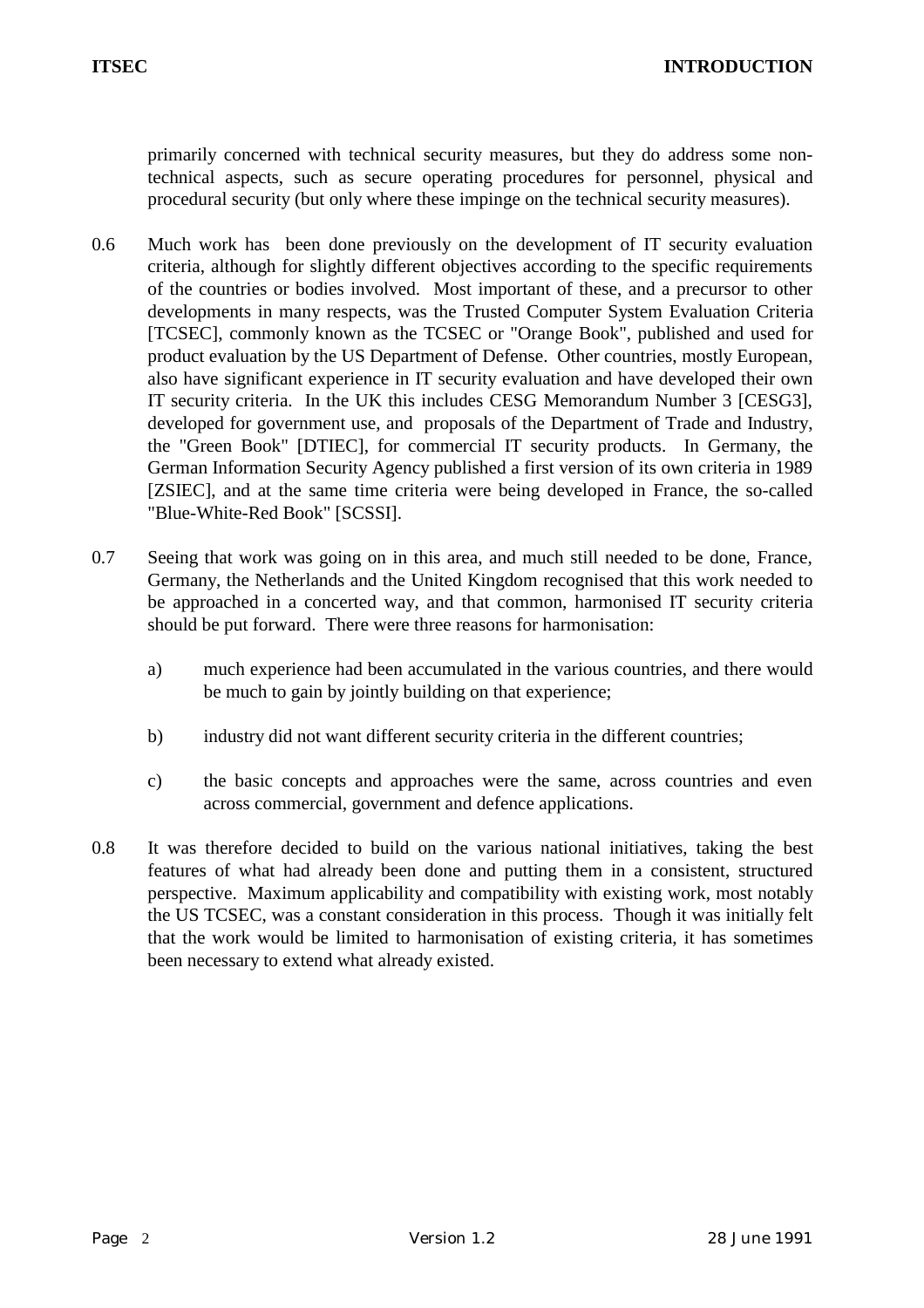- 0.9 One reason for producing these internationally harmonised criteria is to provide a compatible basis for **certification** by the national certification bodies within the four cooperating countries, with an eventual objective of permitting international mutual recognition of evaluation results.
- 0.10 This document sets out the harmonised criteria. Chapter 1 contains a short presentation of the scope of the harmonised criteria. Chapter 2 deals with security functionality, that is the definition and description of security requirements. Chapter 3 defines criteria for evaluating assurance in the effectiveness of a **Target of Evaluation** as a solution to those requirements. Chapter 4 extends this to consideration of the correctness of the solution. Chapter 5 describes the permitted results of an evaluation, and Chapter 6 contains a glossary of those terms that take a more precise or different meaning in the book than in normal English (on first use they are printed in bold: whereas italics are used for emphasis). The glossary is intended to help the reader not only with the definition of words, but also with ideas and concepts that are special to the harmonised criteria.
- 0.11 The evaluation criteria in Chapters 3 and 4 are set out in a standardised way, which specifies what must be provided by the **sponsor** of the evaluation (the person or organisation requesting evaluation) and what must be done by the **evaluator** (the independent person or organisation performing evaluation). This categorisation is intended to assist in ensuring the consistency and uniformity of evaluation results. For each area of evaluation, documentation that must be provided by the sponsor of the evaluation is identified. This is then followed by the criteria for each relevant aspect or phase of evaluation of that area. These criteria are broken down into **requirements for content and presentation** of the relevant documentation that must be provided by the sponsor, **requirements for evidence** concerning what that documentation must show, and the **evaluator actions** required to be performed by the evaluator both to check the documentation provided and where necessary to perform additional tests or other activities. In the case of criteria concerning how the system or product is to be used operationally, the sponsor will not, in general, be able to provide evidence from actual use. Thus the evaluator must assume for the purposes of evaluation that the procedures specified by the sponsor will be followed in practice.
- 0.12 Within the criteria certain verbs are also used in a special way. *Shall* is used to express criteria which must be satisfied; *may* is used to express criteria which are not mandatory; and *will* is used to express actions to take place in the future. Similarly, the verbs *state*, *describe* and *explain* are used within criteria to require the provision of evidence of increasing levels of rigour. *State* means that relevant facts must be provided; *describe* means that the facts must be provided and their relevant characteristics enumerated; *explain* means that the facts must be provided, their relevant characteristics enumerated and justifications given.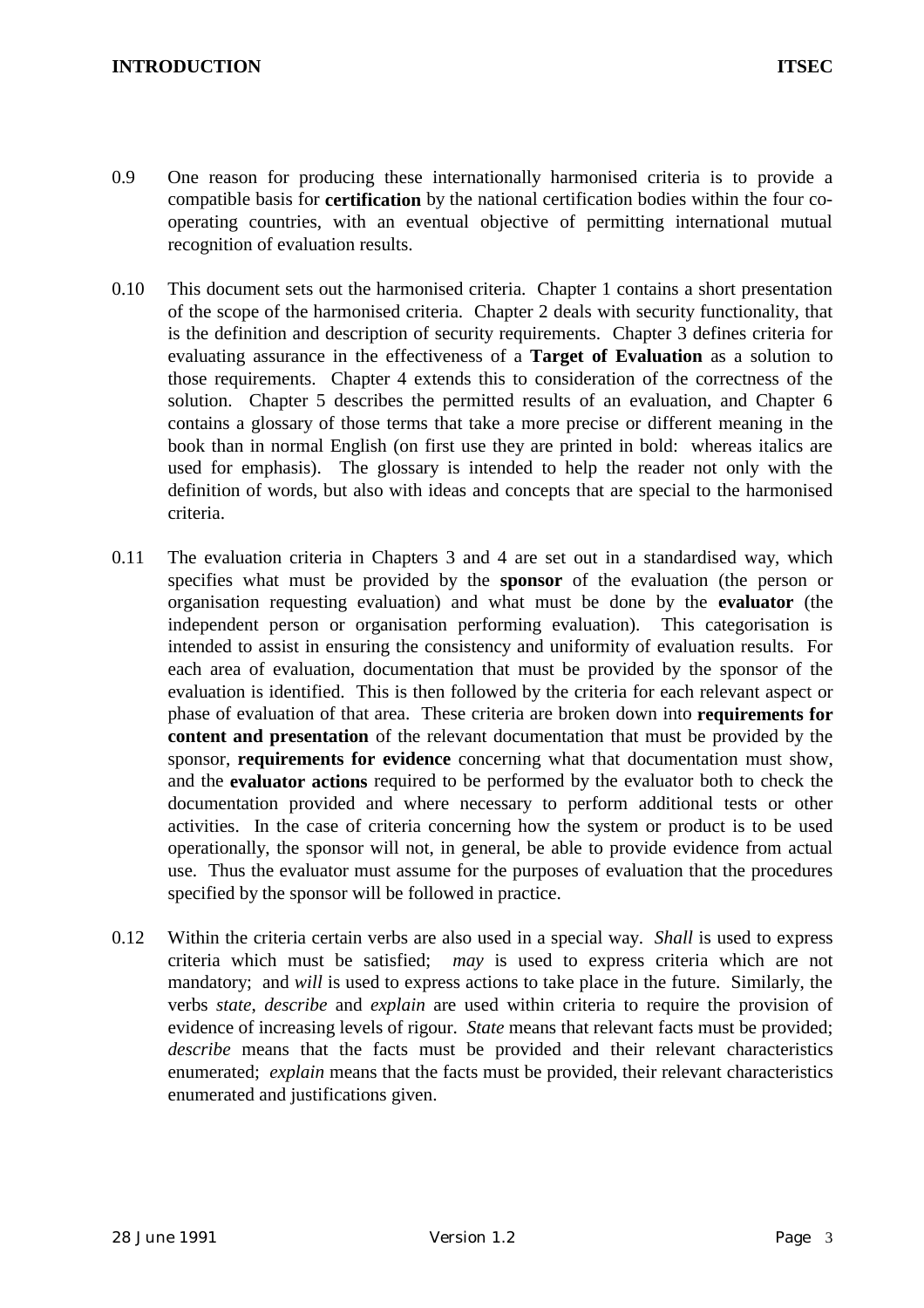- 0.13 Other than within Chapter 4, paragraphs are numbered sequentially within each chapter. In Chapter 4, criteria are set out separately for each evaluation level. The introductory paragraphs of that chapter are numbered as in other chapters, but then the criteria paragraphs are numbered sequentially for each level, with the same paragraph number covering the same topic at each level. However, each paragraph within the document is uniquely identified by the combination of chapter or level number and paragraph number.
- 0.14 This work draws from documents that have already been extensively discussed and used in practice; moreover, it is felt that the ideas and concepts have been carefully balanced and that the structure chosen for the ITSEC is the right one for maximum consistency and ease of use. The current version of the ITSEC benefits from significant revisions arising from widespread international review. The review process has been assisted by the Commission for the European Communities who organised an international conference at which version 1.0 was discussed, and a subsequent workshop at which an interim revision, version 1.1, was further refined. These events were supplemented by written comments from reviewers, which the authors have sought to take into account in preparing version 1.2.
- 0.15 It is therefore expected that these criteria will receive broad acceptance and use by a wide range of potential users and market sectors; however, it is recognised that improvements can and will be made. Comments and suggestions are therefore invited, and may be sent to any of the following addresses, bearing the marking "ITSEC Comments":

Commission of the European Communities Directorate XIII/F SOG-IS Secretariat Rue de la Loi 200 B-1049 BRUSSELS Belgium

Or, for France:

Service Central de la Sécurité des Systèmes d'Information Division Information et Systèmes 18 Rue du Docteur Zamenhof F-92131 ISSY LES MOULINEAUX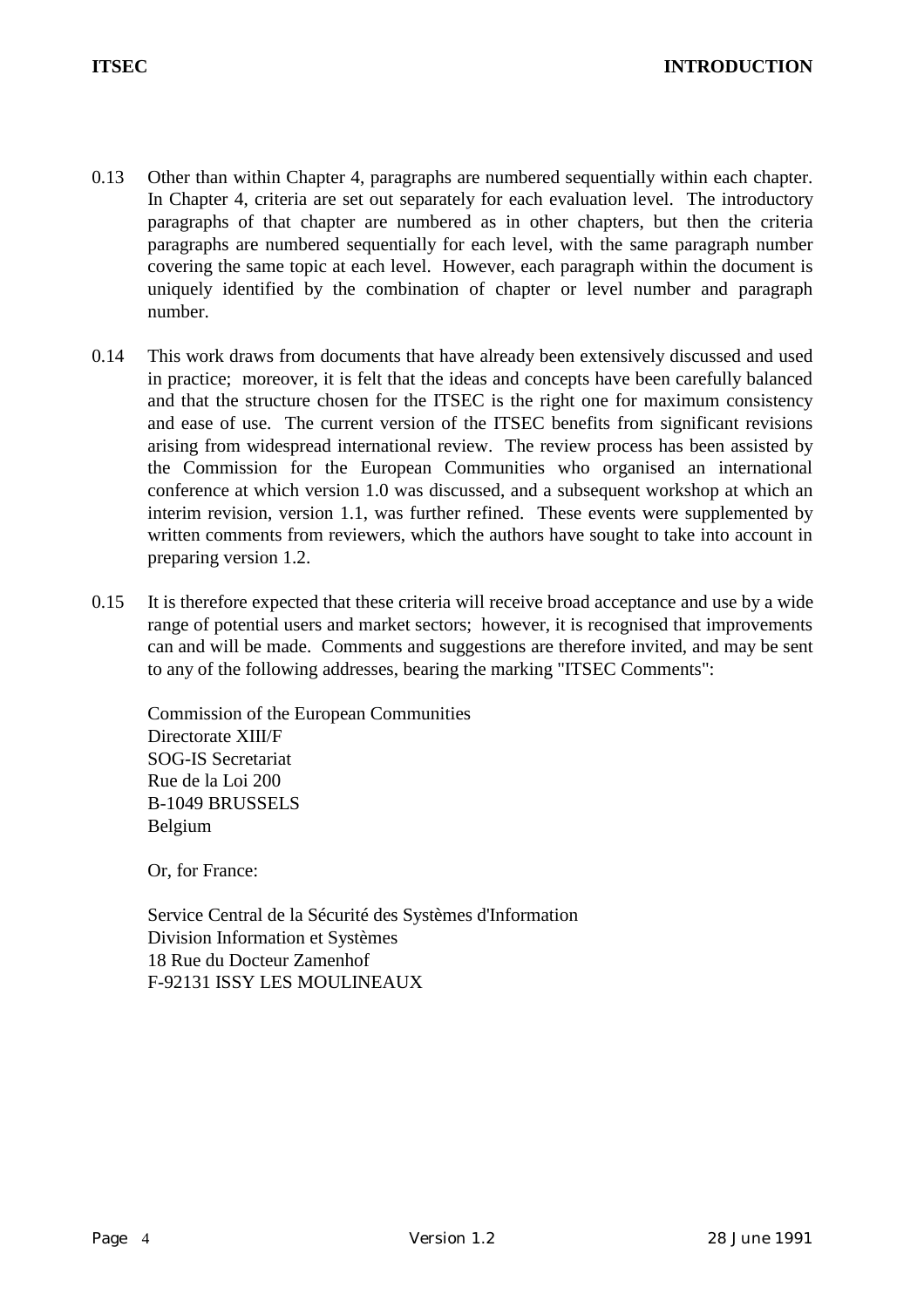For Germany:

Bundesamt für Sicherheit in der Informationstechnik Am Nippenkreuz 19 D-5300 BONN 2

For the Netherlands:

Netherlands National Comsec Agency Bezuidenhoutseweg 67 P.O. Box 20061 NL-2500 EB THE HAGUE

For the United Kingdom:

Head of the Certification Body UK IT Security Evaluation and Certification Scheme Room 2/0805 Fiddlers Green Lane CHELTENHAM Glos GB-GL52 5AJ

0.16 Copies of the Community publication of ITSEC version 1.2 may be obtained from the Commission of the European Communities at the above address.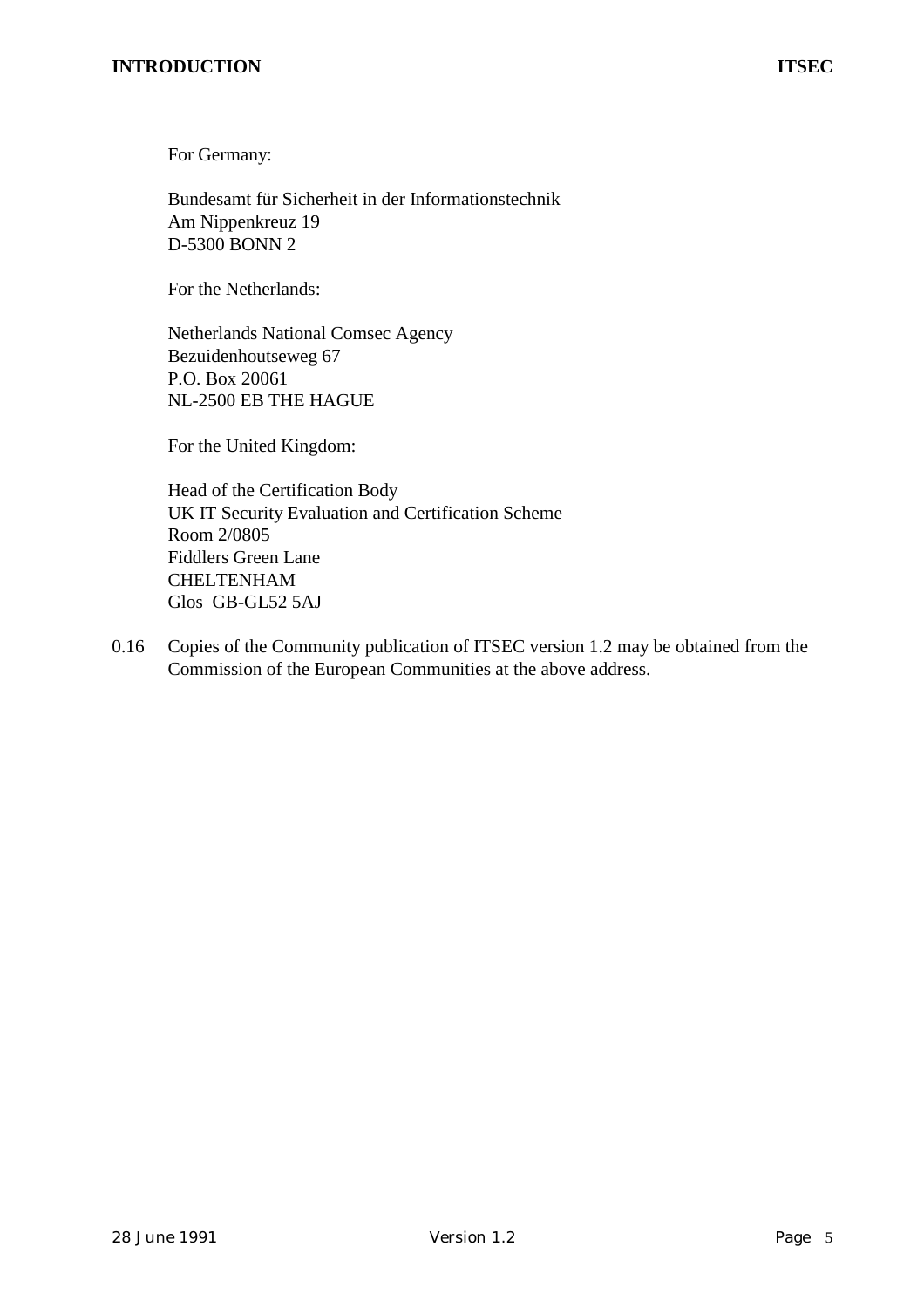## **1 SCOPE**

## **Technical Security Measures**

- 1.1 A major part of the security of an IT system can often be achieved through non-technical measures, such as organisational, personnel, physical, and administrative controls. However, there is a growing tendency and need to employ technical IT security measures. Although the security criteria which follow are primarily concerned with technical security measures, they do address some non-technical aspects, most notably the related secure operating procedures for personnel, physical and procedural security of the systems or products involved (but only where these impinge on the technical security measures).
- 1.2 These criteria have been designed so as in the main part to be equally applicable to technical security measures implemented in hardware, software and firmware. Where particular aspects of evaluation are intended only to apply to certain methods of implementation, this is indicated as part of the relevant criteria.
- 1.3 These criteria are not intended to cover physical aspects of hardware security such as the provision of tamper resistant enclosures or the control of electromagnetic emanations.

#### **Systems and Products**

- 1.4 For the purposes of this document, the difference between systems and products can be explained as follows. An *IT system* is a specific IT installation with a particular purpose and known operational environment. An *IT product* is a hardware and/or software package that can be bought off the shelf and incorporated into a variety of systems. An IT system is generally constructed from a number of hardware and software **components**. Some components (for example, application software) will usually be specially constructed; other components (for example, hardware) will usually be standard products. For certain applications it may be possible to buy-in a single product to serve as a complete system, but usually at least some customisation and integration to meet system specific requirements will be necessary.
- 1.5 From the point of view of security, the main difference between systems and products lies in what is certain about their operational environment. A system is designed to meet the requirements of a specific group of **end-user**s. It has a real world environment which can be defined and observed in every detail; in particular the characteristics and requirements of its end-users will be known, and the threats to its security are real threats which can be determined. A product must be suitable for incorporation in many systems; the product designer can only make general assumptions about the operational environment of a system of which it may become a component. It is up to the person buying the product and constructing the system to make sure that these assumptions are consistent with the actual environment of the system.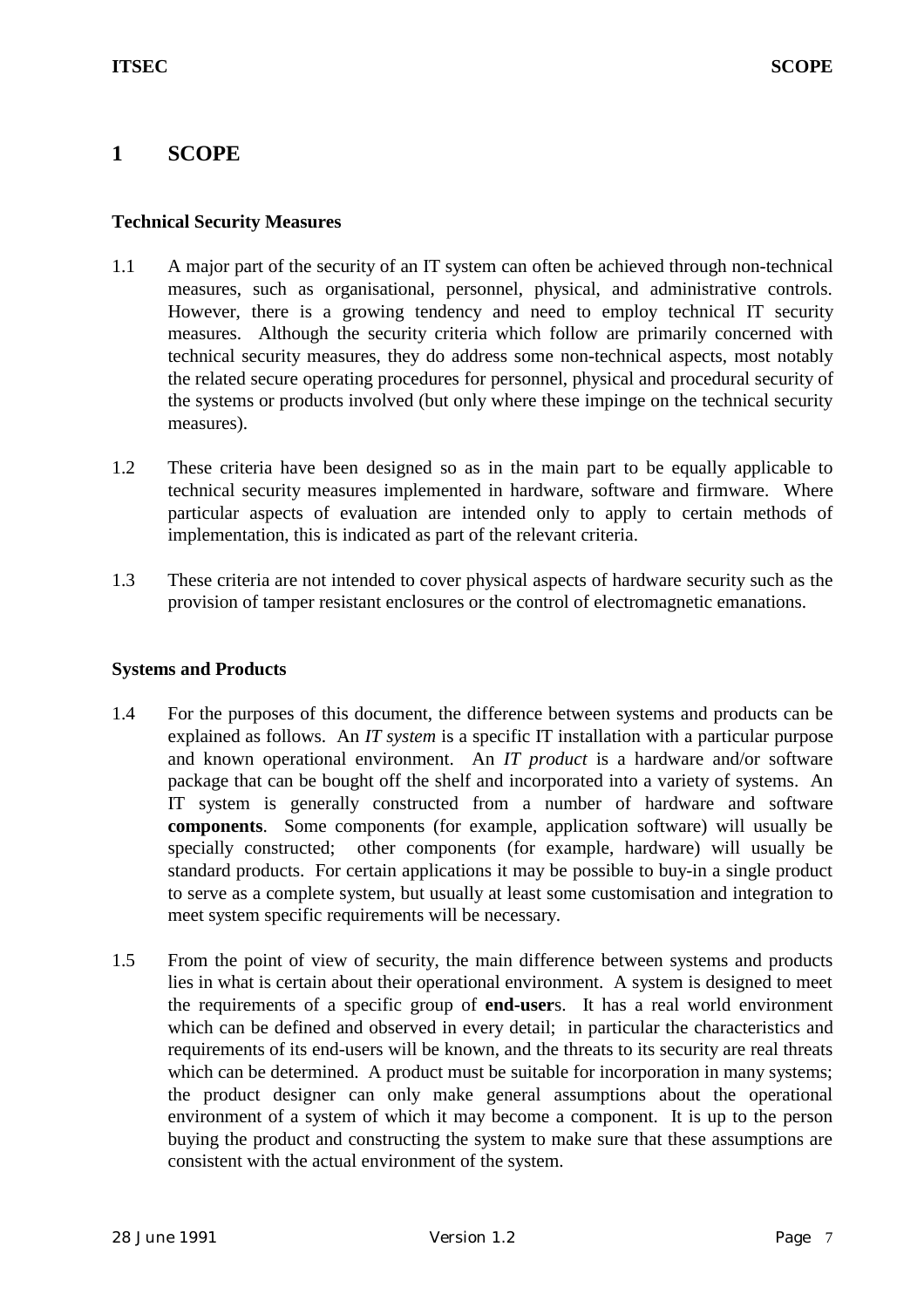- 1.6 It is important for the sake of consistency that the same security criteria are used for both products and systems; it will then be both easier and cheaper to evaluate systems containing products which have already been successfully evaluated. This is why these criteria deal with the security evaluation of both IT products and IT systems. Within the rest of this document, the term Target of Evaluation (TOE) is used to refer to a product or system to be evaluated.
- 1.7 A TOE can be constructed from several components. Some components will not contribute to satisfying the **security objectives** of the TOE. Other components will contribute to satisfying the security objectives; these components are called security enforcing. Finally there may be some components that are not security enforcing but must nonetheless operate correctly for the TOE to enforce security; these are called **security relevant**. The combination of both the security enforcing components and the security relevant components of a TOE is often referred to as a Trusted Computing Base (TCB) (see figures 1 and 2).
- 1.8 Most evaluation work will concentrate on the components of the TOE that are stated to be security enforcing and security relevant, but all other components within the TOE will need to be considered during evaluation and shown to be neither security enforcing nor security relevant.

#### **Functionality and Assurance, Classes and Levels**

- 1.9 In order for a TOE to meet its security objectives, it must incorporate appropriate security enforcing functions, covering, for example, areas such as access control, auditing and error recovery.
- 1.10 These functions must be defined in a way that is clear and understandable to both the sponsor of evaluation and the independent evaluator. They may either be individually specified, or they may be defined by reference to a predefined **functionality class**. These criteria include ten example functionality classes. These example classes are based upon classes defined in the German National Criteria [ZSIEC], including five classes that correspond closely to the functionality requirements of the US Trusted Computer System Evaluation Criteria [TCSEC].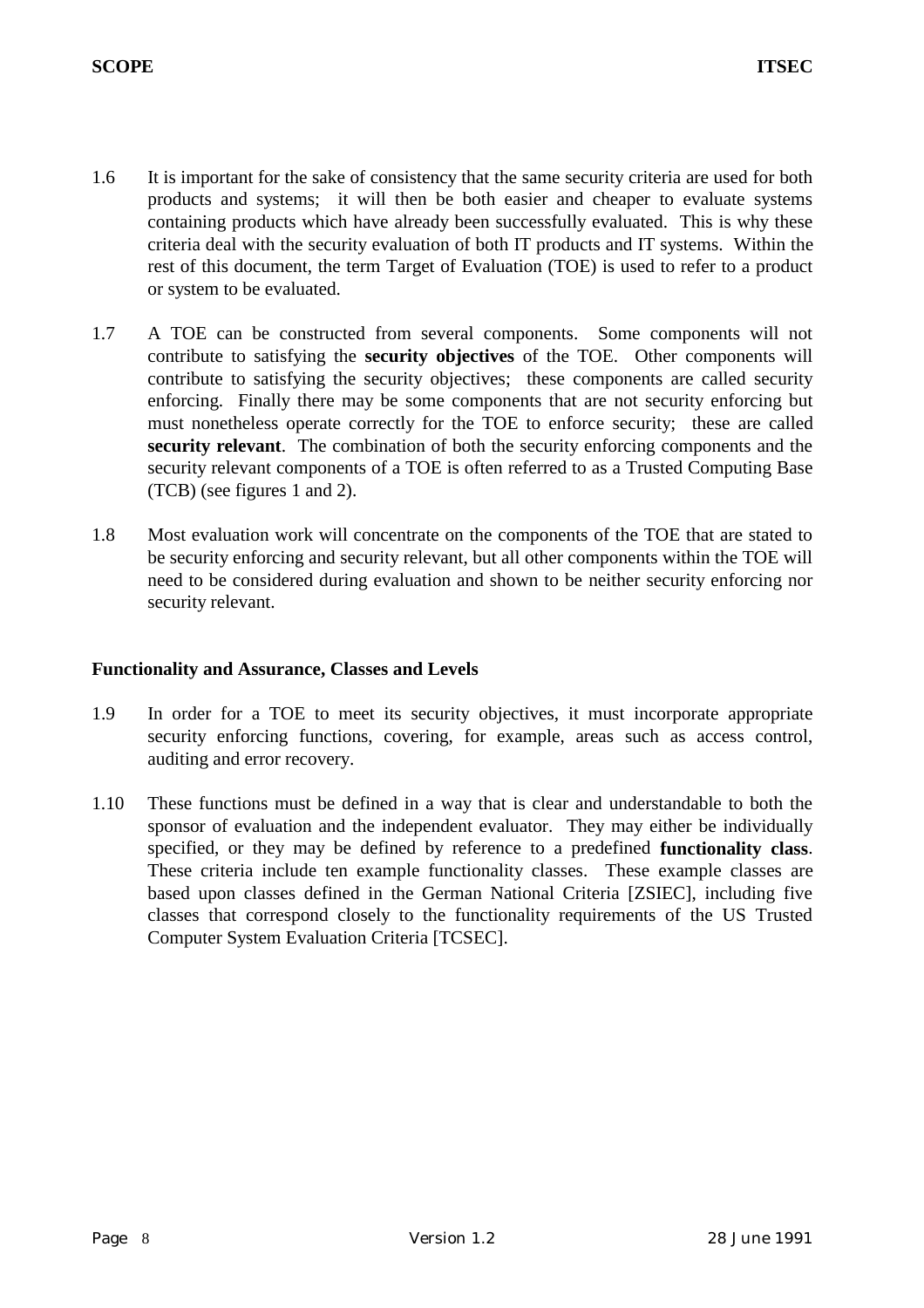- 1.11 In all cases, the sponsor of an evaluation must define the security target for the evaluation. This must define the security enforcing functions to be provided by the TOE, and will also contain other relevant information, such as the security objectives of the TOE and the envisaged **threats** to those objectives. Details may also be given of the particular **security mechanisms** that will be used to implement the security enforcing functions.
- 1.12 The security enforcing functions selected to satisfy the security objectives of a TOE form but one aspect of the security target of a product or system. No less important is assurance that the security objectives are achieved by the selected security enforcing functions and mechanisms.
- 1.13 Assurance needs to be addressed from several different points of view and, in these harmonised criteria, it has been decided to distinguish confidence in the correctness in the implementation of the security enforcing functions and mechanisms from confidence in their effectiveness.
- 1.14 Evaluation of effectiveness assesses whether the security enforcing functions and mechanisms that are provided in the TOE will actually satisfy the stated security objectives. The TOE is assessed for **suitability of functionality**, **binding of functionality** (whether the chosen functions work together synergistically), the consequences of known and discovered **vulnerabilities** (both in the construction of the TOE and the way it will be used in live operation), and **ease of use**.
- 1.15 In addition, evaluation of effectiveness assesses the ability of the security mechanisms of the TOE to withstand direct attack (**strength of mechanisms**). Three strength levels are defined - basic, medium, and high - which represent ascending levels of confidence in the ability of the security mechanisms of the TOE to withstand direct attack.
- 1.16 Evaluation of correctness assesses whether the security enforcing functions and mechanisms are implemented correctly. Seven evaluation levels labelled E0 to E6 have been defined, representing ascending levels of confidence in correctness. E0 represents inadequate confidence. E1 represents an entry point below which no useful confidence can be held, and E6 represents the highest level of confidence. The remaining levels represent an interpolation in between. Correctness is addressed from the point of view of **construction** of the TOE, covering both the **development process** and the **development environment**, and also the point of view of **operation** of the TOE.
- 1.17 The evaluation levels are defined within the context of the correctness criteria. The requirements for effectiveness (including strength of mechanisms) do not change by level, but rather build upon the correctness assessment and are performed using the documents provided by the sponsor for that assessment; of course, in practice the correctness and effectiveness assessment activities will be interleaved.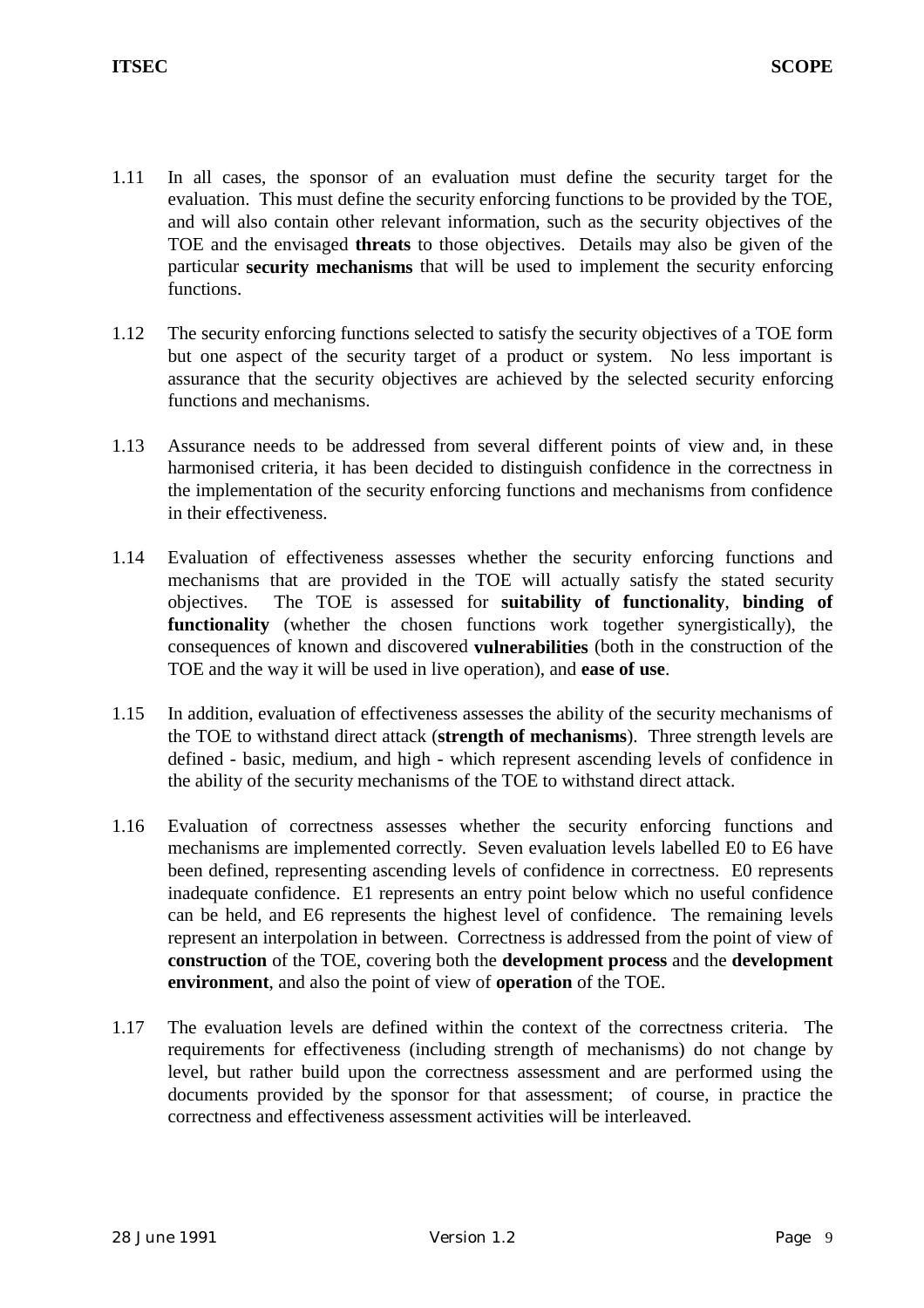- 1.18 If a TOE fails any aspect of evaluation at a particular level, because of a lack of information or for any other reason, the deficiency must be remedied, or the TOE withdrawn from evaluation at that level. Otherwise the TOE will be assigned a result of  $E<sub>0</sub>$ .
- 1.19 The six successful evaluation levels E1 to E6 span a wide range of potential confidence. Not all of these levels will necessarily be needed by or appropriate for all market sectors that require independent evaluation of technical security measures. Not all combinations of functionality and confidence will necessarily be sensible or useful. For example, low confidence in the functionality required to support a military multilevel security requirement will not normally be appropriate. In addition, it is unlikely that high confidence in the correctness of a TOE will be combined with a requirement for a low strength of mechanisms.
- 1.20 These harmonised criteria are not a design guide for secure products or systems. It is up to the sponsor of an evaluation to determine the security objectives of his TOE and to choose security functions to satisfy them. However for each evaluation level, the assurance part of the criteria can be thought of as a compulsory "security checklist" to be satisfied.

## **Assurance Profiles**

- 1.21 The criteria in this document require the sponsor to state the evaluation level as part of the security target. All of the security enforcing functions listed in the security target are then assessed to the same level of confidence, as required by the stated evaluation level.
- 1.22 For some TOEs, there may be a requirement to gain higher confidence in some security functions and lower confidence in others; for example, some security functions may be more important than others. In these circumstances, the sponsor may consider producing more than one security target for the TOE. The details of how this is achieved, and under what conditions, is beyond the scope of these criteria.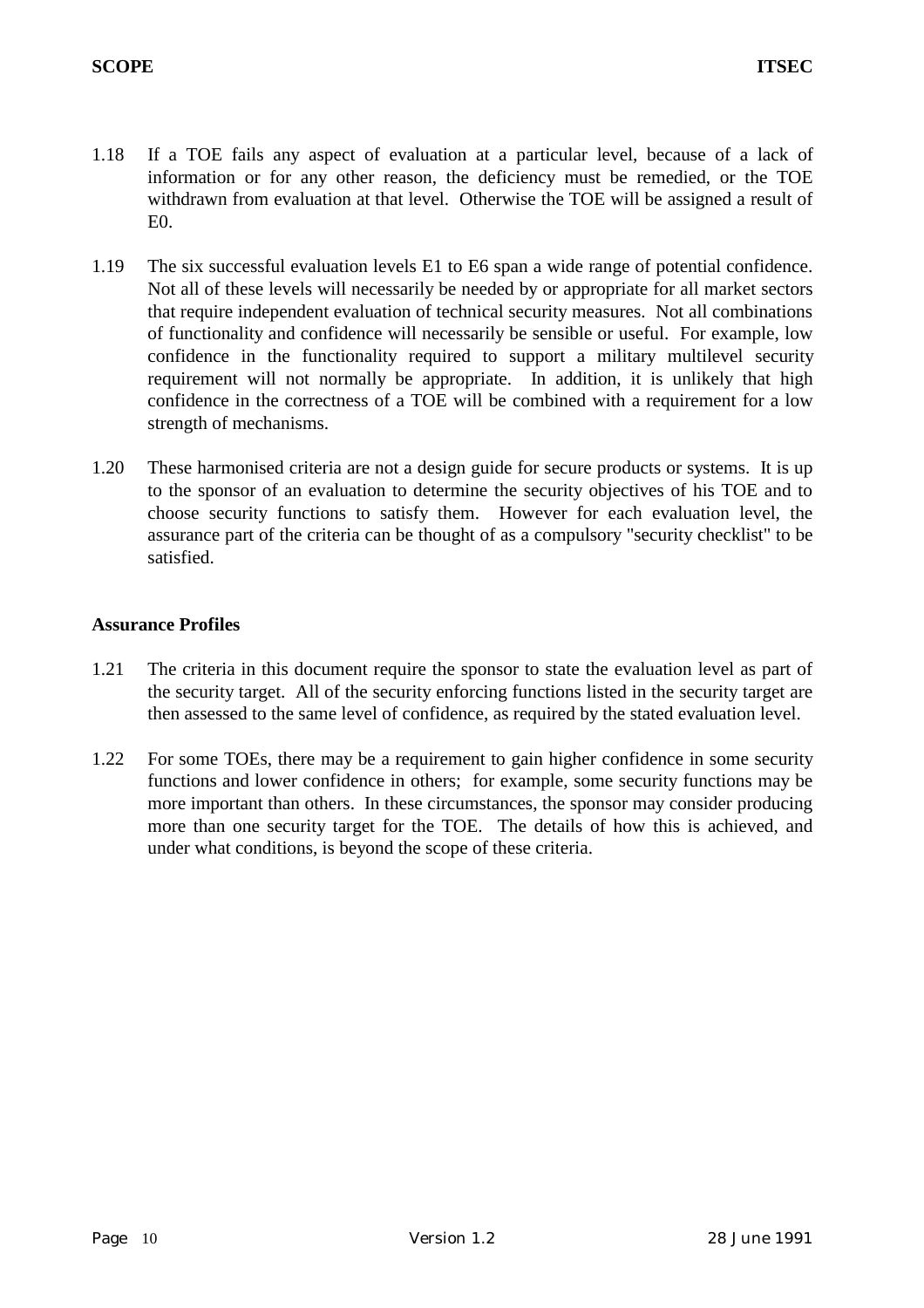## **The Evaluation Process**

- 1.23 The objective of the evaluation process is to enable the evaluator to prepare an impartial report stating whether or not a TOE satisfies its security target at the level of confidence indicated by the stated evaluation level.
- 1.24 The evaluation process is shown in context within figure 3. It requires the close involvement of the sponsor of the evaluation. The higher the evaluation level, the greater will need to be the involvement of the sponsor. Both users and vendors can act as sponsors for evaluation. It is likely that a system evaluation will be sponsored by the intended end-users of the system or their technical representatives, and that a product evaluation will be sponsored by the product manufacturer or a vendor of the product, but this need not be so. Any party that can supply the necessary technical information may sponsor an evaluation.
- 1.25 First the sponsor must determine the operational requirements and the threats the TOE is to counter. In the case of a system, there is a need to examine the real world operational environment for the system, in order to determine the relevant threats that must be addressed. For a product, there is a need to decide what threats to security the product should address. It is anticipated that industry organisations and international standardisation bodies will with time define standard functionality classes for use as product security targets. Product developers who have no predetermined specialist market niche or type of user in mind may find that such predefined functionality classes make good security targets to design their products to match.
- 1.26 The security objectives for the TOE can then be determined considering legal and other regulations. These form the contribution to security (confidentiality, integrity and availability) the TOE is intended to provide. Given the security objectives, the necessary security enforcing functions can then be established, possibly in an iterative way, together with the evaluation level that the TOE will have to achieve to provide the necessary level of confidence.
- 1.27 The results of this work the definition of the security enforcing functions, the identified threats, the identified security objectives, any specific security mechanisms to be employed - becomes the security target for the development.
- 1.28 For each evaluation level, the criteria enumerate items to be delivered by the sponsor to the evaluator. The sponsor must ensure that these items are provided, taking care that any requirements for content and presentation are satisfied, and that the items clearly provide, or support the production of, the evidence that is called for.
- 1.29 In order that evaluation can be performed efficiently, and at minimum cost, the evaluator must work closely with the developer and sponsor of the TOE, ideally from the beginning of development, to build up a good understanding of the security target, and to be able to pinpoint the evaluation implications of decisions as they are made. However,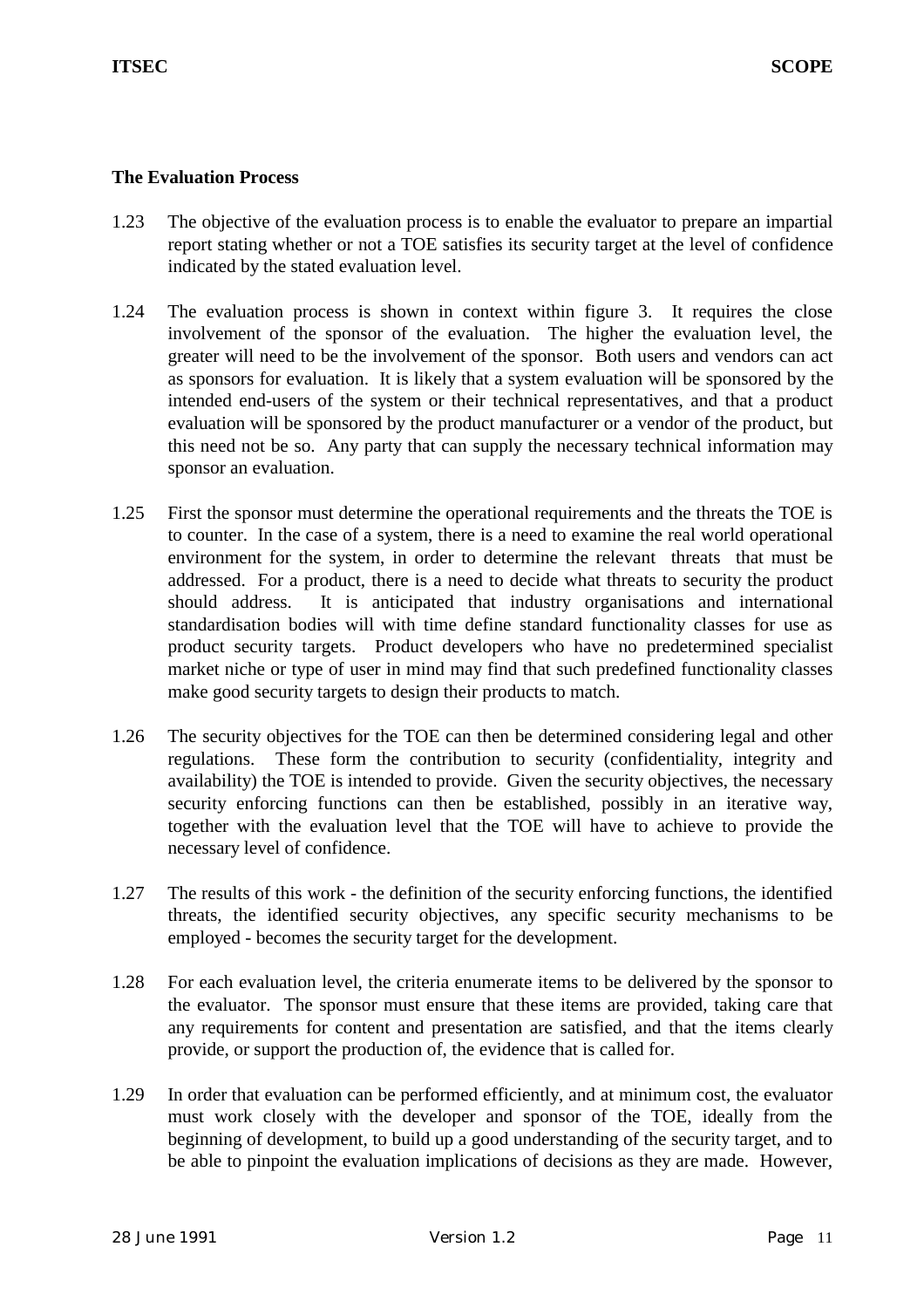the evaluator must remain independent and must not suggest how to design or implement the TOE. This is analogous to the role of an external financial auditor, who must likewise build up a good working relationship with a financial department, and in many cases will, after examination, make use of their internal records and controls. However, he too must remain independent and questioning.

1.30 Security test and analysis requirements within the criteria deserve special mention; in all cases the responsibility for testing and analysis will rest with the sponsor. For all evaluation levels except E1, the evaluator will primarily check test and analysis results supplied by the sponsor. The evaluator will perform test and analysis work only to audit the results supplied, to supplement the evidence provided, and to investigate vulnerabilities. At evaluation level E1 it is optional as to whether testing results are provided. If not, the evaluator must in addition perform functional testing against the security target.

## **The Certification Process**

- 1.31 In order for these criteria to be of practical value, they will need to be supported by practical schemes for the provision and control of independent evaluation, run by appropriately qualified and recognised national certification bodies. These bodies will award certificates to confirm the **rating** of the security of TOEs, as determined by properly conducted independent evaluations. They will approve procedures, as required by these criteria, for guaranteeing the authenticity of the delivered TOE. They will also be responsible for the selection and control of approved evaluators. Details of the procedures to be used by such bodies are beyond the scope of these criteria.
- 1.32 These criteria have been designed to minimise the subjectivity inherent in evaluation results. It will be the responsibility of national certification bodies to maintain the uniformity of certified evaluation results. How this is achieved is beyond the scope of these criteria.
- 1.33 In order for the results of an evaluation against these criteria to be certified by a national certification body, the evaluator will have to produce a report containing the results of evaluation in a form acceptable for consideration by the certification body. The precise format and content of such reports are beyond the scope of these criteria.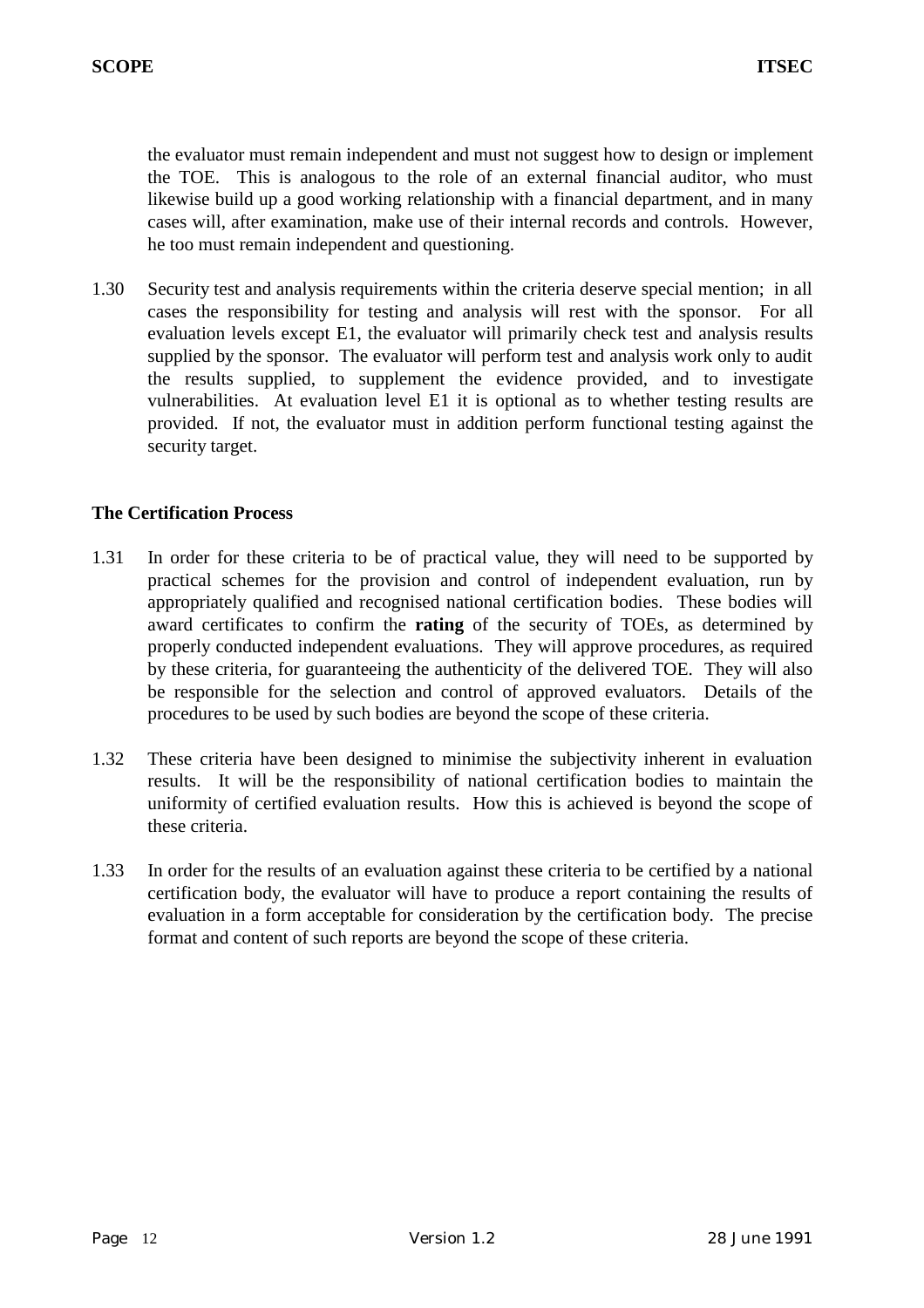1.34 Most security targets and TOEs will change with time. The maintenance of a certified rating following changes to a TOE (whether security-related or not) or following changes to the security target (such as new threats or security objectives) will be regulated by the appropriate national certification body. Re-evaluation will be necessary in some circumstances and not others. The details of such regulations and procedures are also a matter beyond the scope of these criteria.

## **Relationship to the TCSEC**

- 1.35 The Trusted Computer System Evaluation Criteria [TCSEC], commonly known as the TCSEC or "Orange Book", is a widely known and accepted basis for the security evaluation of operating systems. Originally published in 1983, it is used by the US Department of Defense in the US product evaluation scheme operated by the National Computer Security Center (NCSC). The TCSEC criteria are intended to match the security policy of the US Department of Defense. This policy is primarily concerned with maintaining the confidentiality of nationally classified information.
- 1.36 The TCSEC defines seven sets of evaluation criteria called classes (D, C1, C2, B1, B2, B3 and A1), grouped into four divisions (D, C, B and A). Each criteria class covers four aspects of evaluation: Security Policy, Accountability, Assurance and Documentation. The criteria for these four areas become more detailed from class to class, and form a hierarchy whereby D is the lowest and A1 the highest. Each class covers both functionality and confidence requirements.
- 1.37 The criteria set out in the ITSEC permit selection of arbitrary security functions, and define seven evaluation levels representing increasing confidence in the ability of a TOE to meet its security target. Thus these criteria can be applied to cover a wider range of possible systems and products than the TCSEC. In general, for identical functionality at an equivalent level of confidence, a TOE has more architectural freedom to meet the ITSEC criteria than to meet the TCSEC, but is more constrained in its permissible development practices.
- 1.38 A number of example functionality classes have been defined to correspond closely to the functionality requirements of the TCSEC classes C1 to A1. They are included, as F-C1 to F-B3, amongst the example functionality classes given in Annex A. It is not possible, however, to relate the evaluation levels directly to the confidentiality requirements of the TCSEC classes, as the ITSEC levels have been developed by harmonisation of various European IT security criteria schemes which contain a number of requirements which do not appear in the TCSEC explicitly.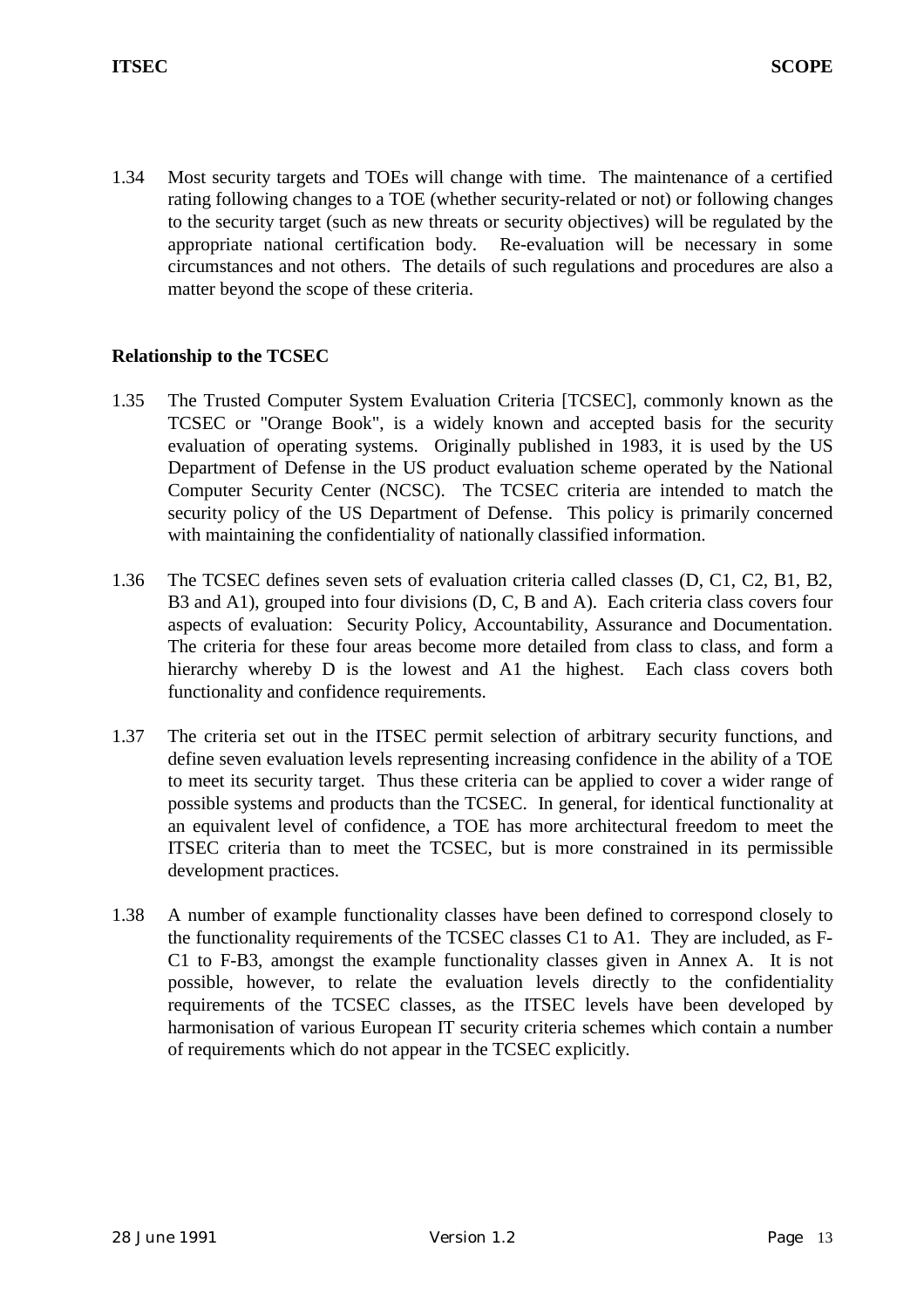| These Criteria |                            | <b>TCSEC Class</b> |  |
|----------------|----------------------------|--------------------|--|
| E <sub>0</sub> | <--->                      | D                  |  |
| $F-C1, E1$     | $\leftarrow\rightarrow$    | C <sub>1</sub>     |  |
| $F-C2, E2$     | <--->                      | C <sub>2</sub>     |  |
| $F-B1, E3$     | $\leftarrow$ $\rightarrow$ | B1                 |  |
| F-B2, E4       | <--->                      | B <sub>2</sub>     |  |
| F-B3, E5       | <--->                      | B <sub>3</sub>     |  |
| F-B3, E6       | <--->                      | $\mathbf{A}1$      |  |

1.39 The intended correspondence between these criteria and the TCSEC classes is as follows:

- 1.40 It should be noted that there is no functionality class F-A1 as the functionality requirements of TCSEC class A1 are the same as for class B3. A product which has been designed with the objective of successful evaluation against both the ITSEC and TCSEC, and which has been shown to meet one of the classes or combinations in the table above, should pass evaluation against the other criteria at the equivalent class or combination. However, at C1 the TCSEC requires evidence to be provided of system developer testing. Thus an [F-C1, E1] evaluation would only be equivalent to C1 evaluation if the sponsor had chosen to satisfy the optional E1 requirement to provide test documentation as evidence of adequate testing against the security target prior to evaluation.
- 1.41 Throughout the TCSEC, the combination of both the security enforcing and the security relevant portions of a TOE is referred to as a *Trusted Computing Base* (TCB). TCSEC TOEs representative of the higher classes in division B and division A derive additional confidence from increasingly rigorous architectural and design requirements placed on the TCB by the TCSEC criteria. TCSEC classes B2 and higher require that access control is implemented by a reference validation mechanism, a mechanism which implements the concept of a reference monitor [AND]. Such a reference validation mechanism must be tamper proof, it must always be invoked, and it must be small enough to be subject to analysis and tests, the completeness of which can be assured.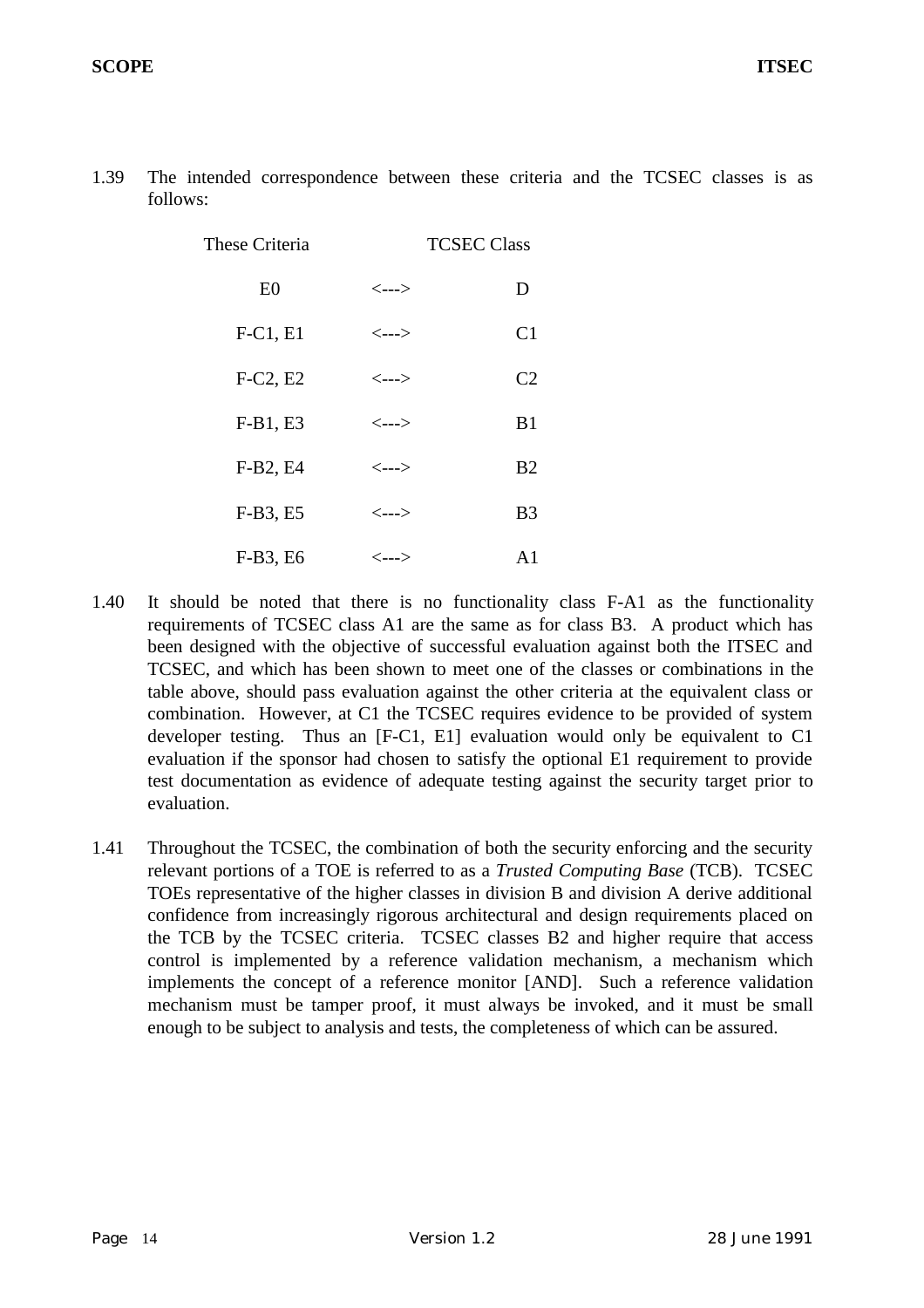1.42 For compatibility with the TCSEC, the ITSEC example functionality classes F-B2 and F-B3 mandate that access control is implemented through use of such a mechanism. In addition, at higher evaluation levels the ITSEC places architectural and design constraints on the implementation of all the security enforcing functions. Combined with the ITSEC effectiveness requirements that security functionality is suitable and mutually supportive, this means that a TOE capable of meeting the higher ITSEC evaluation levels and which provides functionality matching these TCSEC-equivalent functionality classes, must necessarily satisfy the TCSEC requirements for a TCB and use of the reference monitor concept.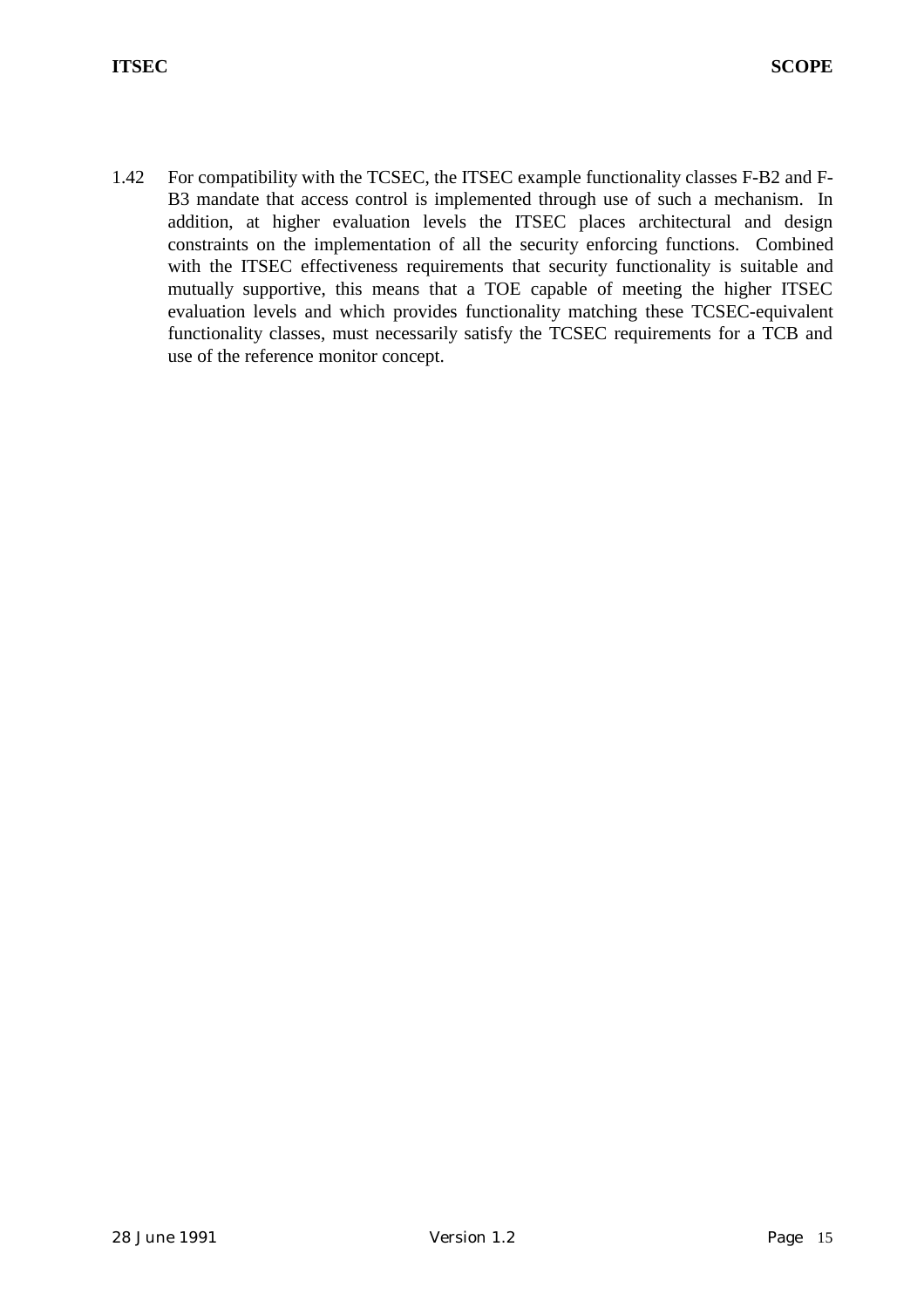

*Fig. 1 IT System*



*Fig. 2 IT Product*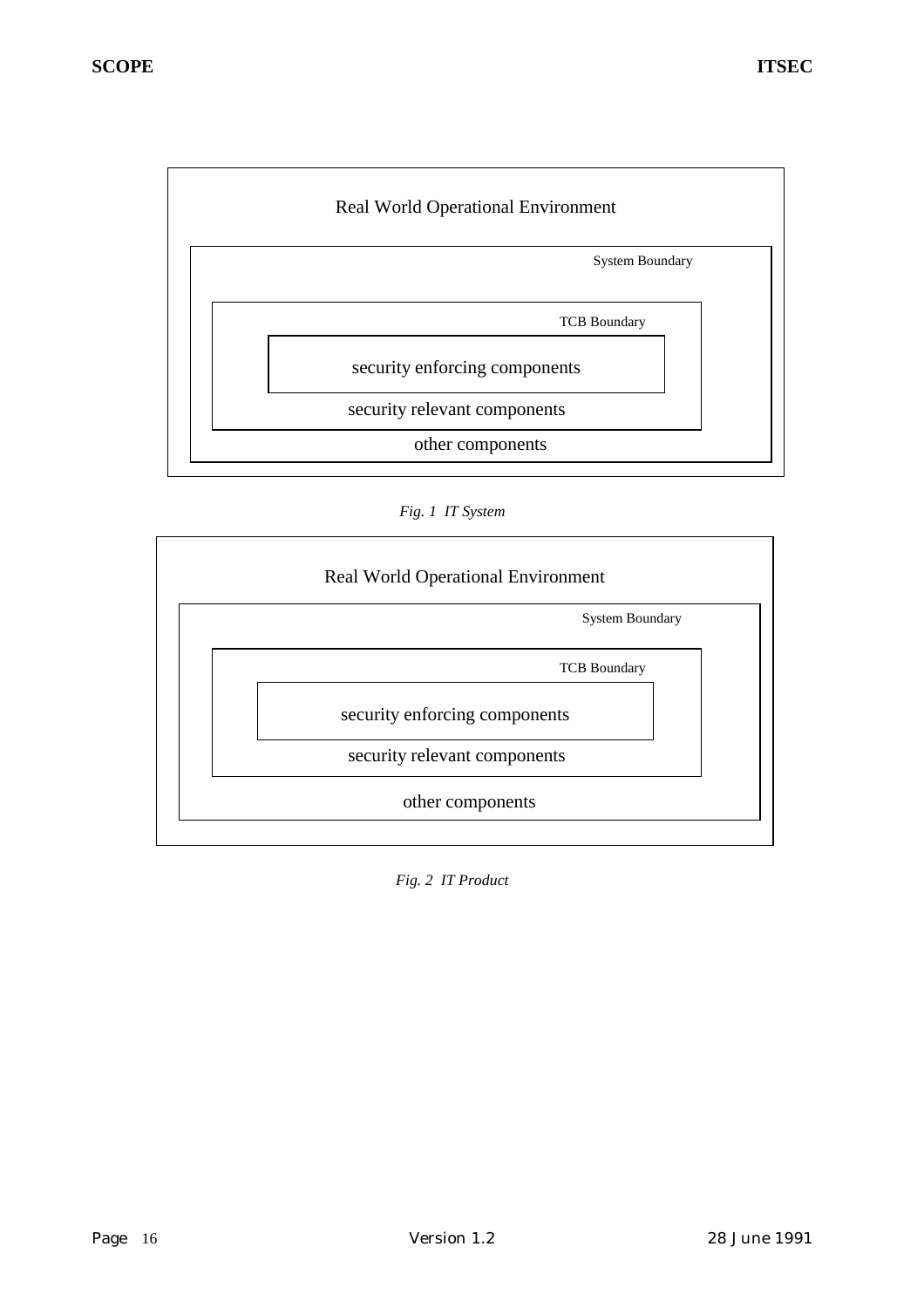

*Fig. 3 Development and Evaluation Process*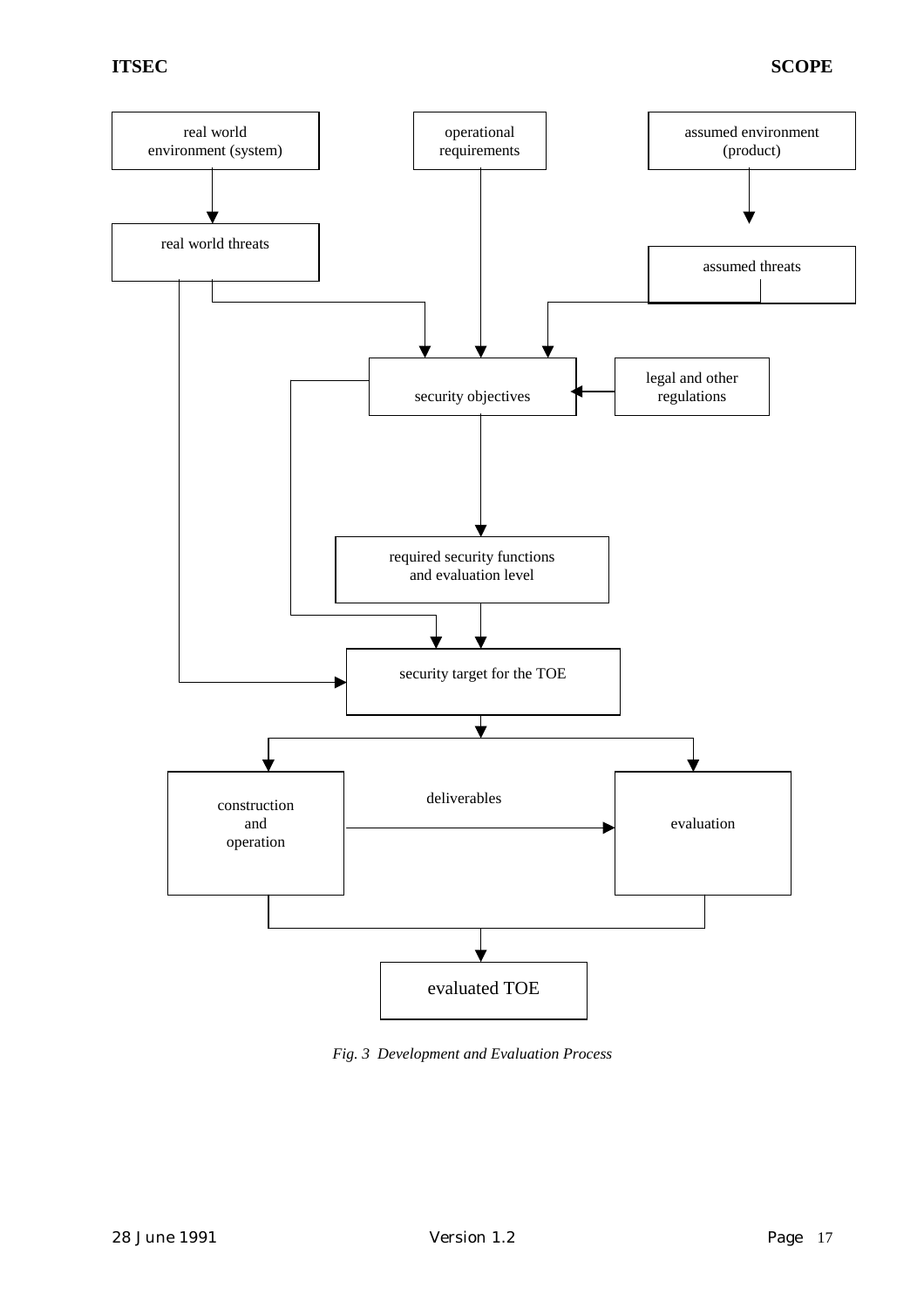## **2 FUNCTIONALITY**

## **Introduction**

- 2.1 A Target of Evaluation (TOE) which provides security (some combination of confidentiality, integrity and availability) must contain appropriate security features. Normally, it will be necessary to determine that an appropriate level of confidence can be held in those features. In order for this to be done, the features themselves must be specified. The document or documents which specify the features, together with the desired evaluation level, make up the security target for the TOE.
- 2.2 In these criteria, security features are viewed at three levels. The most abstract view is of security objectives: the contribution to security which a TOE is intended to achieve. To achieve these objectives, the TOE must contain certain security enforcing functions. These security enforcing functions, in turn, must be implemented by specific security mechanisms. These three levels can be summarised as follows:
	- a) Security Objectives Why the functionality is wanted.
	- b) Security Enforcing Functions What functionality is actually provided.
	- c) Security Mechanisms How the functionality is provided.

## **The Security Target**

- 2.3 The security target serves as both a specification of the security enforcing functions, against which the TOE will be evaluated, and as a description relating the TOE to the environment in which it will operate. The audience for the security target is therefore not confined solely to those responsible for the production of the TOE and its evaluation, but also includes those responsible for managing, purchasing, installing, configuring, operating and using the TOE.
- 2.4 The required contents of a security target can be summarised as follows:
	- a) *Either* a **System Security Policy** *or* a **Product Rationale**.
	- b) A specification of the required security enforcing functions.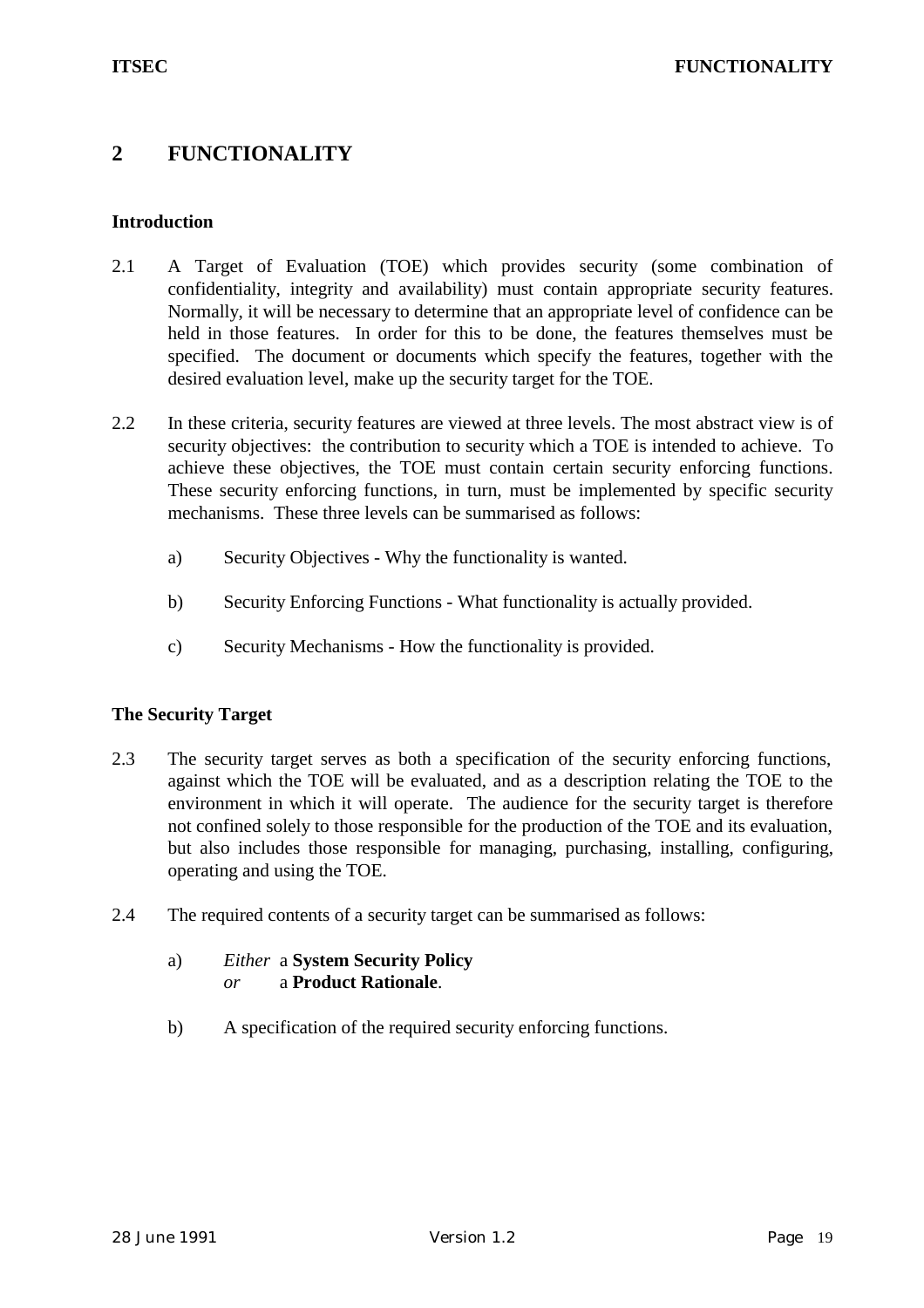- c) A definition of required security mechanisms *(optional)*.
- d) The claimed rating of the minimum strength of mechanisms.
- e) The target evaluation level.

Each of these is described in greater detail below.

- 2.5 The requirements for the presentation of the security target depend on the target evaluation level. The evaluation level also determines other TOE documentation that must be supplied for evaluation, together with requirements on its content and presentation, and requirements for the evidence to be provided to show that the TOE satisfies the security target.
- 2.6 The security target may be presented as a single document, or as multiple documents. Where multiple documents are used, their relationships to one another shall be clearly indicated.
- 2.7 The sponsor of an evaluation is responsible for the provision and accuracy of the security target for the evaluation.

System Security Policy

- 2.8 The contents of a security target depend on whether the TOE is a system or product. In the case of a system, the actual environment within which the TOE will be used is known, its actual security objectives can be determined and actual threats and existing countermeasures can be considered. These details are given in a System Security Policy.
- 2.9 The System Security Policy specifies the set of laws, rules and practices that regulate how sensitive information and other resources are managed, protected and distributed within a specific system. It shall identify the security objectives of the system and the threats to the system. These security objectives shall be addressed by a combination of system security enforcing functions (implemented within the TOE), and also by physical, personnel, or procedural means associated with the system. The System Security Policy shall cover all aspects of security relating to the system, including these associated physical, procedural and personnel security measures.
- 2.10 All organisations will have general security standards that apply to all systems within the organisation and define the security relationship between the organisation and the outside world. These standards can be considered to be a **Corporate Security Policy**: the set of laws, rules and practices that regulate how assets, including sensitive information, are managed, protected and distributed within the organisation. Many organisations will have an explicit written Corporate Security Policy, which will specify the rules and practices and applicable national and international laws to which they conform. Where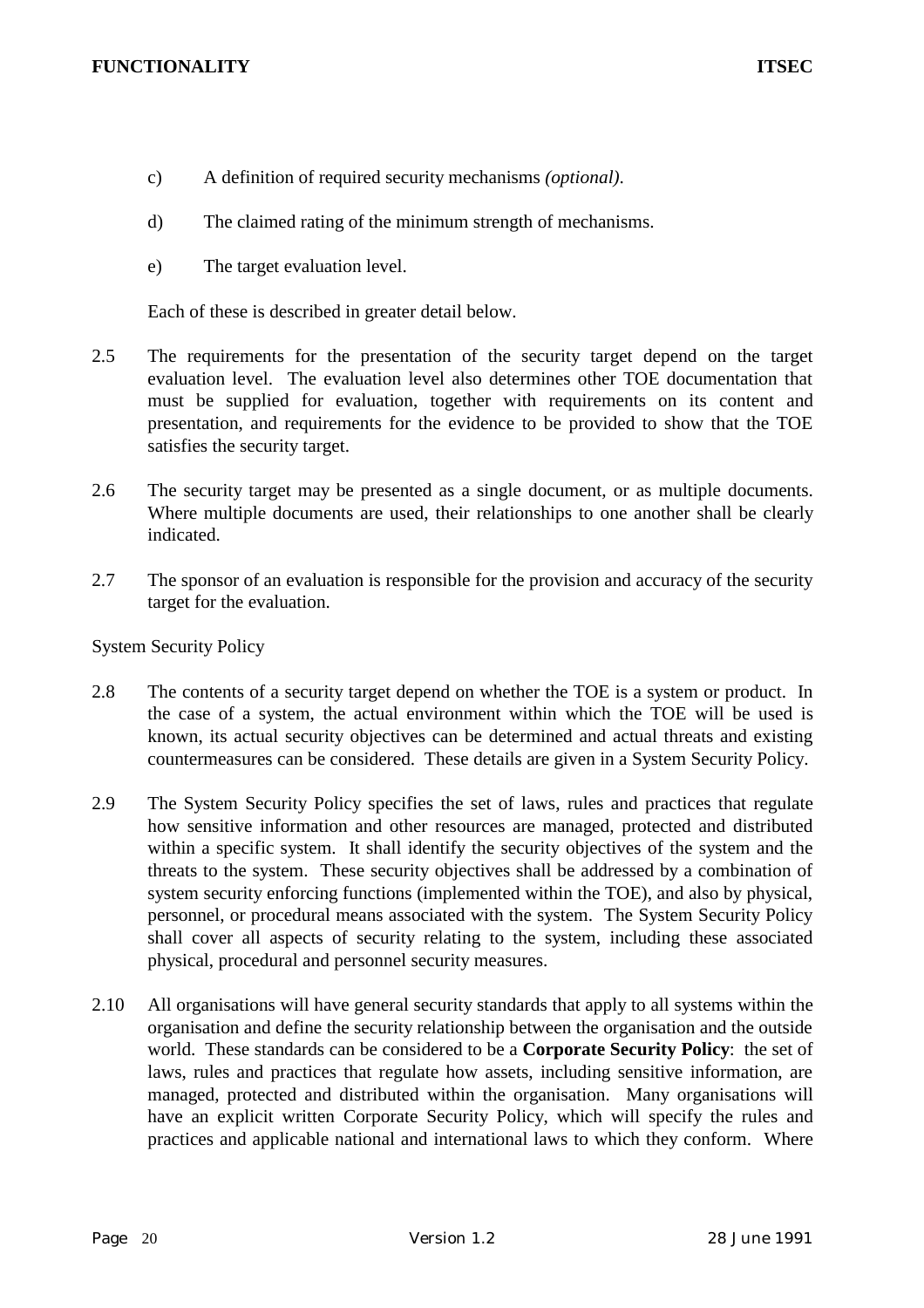this is the case, it shall be referenced from the System Security Policy. Otherwise, all relevant aspects shall be stated within each System Security Policy of the organisation.

- 2.11 The primary responsibility of the Corporate Security Policy is to provide the context for the identification of system security objectives. Identifying relevant corporate assets, general threats, and the results from risk analysis will assist in the identification of these system security objectives. Discussion of the process of risk analysis is outside the scope of these criteria.
- 2.12 In the context of an individual system, the System Security Policy shall define the security measures to be used to satisfy the system security objectives in a way which is consistent with the Corporate Security Policy. The security measures required by the System Security Policy will be implemented by a combination of security enforcing functions implemented by the TOE, and by physical, personnel, and procedural means. The System Security Policy shall clearly indicate the division of responsibility between the security enforcing functions and the other means.
- 2.13 The IT security measures of a System Security Policy may be separated from the remainder of the System Security Policy, and defined in a separate document: **Technical Security Policy**. This is the set of laws, rules and practices regulating the processing of sensitive information and the use of resources by the hardware and software of an IT system.
- 2.14 In many cases it may be convenient to include the specification of security enforcing functions as part of the System or Technical Security Policy.
- 2.15 The System or Technical Security Policy may be used as a basis for selecting suitable IT security products for incorporation within the system; such product selection is outside the scope of these criteria.

Product Rationale

2.16 In the case of a product, the precise environment within which the TOE will be used is not known to its developer, since it may be incorporated into more than one specific system and system environment. Instead, a rationale statement shall be provided giving the necessary information for a prospective purchaser to decide whether it will help to satisfy his system security objectives, and to define what else must be done for those system security objectives to be fully met.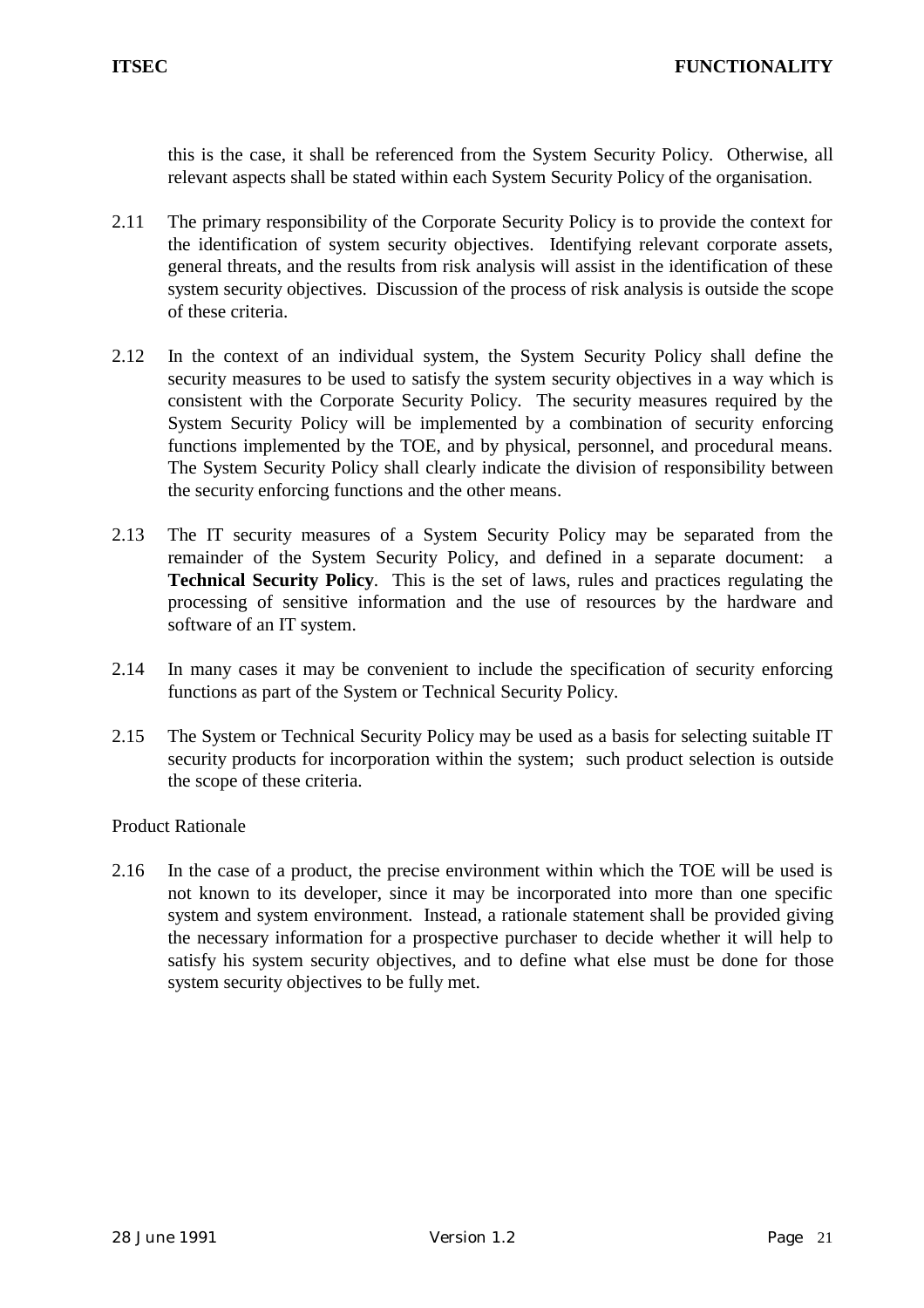2.17 The product rationale shall identify the intended method of use for the product, the intended environment for use of the product and the assumed threats within that environment. It shall include a summary of the product's security features, and define all assumptions about the environment and way in which the product will be used. This shall include personnel, physical, procedural and IT security measures required to support the product, and its dependencies on system hardware, software, and/or firmware not supplied as part of the product.

Specification of Security Enforcing Functions

- 2.18 The security target shall include a specification of the security enforcing functions to be provided by the TOE. These functions may be stated explicitly, or by reference to one or more predefined functionality classes, or by reference to an accepted standard that defines security functionality. Predefined classes are considered later in this chapter.
- 2.19 One or more standards documents which address security may form part of a security target, by reference or by inclusion within the target. Where the standard allows options, the selected ones shall be clearly identified. Where a standard does not provide all the information required, the necessary supplementary information shall be provided explicitly within the security target.
- 2.20 In the case of a system, the security enforcing functions shall be correlated to the security objectives, so that it can be seen which functions satisfy which objectives. (A function may satisfy, or help to satisfy, more than one objective.) Every function in the specification of security enforcing functions shall at a minimum help to satisfy at least one objective. The specification of security enforcing functions shall also show why the functions are adequate to counter the identified or stated threats to the security objectives.
- 2.21 In the case of a product, the security enforcing functions shall be correlated to the intended method of use of the product and the assumptions about the environment into which the product will be installed given in the product rationale. This correlation shall include any dependencies on other security enforcing functions and non-IT security measures assumed to be provided by the environment.
- 2.22 From the point of view of evaluation, the specification of security enforcing functions is the most important part of the security target. These functions shall always be specified in an informal style, using natural language. In addition, at higher evaluation levels they must also be specified using a semiformal or formal style of presentation. Details of such presentation styles are given later in this chapter.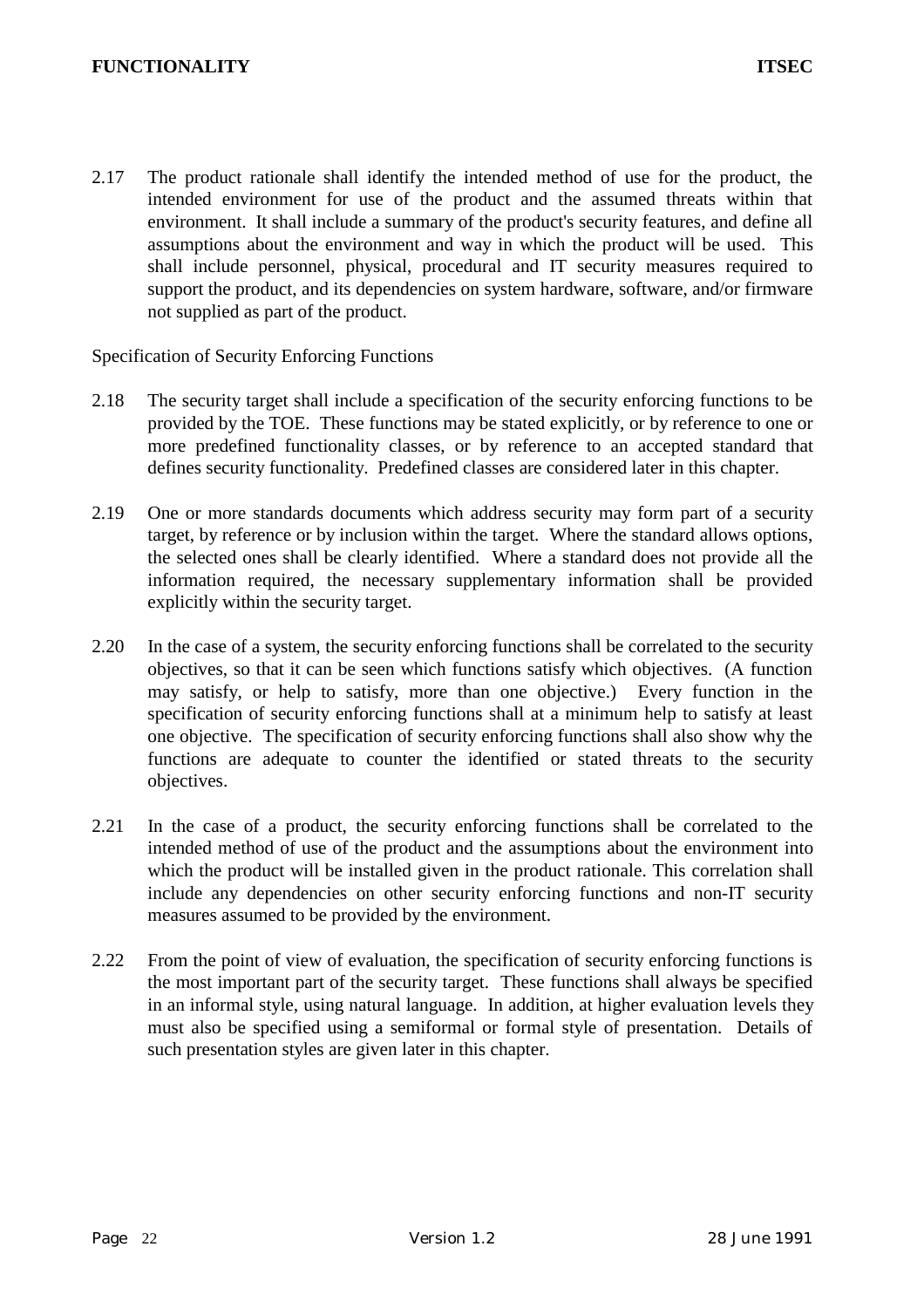Definition of Required Security Mechanisms

- 2.23 A security target may optionally prescribe or claim the use of particular security mechanisms. All security mechanisms included in a security target shall be correlated to its security enforcing functions, so that it can be seen which mechanisms implement each function (a mechanism may implement several functions, and a function may be implemented through the combination of several mechanisms).
- 2.24 Where security mechanisms are prescribed by the security target, it is the task of the developer to implement the required mechanisms. Otherwise, it is the task of the developer of the TOE to develop and produce mechanisms which, when combined, implement the required security enforcing functions.

Claimed Rating of Minimum Strength of Mechanisms

2.25 Every security target shall specify a claimed rating of the minimum strength of the security mechanisms of the TOE against direct attack. This shall be one of the ratings *basic*, *medium* or *high* as defined in Chapter 3 of these criteria.

Target Evaluation Level

2.26 Every security target shall specify a target evaluation level for evaluation of the TOE. This shall be one of the ratings *E1*, *E2*, *E3*, *E4*, *E5* or *E6* as defined in Chapter 4 of these criteria.

Examples of the Use of Existing Security Policy Documents

- 2.27 These criteria aim to permit the use of existing security policy documents developed to other criteria or standards as part or all of the security target for a system. Therefore, the precise contents of the documents comprising the security target are not prescribed. The minimum information required for evaluation against these criteria has been stated above. Since a security target may consist of more than one document, existing styles of policy document can be accommodated (although supplementary documents may be required to complete the information required for the security target).
- 2.28 Two examples are given below as to how particular types of security policy documents can meet the requirements for a security target.
- 2.29 In the UK it is mandatory to produce a System Security Policy (SSP) for all systems that will process nationally classified information. If the authorising authority decides that security evaluation is necessary, a System Electronic Information Security Policy (SEISP) must also be produced. For some target evaluation levels, a Security Policy Model (SPM) must also be produced. The SSP contains a definition of the scope of the system, the security objectives of the system, the security measures to be enforced and the allocation of responsibilities for enforcing them (i.e. it corresponds closely to a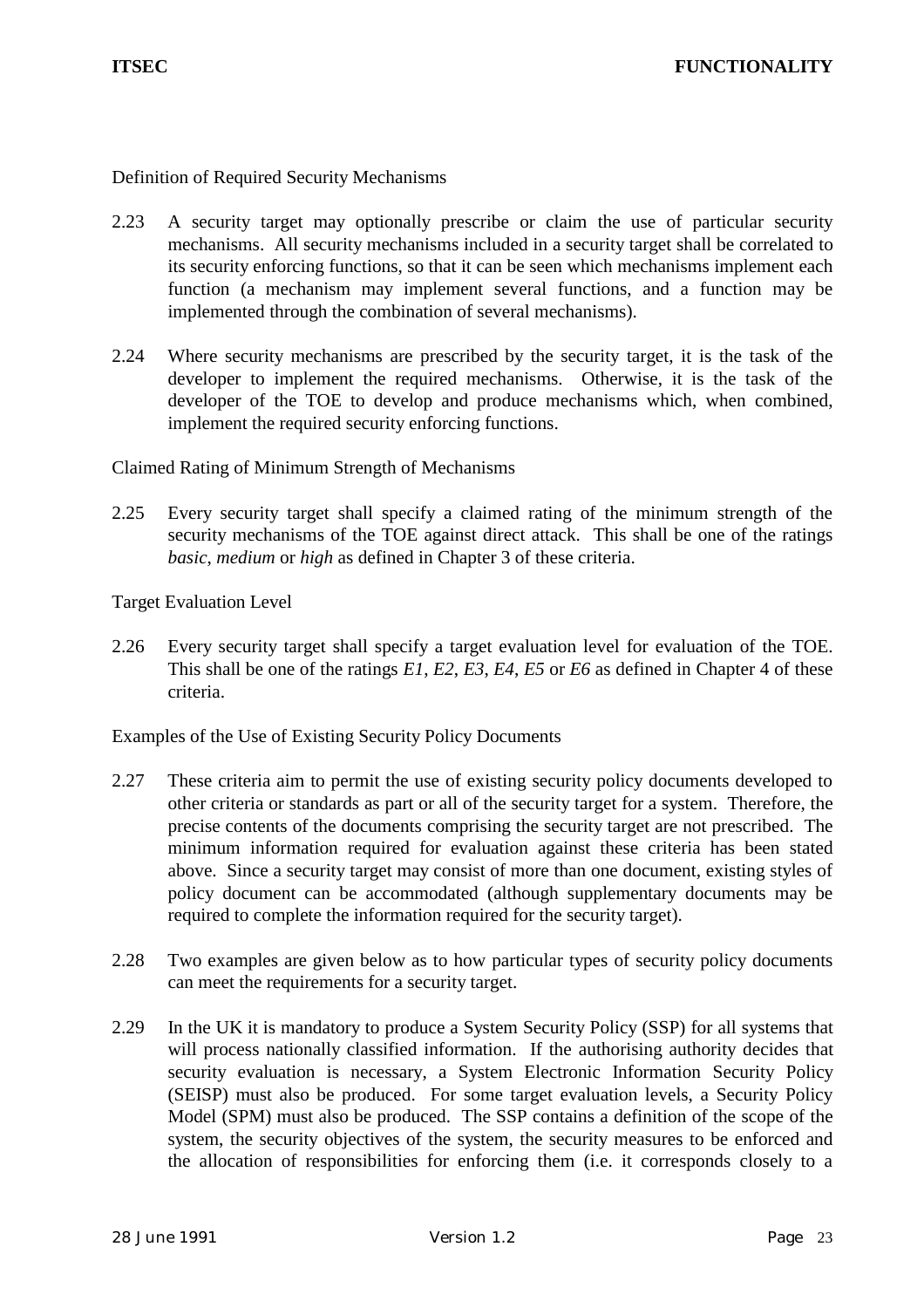System Security Policy as described in these criteria). It also contains a derivation of the required target evaluation level based on key characteristics of the system and its environment. If necessary, an SEISP is developed from the SSP. It is a more detailed statement of the hardware and software security aspects of the SSP, but still in an informal style: it corresponds to a Technical Security Policy as described in these criteria. The SPM is a parallel specification of the security enforcing functions of an SEISP in a formal or semiformal style. It is produced where such a parallel specification is required for the target evaluation level.

2.30 A Claims Document is a list of claims about security enforcing functionality provided by a product, made by the developer of the product, and expressed in a semiformal style using the Claims Language defined in Annex B of this document. It includes assumptions and constraints about the way the product must be used for these claims to be valid. It also includes an identification of security objectives, an informal specification of the claims, a correlation of claimed security enforcing functions to security objectives, and the desired evaluation level, in order to complete a product security target as required by these criteria.

## **Generic Headings**

- 2.31 It will be easier to understand a security target if the specification of its security enforcing functions has been presented in a sensible order. This will aid the comparison of security targets and simplify the work of evaluators. There exist natural groupings of security enforcing functions to give such ordering, and a recommended set of eight *generic headings* for one such grouping is included as part of these criteria.
- 2.32 The recommended headings are:
	- Identification and Authentication Access Control Accountability Audit Object Reuse **Accuracy** Reliability of Service Data Exchange.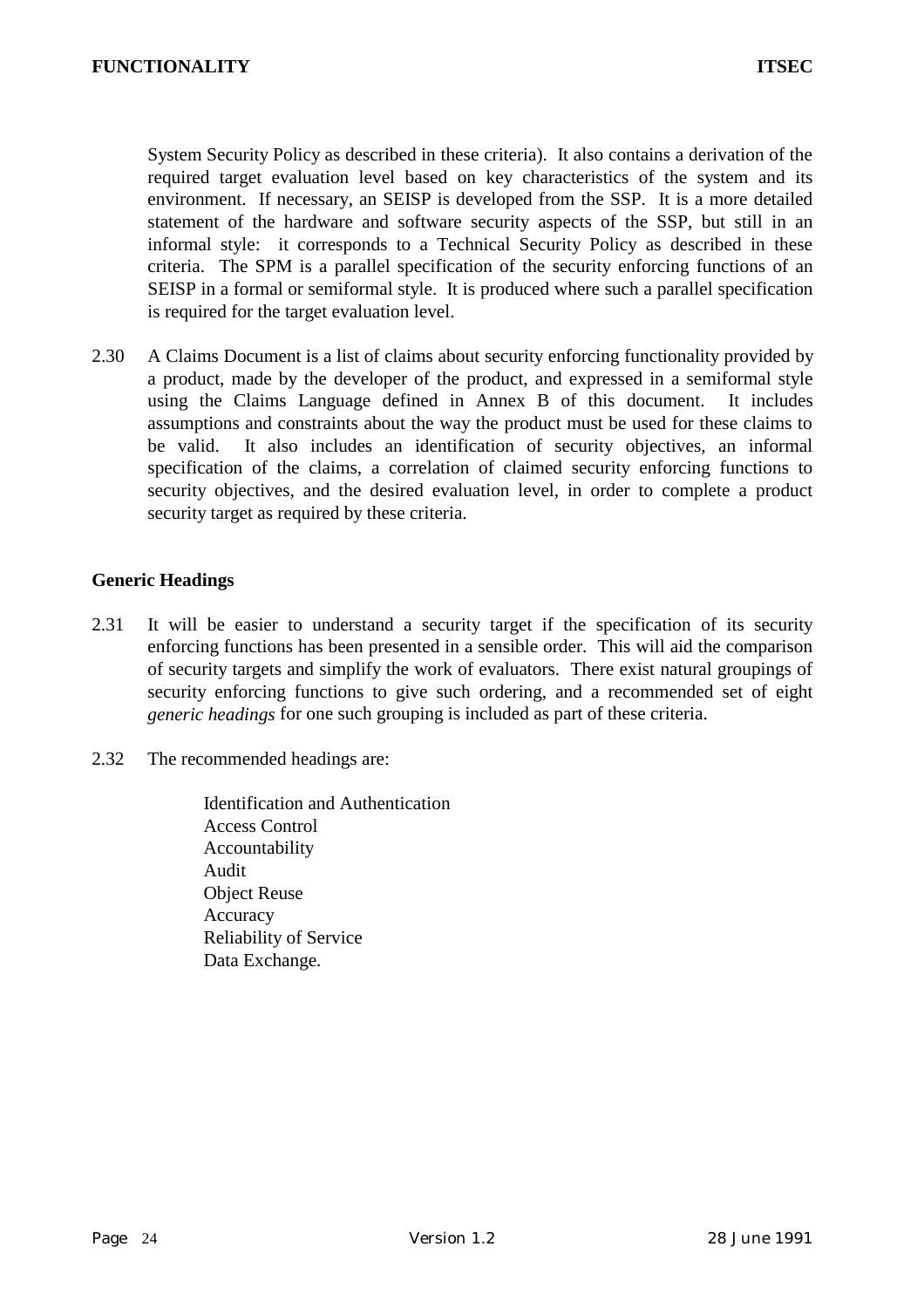2.33 It is recommended that these standard headings are used whenever possible. Their use will simplify comparison with other security targets and make it easier to determine whether or not a particular security target includes, or precludes, functions of a particular type.

## Identification and Authentication

- 2.34 In many TOEs there will be requirements to determine and control the users who are permitted access to resources controlled by the TOE. This involves not only establishing the claimed identity of a user, but also verifying that the user is indeed the user claimed. This is done by the user providing the TOE with some information that is known by the TOE to be associated with the user in question.
- 2.35 This heading shall cover any functions intended to establish and verify a claimed identity.
- 2.36 This heading shall include any functions to enable new user identities to be added, and old user identities to be removed or invalidated. Similarly, it shall include any functions to generate, change, or allow authorised users to inspect, the authentication information required to verify the identity of particular users. It shall also include functions to assure the integrity of, or prevent the unauthorised use of, authentication information. It shall include any functions to limit the opportunity for repeated attempts to establish a false identity.

## Access Control

- 2.37 In many TOEs there will be requirements to ensure that users and processes acting on their behalf are prevented from gaining access to information or resources that they are not authorised to access or have no need to access. Similarly, there will be requirements concerning the unauthorised creation or amendment (including deletion) of information.
- 2.38 This heading shall cover any functions intended to control the flow of information between, and the use of resources by, users, processes and objects. This includes the administration (i.e. the granting and revocation) of access rights and their verification.
- 2.39 This heading shall include any functions to set up and maintain any lists or rules governing the rights to perform different types of access. It shall include any functions concerned with temporarily restricting access to objects that are simultaneously accessible by several users or processes and are needed to maintain the consistency and accuracy of such objects. It shall include any functions to ensure that upon creation, default access lists or access rules apply to objects. It shall include any functions to control the propagation of access rights to objects. It shall also include any functions to control the inference of information by the aggregation of data from otherwise legitimate accesses.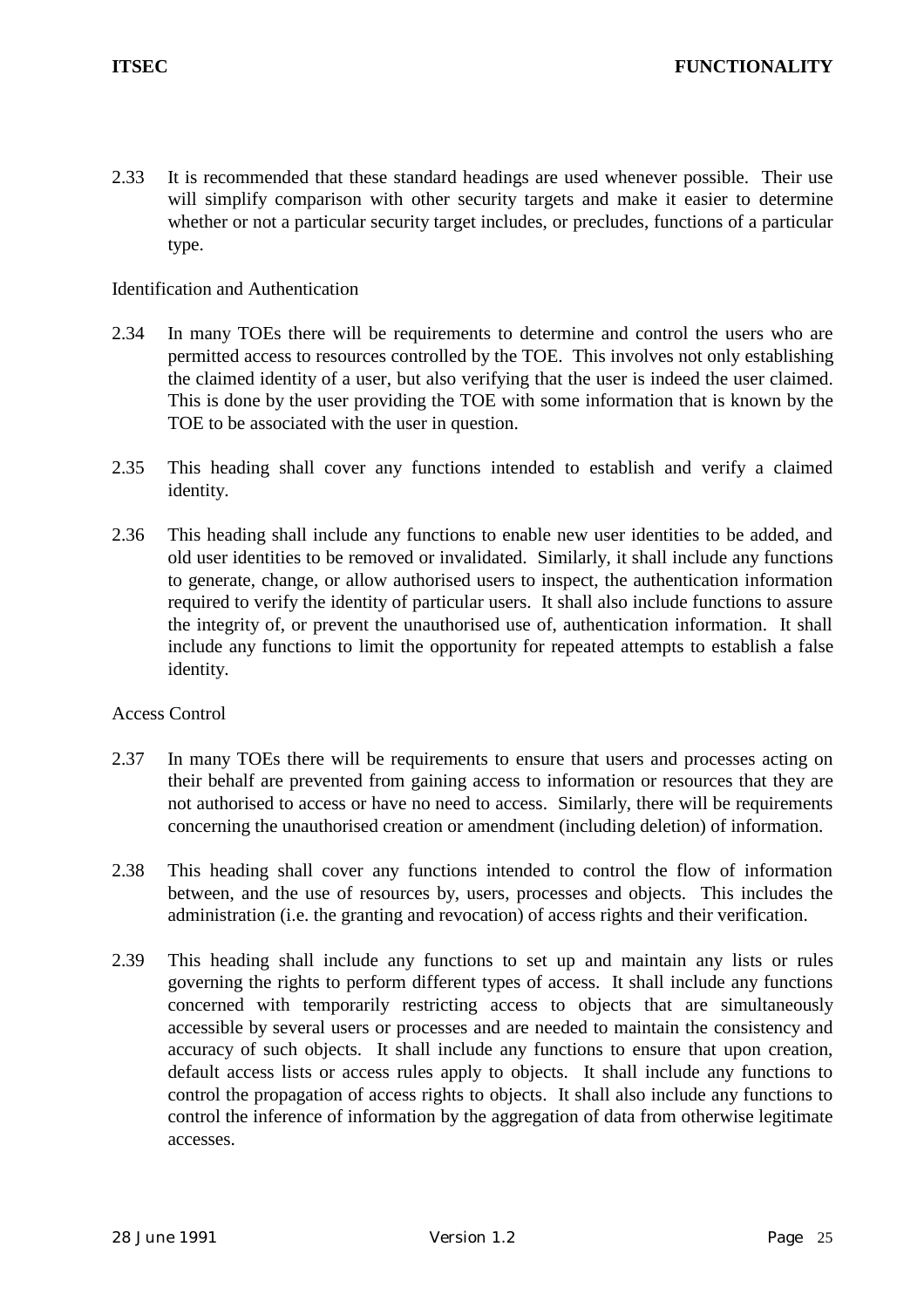## Accountability

- 2.40 In many TOEs there will be requirements to ensure that relevant information is recorded about actions performed by users or processes acting on their behalf so that the consequences of those actions can later be linked to the user in question, and the user held accountable for his actions.
- 2.41 This heading shall cover any functions intended to record the exercising of rights which are relevant to security.
- 2.42 This heading shall include functions related to the collection, protection and analysis of such information. Certain functions may satisfy requirements for both accountability and auditability and so be relevant to both headings. Such functions may be included under either heading, but shall be cross-referenced to the other heading.

#### Audit

- 2.43 In many TOEs there will be requirements to ensure that sufficient information is recorded about both routine and exceptional events that later investigations can determine if security violations have actually occurred, and if so what information or other resources were compromised.
- 2.44 This heading shall cover any functions intended to detect and investigate events that might represent a threat to security.
- 2.45 This heading shall include functions related to the collection, protection and analysis of such information. Such analysis may also include trend analysis used to attempt to detect potential violations of the security target before a violation occurs. Certain functions may satisfy requirements for both accountability and auditability and so be relevant to both headings. Such functions may be included under either heading, but shall be cross-referenced to the other heading.

#### Object Reuse

2.46 In many TOEs there will be requirements to ensure that resources such as main memory and areas of disk storage can be reused while preserving security.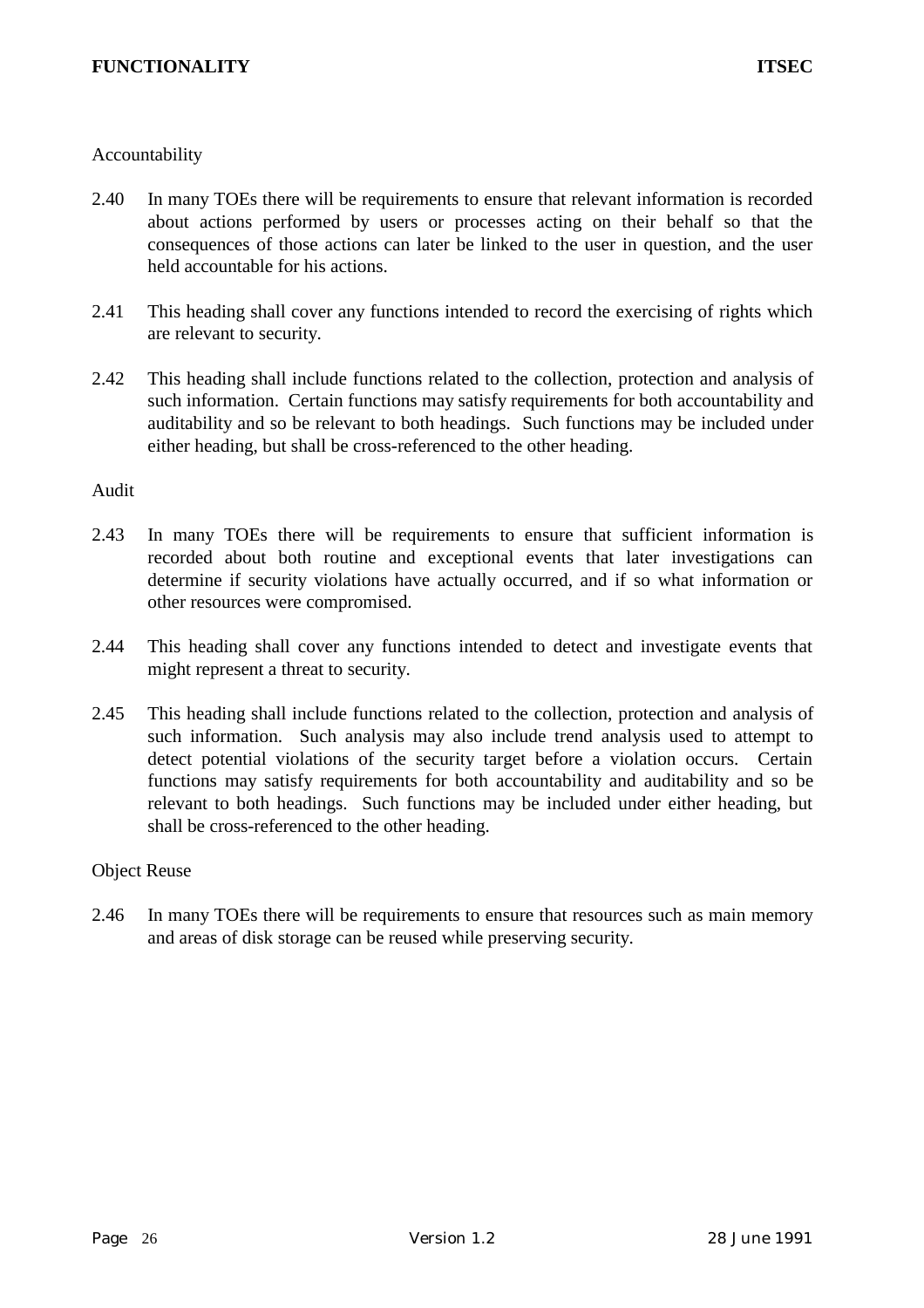- 2.47 This heading shall cover any functions intended to control the reuse of data objects.
- 2.48 This heading shall include functions to initialise or clear unallocated or reallocated data objects. It shall include any functions to initialise or clear reusable media such as magnetic tapes, or to clear output devices such as display screens when not in use.

### Accuracy

- 2.49 In many TOEs there will be requirements to ensure specific relationships between different pieces of data are maintained correctly, and that data is passed between processes without alteration.
- 2.50 This heading shall cover any functions intended to ensure that data has not been modified in an unauthorised manner.
- 2.51 This heading shall include functions to determine, establish and maintain the accuracy of the relationships between related data. It shall also include functions to ensure that when data is passed between processes, users and objects, it is possible to detect or prevent loss, addition or alteration, and that it is not possible to change the claimed or actual source and destination of the data transfer.

## Reliability of Service

- 2.52 In many TOEs there will be requirements to ensure that time critical tasks are performed when they are necessary, and not earlier or later, and that non-time critical tasks cannot be made time critical. Similarly, in many TOEs there will be requirements to ensure that access to resources is possible when it is needed, and that resources are not requested or retained unnecessarily.
- 2.53 This heading shall cover any functions intended to ensure that resources are accessible and usable on demand by an authorised entity (i.e. a user or a process acting on his behalf) and to prevent or limit interference with time-critical operations.
- 2.54 This heading shall include error detection and error recovery functions intended to restrict the impact of errors on the operation of the TOE and so minimise disruption or loss of service. It shall also include any scheduling functions that ensure that the TOE responds to external events and produces outputs within specified deadlines.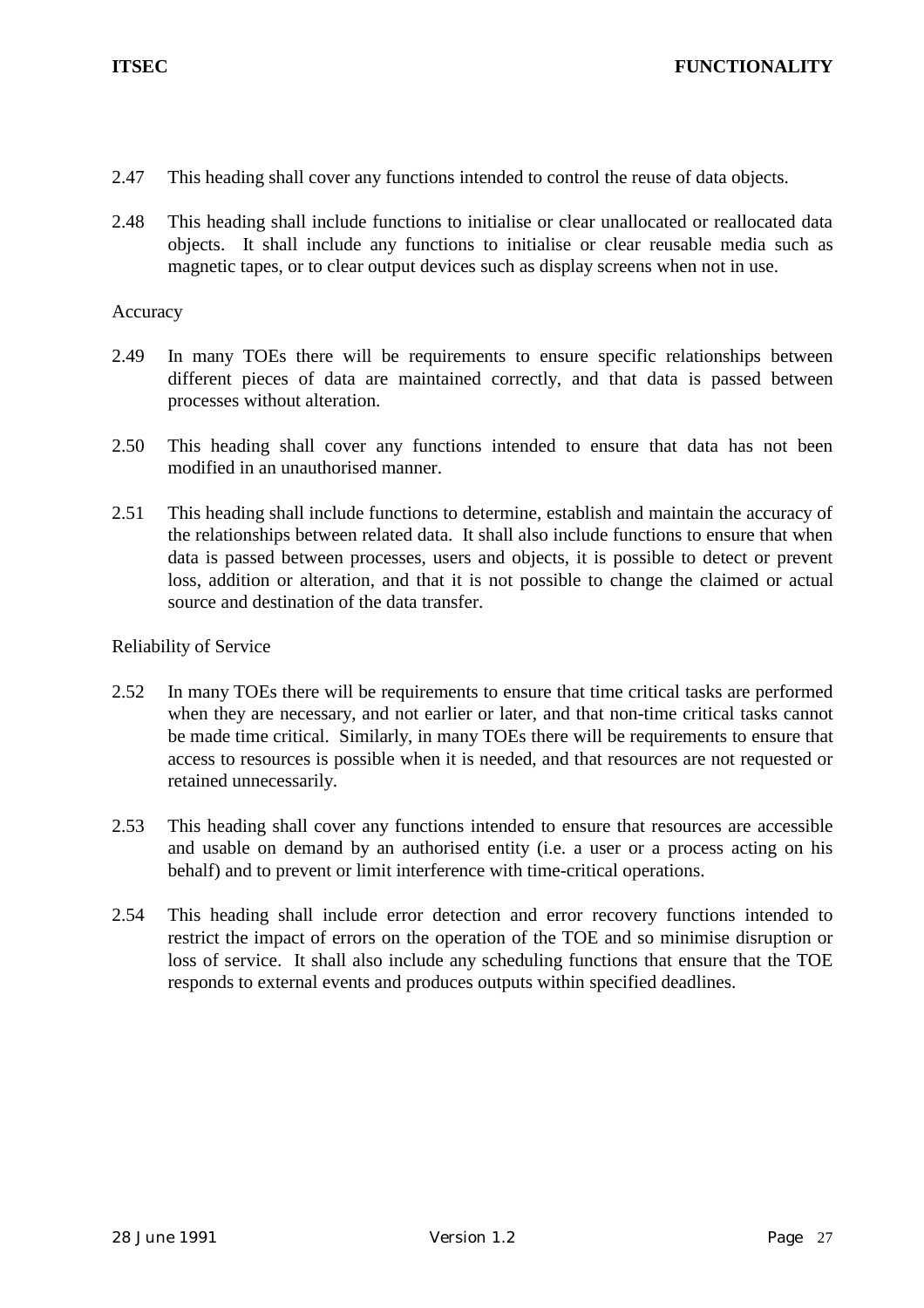### Data Exchange

- 2.55 In many TOEs there will be requirements for the security of data during transmission over communications channels. This is normally referred to as communications security, as distinct from computer (IT) security.
- 2.56 This heading shall cover any functions intended to ensure the security of data during transmission over communications channels. It is recommended that such functions are broken down under the following subheadings taken from the OSI Security Architecture:

Authentication Access Control Data Confidentiality Data Integrity Non-Repudiation

- 2.57 Functions shall be grouped under these subheadings in a way consistent with their usage and definition in the OSI Security Architecture [OSI].
- 2.58 Certain functions may satisfy requirements for both computer and communications security and so be relevant to other headings. In this case there shall be a cross-reference to the other relevant headings.

## **Predefined Classes**

- 2.59 Many systems will have similar security objectives; it will often be possible to identify common sets of security enforcing functions that meet such objectives. Similarly, many security products will be aimed at satisfying the same market need and thus possess similar functionality. Such *predefined classes* of common functions can be used as the basis for individual system and product security targets, or can be used as guidelines, to assist users in selecting appropriate security functionality to meet their particular security objectives, and to help manufacturers select functions to include within products. To obtain the maximum benefit from such commonality, it is desirable that standards for predefined functionality classes exist. These criteria have therefore been designed to permit reference within security targets to predefined classes of security enforcing functions. Any security target may reference one or more predefined classes to define part or all of its security enforcing functions.
- 2.60 Organisations for standardisation or representing particular market sectors have already developed some standard definitions. It is anticipated that the availability of these criteria will encourage the development of predefined classes, in a form consistent for use with these criteria. However, since IT security will continue to evolve rapidly, it will be necessary to define further predefined classes in the future as new groups of functions become sufficiently common to make such classes worthwhile.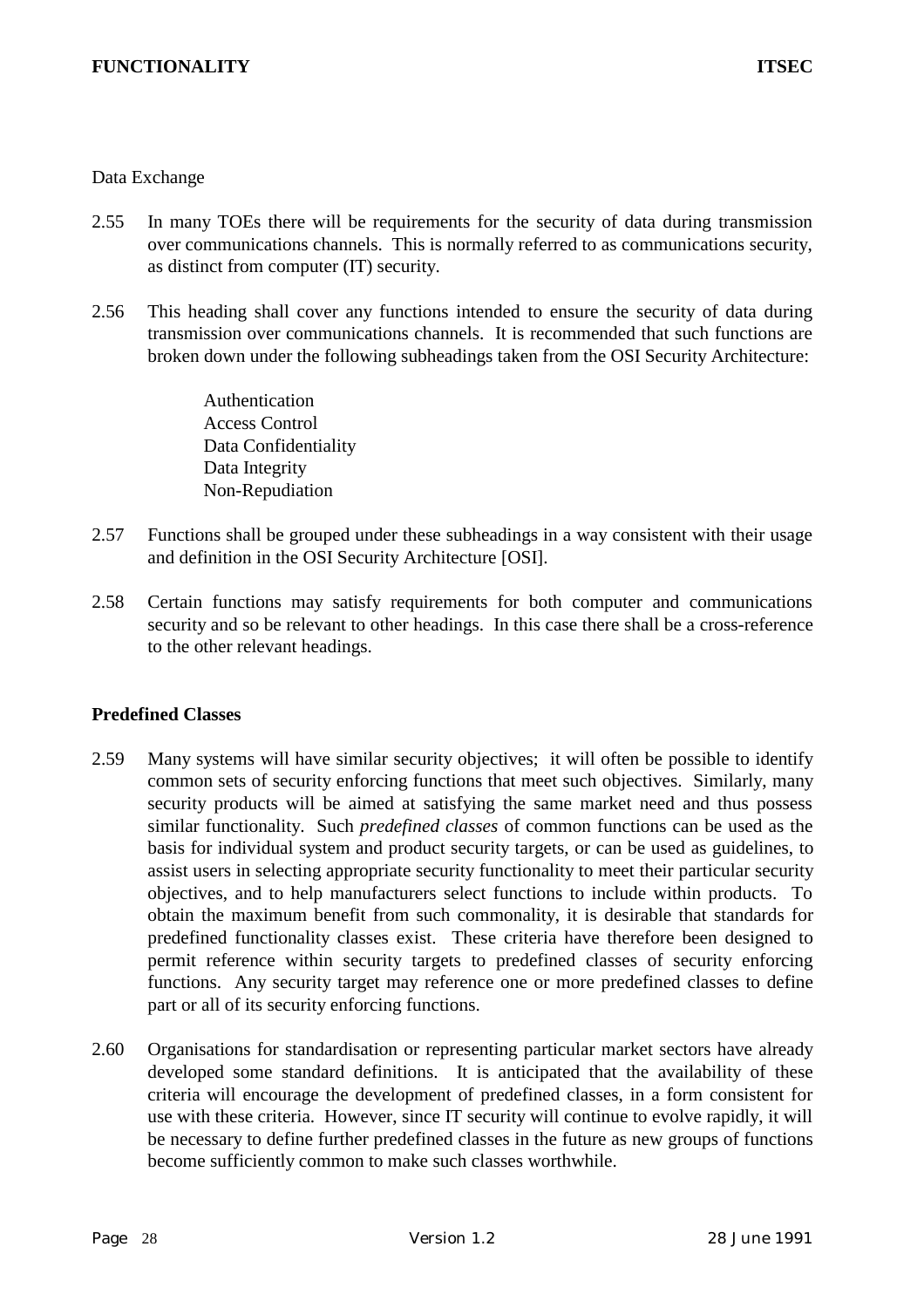- 2.61 As well as the specification of its security functions, each predefined class shall state the objective of the class, giving its envisaged use, and reasons for the choice of the particular functions included. Predefined classes may also contain other information necessary for inclusion within a security target, such as the details of any mechanisms which are mandated for a class. Provided that details of the contents of such classes are publicly available, the details need not be repeated within each security target that references them.
- 2.62 The use of predefined classes is not obligatory. There will be cases where a sponsor of evaluation will wish not to use them, and cases where they cannot be used, for example because no predefined class describes the desired security features. As an alternative to the use of predefined classes, the security enforcing functions can always be specified individually. A statement of individual functions can be used in combination with one or more predefined classes which partially, but not entirely, describe a security target. However, a predefined class shall only be specified as part of a security target if all aspects of that class form part of the target.
- 2.63 Ten example predefined classes are given in Annex A. These have been derived from functionality classes given in [ZSIEC]. All are presented in informal style, and in the current version of the ITSEC are in draft form only. They are:
	- a) Example functionality classes F-C1, F-C2, F-B1, F-B2 and F-B3 are hierarchically ordered confidentiality classes which correspond closely to the functionality requirements of the TCSEC classes C1 to A1 [TCSEC].
	- b) Example functionality class F-IN is for TOEs with high integrity requirements for data and programs. Such requirements may be necessary in database TOEs, for example.
	- c) Example functionality class F-AV sets high requirements for the availability of a complete TOE or special functions of a TOE. Such requirements are significant for TOEs that control manufacturing processes, for example.
	- d) Example functionality class F-DI sets high requirements with regard to the safeguarding of data integrity during data communication.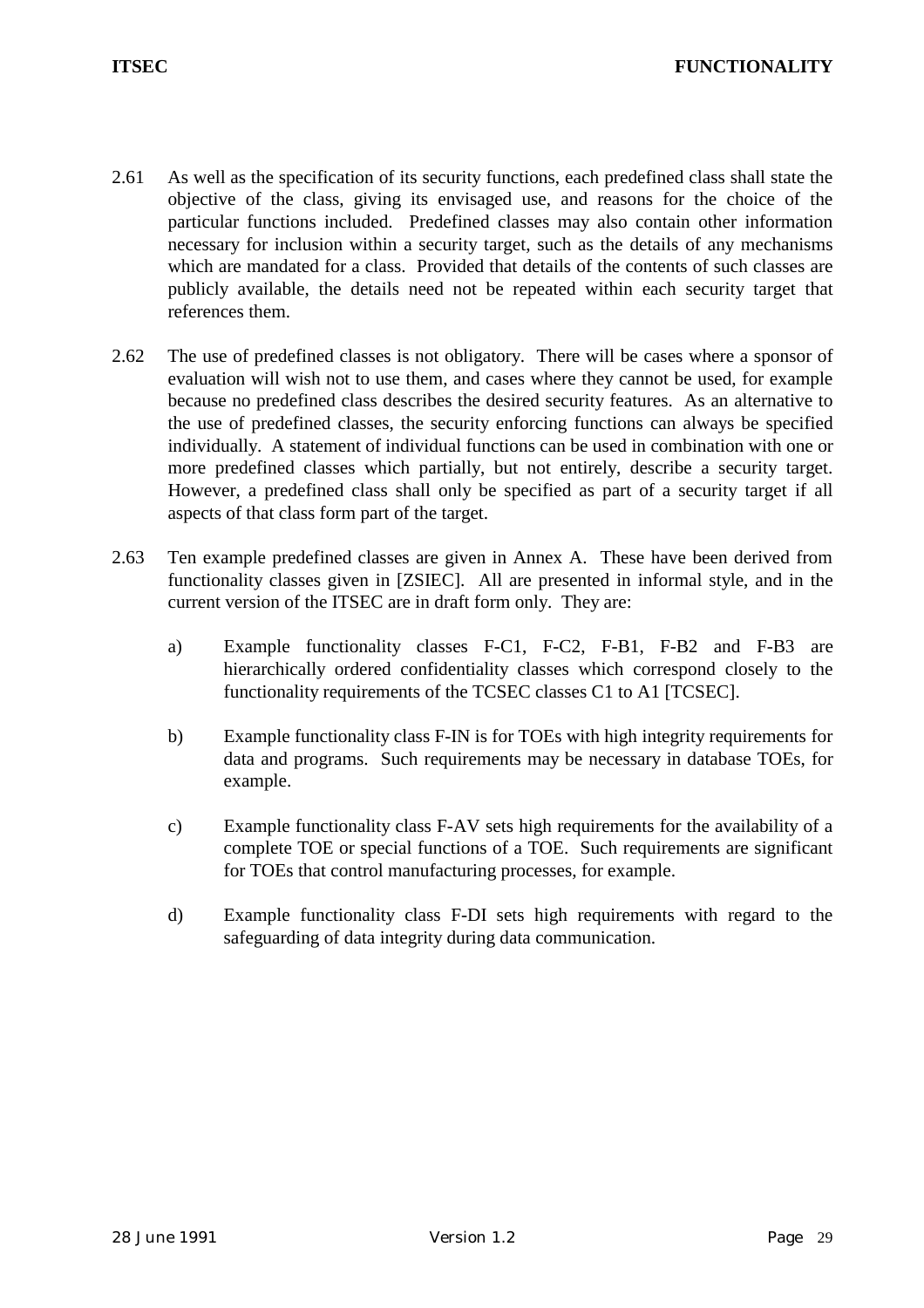- e) Example functionality Class F-DC is intended for TOEs with high demands on the confidentiality of data during data communication. An example candidate for this class is a cryptographic device.
- f) Example functionality class F-DX is intended for networks with high demands on the confidentiality and integrity of the information to be communicated. For example, this can be the case when sensitive information has to be communicated via insecure (for example: public) networks.
- 2.64 There is no restriction on the specific functionality which can be claimed or required as a security target. The security enforcing functions of any security target can be fully described within the available specification formats. The existence of predefined classes will not therefore restrict product manufacturers seeking to advance the state of the art, but will lessen the work involved in specifying products or systems which are similar to the stereotypes described, and will provide a basis for comparison of functionality offered. Product security targets may, even when claiming conformance to a predefined class, specify additional constraints and details of the required surrounding environment in order to assist potential users to determine if the product would be suitable for their actual real-world environment.

## **Specification Style**

- 2.65 These criteria do not prescribe the use of particular proprietary or standardised methods or styles for the specification of security functions. Nor are any methods or styles precluded, so long as the requirements for presentation and evidence of the target evaluation level are met. For the purpose of categorising possible approaches to specification, three types of style have been identified within these criteria: informal, semiformal, and formal. Each type of style is further described below.
- 2.66 Not all people who will need to use a security target will be familiar with specifications written in a semiformal or formal style. Thus all security targets shall contain a specification of the security enforcing functions using an informal style. Although informal specifications do not require special training to understand, they are prone to ambiguity and imprecision. Semiformal and formal specifications reduce that possibility of ambiguity and imprecision. Thus at the higher evaluation levels, the informal specification of the security enforcing functions shall be supported by a parallel semiformal or formal specification.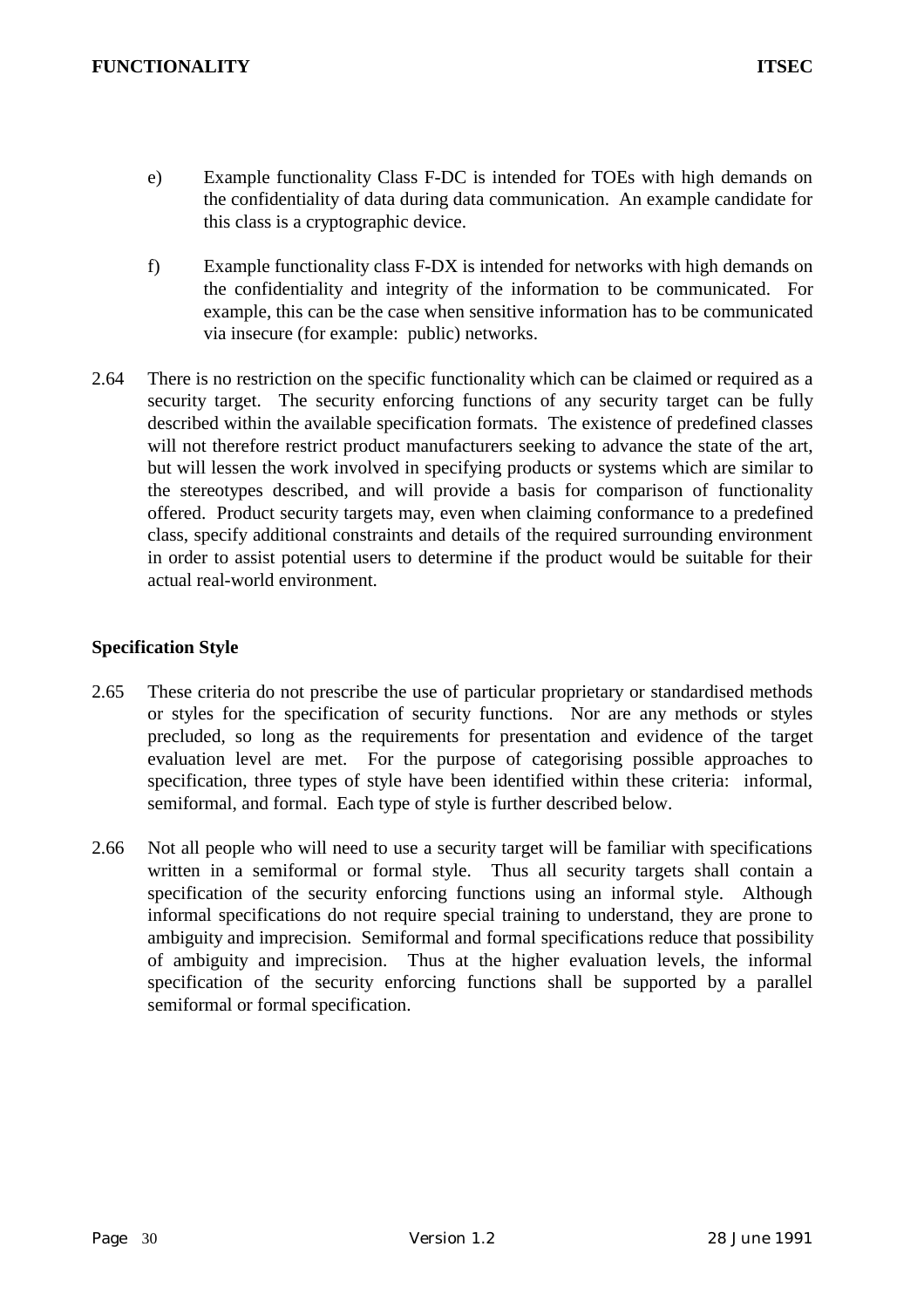- 2.67 The specification technique or style used within a security target for defining the security objectives, and for defining any prescribed or claimed security mechanisms, is outside the scope of these criteria.
- 2.68 If a security target is required to contain a specification of the security enforcing functions in a particular type of style, that specification may be wholly or partially replaced by a reference to one or more predefined classes written in such a style.
- 2.69 Whenever a specification in any style is required, it may be presented as a single document, or multiple documents. Where multiple documents are used, their relationships shall be clearly indicated.

## Informal Specification

- 2.70 An informal specification is written in natural language, rather than a notation requiring special restrictions or conventions. Natural language is the term for communication in any commonly spoken tongue (for example: Dutch, English, French, German). Specifications written in natural language are not subject to any special restrictions, but do need to conform to the ordinary conventions for that language (for example: grammar and syntax).
- 2.71 A natural language specification shall be written with the aim of minimising ambiguity, by (as a minimum) ensuring that all terms are used consistently, and by ensuring that any terms with a specialised meaning (a meaning not defined in a widely used dictionary) are defined in one or more glossaries, which is included or referenced. It is unlikely that ambiguity can be completely eliminated. Evaluation will seek to identify and resolve any ambiguities that remain.

#### Semiformal Specification

- 2.72 A semiformal style of specification requires the use of some restricted notation (or notations), in accordance with a set of conventions which are included in or referenced by the specification. The conventions are specified informally. Such a notation shall allow the specification of both the effect of a function and all exceptional or error conditions associated with that function.
- 2.73 A semiformal style may either be graphical in presentation, or based on restricted use of natural language (for instance, restricted sentence structure and keywords with special meanings). Examples of semiformal styles include data-flow diagrams, state transition diagrams, entity-relationship diagrams, data structure diagrams, process or program structure diagrams, and the CCITT recommended specification notation SDL.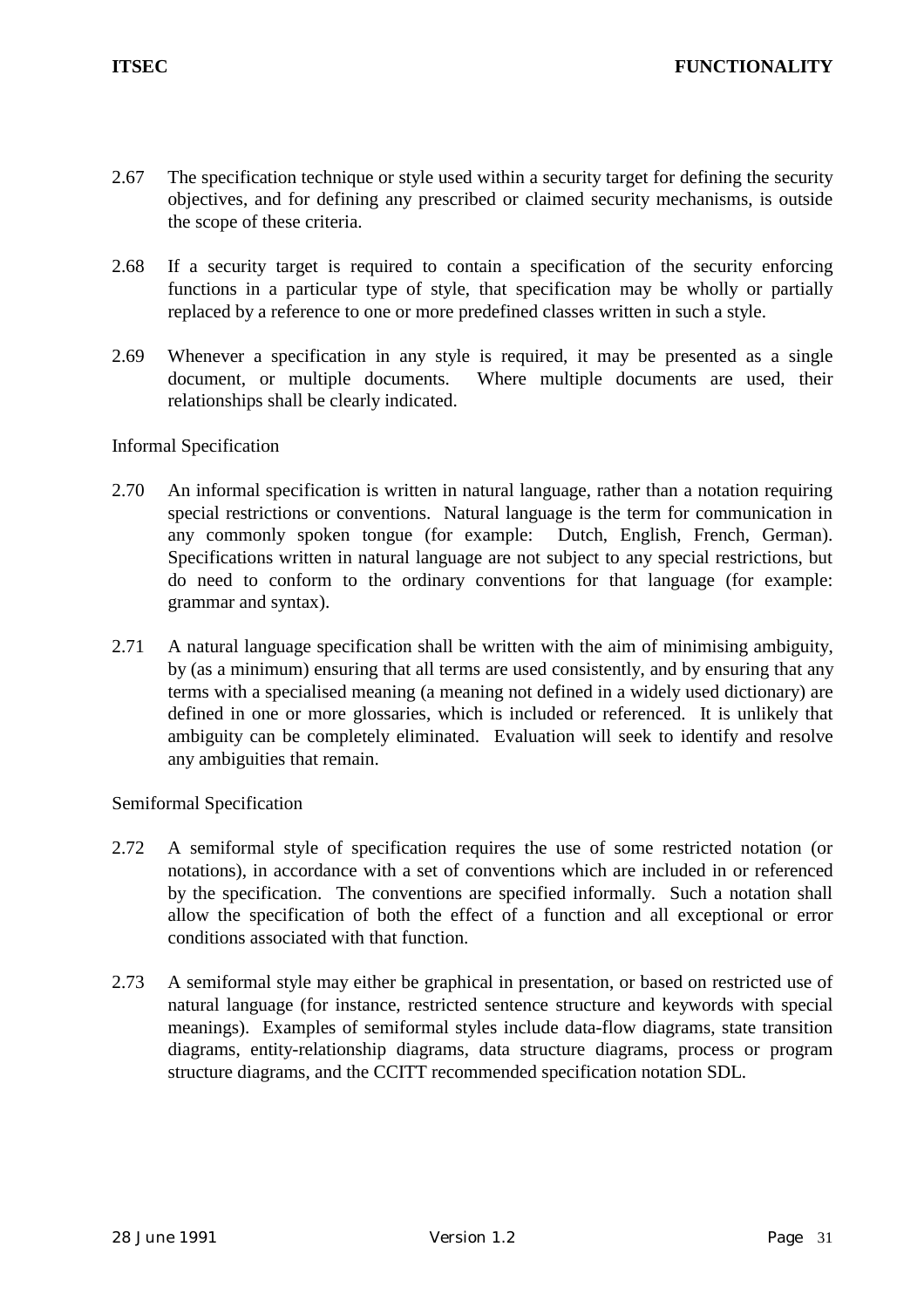- 2.74 Structured design and development methods normally incorporate at least one such semiformal notation for requirements capture, together with prescriptive guidance (for instance, measures of complexity and management methods) on how to use the notation. Examples of structured design methods including such notations are: the Yourdon Structured Method [YSM], Structured Analysis and Design Technique [SADT], Structured Systems Analysis and Design Method [SSADM], and the Jackson Structured Design [JSD] and Jackson Structured Programming [JSP] methods.
- 2.75 A particular example of a semiformal notation that has been successfully used in the definition of security targets is the Claims Language. The Claims Language is a subset of English; both the vocabulary and the syntactic form of claim sentences are restricted. It was designed (as the name suggests) to provide a structured way in which claims could be made about the security features of IT products. The Claims Language provides for the use of natural language to express those parts of the definition of a security target which support the definition of the claimed security enforcing functions. A full definition of the Claims Language, consistent with these criteria, can be found in Annex B.

## Formal Specification

- 2.76 A formal style of specification is written in a formal notation based upon wellestablished mathematical concepts. The concepts are used to define the syntax and semantics of the notation, and the proof rules supporting logical reasoning. Formal specifications must be capable of being shown to be derivable from a set of stated axioms, and must be capable of showing the validity of key properties such as the delivery of a valid output for all possible inputs. Where hierarchical levels of specification exist, it must be possible to demonstrate that each level maintains the properties established for the previous level.
- 2.77 The syntactic and semantic rules supporting a formal notation used in a security target shall define how to recognise constructs unambiguously and determine their meaning. Where proof rules are used to support logical reasoning, there shall be evidence that it is impossible to derive contradictions. All rules supporting the notation shall be defined or referenced. All constructs used in a formal specification shall be completely described by the supporting rules. The formal notation shall allow the specification of both the effect of a function and all exceptional or error conditions associated with that function.
- 2.78 Example formal notations are VDM, described in [SSVDM], Z, described in [ZRM], the RAISE Specification Language, described in [RSL], Ina Jo, described in [IJRM], the Gypsy Specification Language, described in [GYPSY], and the ISO protocol specification language [LOTOS]. The use of constructs from predicate (or other) logic and set theory as a formal notation is acceptable, provided that the conventions (supporting rules) are documented or referenced (as set out above).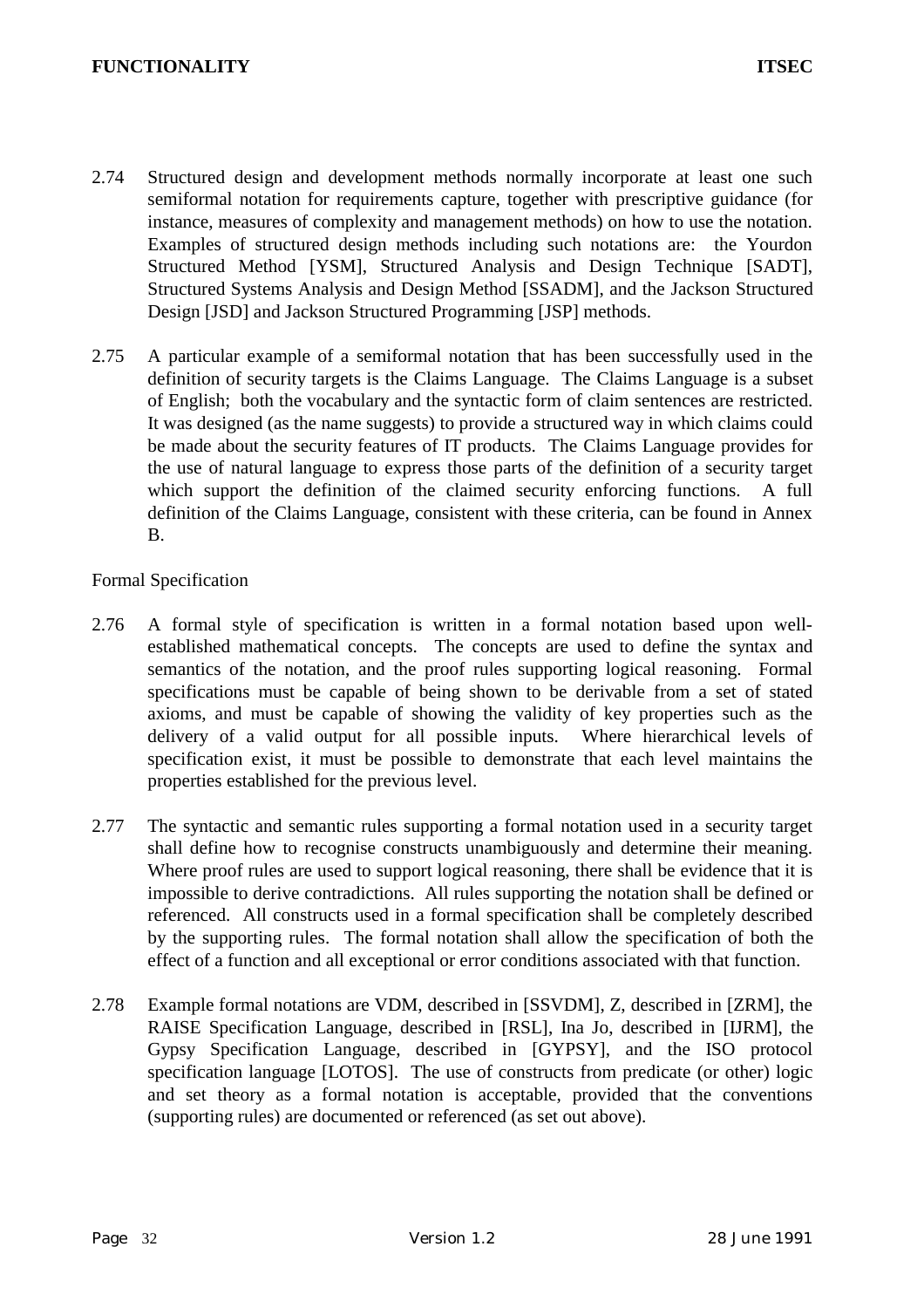Consistency of Parallel Specifications in Different Styles

- 2.79 Parallel specifications shall be presented in such a way that the relationships between the specifications are clear, and that where each specification addresses the same point, that point is addressed consistently. Parallel specifications may be presented as separate documents, or may be interleaved in a single document.
- 2.80 Where ambiguity exists in an informal specification, the corresponding formal or semiformal specification shall resolve the ambiguity. However, it shall be an error for parallel specifications to be inconsistent. Any such error must be resolved by reference to further information outside the security target and one or both specifications amended.

# **Formal Models of Security Policy**

- 2.81 At evaluation levels E4 and above, a TOE must implement an underlying model of security policy, i.e. there must be an abstract statement of the important principles of security that the TOE will enforce. This shall be expressed in a formal style, as a **formal model of security policy**. All or part of a suitable published model can be referenced, otherwise a model shall be provided as part of the security target. Any of the formal specification styles identified above may be used to define such a model.
- 2.82 The formal model need not cover all the security enforcing functions specified within the security target. However, an informal interpretation of the model in terms of the security target shall be provided, and shall show that the security target implements the underlying security policy and contains no functions that conflict with that underlying policy.
- 2.83 Examples of published formal models of security policy are:
	- a) The Bell-La Padula model [BLP] modelling access control requirements typical of a national security policy for confidentiality.
	- b) The Clark and Wilson model [CWM] modelling the integrity requirements of commercial transaction processing systems.
	- c) The Brewer-Nash model [BNM] modelling access control requirements for client confidentiality, typical of a financial services institution.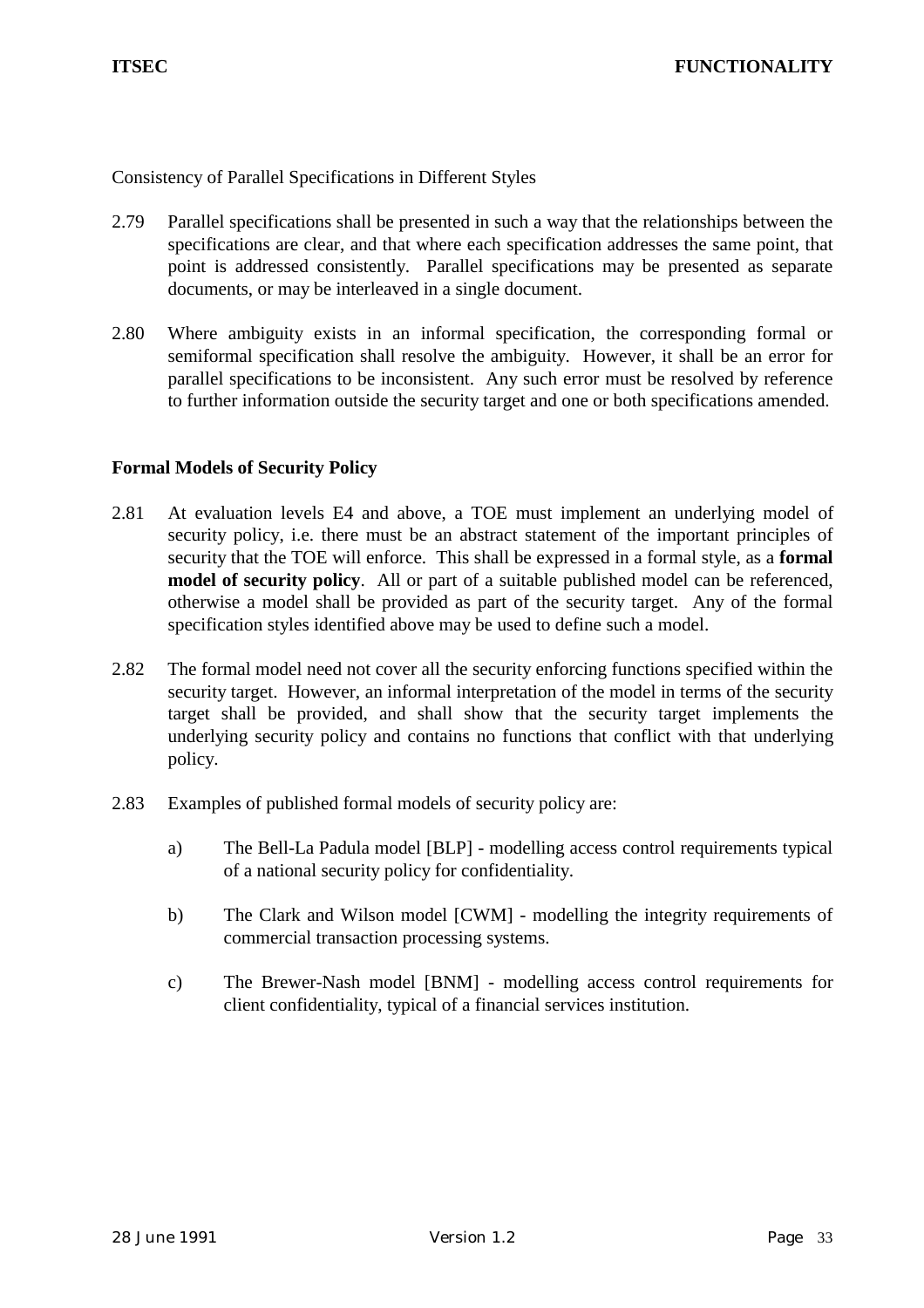## **FUNCTIONALITY** ITSEC

- d) The Eizenberg model [EZBM] modelling access control rights that vary with time.
- e) The Landwehr model [LWM] modelling the data exchange requirements of a message processing network.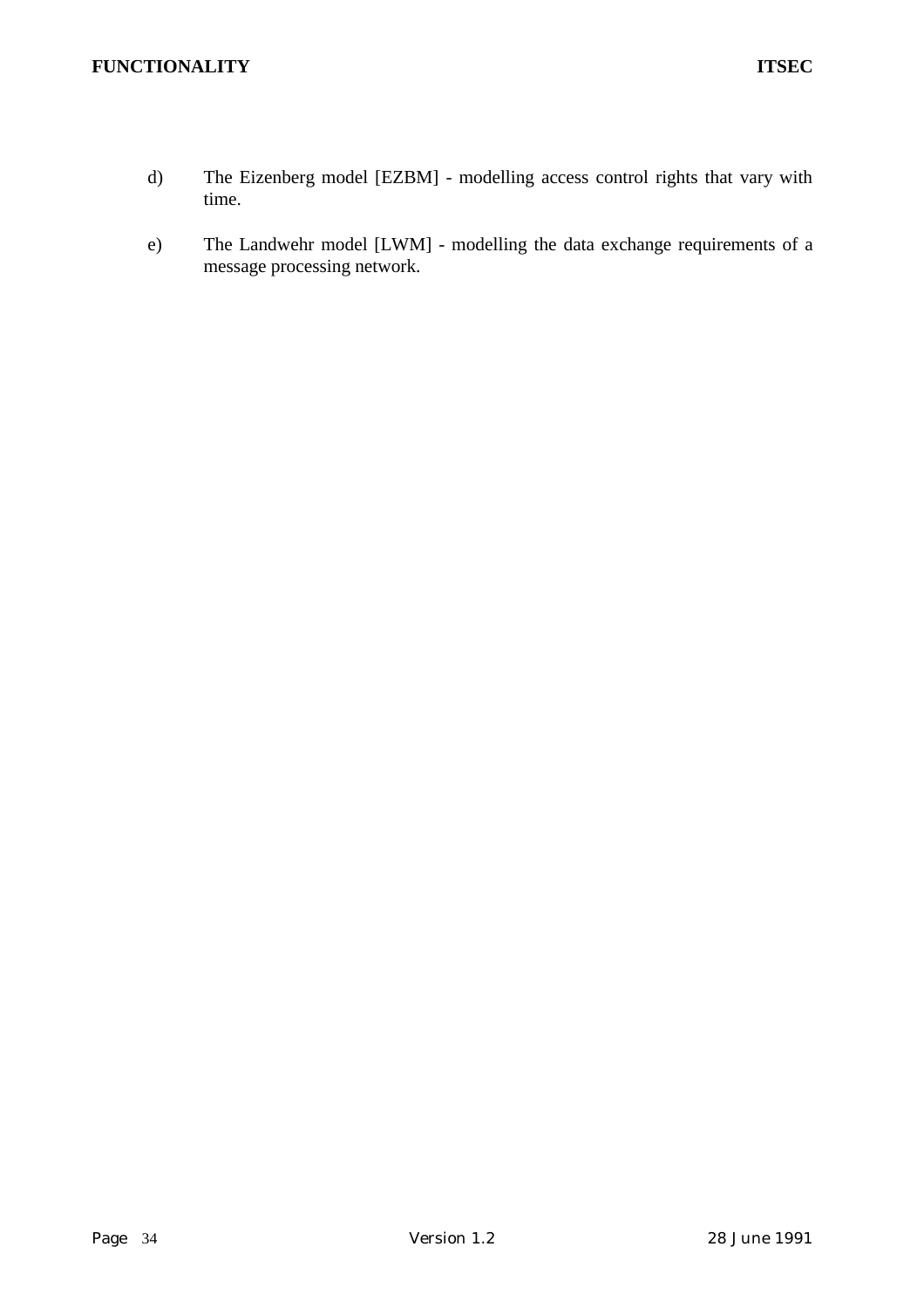# **3 ASSURANCE - EFFECTIVENESS**

## **Introduction**

3.1 This chapter sets out evaluation criteria addressing the effectiveness aspect of assurance for a Target of Evaluation (TOE). The baseline for evaluation is the security target, as defined in Chapter 2, which is simultaneously evaluated for effectiveness, in accordance with the criteria set out in this chapter, and correctness, in accordance with the criteria set out in Chapter 4 following.

## **Description of the Approach**

- 3.2 Assessment of effectiveness involves consideration of the following aspects of the TOE:
	- a) the suitability of the TOE's security enforcing functions to counter the threats to the security of the TOE identified in the security target;
	- b) the ability of the TOE's security enforcing functions and mechanisms to bind together in a way that is mutually supportive and provides an integrated and effective whole;
	- c) the ability of the TOE's security mechanisms to withstand direct attack;
	- d) whether known security vulnerabilities in the *construction* of the TOE could in practice compromise the security of the TOE;
	- e) that the TOE cannot be configured or used in a manner which is insecure but which an **administrator** or end-user of the TOE would reasonably believe to be secure;
	- f) whether known security vulnerabilities in the *operation* of the TOE could in practice compromise the security of the TOE.
- 3.3 The assessment of each of the aspects of effectiveness identified above is performed using documentation supplied by the sponsor and also documentation and evaluation results from the evaluation of correctness of the TOE. This means that although evaluation of effectiveness can proceed in parallel with the evaluation of correctness, it cannot be completed until after the final results of the assessment of correctness are available.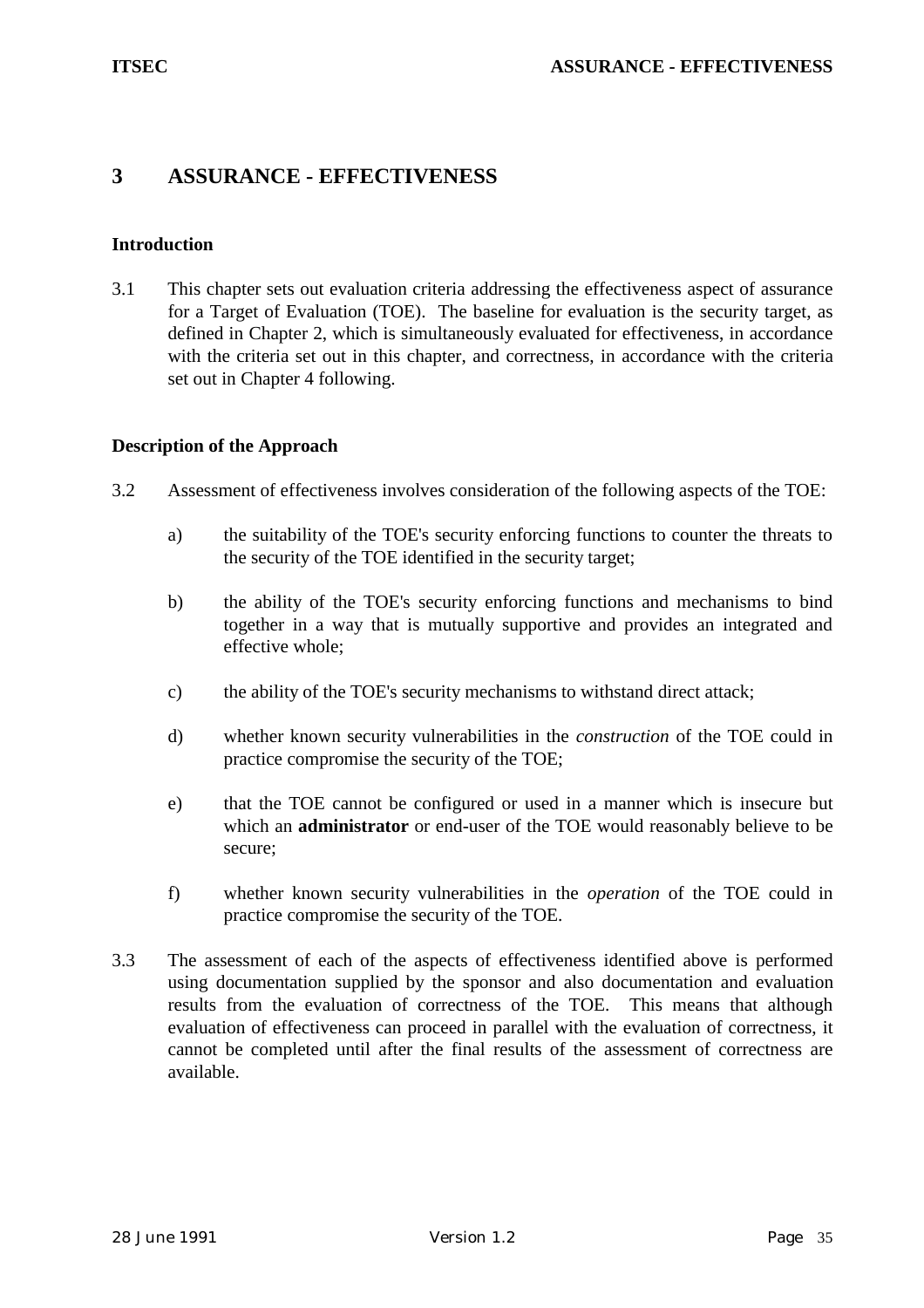- 3.4 Specifically, the assessment of effectiveness is based on a vulnerability analysis of the TOE. This analysis has the objective of searching for all the ways in which it is possible for a user of the TOE to deactivate, bypass, corrupt, circumvent, directly attack, or otherwise defeat the security enforcing functions and mechanisms of the TOE. As a minimum, the sponsor's vulnerability analysis must consider all the information specified in figure 4 for the evaluation level in question (i.e. a search for vulnerabilities is to be performed using part of the total information provided by the sponsor for that evaluation level). As the evaluation level increases, the correctness criteria of Chapter 4 requires the information specified in figure 4 to be provided at increasing levels of rigour, as indicated by the use of the verbs *state*, *describe*, and *explain*.
- 3.5 All critical security mechanisms (i.e. those mechanisms whose failure would create a security weakness) are assessed for their ability to withstand direct attack. The minimum strength of each **critical mechanism** shall be rated either *basic*, *medium* or *high*.
- 3.6 For the minimum strength of a critical mechanism to be rated basic it shall be evident that it provides protection against random accidental subversion, although it may be capable of being defeated by knowledgeable attackers.
- 3.7 For the minimum strength of a critical mechanism to be rated medium it shall be evident that it provides protection against attackers with limited opportunities or resources.
- 3.8 For the minimum strength of a critical mechanism to be rated high it shall be evident that it could only be defeated by attackers possessing a high level of expertise, opportunity and resources, successful attack being judged to be beyond normal practicality.
- 3.9 A TOE will only fail evaluation on effectiveness grounds if an exploitable vulnerability, which is found during evaluation of effectiveness, has not been eliminated before the end of evaluation. This includes methods of successful direct attack found during the assessment of minimum strength of mechanisms which invalidates the claimed rating. If any such vulnerability exists the TOE will be awarded an overall evaluation level of E0, indicating that it would be unsuitable for use as proposed.
- 3.10 Effectiveness of a TOE is always assessed in the context of the given security target. For example, a security product sold for incorporation within systems may contain known **covert channels**. If, however, the system security target has no access control requirements for confidentiality, then the presence of covert channels in the product is irrelevant and will not effect the ability of the TOE to meet its security target, and will not cause the TOE to fail evaluation. If there are system access control requirements for confidentiality, then the system security target may specify acceptable maximum covert channel bandwidths. If covert channels are identified which exceed these bandwidths, or if no bandwidth is actually specified, then the evaluator must determine if the identified covert channels will cause the TOE to fail evaluation on the grounds of unsuitable functionality.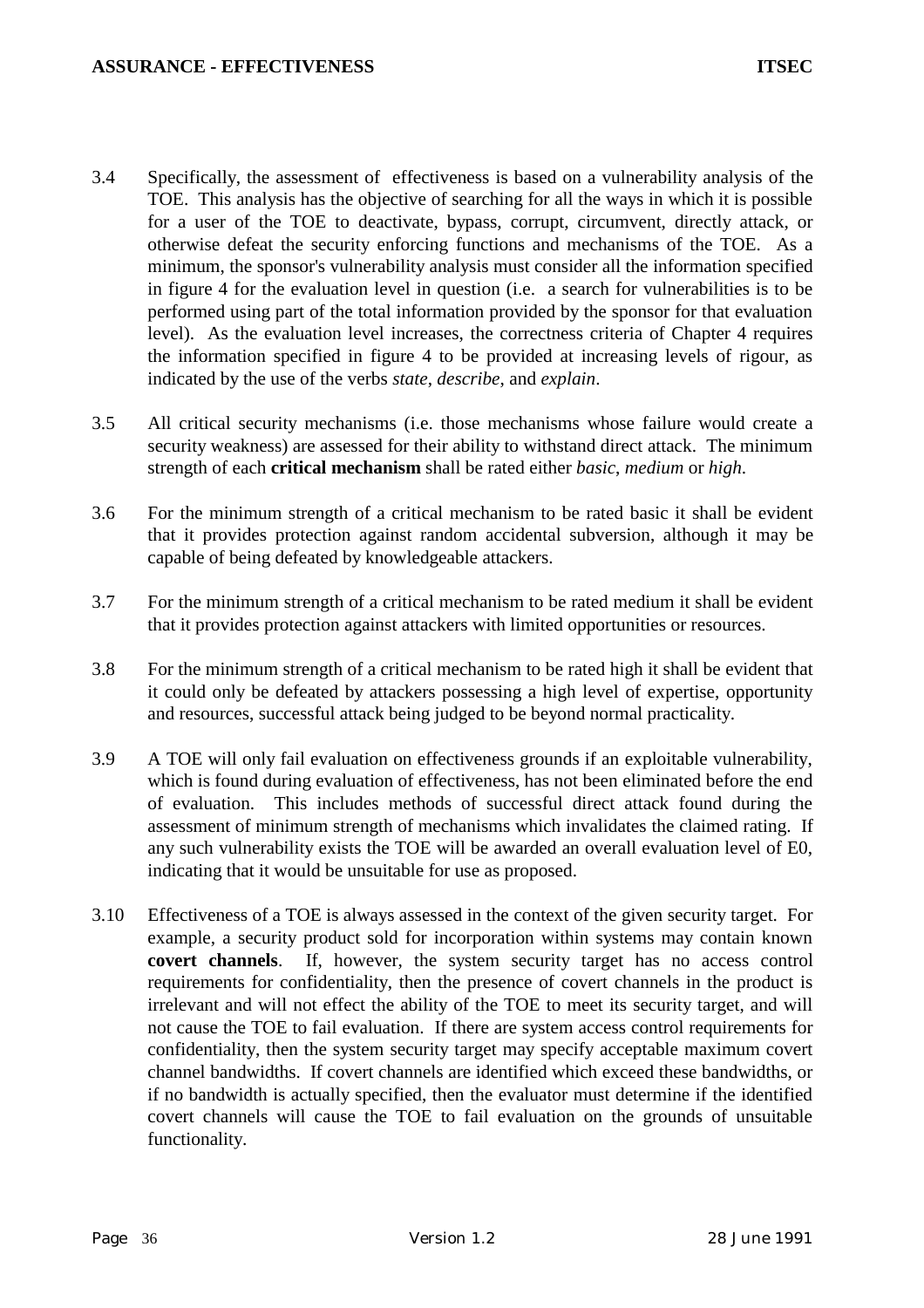## **Systems and Products**

3.11 There are different requirements and options for the content of a security target for a TOE, depending on whether the TOE is being evaluated as a system or product. These differences are set out under Construction - Phase 1 - Requirements in Chapter 4, and further explained in Chapter 2.

## **Effectiveness Criteria - Construction**

#### Documentation

- 3.12 The sponsor shall provide the following documentation in addition to that required for evaluation of correctness:
	- Suitability Analysis
	- Binding Analysis
	- Strength of Mechanisms Analysis
	- List of Known Vulnerabilities in Construction.

## **Aspect 1 - Suitability of Functionality**

#### **Definition**

3.13 As part of the documentation required for the evaluation of correctness, the sponsor will provide a security target. As part of the assessment of correctness, that target is examined for coverage and consistency. For this aspect of effectiveness the security target is used to determine whether the security enforcing functions and mechanisms of the TOE will in fact counter the threats to the security of the TOE identified in the security target.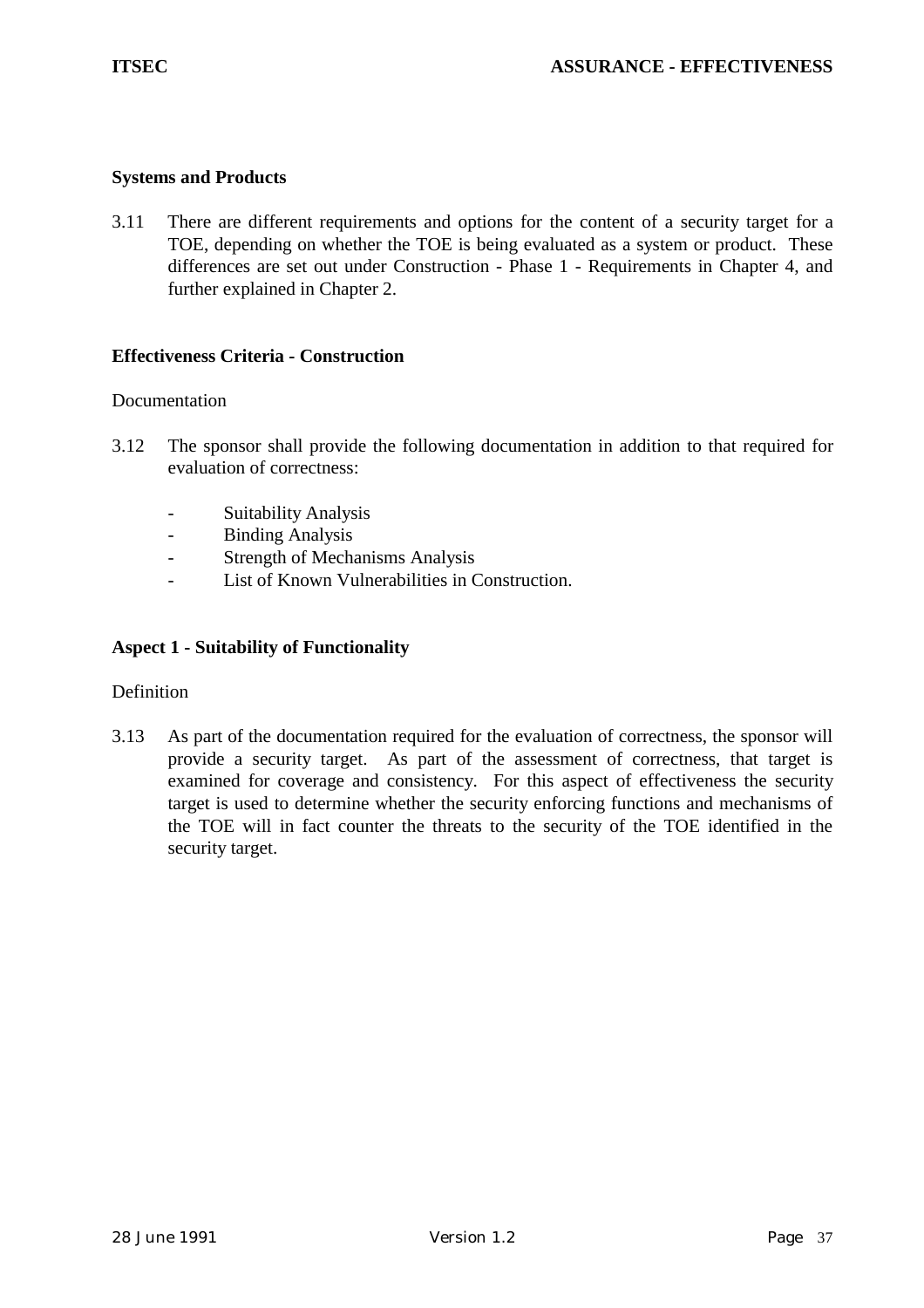Requirements for Content and Presentation

3.14 The suitability analysis shall link security enforcing functions and mechanisms to the threats, enumerated in the security target, that they are designed to counter.

Requirements for Evidence

3.15 The suitability analysis shall show how the threats are countered by the security enforcing functions and mechanisms. It shall show that there are no threats that are not adequately countered by one or more of the stated security enforcing functions. The analysis shall be performed using, at minimum, all the information given in figure 4 for the evaluation level in question.

## Evaluator Actions

3.16 Check that the suitability analysis provided meets all requirements for content and presentation and evidence. Check that the analysis has considered all of the information given in figure 4 for the evaluation level in question.

# **Aspect 2 - Binding of Functionality**

## Definition

3.17 This aspect of effectiveness investigates the ability of the security enforcing functions and mechanisms of the TOE to work together in a way that is mutually supportive and provides an integrated and effective whole.

Requirements for Content and Presentation

3.18 The binding analysis shall provide an analysis of all potential interrelationships between security enforcing functions and mechanisms.

Requirements for Evidence

3.19 The binding analysis shall show that it is not possible to cause any security enforcing function or mechanism to conflict with or contradict the intent of other security enforcing functions or mechanisms. The analysis shall be performed using, at minimum, all the information given in figure 4 for the evaluation level in question.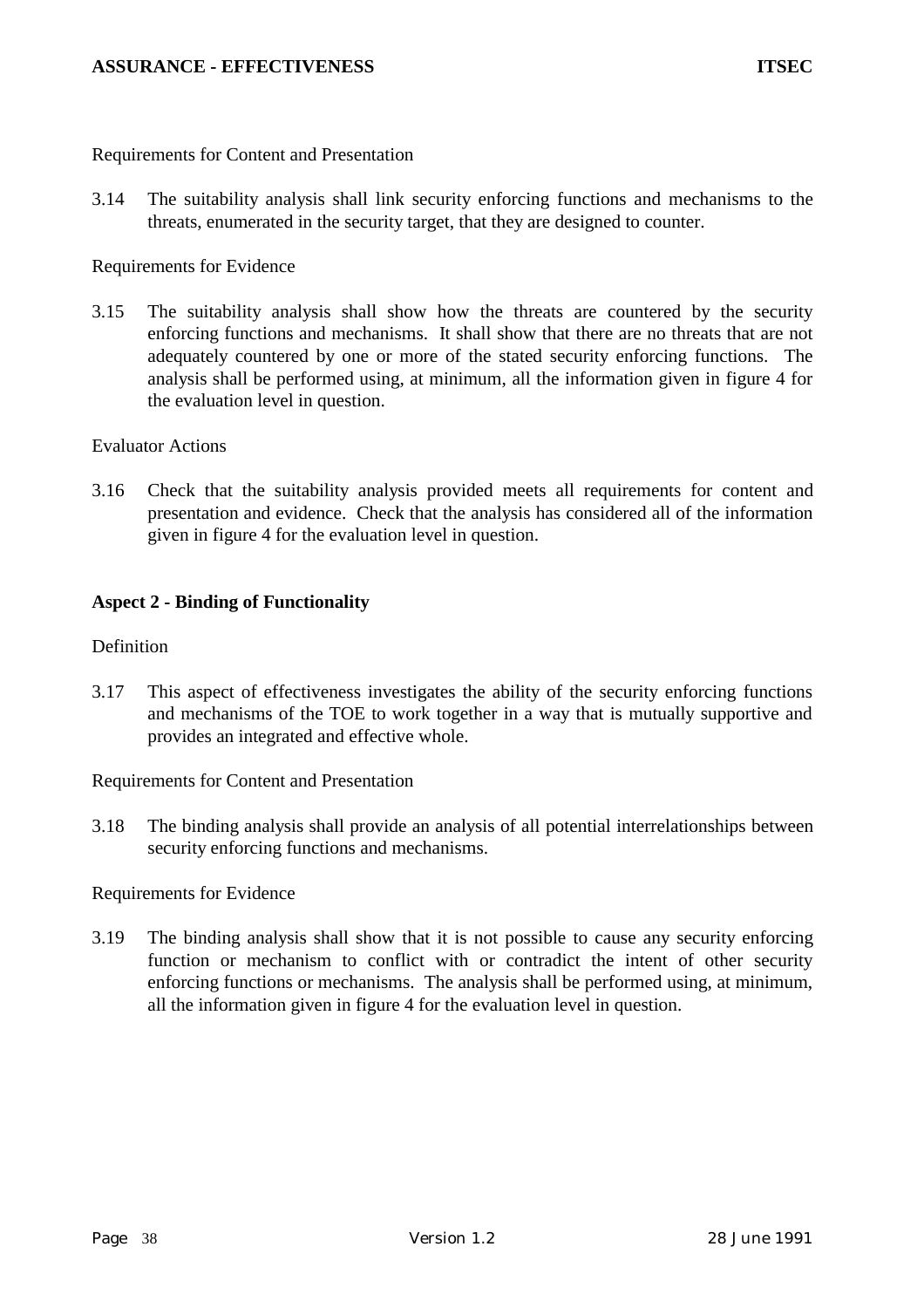# Evaluator Actions

3.20 Check that the binding analysis provided meets all requirements for content and presentation and evidence. Check that the analysis has considered all of the information given in figure 4 for the evaluation level in question.

## **Aspect 3 - Strength of Mechanisms**

## Definition

3.21 Even if a security enforcing mechanism cannot be bypassed, deactivated, corrupted, or circumvented, it may still be possible to defeat it by a direct attack based on deficiencies in its underlying algorithms, principles or properties. For this aspect of effectiveness the ability of these mechanisms to withstand such direct attack is assessed. This aspect of effectiveness is distinguished from other aspects in that it requires consideration of the level of resources that would be needed for an attacker to execute a successful attack.

#### Requirements for Content and Presentation

3.22 The strength of mechanisms analysis shall list all security enforcing mechanisms that have been identified as critical within the TOE. It shall include or reference analyses of the underlying algorithms, principles and properties of those mechanisms.

#### Requirements for Evidence

3.23 The strength of mechanisms analysis shall show that all critical mechanisms satisfy the claimed minimum strength of mechanisms rating, as defined in paragraphs 3.6 to 3.8: in the case of cryptographic mechanisms, this shall take the form of a statement of confirmation from the appropriate national body. Other analyses shall be performed using, at minimum, all the information given in figure 4 for the evaluation level in question.

#### Evaluator Actions

3.24 Check that all mechanisms that are critical have been identified as such. Check that the strength of mechanisms analysis provided meets all requirements for content and presentation and evidence. Check that the analysis has considered all of the information given in figure 4 for the evaluation level in question. Check that the specifications/definitions of all critical mechanisms support the claimed minimum strength rating. Perform **penetration testing** where necessary to confirm or disprove the claimed minimum strength of mechanisms.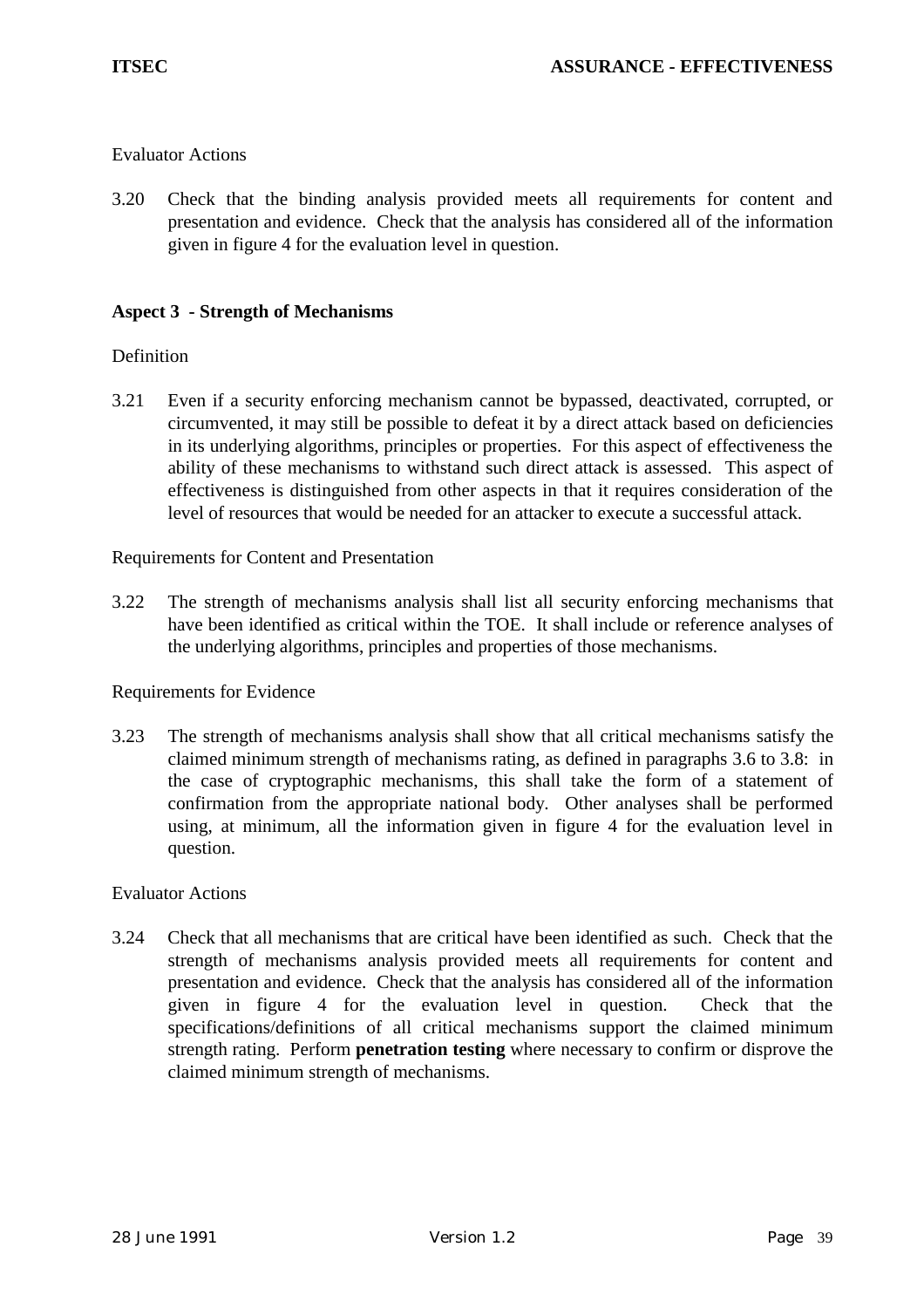#### **Aspect 4 - Construction Vulnerability Assessment**

## **Definition**

3.25 Before and during the other aspects of evaluation of the TOE, various vulnerabilities in the construction of the TOE (such as ways of deactivating, bypassing, corrupting, or circumventing security enforcing functions and mechanisms) will have been identified by both sponsor and evaluator. For this aspect of effectiveness these known vulnerabilities are assessed to determine whether they could in practice compromise the security of the TOE as specified by the security target.

#### Requirements for Content and Presentation

3.26 The list of known vulnerabilities provided by the sponsor shall identify all vulnerabilities in the construction of the TOE known to him. It shall identify each known vulnerability, provide an analysis of its potential impact, and identify the measures proposed or provided to counter its effect.

Requirements for Evidence

- 3.27 The analysis of the potential impact of each known vulnerability shall show that the vulnerability in question cannot be exploited in the intended environment for the TOE, because either:
	- the vulnerability is adequately covered by other, uncompromised, security mechanisms, or
	- it can be shown that the vulnerability is irrelevant to the security target, will not exist in practice, or can be countered adequately by documented technical, personnel, procedural or physical security measures outside the TOE. These external security measures shall have been defined within (or shall have been added to) the appropriate documentation.

The analysis shall be performed using, at minimum, all the information given in figure 4 for the evaluation level in question.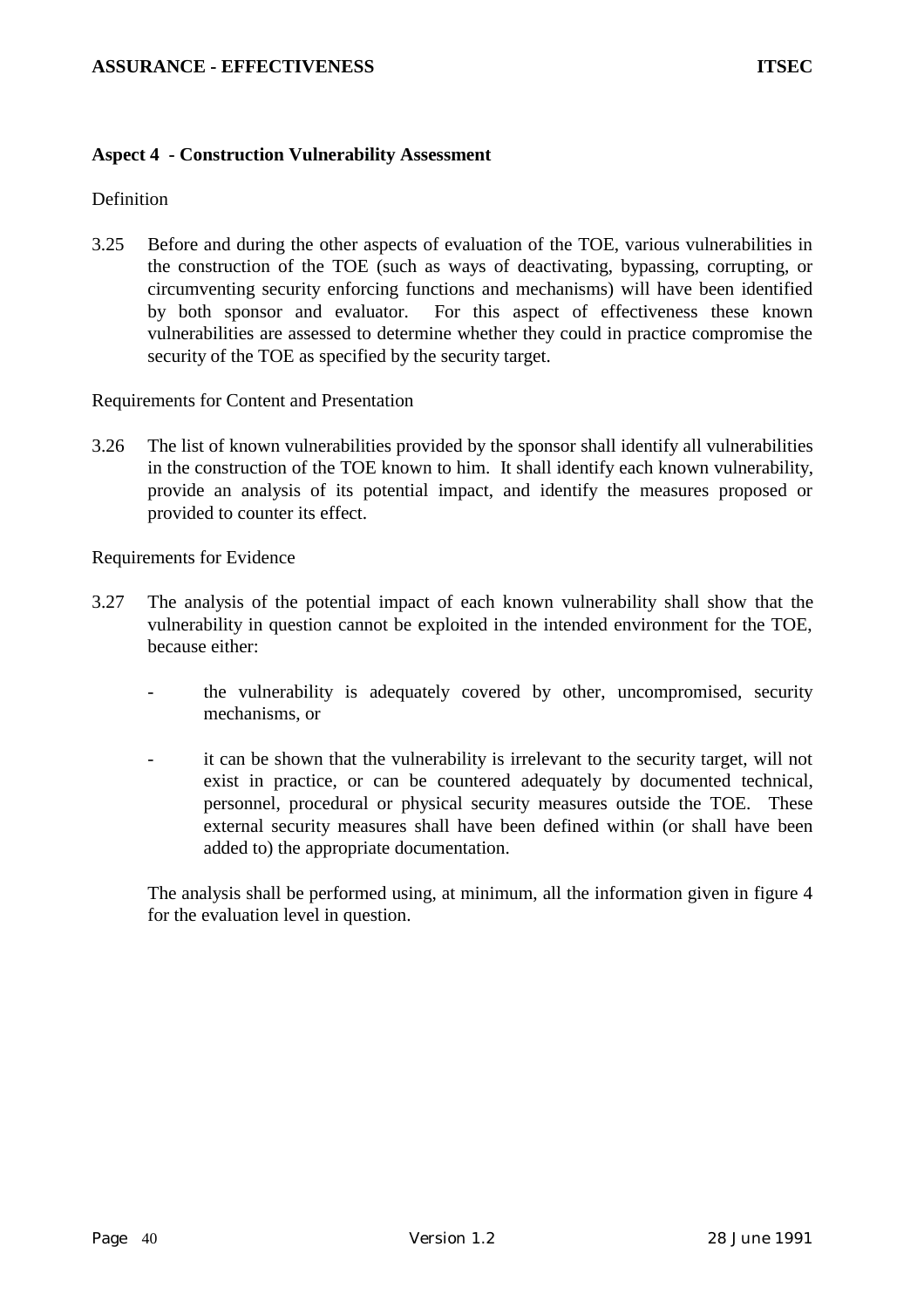## Evaluator Actions

3.28 Check that the list of known vulnerabilities in construction meets all requirements for content and presentation and evidence given above. Check that the analysis of the potential impact of each vulnerability has considered all of the information given in figure 4 for the evaluation level in question. Perform an independent vulnerability analysis, taking into account both the listed and any other known construction vulnerabilities found during evaluation. Check that all combinations of known vulnerabilities have been addressed. Check that the analyses of the potential impact of vulnerabilities contain no undocumented or unreasonable assumptions about the intended environment. Check that all assumptions and requirements for external security measures have been appropriately documented. Perform penetration testing to confirm or disprove whether the known vulnerabilities are actually exploitable in practice.

# **Effectiveness Criteria - Operation**

## Documentation

- 3.29 The sponsor shall provide the following documentation in addition to that required for evaluation of correctness:
	- Ease of Use Analysis
	- List of Known Vulnerabilities in Operational Use.

# **Aspect 1 - Ease of Use**

#### Definition

3.30 This aspect of effectiveness investigates whether the TOE can be configured or used in a manner which is insecure but which an administrator or end-user of the TOE would reasonably believe to be secure.

Requirements for Content and Presentation

3.31 The ease of use analysis shall identify possible modes of operation of the TOE, including operation following failure or operational error, their consequences and implications for maintaining secure operation.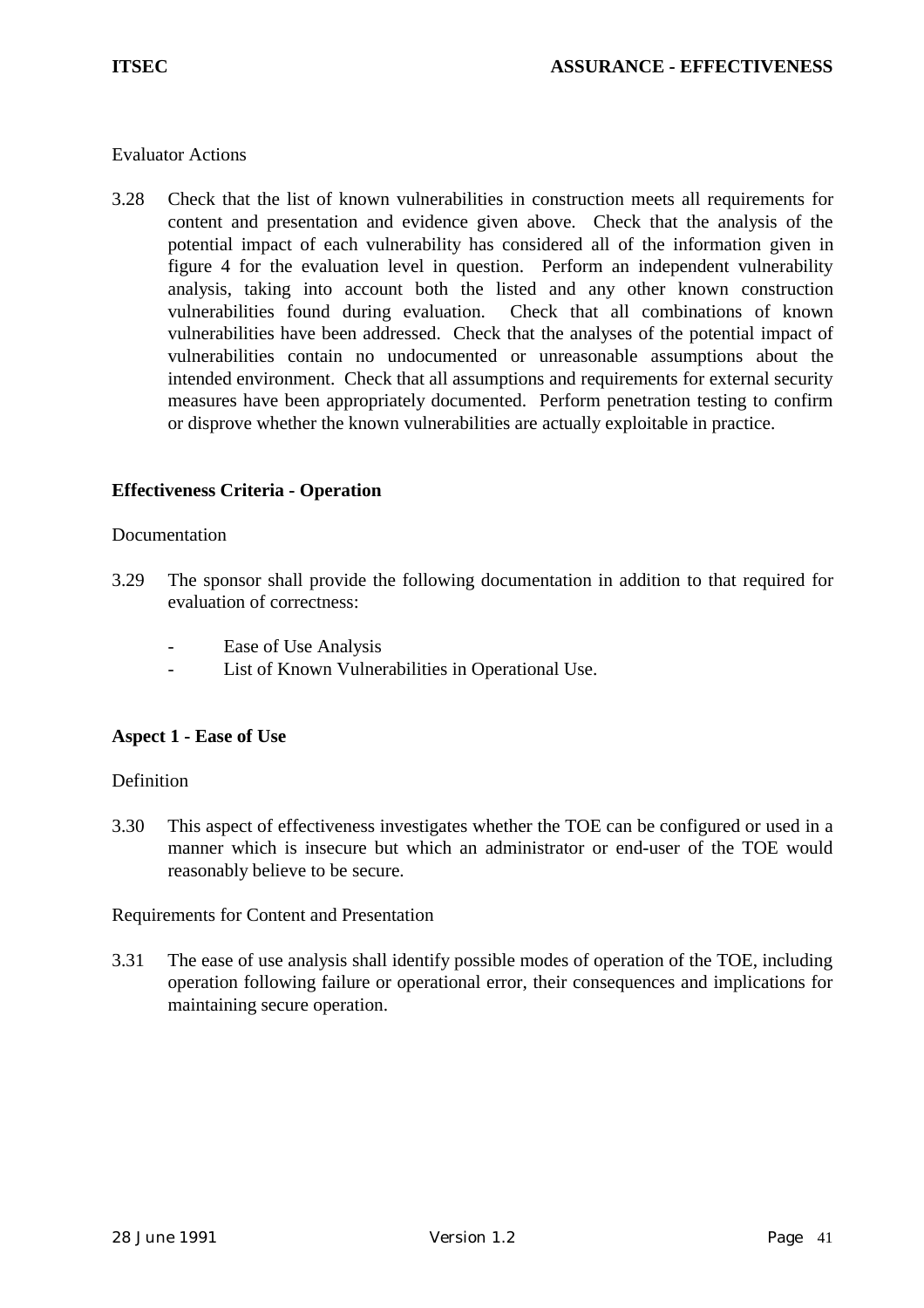#### Requirements for Evidence

3.32 The ease of use analysis shall show that any human or other error in operation that deactivates or disables security enforcing functions or mechanisms will be easily detectable. It shall show that if it is possible to configure or cause the TOE to be used in a way which is insecure (i.e. the security enforcing functions and mechanisms of the TOE do not satisfy the security target), when an end-user or administrator of the TOE would reasonably believe it to be secure, then this fact will also be detectable. The analysis shall be performed using, at minimum, all the information given in figure 4 for the evaluation level in question.

## Evaluator Actions

3.33 Check that the ease of use analysis provided meets all requirements for content and presentation and evidence. Check that the analysis has considered all of the information given in figure 4 for the evaluation level in question. Check the analysis for undocumented or unreasonable assumptions about the intended environment. Check that all assumptions and requirements for external security measures (such as external procedural, physical and personnel controls) have been appropriately documented. Repeat any configuration and installation procedure to check that the TOE can be configured and used securely, using only the user and administration documentation for guidance. Perform other testing where necessary to confirm or disprove the ease of use analysis.

# **Aspect 2 - Operational Vulnerability Assessment**

# Definition

3.34 Before and during the other aspects of evaluation of the TOE, various vulnerabilities in operation of the TOE will have been identified by both sponsor and evaluator. For this aspect of effectiveness these known vulnerabilities are assessed to determine whether they could in practice compromise the security of the TOE as specified by the security target.

# Requirements for Content and Presentation

3.35 The list of known vulnerabilities provided by the sponsor shall identify all vulnerabilities in operation of the TOE known to him. It shall identify each known vulnerability, provide an analysis of its potential impact, and identify the measures proposed or provided to counter its effect.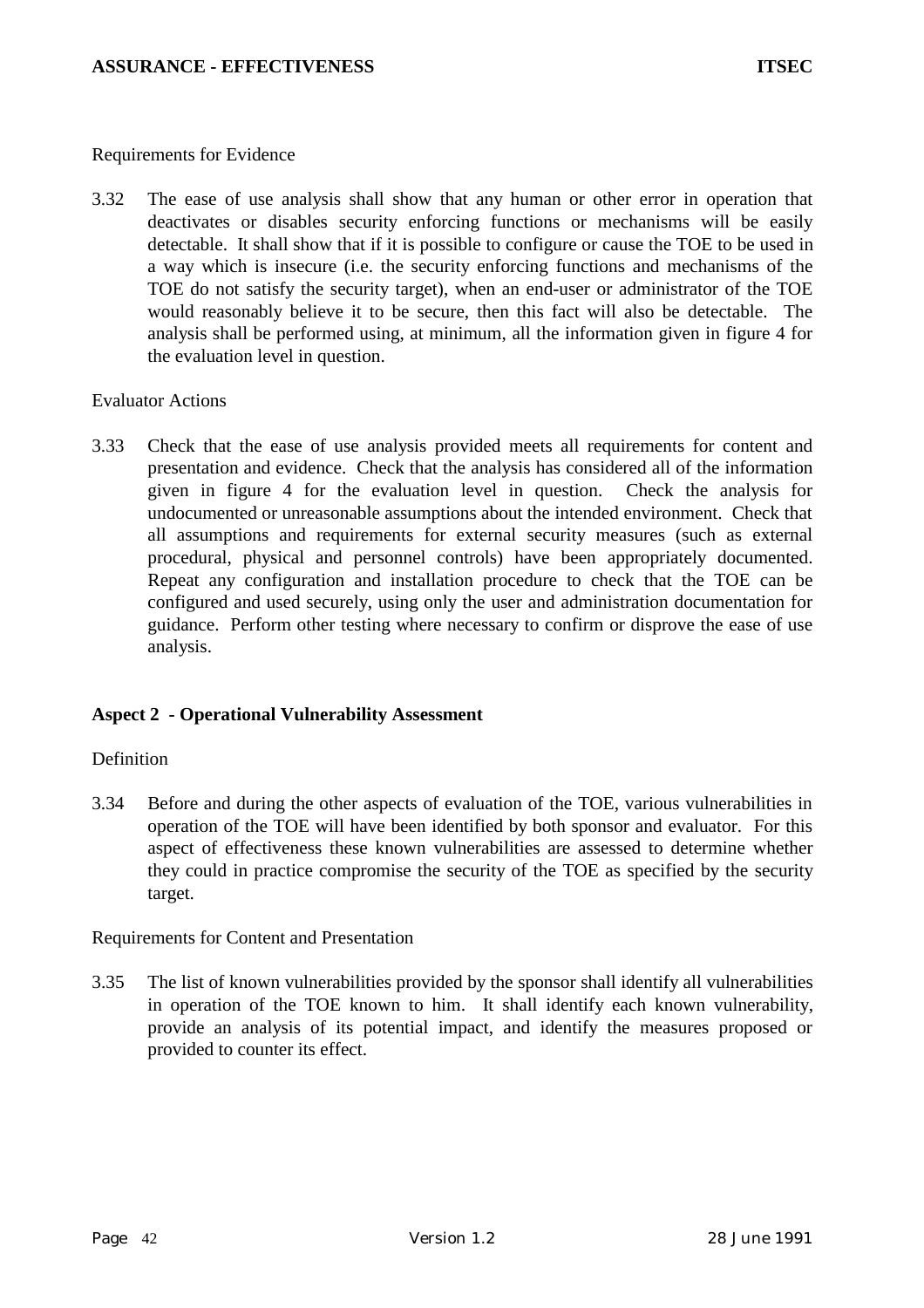#### Requirements for Evidence

- 3.36 The analysis of the potential impact of each known vulnerability shall show that the vulnerability in question cannot be exploited in the intended environment for the TOE, because either:
	- the vulnerability is adequately covered by other, uncompromised, external security measures, or
	- It can be shown that the vulnerability is irrelevant to the security target or will not be exploitable in practice.

The analysis shall be performed using, at minimum, all the information given in figure 4 for the evaluation level in question. Any required external security measures shall have been defined within (or shall have been added to) the appropriate documentation.

#### Evaluator Actions

3.37 Check that the list of known vulnerabilities in operation meets all requirements for content and presentation and evidence given above. Check that the analysis of the potential impact of each vulnerability has considered all of the information given in figure 4 for the evaluation level in question. Perform an independent vulnerability analysis, taking into account both the listed and any other known operational vulnerabilities found during evaluation. Check that all combinations of known vulnerabilities have been addressed. Check that the analyses of the potential impact of vulnerabilities contain no undocumented or unreasonable assumptions about the intended environment. Check that all assumptions and requirements for external security measures have been appropriately documented. Perform penetration testing to confirm or disprove whether the known vulnerabilities are actually exploitable in practice.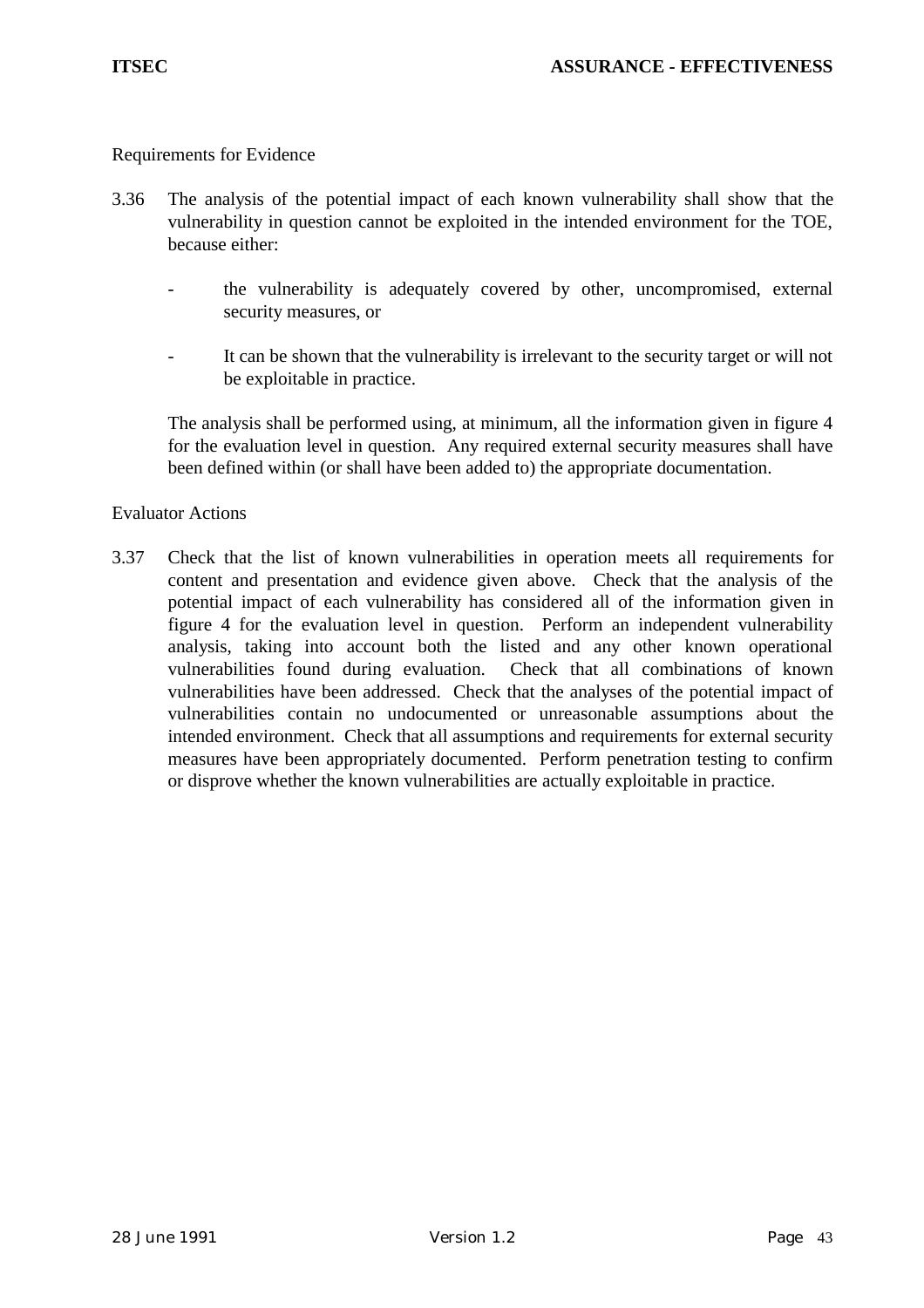# **INFORMATION OBTAINED FROM A CORRECTNESS ASSESSMENT WHICH IS USED TO PERFORM A VULNERABILITY ANALYSIS**

| <b>INFORMATION</b>                                 | E1                     | E2        |  |                 | E <sub>3</sub> | F4        |                | E <sub>5</sub> | E <sub>6</sub> |
|----------------------------------------------------|------------------------|-----------|--|-----------------|----------------|-----------|----------------|----------------|----------------|
| <b>SECURITY TARGET</b>                             |                        | $\bullet$ |  |                 |                | $\bullet$ |                |                |                |
| FORMAL MODEL OF SECURUITY POLICY                   |                        |           |  |                 |                | ٠         |                | $\bullet$      |                |
| FUNCTIONS (informal)                               | $\bullet$              | $\bullet$ |  |                 |                |           |                | $\bullet$      |                |
| FUNCTIONS (semiformal)                             |                        |           |  |                 |                |           |                |                |                |
| <b>FUNCTIONS</b> (formal)                          |                        |           |  |                 |                |           |                |                |                |
| <b>ARCHITECTURAL DESIGN</b>                        |                        | $\bullet$ |  |                 |                |           |                |                |                |
| (informal)                                         |                        |           |  |                 |                |           |                |                |                |
| ARCHITECTURAL DESIGN (semiformal)                  |                        |           |  |                 |                | $\bullet$ |                | $\bullet$      |                |
| <b>ARCHITECTURAL DESIGN</b>                        |                        |           |  |                 |                |           |                |                |                |
| (formal)                                           |                        |           |  |                 |                |           |                |                |                |
| DETAILED DESIGN (informal)                         |                        |           |  |                 |                |           |                |                |                |
| <b>DETAILED DESIGN</b> (semiformal)                |                        |           |  |                 |                | ٠         |                |                |                |
| IMPLEMENTATION (hardware drawings and              |                        |           |  |                 |                |           |                |                |                |
| source code)                                       |                        |           |  |                 |                |           |                |                |                |
| IMPLEMENTATION (object code)                       |                        |           |  |                 |                |           |                |                |                |
| OPERATION (user/administrator documents,           |                        |           |  |                 |                |           |                |                |                |
| delivery and configuration, startup and operation) |                        |           |  |                 |                |           |                |                |                |
|                                                    | <b>STATE</b>           |           |  | <b>DESCRIBE</b> |                |           | <b>EXPLAIN</b> |                |                |
|                                                    | <b>LEVEL OF RIGOUR</b> |           |  |                 |                |           |                |                |                |

*Fig. 4 Information used in a Vulnerability Analysis*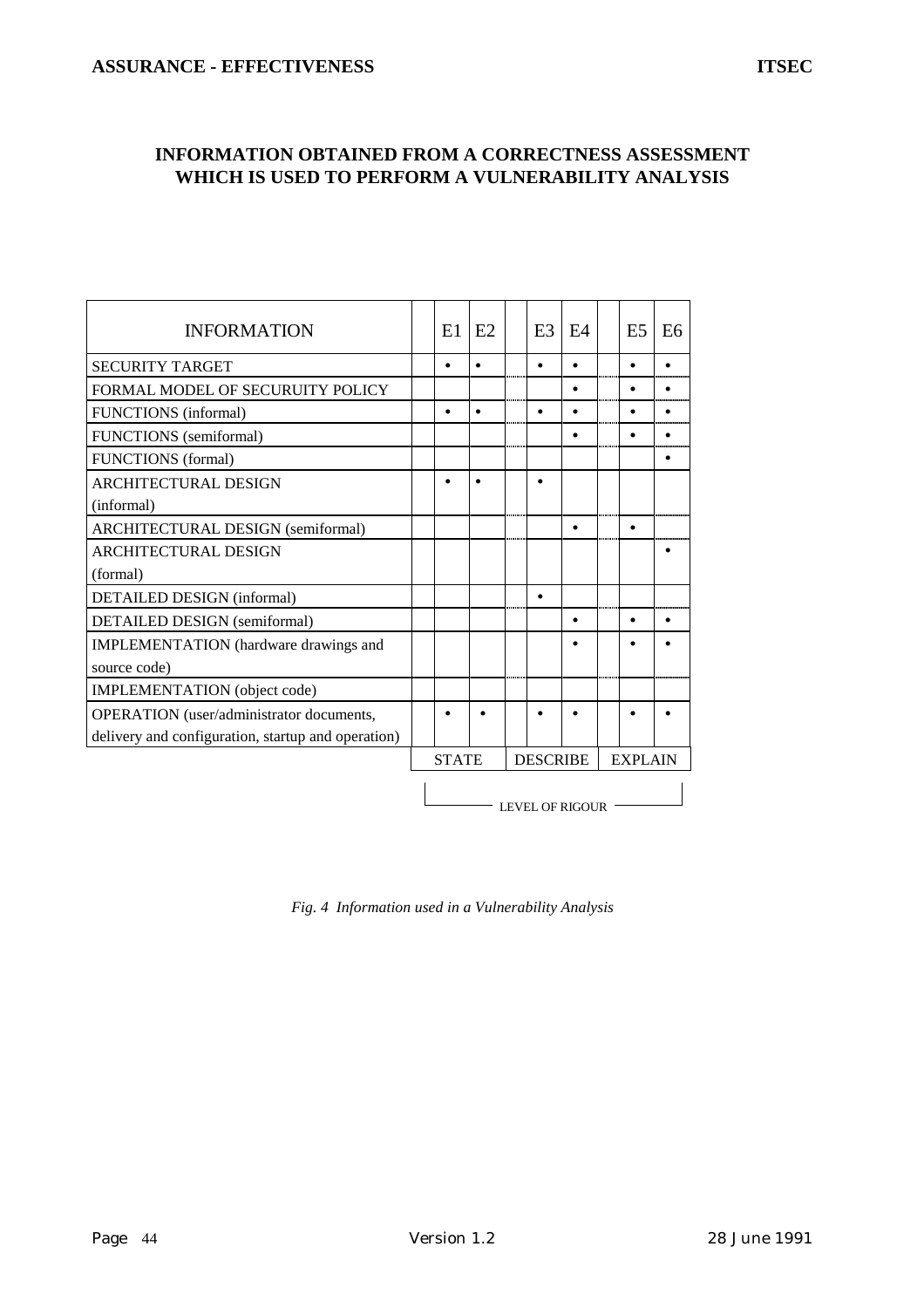# **4 ASSURANCE - CORRECTNESS**

## **Introduction**

4.1 This chapter sets out evaluation criteria addressing the correctness aspect of assurance for a Target of Evaluation (TOE). The baseline for evaluation is a security target defined in accordance with Chapter 2. The security target shall contain the necessary elements specified in Chapter 2 for a system or product as appropriate. This shall include the target evaluation level and the claimed rating for minimum strength of mechanisms. The effectiveness aspect of assurance is covered by the criteria detailed in Chapter 3.

#### **Characterisation**

- 4.2 Seven evaluation levels are defined in respect of the confidence in the correctness of a TOE. E0 designates the lowest level and E6 the highest.
- 4.3 The seven evaluation levels can be *characterised* as follows:

#### Level E0

4.4 This level represents inadequate assurance.

#### Level E1

4.5 At this level there shall be a security target and an informal description of the architectural design of the TOE. Functional testing shall indicate that the TOE satisfies its security target.

#### Level E2

4.6 In addition to the requirements for level E1, there shall be an informal description of the detailed design. Evidence of functional testing shall be evaluated. There shall be a configuration control system and an approved distribution procedure.

#### Level E3

4.7 In addition to the requirements for level E2, the source code and/or hardware drawings corresponding to the security mechanisms shall be evaluated. Evidence of testing of those mechanisms shall be evaluated.

Level E4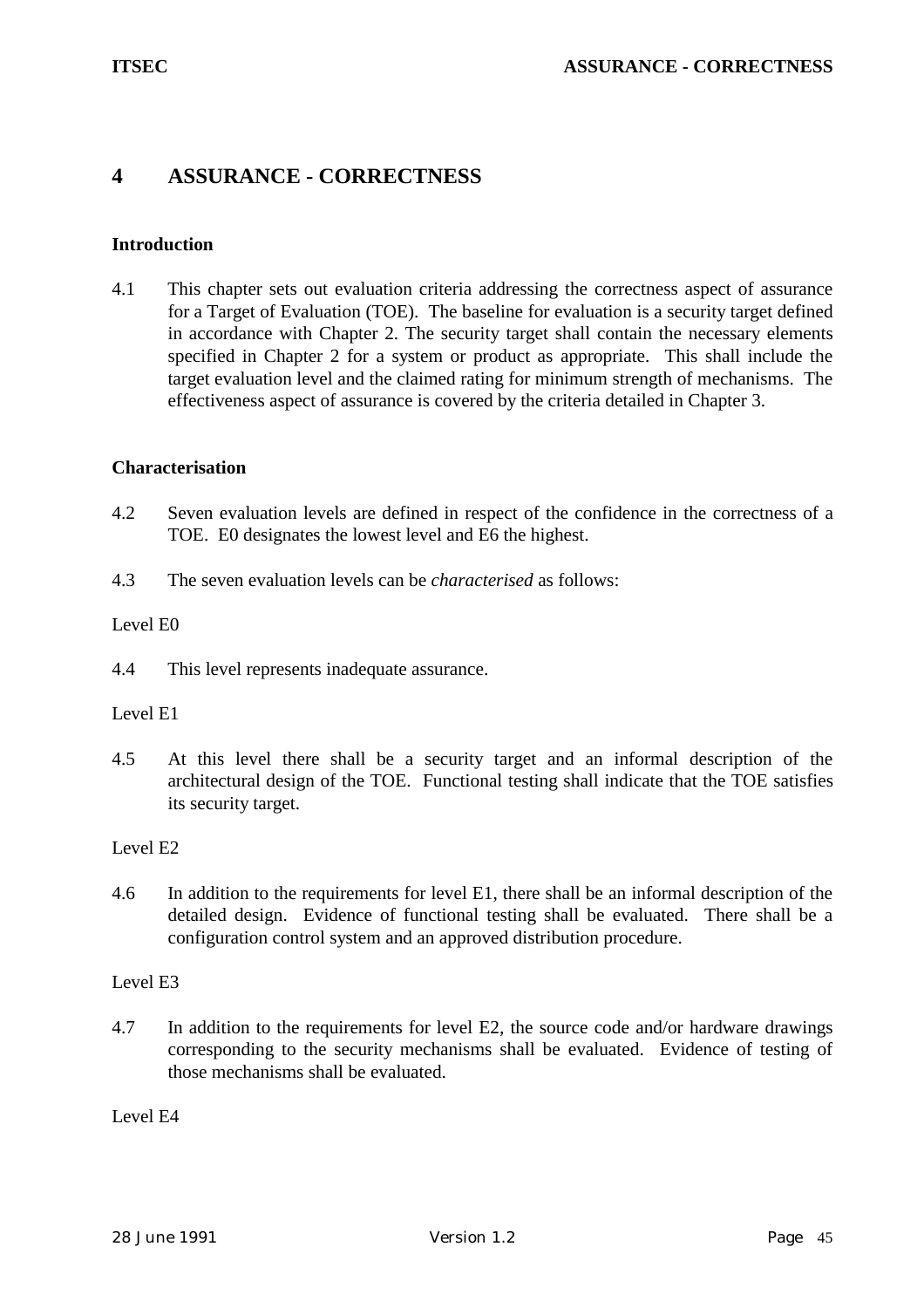4.8 In addition to the requirements for level E3, there shall be an underlying formal model of security policy supporting the security target. The security enforcing functions, the architectural design and the detailed design shall be specified in a semiformal style.

# Level E5

4.9 In addition to the requirements for level E4, there shall be a close correspondence between the detailed design and the source code and/or hardware drawings.

# Level E6

4.10 In addition to the requirements for level E5, the security enforcing functions and the architectural design shall be specified in a formal style, consistent with the specified underlying formal model of security policy.

# **Summary of Requirements**

4.11 Remaining sections of this chapter contain the detailed criteria to be satisfied at each correctness evaluation level, under detailed headings, repeated for each of the levels E1 to E6. The major differences between levels follow from additional requirements in the investigation of the Development Process. To assist understanding of these differences, the following diagrams show the relationship between key items to be supplied by the sponsor and the evaluation level at which they are first required by the evaluator.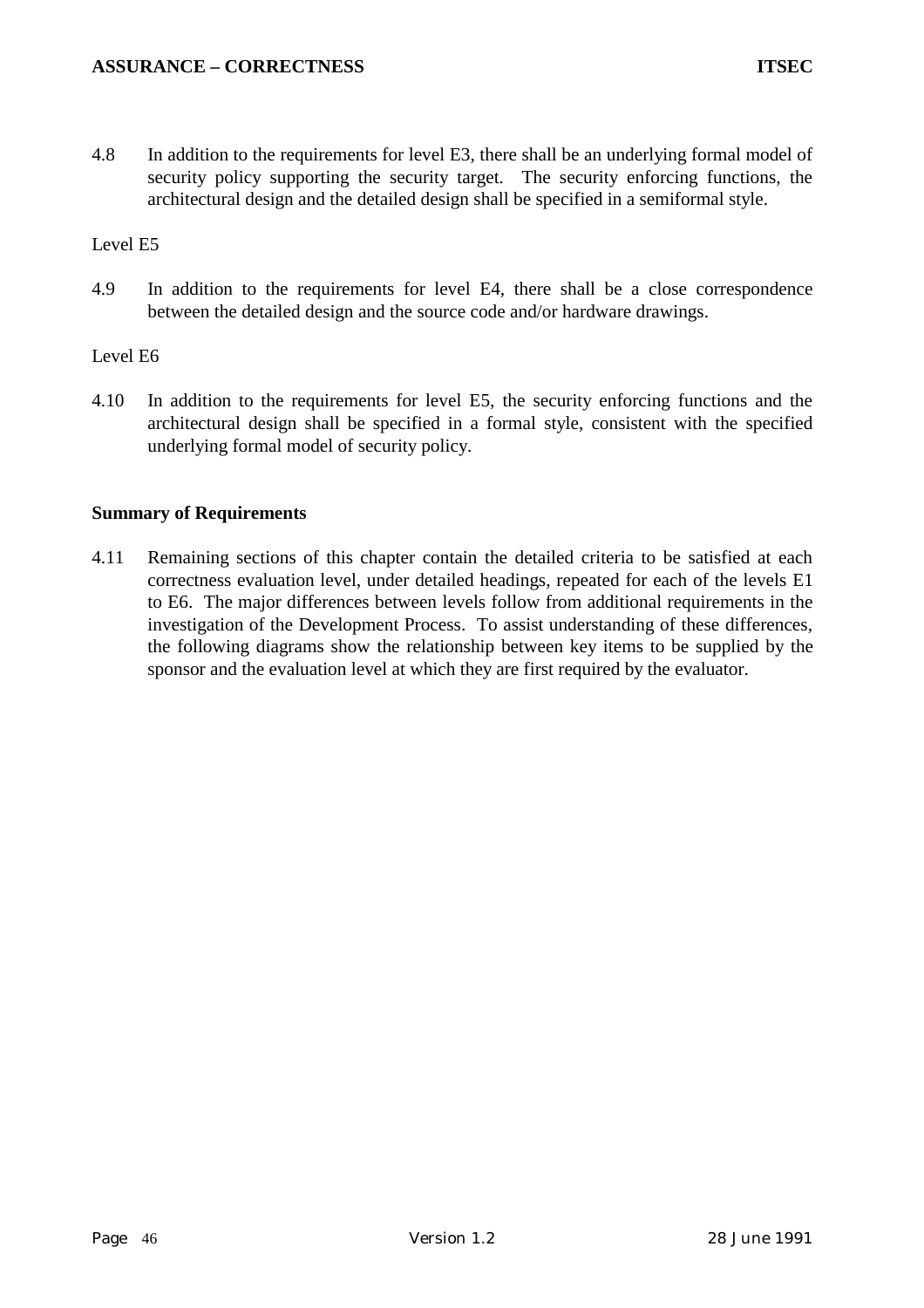

## **CORRECTNESS CRITERIA BY LEVEL - DEVELOPMENT PROCESS**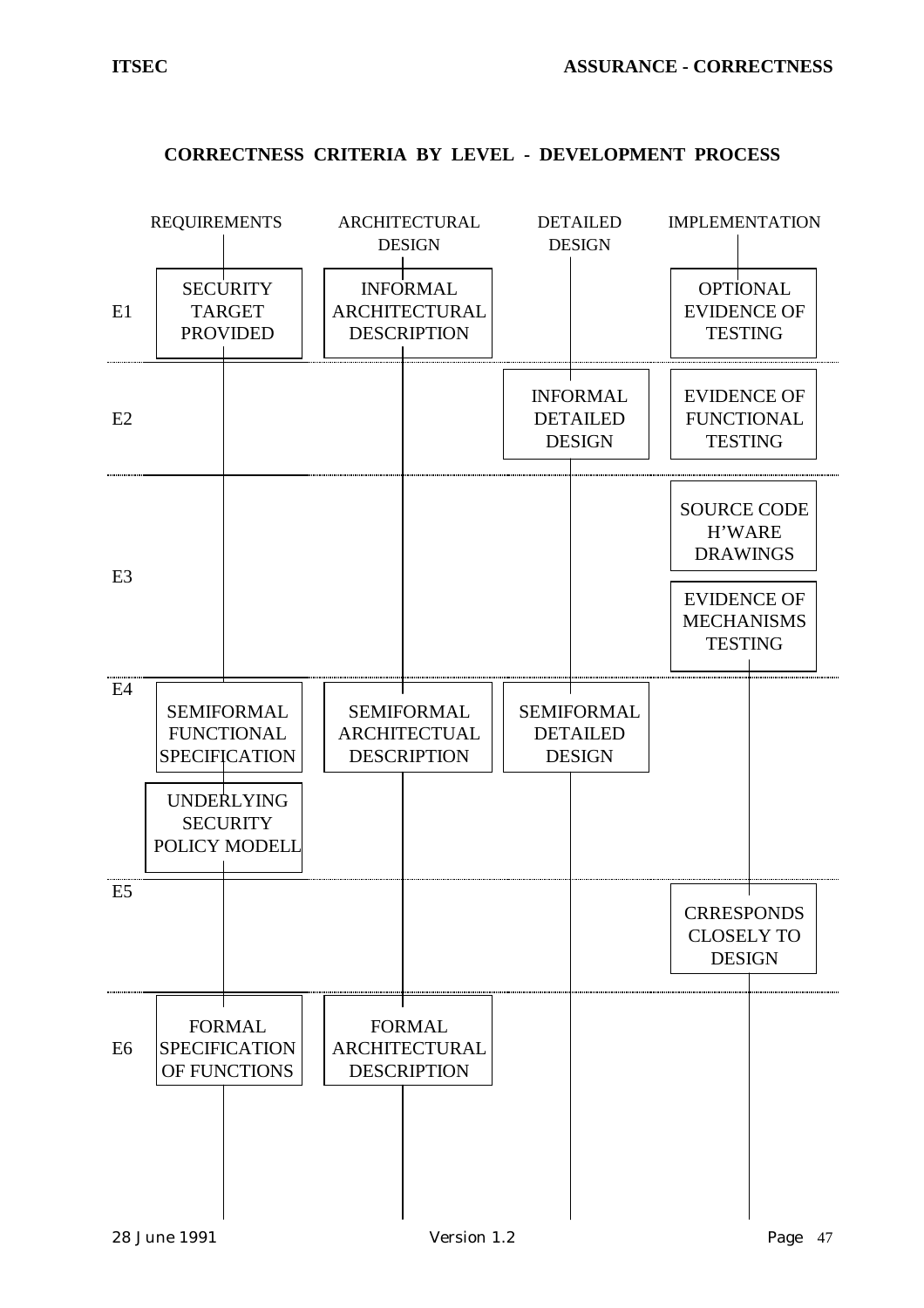#### **CORRECTNESS CRITERIA BY LEVEL - DEVELOPMENT ENVIRONMENT**

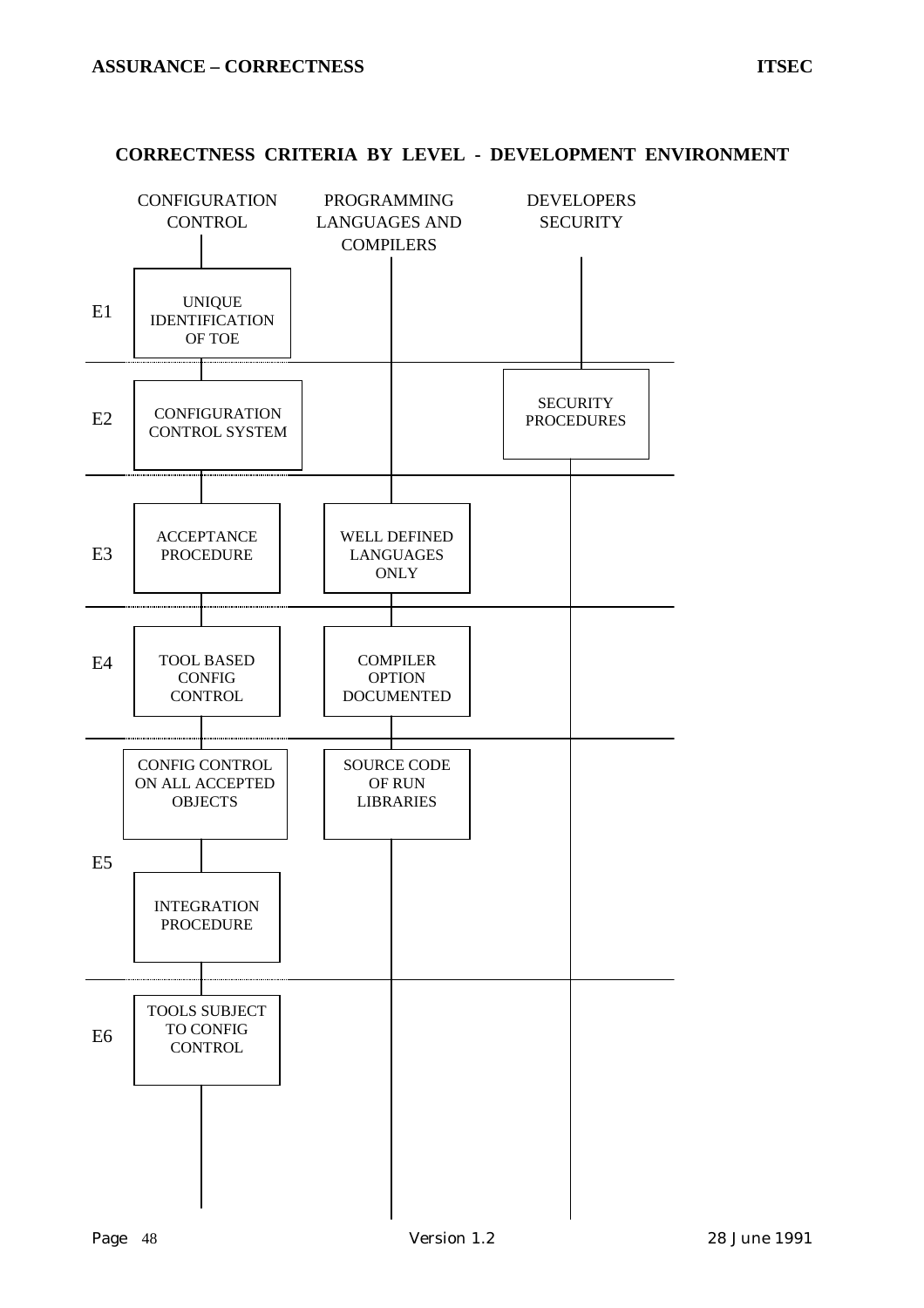

## **CORRECTNESS CRITERIA BY LEVEL - OPERATION**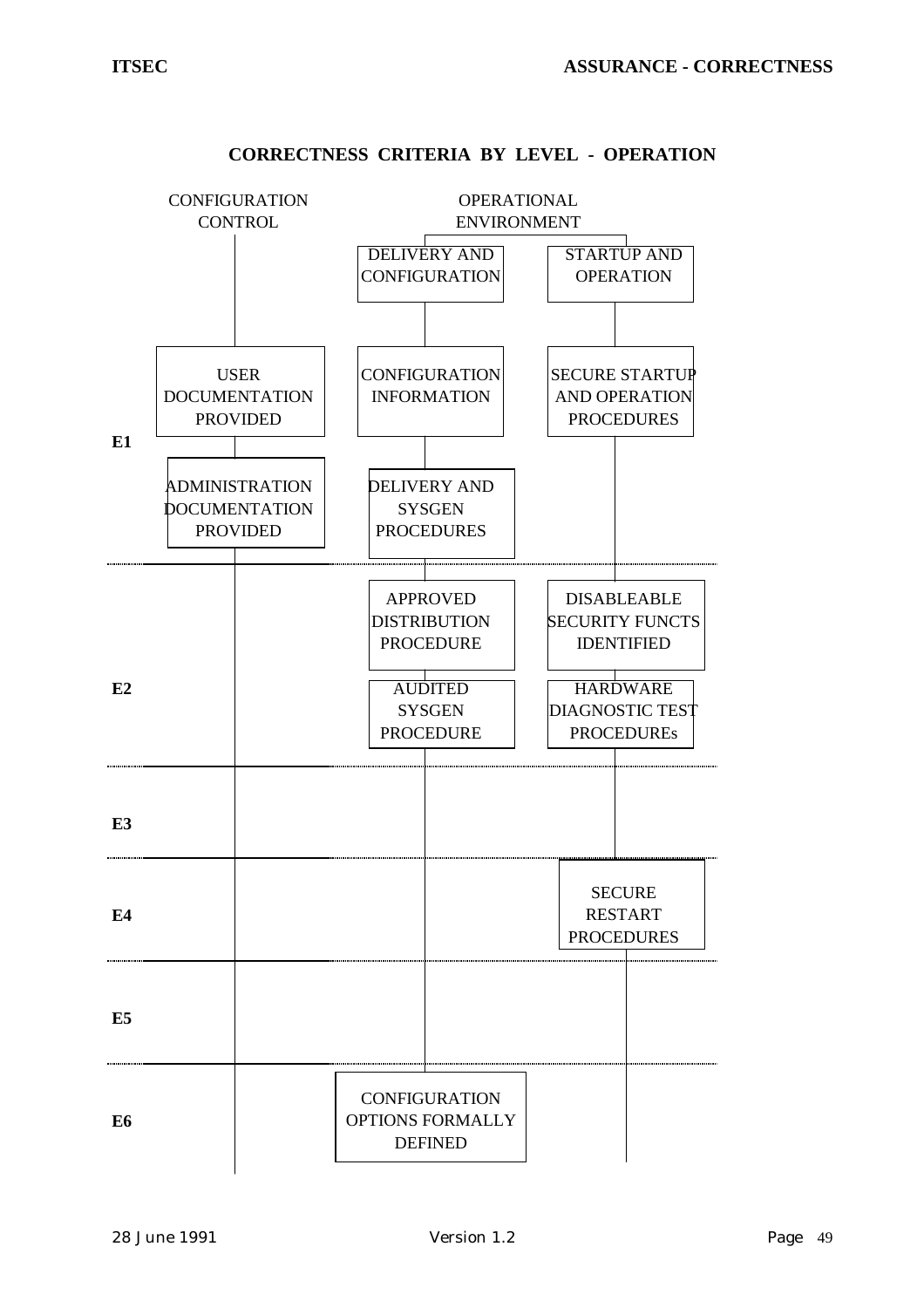#### **Approach to Descriptions**

- 4.12 The evaluation criteria for assessment of correctness distinguish between criteria concerning the way the TOE is developed (construction) and criteria concerning the way it will be used (operation). For each evaluation level, these evaluation criteria are further broken down under various phases and aspects.
- 4.13 For each aspect or phase, documentation that must be provided for examination is identified, followed by requirements for its content and presentation or for the procedures and standards it must define, followed by the evidence required to show that the criteria in question have been met and finally the actions to be performed by the evaluator are stated.
- 4.14 For clarity, since there are significantly different requirements for each evaluation level, the criteria for each level are set out separately. New or changed criteria at each level are printed in **bold**. There is a general need for greater rigour and depth in the evidence provided at higher evaluation levels. This is reflected in the progressive use of the verbs *state*, *describe* and *explain* at different levels in many criteria for content and presentation which do not otherwise change.
- 4.15 Except at E1, the burden for the provision of evidence is on the sponsor. This is then checked or audited by the evaluator. An additional requirement to produce evidence is only placed on the evaluator when independent action is required to provide the necessary confidence. For example, there are requirements to provide evidence of dynamic testing placed on both sponsor and evaluator. The major requirement is for the sponsor to provide evidence, in particular test plans and test results, produced as part of the normal development process for the system or product in question. The requirement placed on the evaluator is to show that he has examined the results provided by the sponsor but has also performed his own tests to check the completeness, comprehensiveness and accuracy of sponsor supplied testing, and also to address any points of apparent inconsistency or error found in the results of those tests.
- 4.16 Testing is seen as just one aspect of quality assurance. Throughout the criteria it is assumed that a Quality Assurance Programme has been introduced and is active throughout the whole lifecycle of the TOE. This Quality Assurance Programme has to encompass the creation, maintenance and destruction of all documents, programs and hardware with respect to the TOE. The criteria laid down in this document can guide quality assurance assessors as to whether the programme is adequate for the evaluation level at which the TOE is targeted.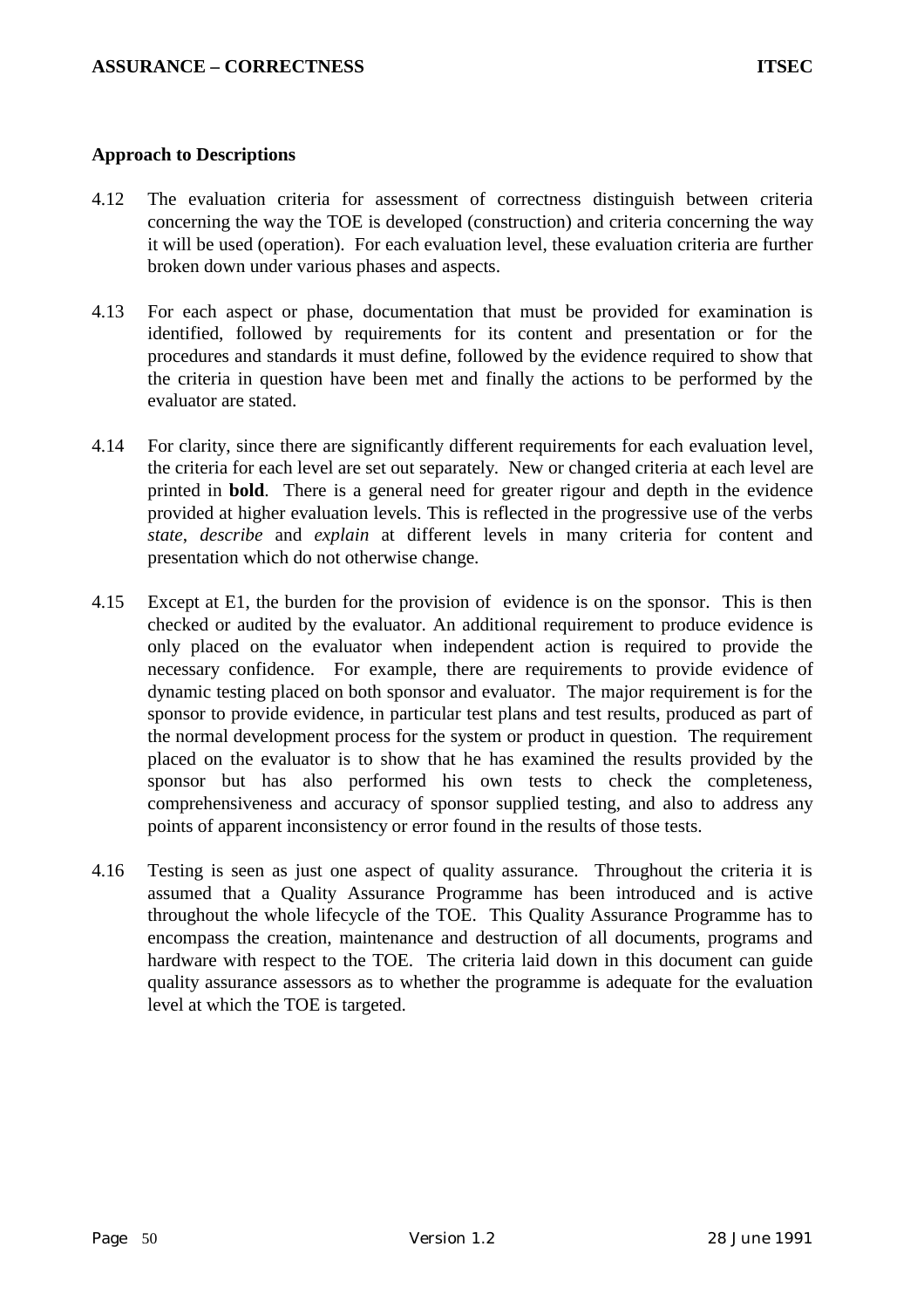## **Layout of Correctness Criteria**

- 4.17 The following paragraphs describe the layout and content of criteria which will be used for each evaluation level from E1 to E6. They are relevant to each level and will not be repeated for each of them. The individual paragraphs within each evaluation level are numbered as follows:
	- <level designator>.<paragraph number within level>

so, for example, the 3rd paragraph of level E2 is numbered E2.3. Null paragraphs are inserted where necessary at each level so that the same numbered paragraph within each level refers to the same topic.

Construction - The Development Process

- 4.18 A major source of confidence in the correctness of the security aspects of a TOE is understanding the way it was developed. For the purposes of these criteria, four phases are identified in the development process. Factors contributing to the development of confidence are identified in the criteria for each of these phases in turn. Regardless of how a TOE is actually produced the evidence shall be presented to match these phases.
- Phase 1 Requirements
- 4.19 This first phase of the development process covers the production of a security target for the system or product. The security target is the baseline for evaluation. It will include the target evaluation level and the claimed rating for minimum strength of mechanisms.

Phase 2 - Architectural Design

4.20 This phase of the development process covers the overall top level definition and design of the TOE. This takes the form of a descriptive high level specification, identifying the basic structure of the TOE, its external interfaces and its separation into major hardware and software components. The specification will distinguish between what the TOE will do (the top level description) and how it will do it (the top level design). It is particularly important that the architectural design provides for a clear and effective separation between security-enforcing and other components. Separation may be achieved physically, or by supporting protection mechanisms provided by hardware or firmware, or by other means. A good design permits evaluation effort to be concentrated on limited areas of the TOE that contribute to security, and enables the implementation of the security target to be easily followed, as the design is refined into greater and greater detail.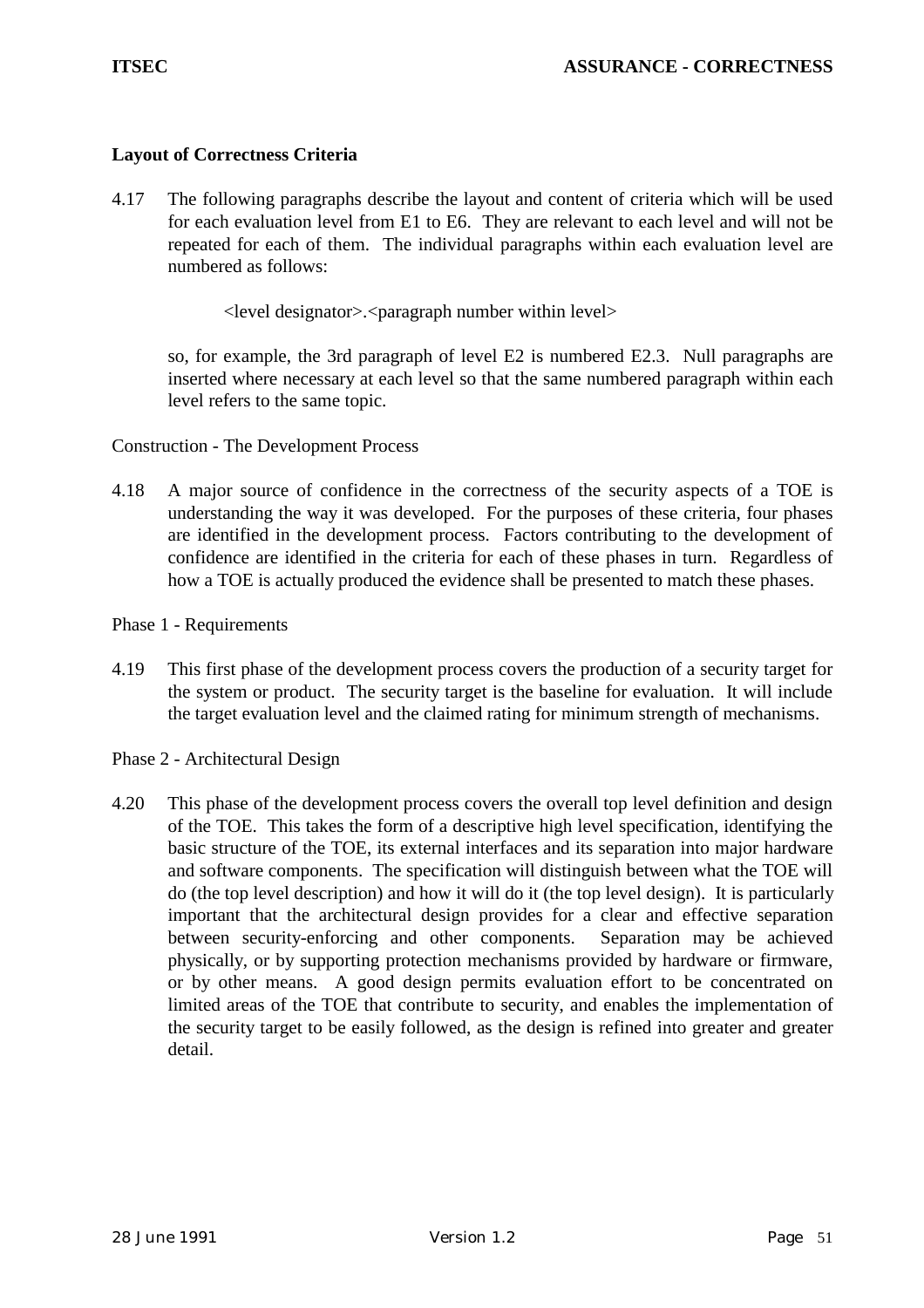#### Phase 3 - Detailed Design

4.21 This phase of the development process covers the refinement of the architectural design of the TOE to a level of detail that can be used as a basis for programming and/or hardware construction, i.e. all stages of design and specification below the initial top level specification. Components identified at the lowest level of specification are called basic components; it is from the basic component specifications that the actual software and/or hardware will be produced. At this level, security enforcing components will be identified. Also at this level, some non-security-enforcing components may be identified whose failure or misuse could compromise security. These components are security relevant, as their correct operation is relied upon for the TOE to enforce security. Intermediate levels of specification may exist, depending on the development method employed and the complexity of the TOE. It is important that as the specifications of the TOE become more detailed and less abstract, the transformation is performed in a way that correctly preserves the intent of the top level description.

#### Phase 4 - Implementation

4.22 This phase of the development process covers the implementation of the detailed design of the TOE in hardware and/or software. Each basic component is first programmed or built from the basic component specifications. These individual basic components are then to be checked and tested against their specifications. Individual basic components are then integrated together in a controlled manner until the complete TOE exists. The complete TOE is then to be checked and tested as a whole against the security target. It is to be recognized that testing a basic component or larger unit against its specification can only show errors or deviations from the specification, never the absence of errors. Therefore it will be necessary at higher evaluation levels to supplement testing by analysis.

Construction - The Development Environment

4.23 The development environment comprises the measures, procedures and standards used by the developer whilst developing, producing and maintaining the TOE.

# Aspect 1 - Configuration Control

4.24 Configuration control covers the controls imposed by the developer on his development, production and maintenance processes; for example, to ensure that each representation of the design or its implementation is produced and changed in a controlled manner, and can be shown to correspond correctly to the previous representations on which it is based. Assessment of configuration control will include understanding the developer's quality management procedures. Following delivery of the first version of a TOE, it is almost inevitable that correction of flaws, or modification to meet changed objectives, will mean that further versions of the TOE will need to be developed and issued. It is therefore necessary that configuration control of the TOE and its documentation is maintained following initial release and delivery. Configuration control is important as a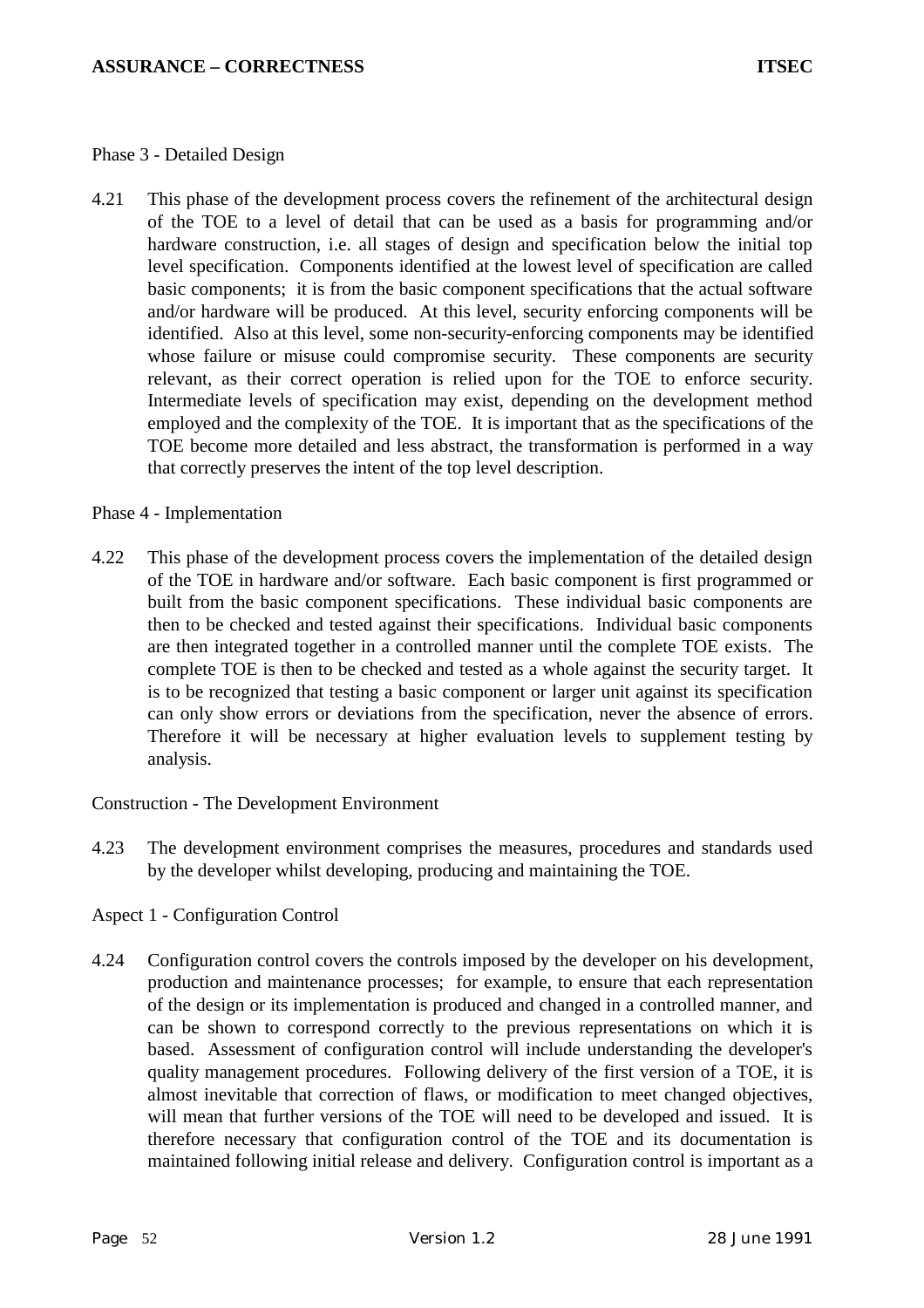way for the developer to ensure that the TOE is not modified in such a way as to invalidate the results of evaluation.

Aspect 2 - Programming Languages and Compilers

- 4.25 This aspect applies to basic components implemented in software and firmware only. It includes requirements concerning the programming languages, the compiling tools and the runtime supporting libraries used to develop the TOE.
- Aspect 3 Developers Security
- 4.26 Developer Security covers the physical, procedural, technical and personnel measures used in the development environment. It includes the physical security of the development location(s), and controls on the selection and vetting of development staff. Its objective is to protect development from deliberate attack and to maintain the confidentiality of information as appropriate.

Operation - The Operational Documentation

4.27 Operational Documentation provides the major means by which the developer of a TOE and his customers communicate. Its understandability, coverage and correctness are therefore important factors in secure operation of the TOE. It can be considered to fall into two classes: information for end-users (user documentation) and information for administrators (administration documentation).

Aspect 1 - User Documentation

4.28 User documentation is the information about the TOE supplied by the developer for use by end-users. This documentation should help the end-user understand the security capabilities of the TOE, and the end-user's contribution to maintaining security during use.

#### Aspect 2 - Administration Documentation

4.29 Administration documentation is the information about the TOE supplied by the developer for use by the administrator. This information may include information not relevant or appropriate to end-users. This documentation should help the administrator set up and operate the TOE in a way which is secure.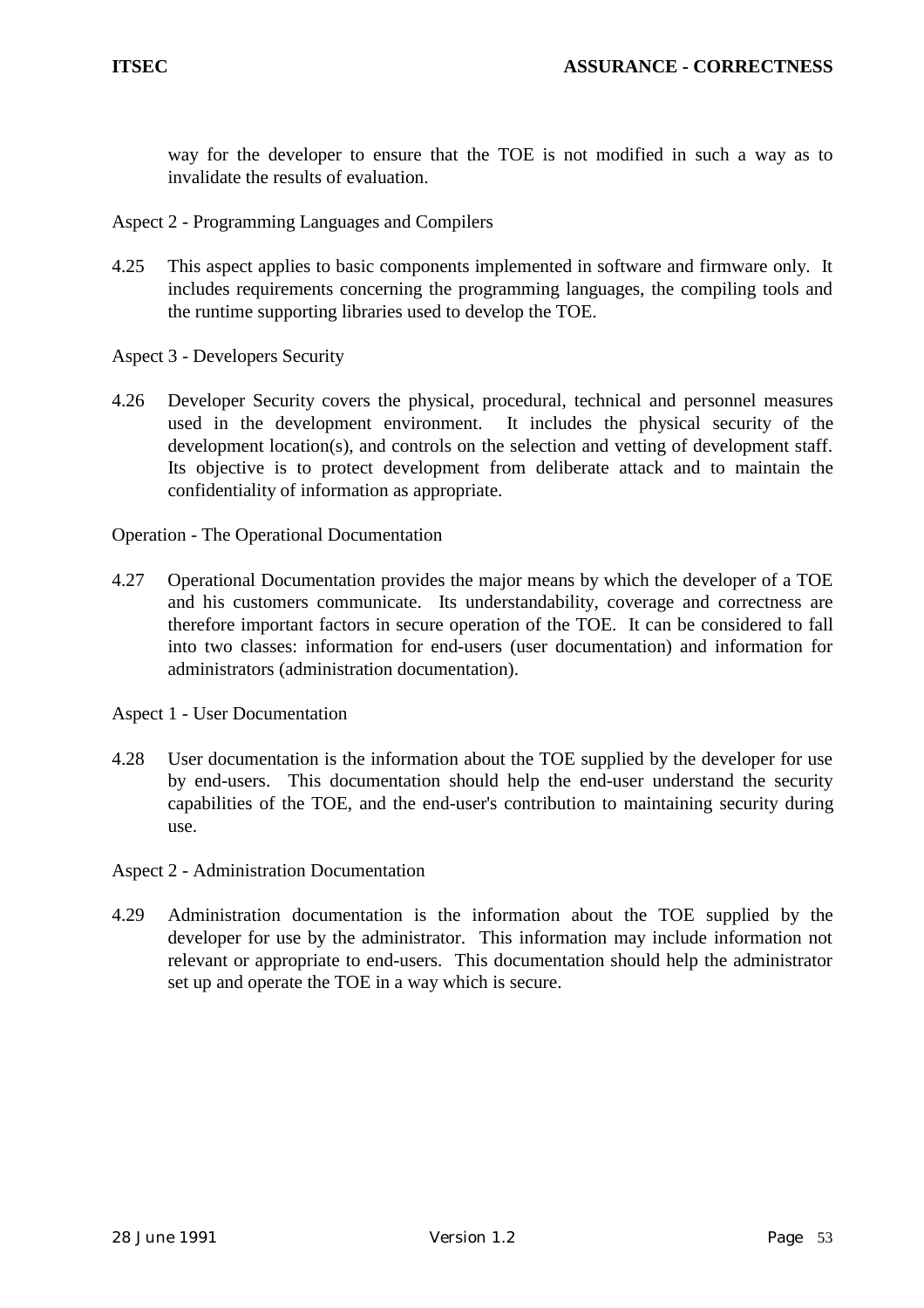Operation - The Operational Environment

4.30 The operational environment comprises the measures, procedures and standards concerned with secure delivery, installation and operational use of a TOE. In the case of a system which is already in use, it is possible to assess the actual operational procedures. In other circumstances, it is only possible to evaluate proposed procedures.

#### Aspect 1 - Delivery and Configuration

4.31 This section covers the procedures used to maintain security during transfer of the TOE or its component parts to the user, both on initial delivery and as part of subsequent modification. It includes any special procedures or operations required to configure the TOE during installation, or to demonstrate the authenticity of the delivered TOE. Such procedures and measures are the basis for ensuring that the security protection offered by the TOE is not compromised during transfer or by interference with the security features during installation and configuration at the user's site.

## Aspect 2 - Start-up and Operation

4.32 This covers the procedures used by the administrator in order to operate the TOE in a secure manner on a daily basis. It shall cover not only day-to-day operation (matters such as starting the system up) but also other routine activities such as necessary backups and maintenance, and exceptional activities such as start-up and recovery following a failure. Almost all TOEs require maintenance, either to meet changed objectives, or to address failures. Thus these procedures shall provide for authorised modifications, replacements or additions to the TOE.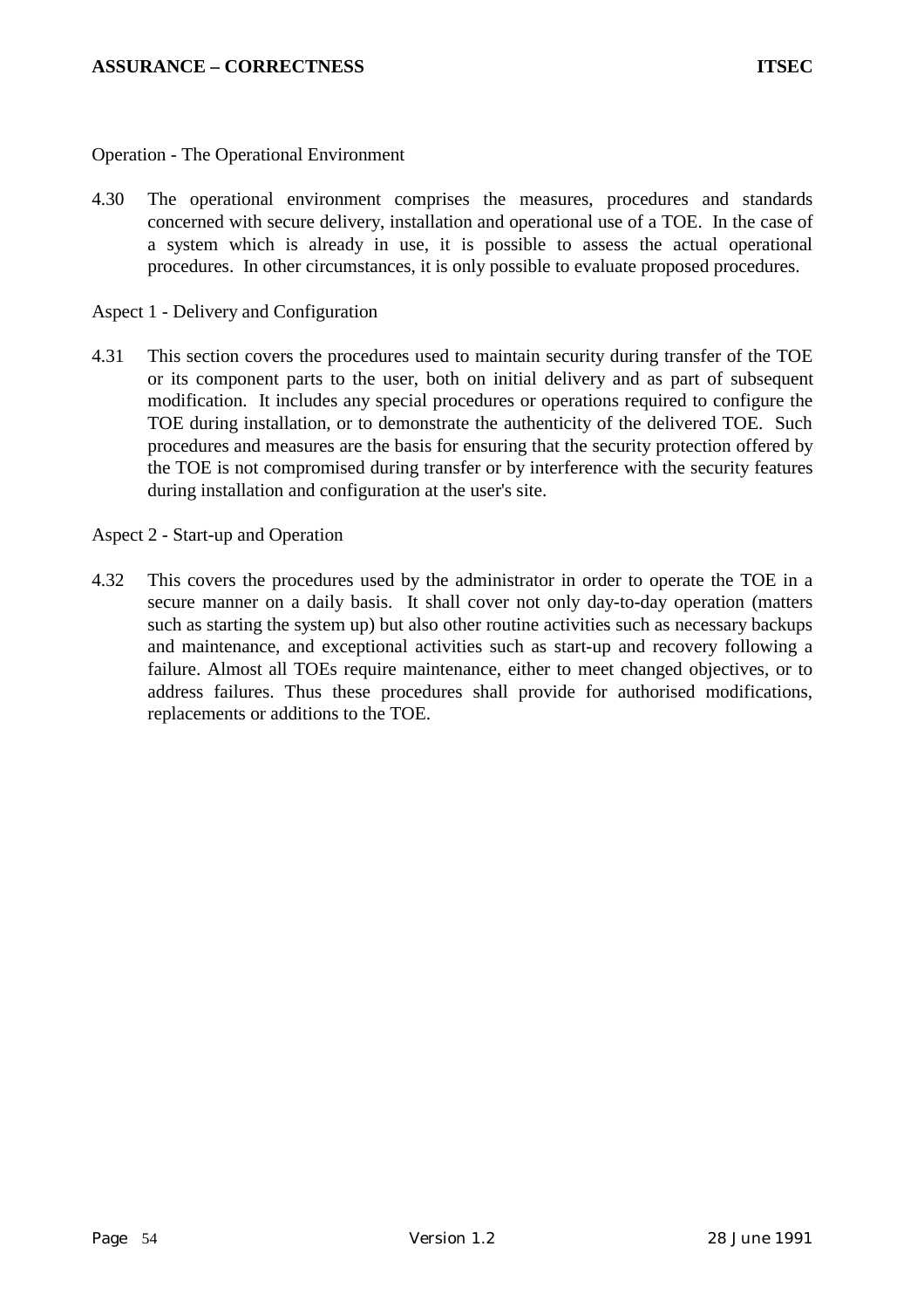# **LEVEL E1**

## **Construction - The Development Process**

E1.1 The sponsor shall provide the TOE, and the following documentation:

- **The security target for the TOE**
- **Informal description of the architecture of the TOE**
- **Test documentation (optional)**
- **Library of test programs and tools used for testing the TOE (optional)**

#### **Phase 1 - Requirements**

Requirements for Content and Presentation

E1.2 **The security target shall state the security enforcing functions to be provided by the TOE. In the case of a system, in addition the security target shall include a System Security Policy (SSP) identifying the security objectives and the threats to the system. In the case of a product, in addition the security target shall include a rationale, identifying the method of use for the product, the intended environment and the assumed threats within that environment. The security enforcing functions within the security target shall be specified using an informal style as categorised in Chapter 2.**

Requirements for Evidence

E1.3 **In the case of a system the security target shall state how the proposed functionality fulfils the security objectives and is adequate to counter the identified threats. In the case of a product the security target shall state how the functionality is appropriate for that method of use and is adequate to counter the assumed threats.**

#### Evaluator Actions

E1.4 **Check that the information provided meets all requirements for content and presentation and evidence. Check that there are no inconsistencies in the security target.**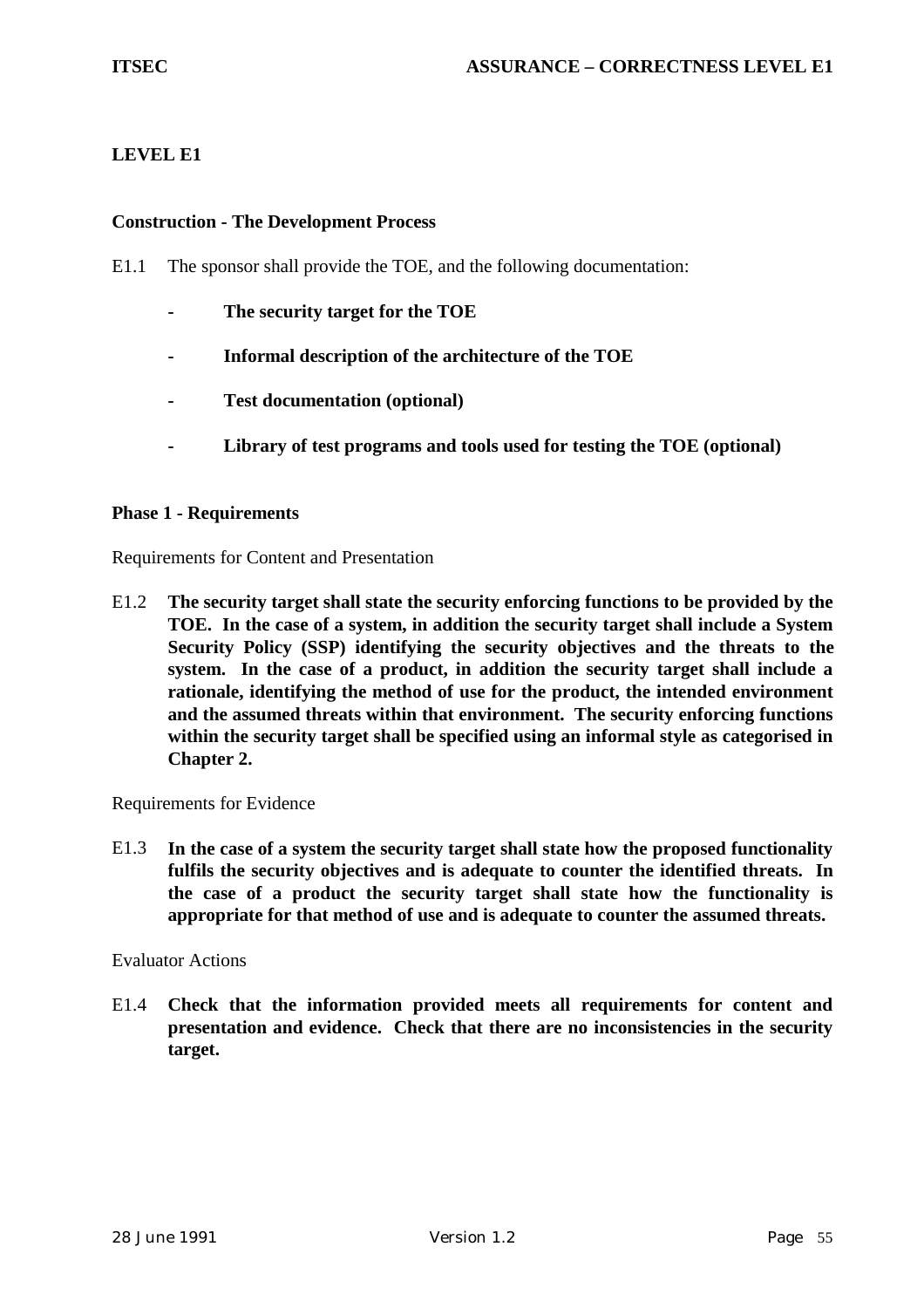#### **Phase 2 - Architectural Design**

Requirements for Content and Presentation

E1.5 **The description of the architecture shall state the general structure of the TOE. It shall state the external interfaces of the TOE. It shall state any hardware and firmware required by the TOE with a statement of the functionality of supporting protection mechanisms implemented in that hardware or firmware.**

Requirements for Evidence

E1.6 **The description of the architecture shall state how the security enforcing functions of the security target will be provided.**

Evaluator Actions

E1.7 **Check that the information provided meets all requirements for content and presentation and evidence.**

#### **Phase 3 - Detailed Design**

Requirements for Content and Presentation

#### E1.8 **No Requirement.**

Requirements for Evidence

#### E1.9 **No Requirement.**

Evaluator Actions

E1.10 **No Action.**

#### **Phase 4 - Implementation**

Requirements for Content and Presentation

E1.11 **Test documentation may be provided that shall contain plan, purpose, procedures and results of the tests. A library of test programs may be provided that shall contain test programs and tools to enable tests covered by the test documentation to be repeated.**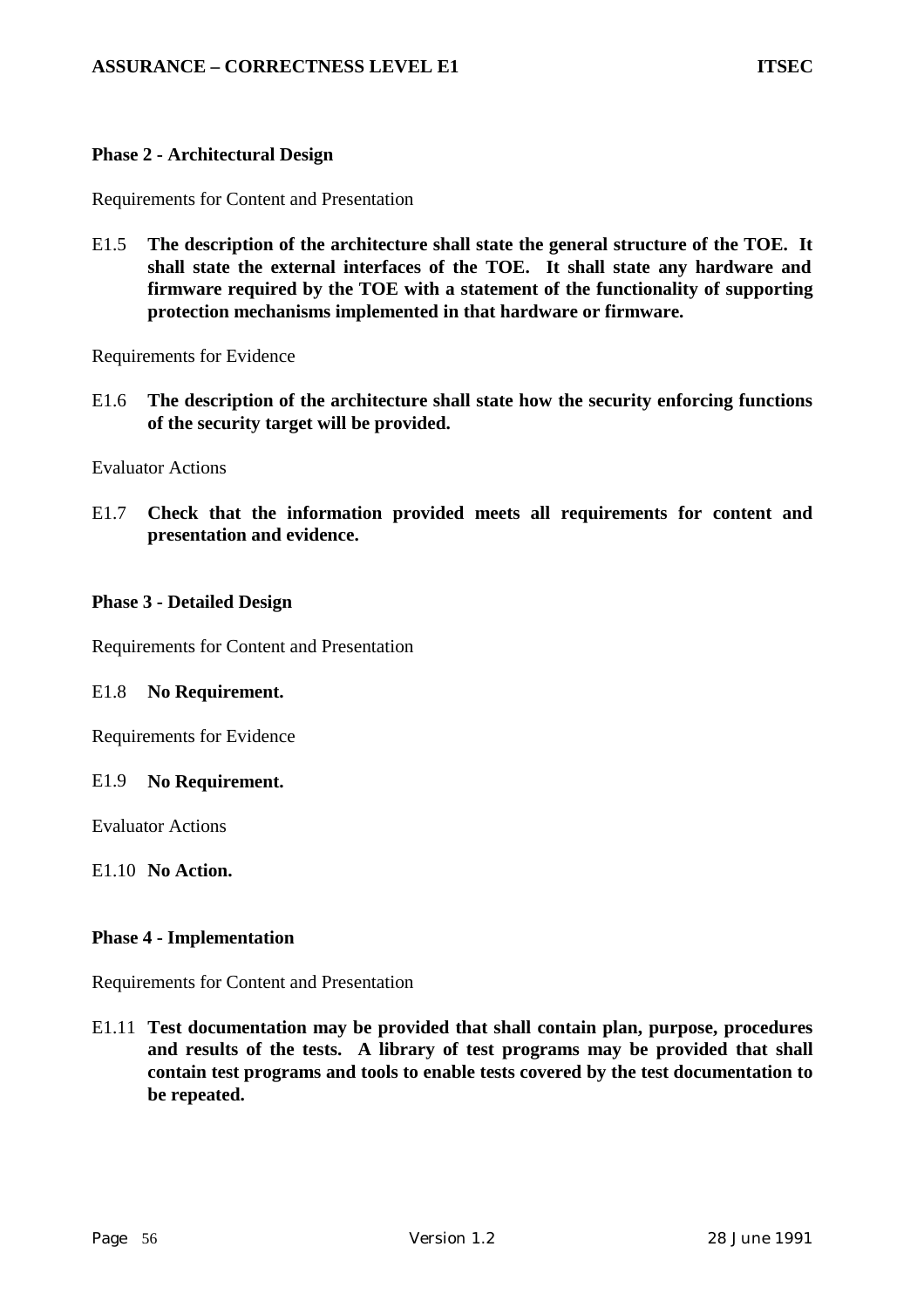Requirements for Evidence

E1.12 **Test documentation may be provided that shall state the correspondence between tests and the security enforcing functions defined in the security target.**

Evaluator Actions

E1.13 **Check that the TOE satisfies the security target by performing tests covering all security enforcing functions identified in the security target. Perform additional tests to search for errors. The evaluator need not duplicate testing performed by or for the sponsor where adequate evidence of that testing is provided, but shall check by sampling the results of such tests.**

## **Construction - The Development Environment**

- E1.14 The sponsor shall provide the following documentation:
	- **Configuration list identifying the version of the TOE for evaluation**

## **Aspect 1 - Configuration Control**

Requirements for Content and Presentation

E1.15 **The configuration list shall state where the TOE is uniquely identified (version number).**

Requirements for Evidence

E1.16 **The configuration list shall state how the TOE is uniquely identified.**

Evaluator Actions

E1.17 **Check that the information provided meets all requirements for content and presentation and evidence.**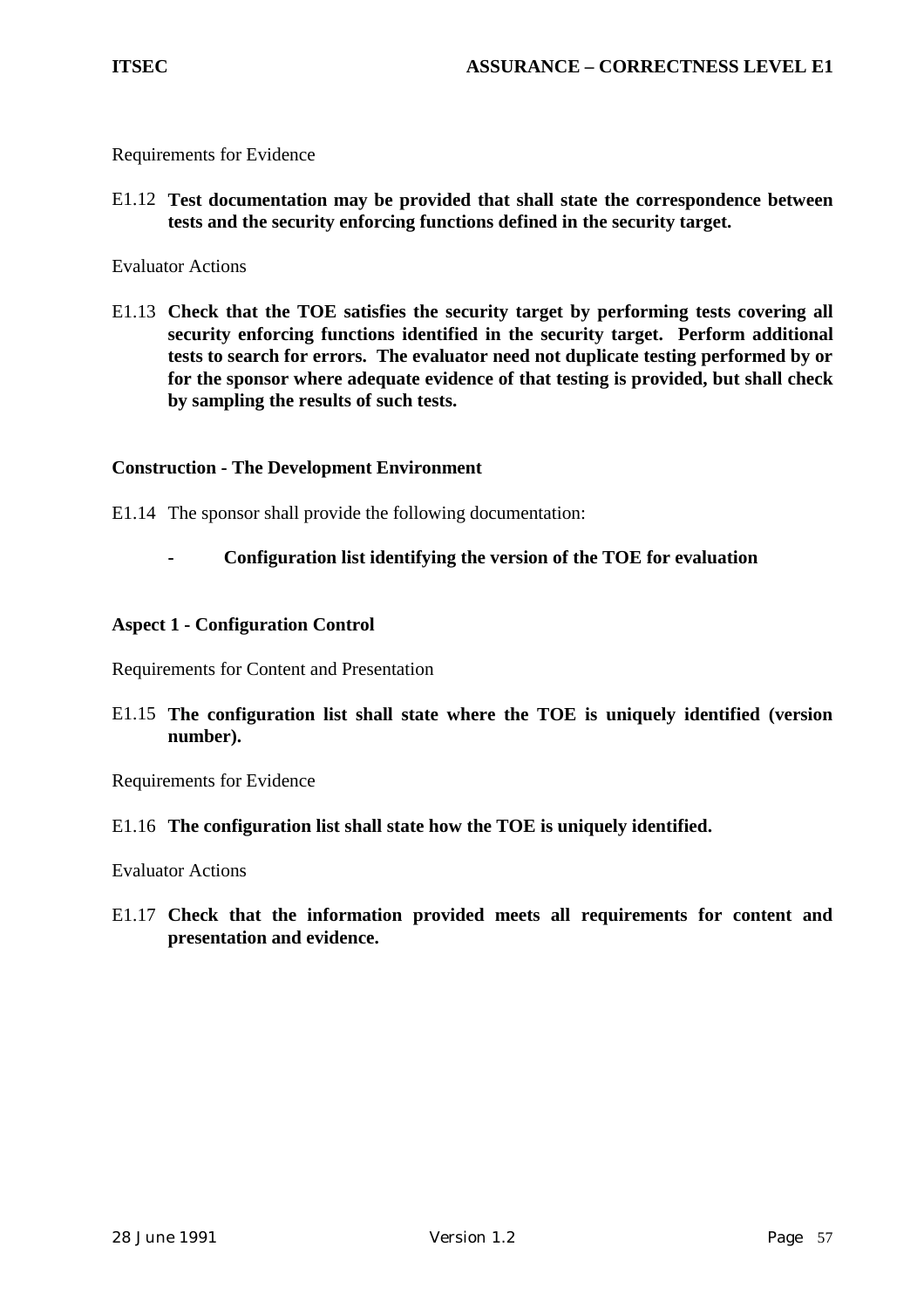## **Aspect 2 - Programming Languages and Compilers**

Requirements for Content and Presentation

#### E1.18 **No Requirement.**

Requirements for Evidence

#### E1.19 **No Requirement.**

Evaluator Actions

E1.20 **No Action.**

#### **Aspect 3 - Developers Security**

Requirements for Content and Presentation

#### E1.21 **No Requirement.**

Requirements for Evidence

#### E1.22 **No Requirement.**

Evaluator Actions

# E1.23 **No Action.**

#### **Operation - The Operational Documentation**

- E1.24 The sponsor shall provide the following documentation:
	- **User documentation**
	- **Administration documentation**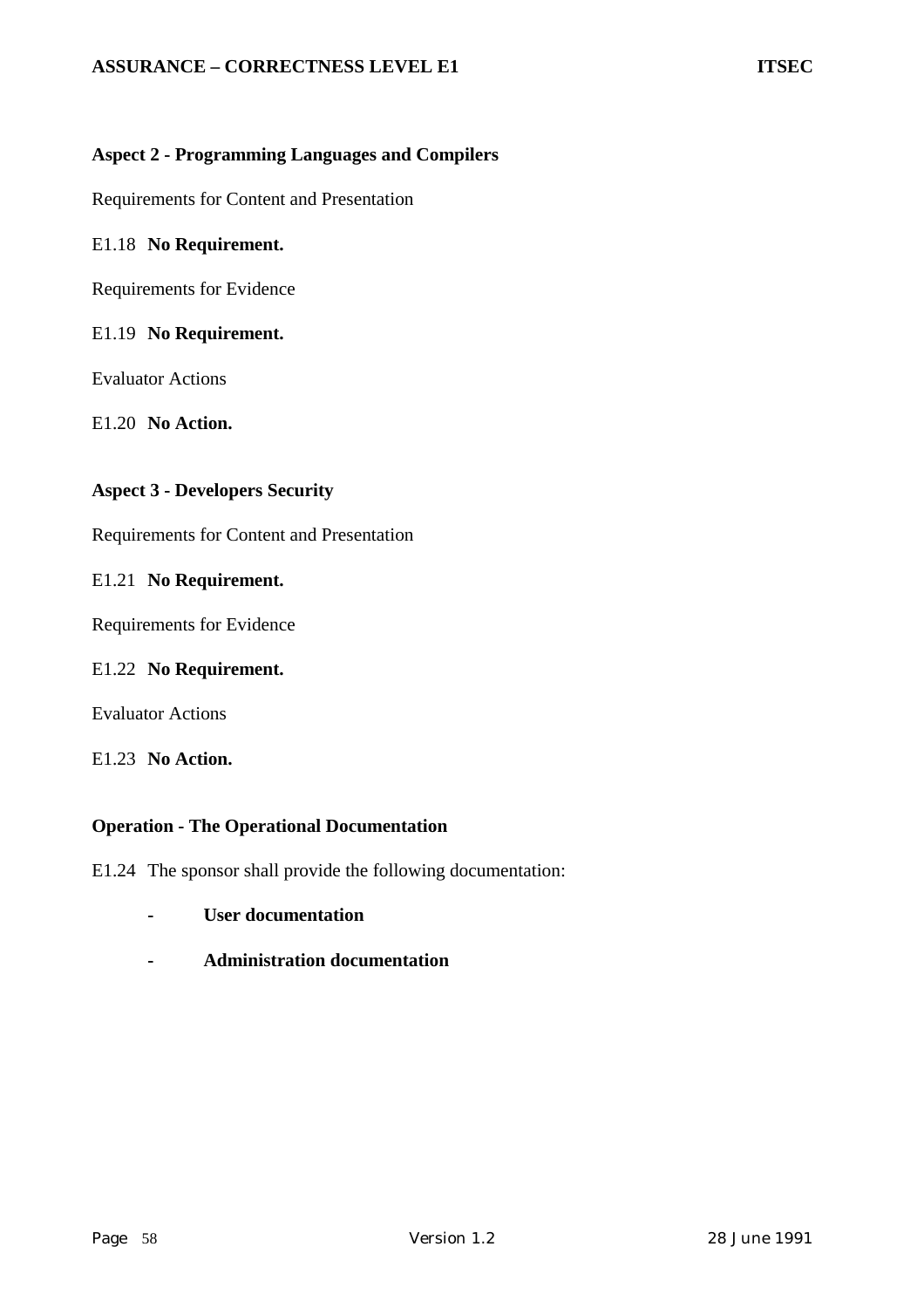#### **Aspect 1 - User Documentation**

Requirements for Content and Presentation

E1.25 **The user documentation shall state the security enforcing functions relevant to the end-user. It shall also give guidelines covering their secure operation. The user documentation e.g. Reference Manuals, User Guides, shall be structured, internally consistent, and consistent with all other documents supplied for this level.**

Requirements for Evidence

E1.26 **The user documentation shall state how an end-user uses the TOE in a secure manner.**

Evaluator Actions

E1.27 **Check that the information provided meets all requirements for content and presentation and evidence.**

#### **Aspect 2 - Administration Documentation**

Requirements for Content and Presentation

E1.28 **The administration documentation shall state the security enforcing functions relevant to an administrator. It shall distinguish two types of functions: those which allow an administrator to control security parameters, and those which only allow him to obtain information. If an administrator is required, it shall state all security parameters which are under his control. It shall state each type of security-relevant event, relevant to the administrative functions. It shall state details, sufficient for use, of procedures relevant to the administration of security. It shall give guidelines on the consistent and effective use of the security features of the TOE and how those features interact. It shall state instructions on how the system/product shall be installed and how, if appropriate, it shall be configured. The administration documentation, e.g. Reference Manuals, Administrator Guides, shall be structured, internally consistent, and consistent with all other documents supplied for this level.**

Requirements for Evidence

E1.29 **The administration documentation shall state how the TOE is administered in a secure manner.**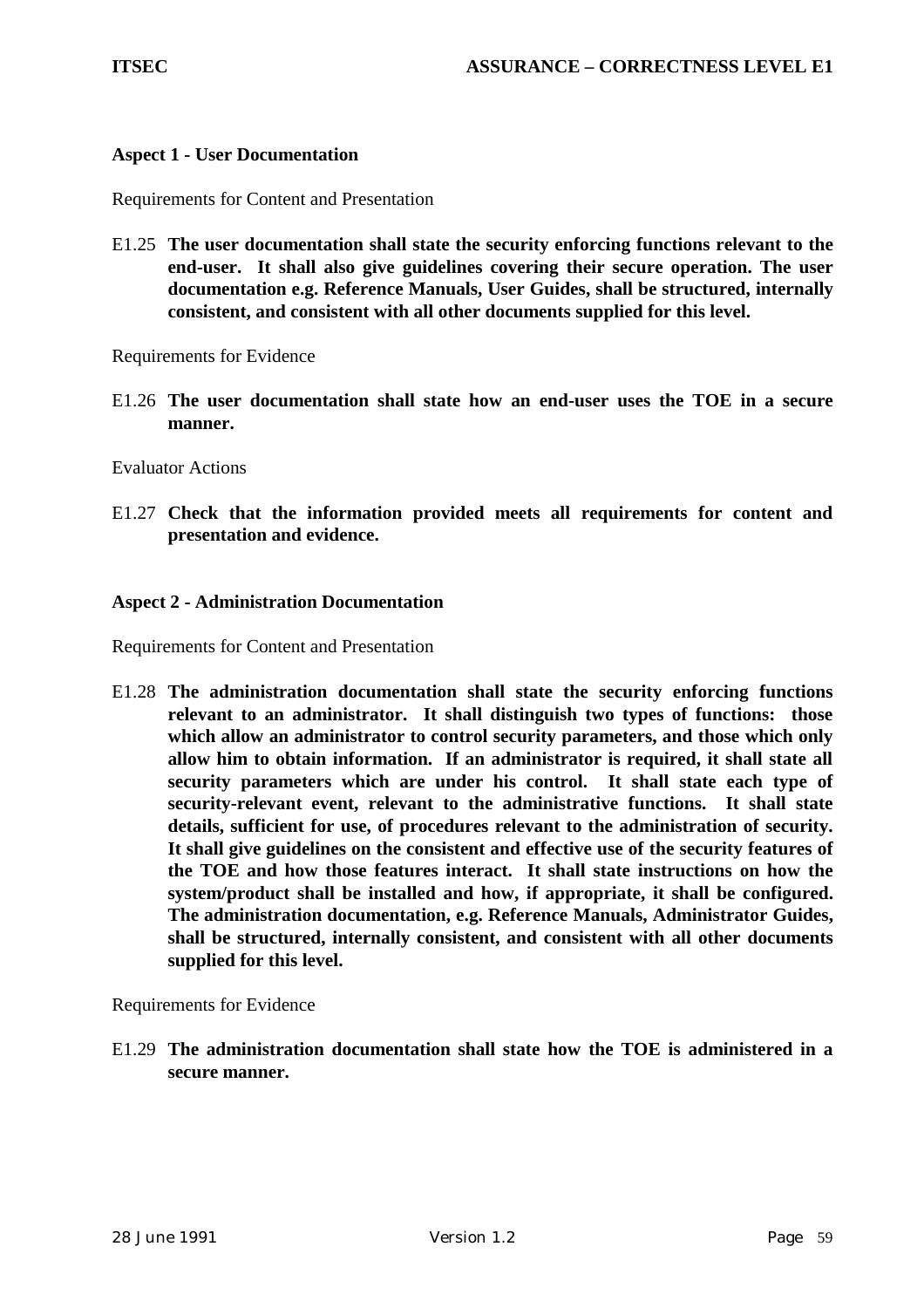#### Evaluator Actions

E1.30 **Check that the information provided meets all requirements for content and presentation and evidence.**

#### **Operation - The Operational Environment**

- E1.31 The sponsor shall provide the following documentation:
	- **Delivery and Configuration Documentation**
	- **Start-up and Operation Documentation**

#### **Aspect 1 - Delivery and Configuration**

Requirements for Procedures and Standards

E1.32 **If different configurations are possible, the impact of the configurations on security shall be stated. The procedures for delivery and system generation shall be stated.**

Requirements for Evidence

E1.33 **The information supplied shall state how the procedures maintain security.**

Evaluator Actions

E1.34 **Check that the information provided meets all requirements for content and presentation and evidence.**

#### **Aspect 2 - Start-up and Operation**

Requirements for Procedures and Standards

#### E1.35 **The procedures for secure start-up and operation shall be stated.**

Requirements for Evidence

#### E1.36 **The information supplied shall state how the procedures maintain security.**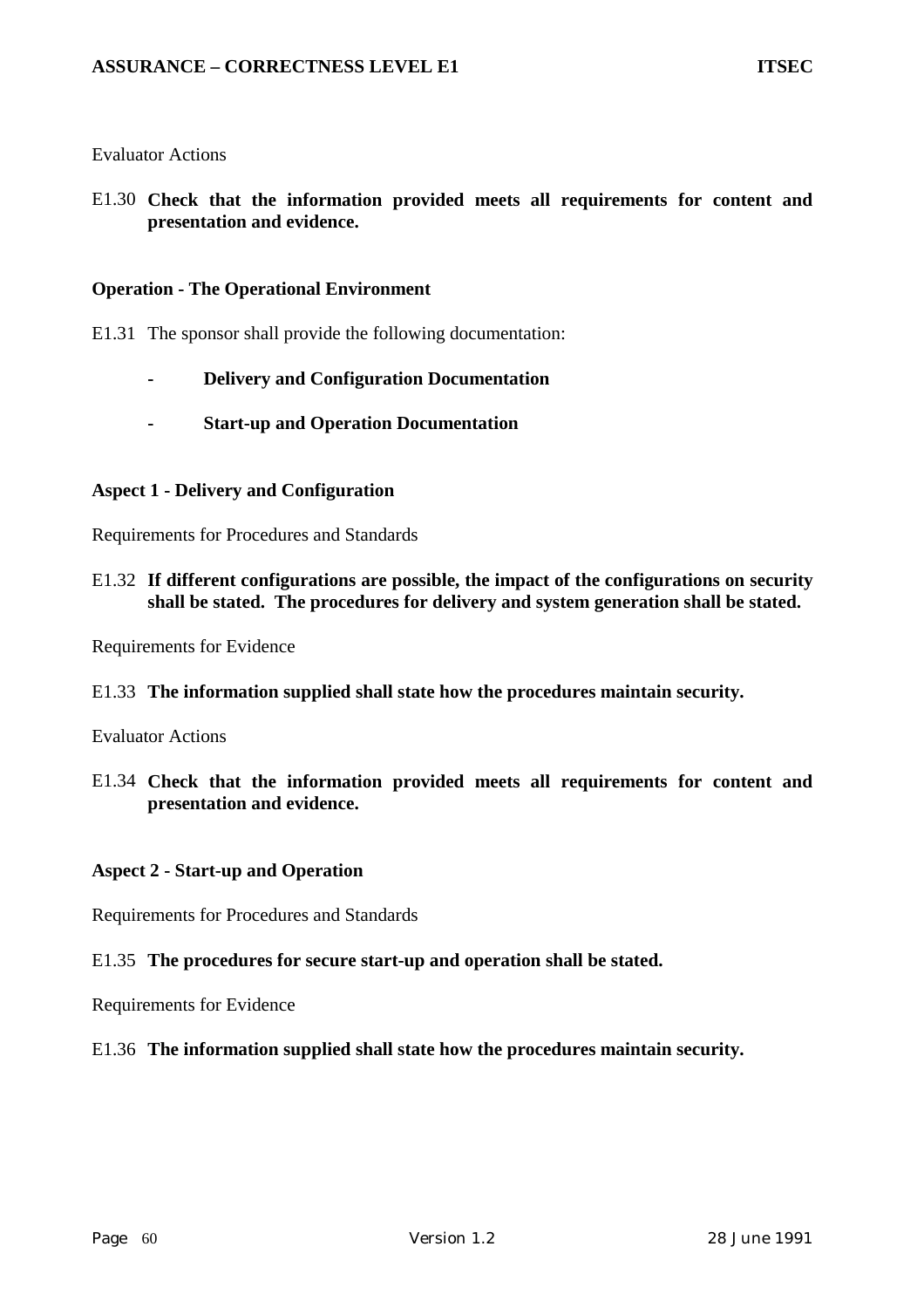Evaluator Actions

E1.37 **Check that the information provided meets all requirements for content and presentation and evidence.**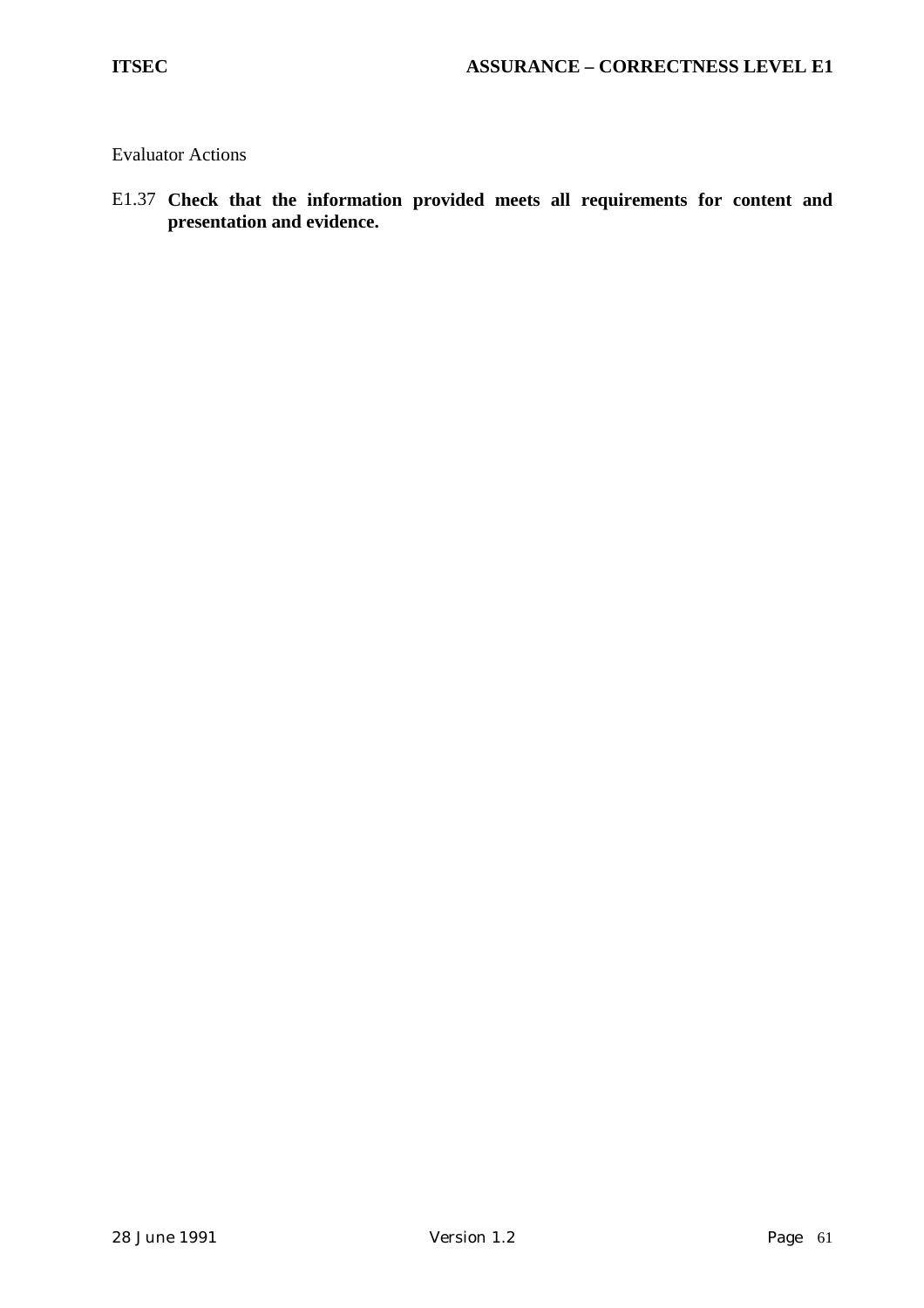# **LEVEL E2**

## **Construction - The Development Process**

E2.1 The sponsor shall provide the TOE, and the following documentation:

- The security target for the TOE
- Informal description of the architecture of the TOE
- **Informal description of the detailed design**
- **Test documentation**
- **Library of test programs and tools used for testing the TOE**

## **Phase 1 - Requirements**

Requirements for Content and Presentation

E2.2 The security target shall state the security enforcing functions to be provided by the TOE. In the case of a system, in addition the security target shall include a System Security Policy (SSP) identifying the security objectives and the threats to the system. In the case of a product, in addition the security target shall include a rationale, identifying the method of use for the product, the intended environment and the assumed threats within that environment. The security enforcing functions within the security target shall be specified using an informal style as categorised in Chapter 2.

Requirements for Evidence

E2.3 In the case of a system the security target shall state how the proposed functionality fulfils the security objectives and is adequate to counter the identified threats. In the case of a product the security target shall state how the functionality is appropriate for that method of use and is adequate to counter the assumed threats.

Evaluator Actions

E2.4 Check that the information provided meets all requirements for content and presentation and evidence. Check that there are no inconsistencies in the security target.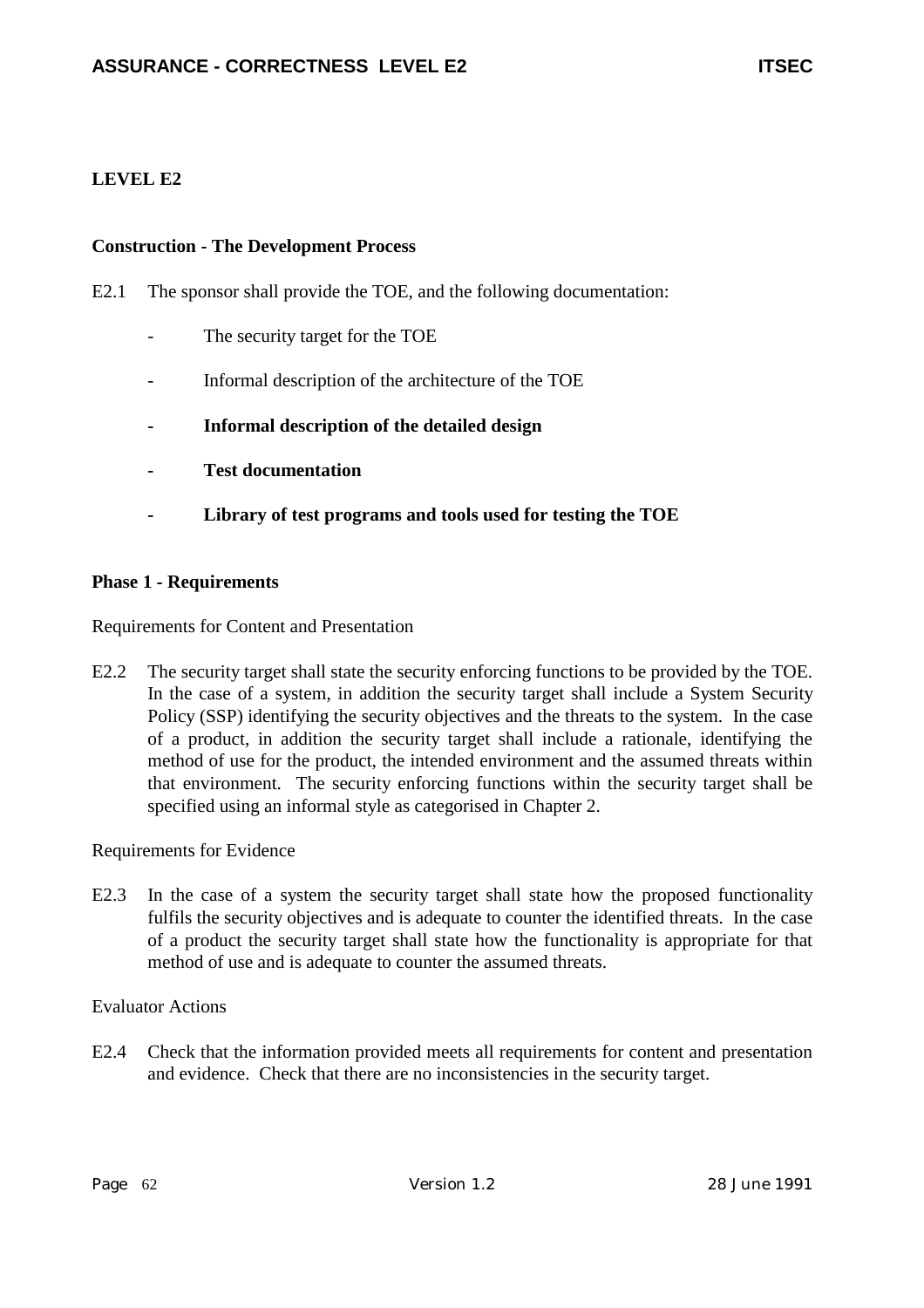# **Phase 2 - Architectural Design**

Requirements for Content and Presentation

E2.5 The description of the architecture shall state the general structure of the TOE. It shall state the external interfaces of the TOE. It shall state any hardware and firmware required by the TOE with a statement of the functionality of supporting protection mechanisms implemented in that hardware or firmware. **It shall state the separation of the TOE into security enforcing and other components.**

Requirements for Evidence

E2.6 The description of the architecture shall state how the security enforcing functions of the security target will be provided. **It shall state how the separation into security enforcing and other components is achieved.**

Evaluator Actions

E2.7 Check that the information provided meets all requirements for content and presentation and evidence. **Check that the separation of security enforcing and other components is valid.**

# **Phase 3 - Detailed Design**

Requirements for Content and Presentation

E2.8 **The detailed design shall state the realisation of all security enforcing and security relevant functions. It shall identify all security mechanisms. It shall map security enforcing functions to mechanisms and components. All interfaces of security enforcing and security relevant components shall be documented stating their purpose and parameters. Specifications/definitions for mechanisms shall be provided. These specifications shall be suitable for the analysis of interrelationships between the mechanisms employed. Specifications need not be provided for components that are neither security enforcing nor security relevant. Where more than one level of specification is provided, there shall be a clear and hierarchical relationship between levels.**

Requirements for Evidence

E2.9 **The detailed design shall state how the security mechanisms provide the security enforcing functions specified in the security target. It shall state why components for which no design information is provided cannot be either security enforcing or security relevant.**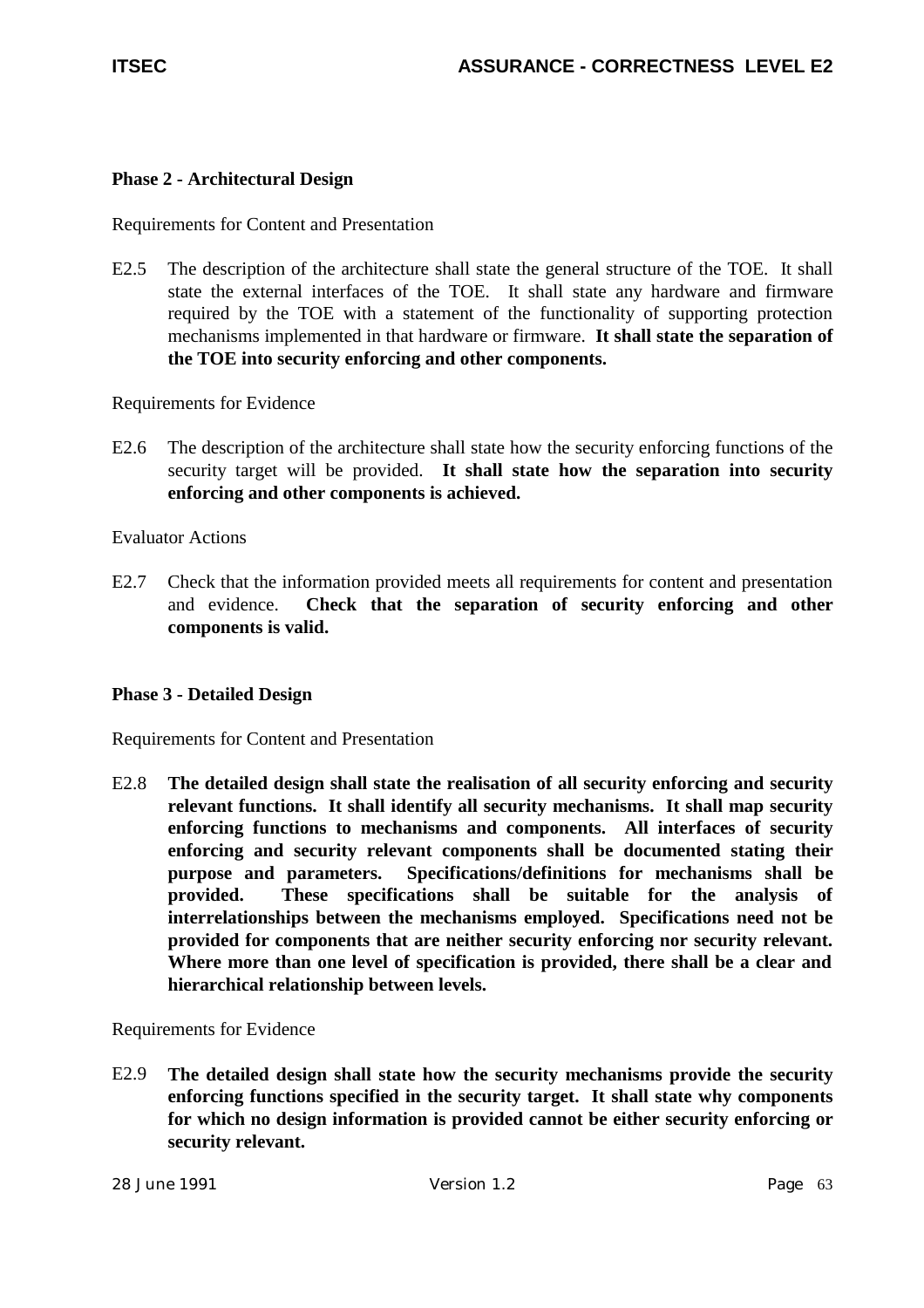Evaluator Actions

E2.10 **Check that the information provided meets all requirements for content and presentation and evidence.**

## **Phase 4 - Implementation**

Requirements for Content and Presentation

E2.11 **The test documentation shall contain plan, purpose, procedures and results of the tests. The library of test programs shall contain test programs and tools to enable all tests covered by the test documentation to be repeated.**

Requirements for Evidence

E2.12 **The test documentation shall state the correspondence between tests and the security enforcing functions defined in the security target.**

Evaluator Actions

E2.13 **Check that the information provided meets all requirements for content and presentation and evidence. Use the library of test programs to check by sampling the results of tests. Check that tests cover all security enforcing functions identified in the security target.** Perform additional tests to search for errors.

# **Construction - The Development Environment**

- E2.14 The sponsor shall provide the following documentation:
	- Configuration list identifying the version of the TOE for evaluation
	- **Information on the configuration control system**
	- **Information on the security of the development environment**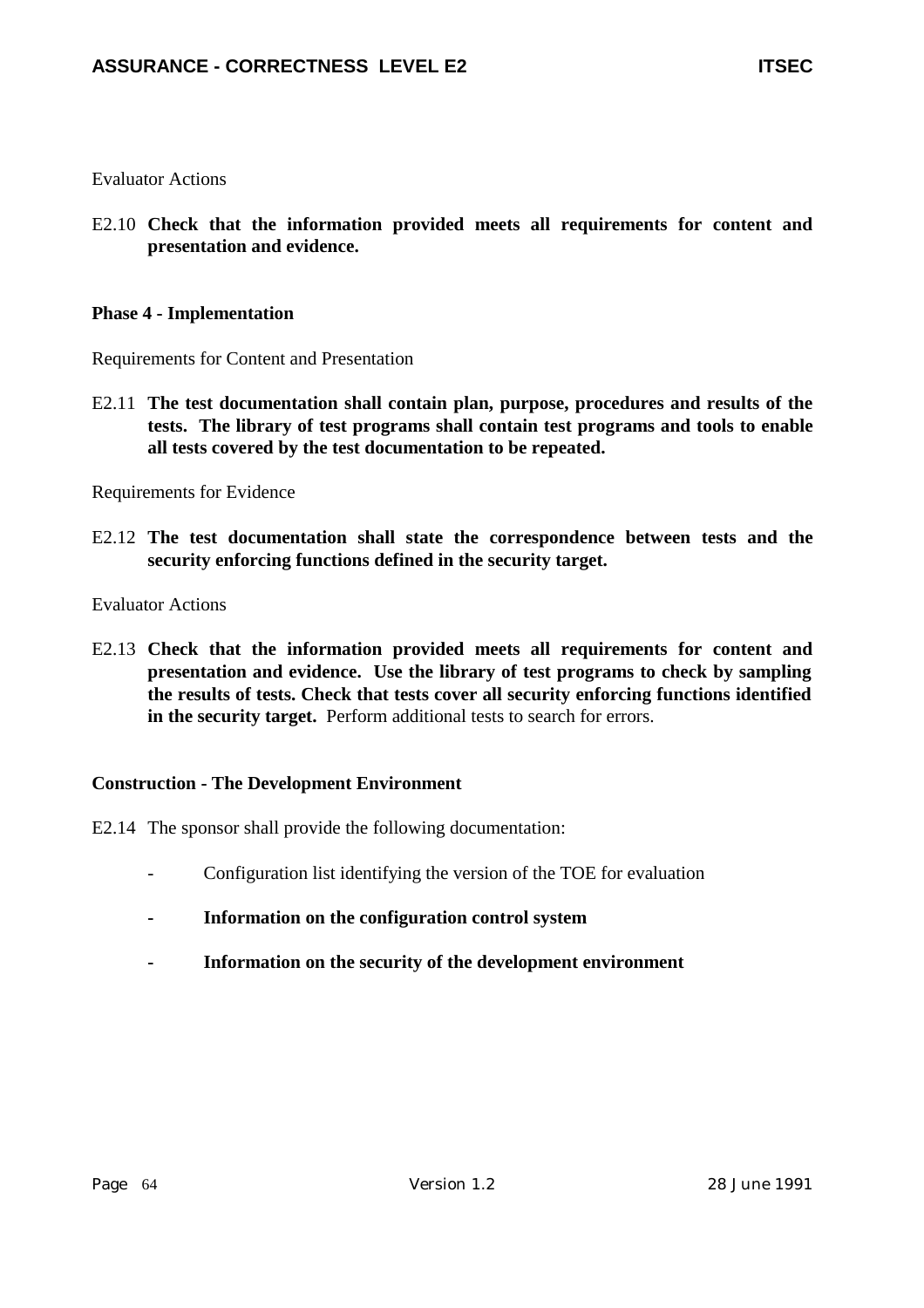# **Aspect 1 - Configuration Control**

Requirements for Content and Presentation

E2.15 **The development process shall be supported by a configuration control system. The configuration list provided shall enumerate all basic components out of which the TOE is built. The TOE, its basic components and all documents provided including the manuals shall possess a unique identifier. The use of this unique identifier is obligatory in references. The configuration control system shall ensure that the TOE under evaluation matches the documentation provided and that only authorised changes are possible.**

Requirements for Evidence

E2.16 **The information on the configuration control system shall state how it is used in practice and applied in the manufacturing process in accordance with the developer's quality management procedures.**

Evaluator Actions

E2.17 **Check that the documented procedures are being applied.** Check that the information provided meets all requirements for content and presentation and evidence.

# **Aspect 2 - Programming Languages and Compilers**

Requirements for Content and Presentation

E2.18 No Requirement.

Requirements for Evidence

E2.19 No Requirement.

Evaluator Actions

E2.20 No Action.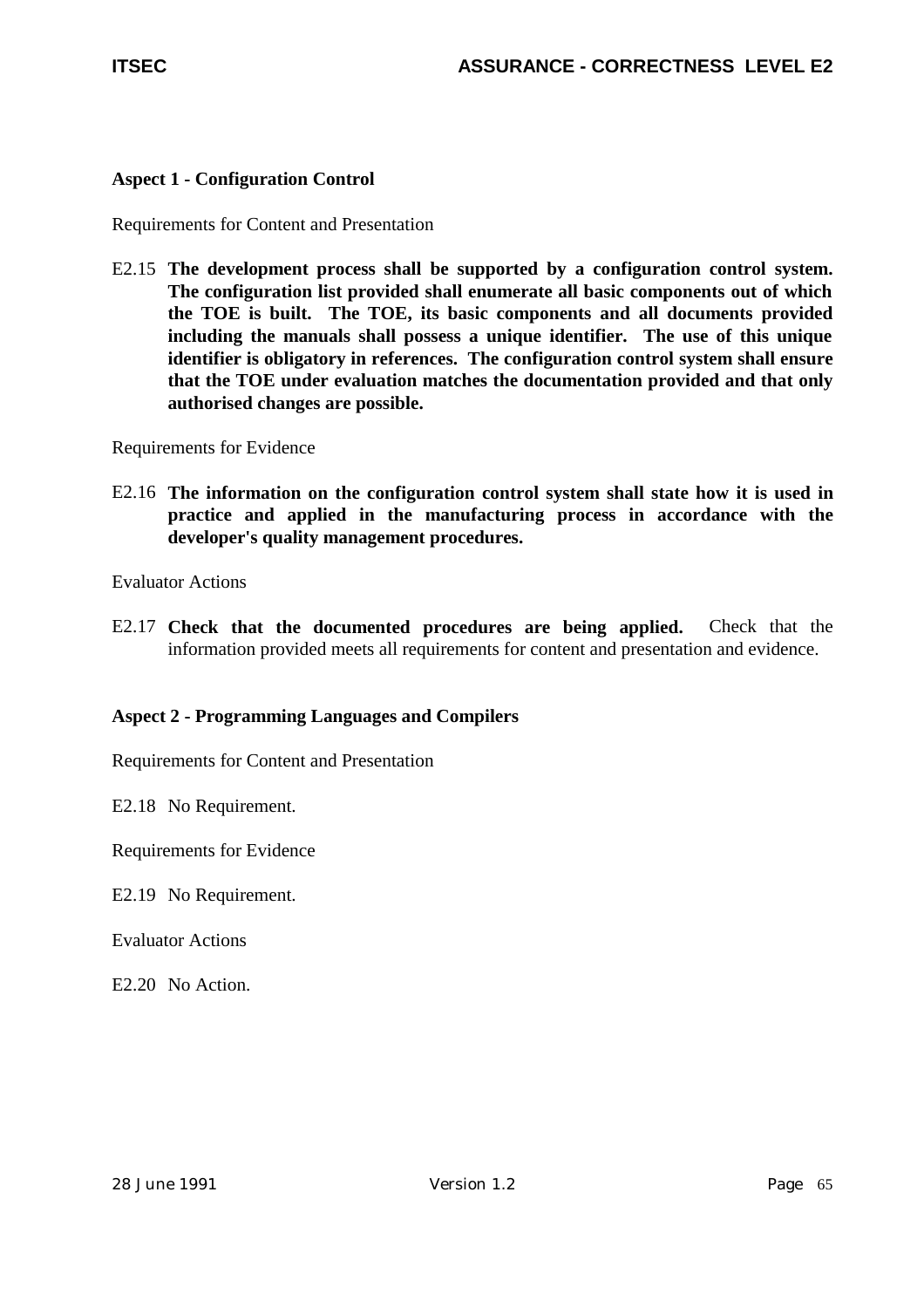# **Aspect 3 - Developers Security**

Requirements for Content and Presentation

E2.21 **The document on the security of the development environment shall state the intended protection for the integrity of the TOE and the confidentiality of the associated documents. Physical, procedural, personnel and other security measures used by the developer shall be stated.**

Requirements for Evidence

E2.22 **The information on the security of the development environment shall state how the integrity of the TOE and the confidentiality of the associated documentation are maintained.**

Evaluator Actions

E2.23 **Check that the documented procedures are being applied. Check that the information provided meets all requirements for content and presentation and evidence. Search for errors in the procedures.**

# **Operation - The Operational Documentation**

E2.24 The sponsor shall provide the following documentation:

- User documentation
- Administration documentation

#### **Aspect 1 - User Documentation**

Requirements for Content and Presentation

E2.25 The user documentation shall state the security enforcing functions relevant to the enduser. It shall also give guidelines covering their secure operation. The user documentation e.g. Reference Manuals, User Guides, shall be structured, internally consistent, and consistent with all other documents supplied for this level.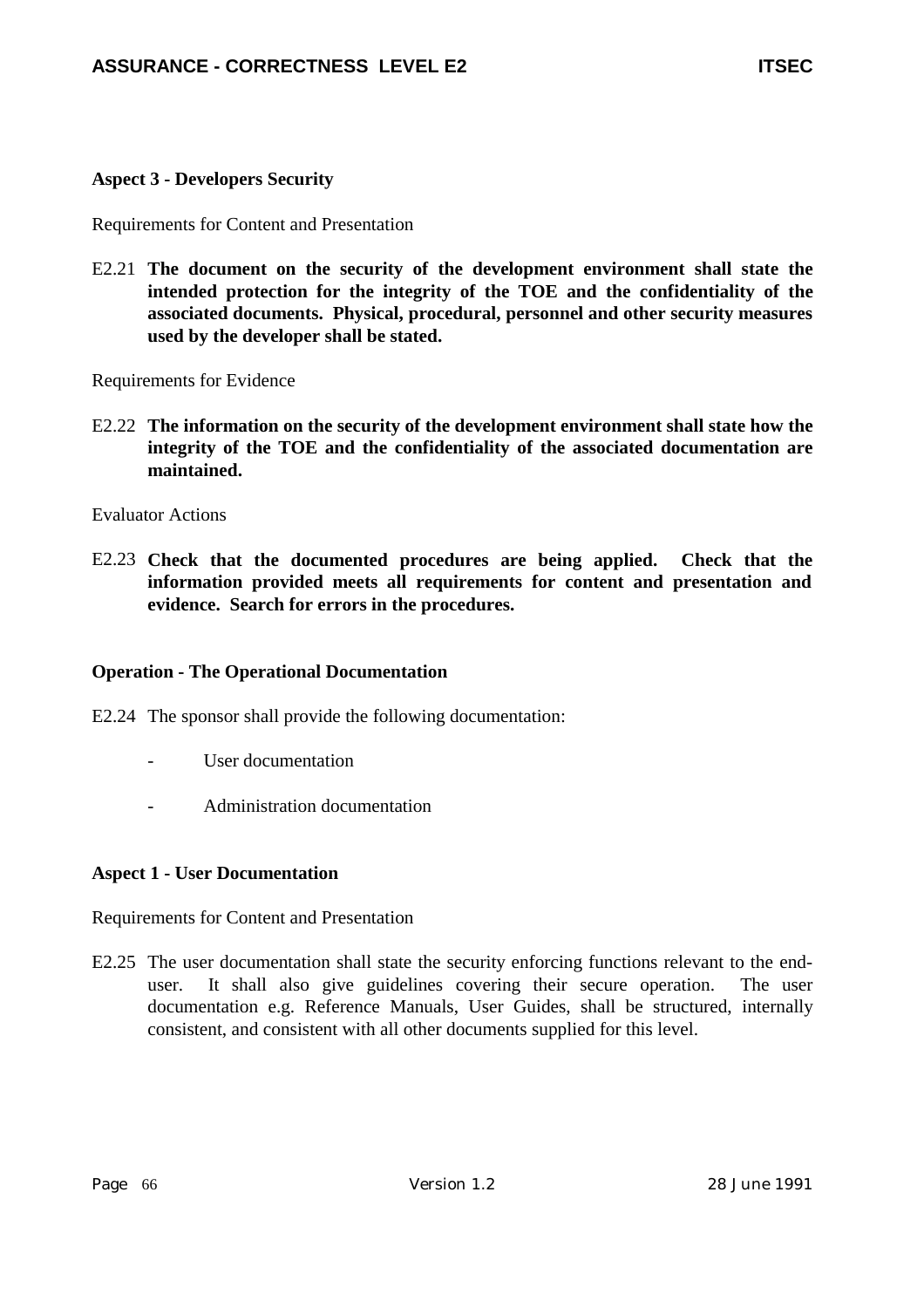Requirements for Evidence

E2.26 The user documentation shall state how an end-user uses the TOE in a secure manner.

Evaluator Actions

E2.27 Check that the information provided meets all requirements for content and presentation and evidence.

# **Aspect 2 - Administration Documentation**

Requirements for Content and Presentation

E2.28 The administration documentation shall state the security enforcing functions relevant to an administrator. It shall distinguish two types of functions: those which allow an administrator to control security parameters, and those which only allow him to obtain information. If an administrator is required, it shall state all security parameters which are under his control. It shall state each type of security-relevant event, relevant to the administrative functions. It shall state details, sufficient for use, of procedures relevant to the administration of security. It shall give guidelines on the consistent and effective use of the security features of the TOE and how those features interact. It shall state instructions on how the system/product shall be installed and how, if appropriate, it shall be configured. The administration documentation, e.g. Reference Manuals, Administrator Guides, shall be structured, internally consistent, and consistent with all other documents supplied for this level.

Requirements for Evidence

E2.29 The administration documentation shall state how the TOE is administered in a secure manner.

Evaluator Actions

E2.30 Check that the information provided meets all requirements for content and presentation and evidence.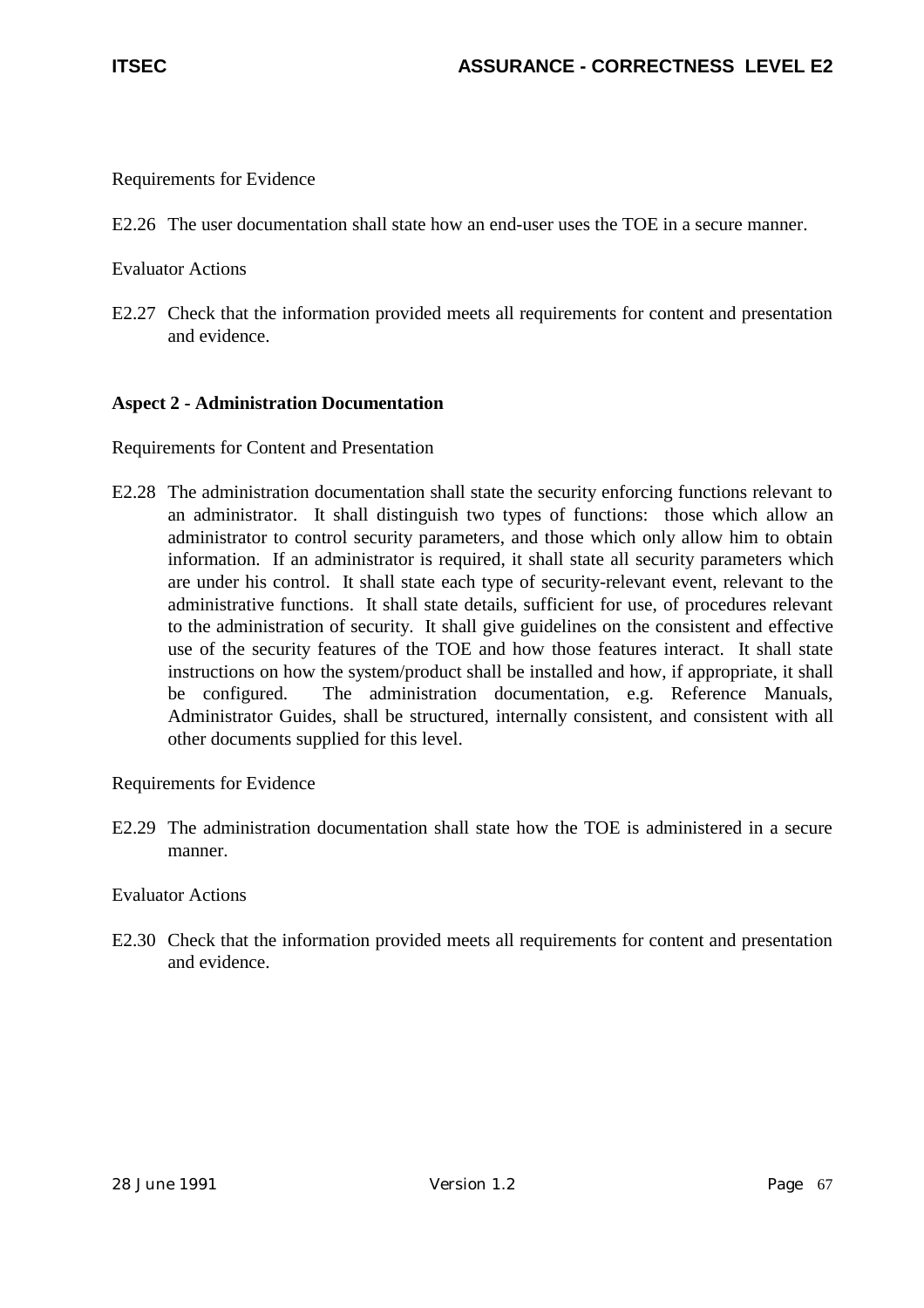# **Operation - The Operational Environment**

- E2.31 The sponsor shall provide the following documentation:
	- Delivery and Configuration Documentation
	- Start-up and Operation Documentation

# **Aspect 1 - Delivery and Configuration**

Requirements for Procedures and Standards

E2.32 If different configurations are possible, the impact of the configurations on security shall be stated. The procedures for delivery and system generation shall be stated. **A procedure approved by the national certification body for this evaluation level shall be followed, which guarantees the authenticity of the delivered TOE. While generating the TOE, any generation options and/or changes shall be audited in such a way that it is subsequently possible to reconstruct exactly how and when the TOE was generated.**

Requirements for Evidence

E2.33 The information supplied shall state how the procedures maintain security.

# Evaluator Actions

E2.34 Check that the information provided meets all requirements for content and presentation and evidence. **Check the correct application of the delivery procedures. Search for errors in the system generation procedures.**

# **Aspect 2 - Start-up and Operation**

Requirements for Procedures and Standards

E2.35 The procedures for secure start-up and operation shall be stated. **If any security enforcing functions can be deactivated or modified during start-up, normal operation or maintenance, this shall be stated. If the TOE contains hardware which contains security enforcing hardware components, then administrator, enduser, or self initiated diagnostic tests shall exist that can be performed on the TOE in its operational environment.**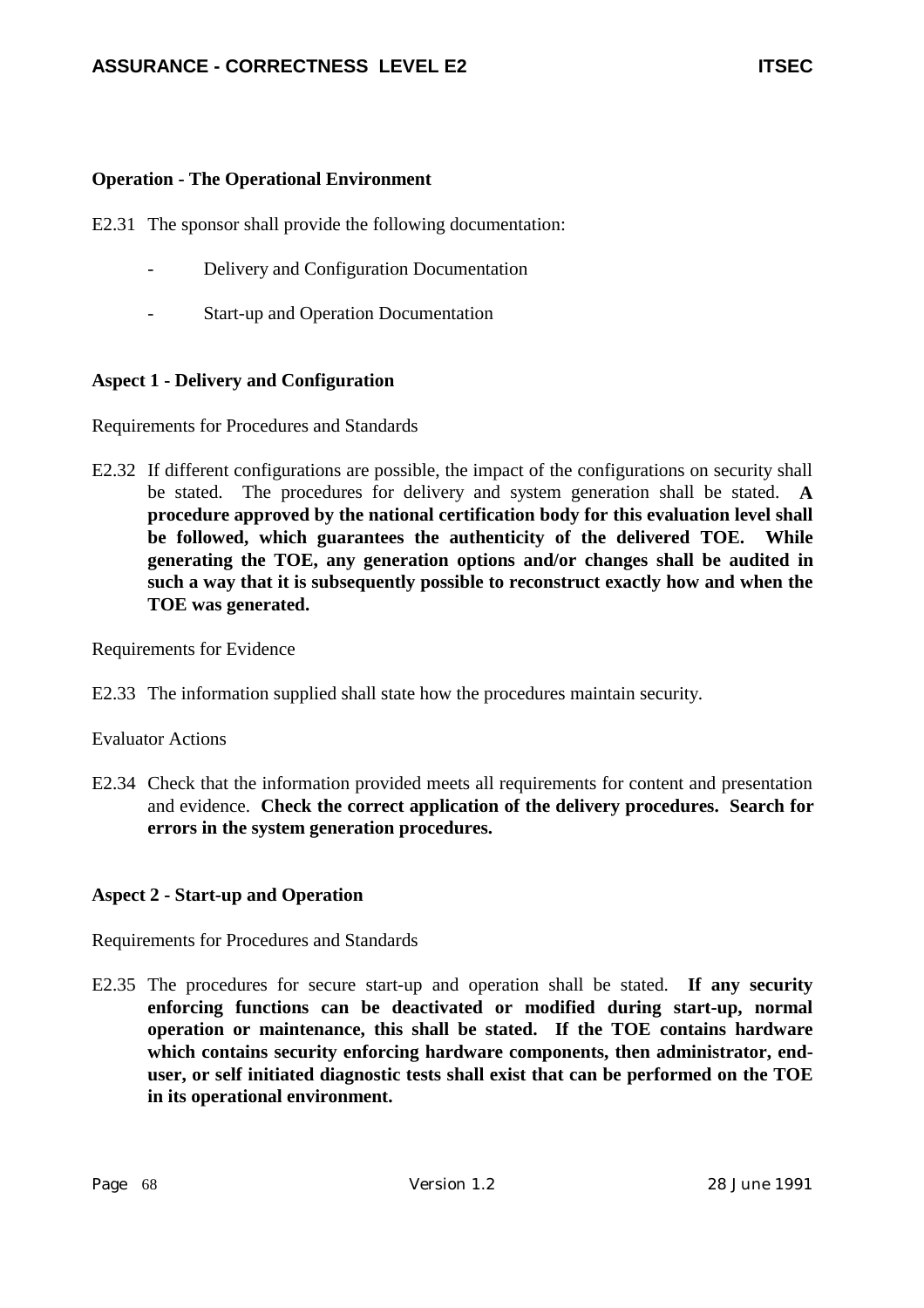E2.36 The information supplied shall state how the procedures maintain security. **The sponsor shall provide example results from all diagnostic test procedures for security enforcing hardware components. The sponsor shall provide examples of any audit trail output created during start-up and operation.**

Evaluator Actions

E2.37 Check that the information provided meets all requirements for content and presentation and evidence. **Check the example evidence required for start-up and operation. Search for errors in the procedures.**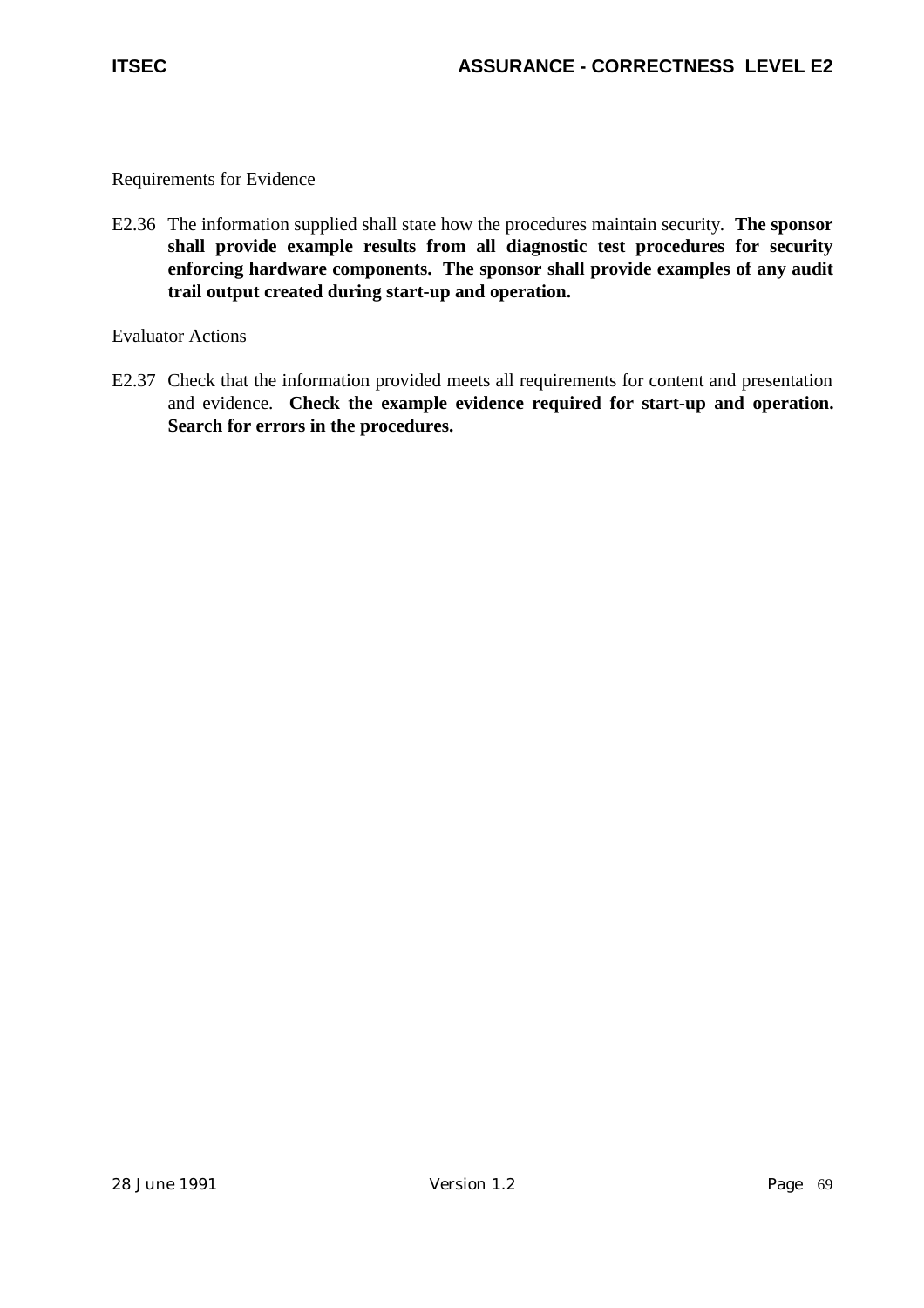# **LEVEL E3**

### **Construction - The Development Process**

- E3.1 The sponsor shall provide the TOE, and the following documentation:
	- The security target for the TOE
	- Informal description of the architecture of the TOE
	- Informal description of the detailed design
	- Test documentation
	- Library of test programs and tools used for testing the TOE
	- **Source code or hardware drawings for all security enforcing and security relevant components**
	- **Informal description of correspondence between source code or hardware drawings and the detailed design**

## **Phase 1 - Requirements**

Requirements for Content and Presentation

E3.2 The security target shall **describe** the security enforcing functions to be provided by the TOE. In the case of a system, in addition the security target shall include a System Security Policy (SSP) identifying the security objectives and the threats to the system. In the case of a product, in addition the security target shall include a rationale, identifying the method of use for the product, the intended environment and the assumed threats within that environment. The security enforcing functions within the security target shall be specified using an informal style as categorised in Chapter 2.

Requirements for Evidence

E3.3 In the case of a system the security target shall **describe** how the proposed functionality fulfils the security objectives and is adequate to counter the identified threats. In the case of a product the security target shall **describe** how the functionality is appropriate for that method of use and is adequate to counter the assumed threats.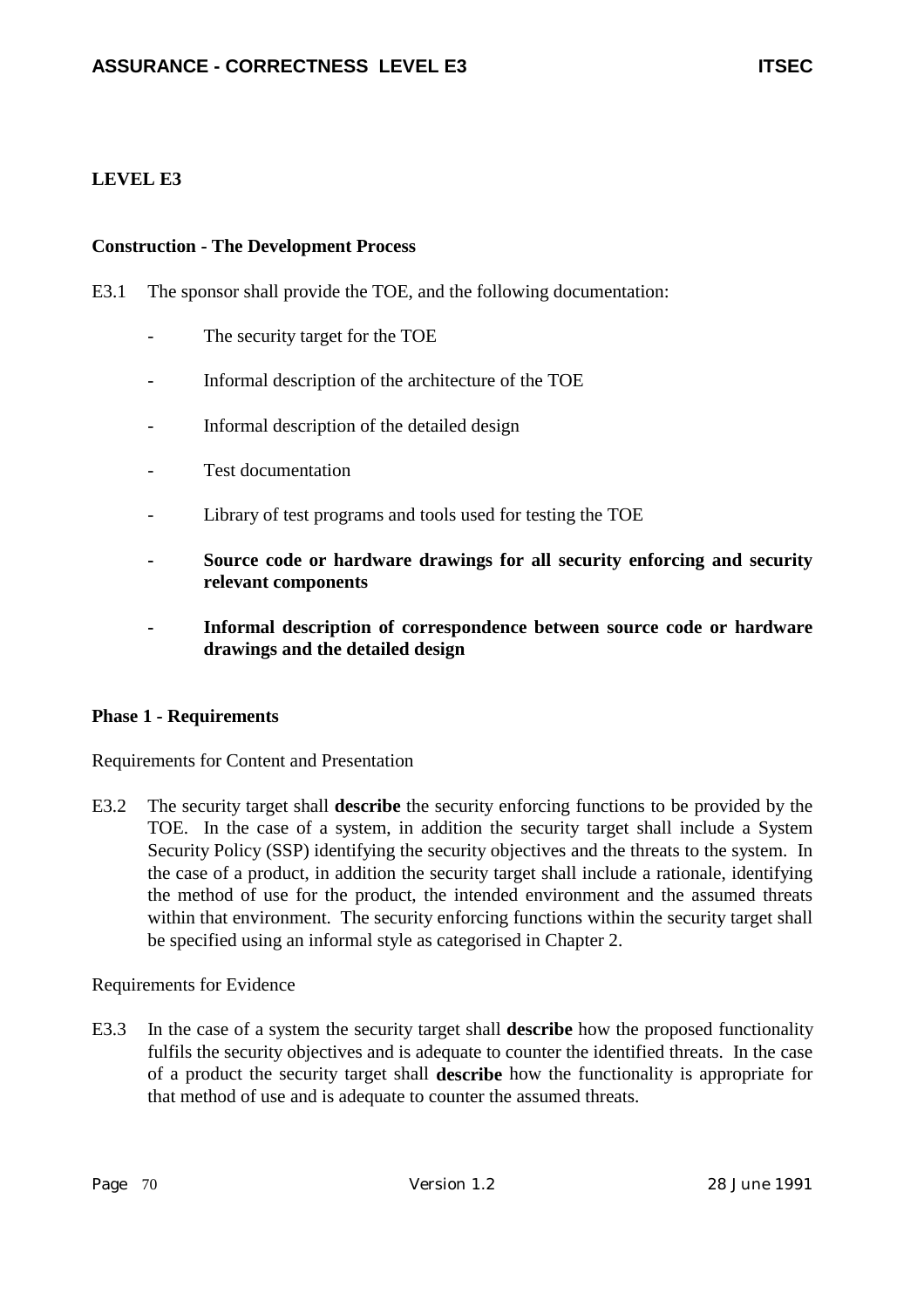E3.4 Check that the information provided meets all requirements for content and presentation and evidence. Check that there are no inconsistencies in the security target.

# **Phase 2 - Architectural Design**

Requirements for Content and Presentation

E3.5 The description of the architecture shall **describe** the general structure of the TOE. It shall **describe** the external interfaces of the TOE. It shall **describe** any hardware and firmware required by the TOE with a statement of the functionality of supporting protection mechanisms implemented in that hardware or firmware. It shall **describe** the separation of the TOE into security enforcing and other components.

Requirements for Evidence

E3.6 The description of the architecture shall **describe** how the security enforcing functions of the security target will be provided. It shall **describe** how the separation into security enforcing and other components is achieved.

Evaluator Actions

E3.7 Check that the information provided meets all requirements for content and presentation and evidence. Check that the separation of security enforcing and other components is valid.

# **Phase 3 - Detailed Design**

Requirements for Content and Presentation

E3.8 **The detailed design shall specify all basic components.** It shall **describe** the realisation of all security enforcing and security relevant functions. It shall identify all security mechanisms. It shall map security enforcing functions to mechanisms and components. All interfaces of security enforcing and security relevant components shall be documented stating their purpose and parameters. Specifications/definitions for mechanisms shall be provided. These specifications shall be suitable for the analysis of interrelationships between the mechanisms employed. Specifications need not be provided for components that are neither security enforcing nor security relevant. Where more than one level of specification is provided, there shall be a clear and hierarchical relationship between levels.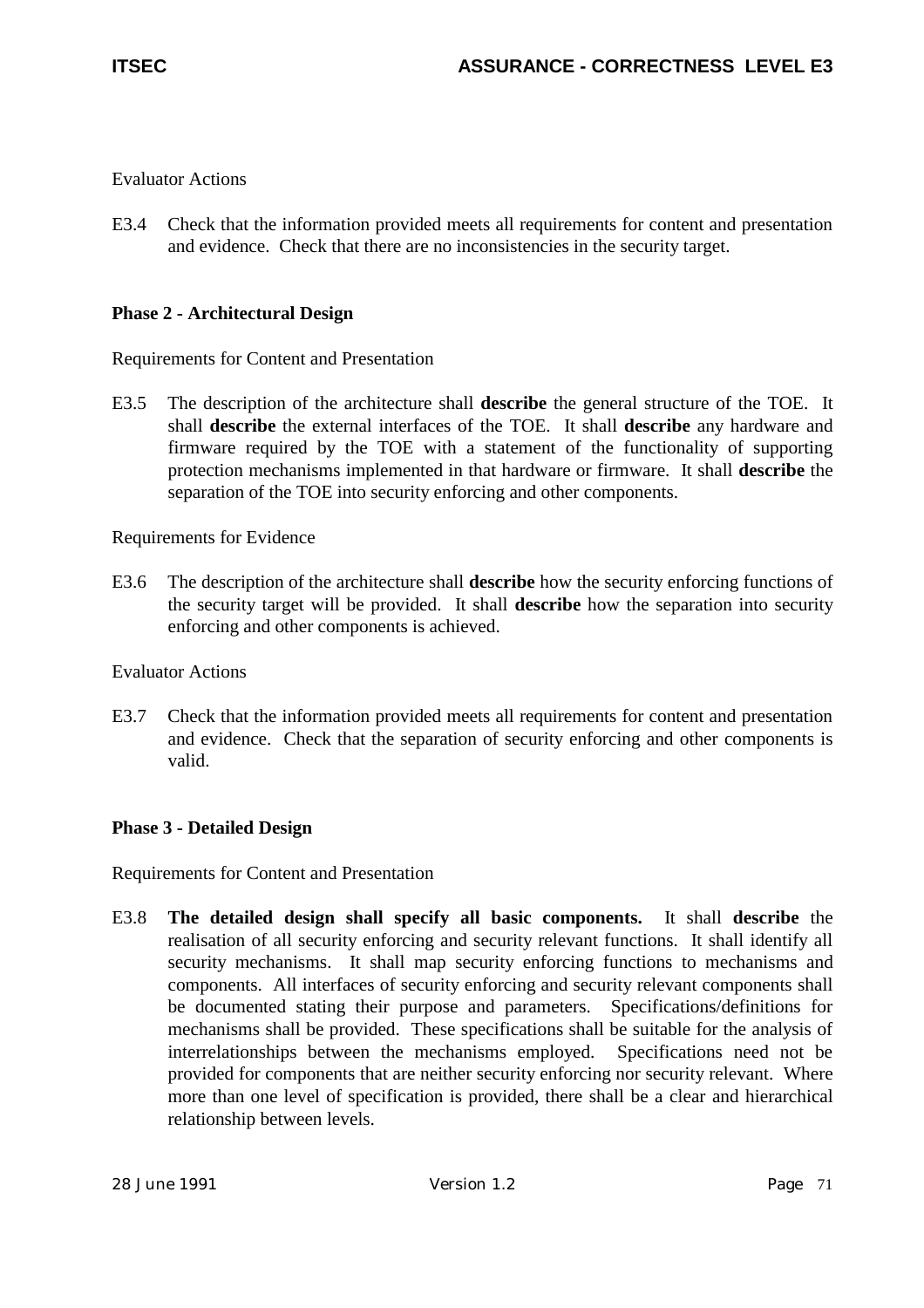E3.9 The detailed design shall **describe** how the security mechanisms provide the security enforcing functions specified in the security target. It shall **describe** why components for which no design information is provided cannot be either security enforcing or security relevant.

### Evaluator Actions

E3.10 Check that the information provided meets all requirements for content and presentation and evidence.

### **Phase 4 - Implementation**

Requirements for Content and Presentation

E3.11 **The description of correspondence shall describe the correspondence between source code or hardware drawings and basic components of the detailed design.** The test documentation shall contain plan, purpose, procedures and results of the tests. The library of test programs shall contain test programs and tools to enable all tests covered by the test documentation to be repeated.

Requirements for Evidence

E3.12 The test documentation shall **describe** the correspondence between tests and the security enforcing functions defined in the security target. **It shall describe the correspondence between tests and the security enforcing and security relevant functions defined in the detailed design. It shall describe the correspondence between tests and the security mechanisms as represented in the source code or hardware drawings. Evidence of retests after the discovery and correction of errors relevant to security is obligatory to demonstrate that the errors have been eliminated and no new errors have been introduced.**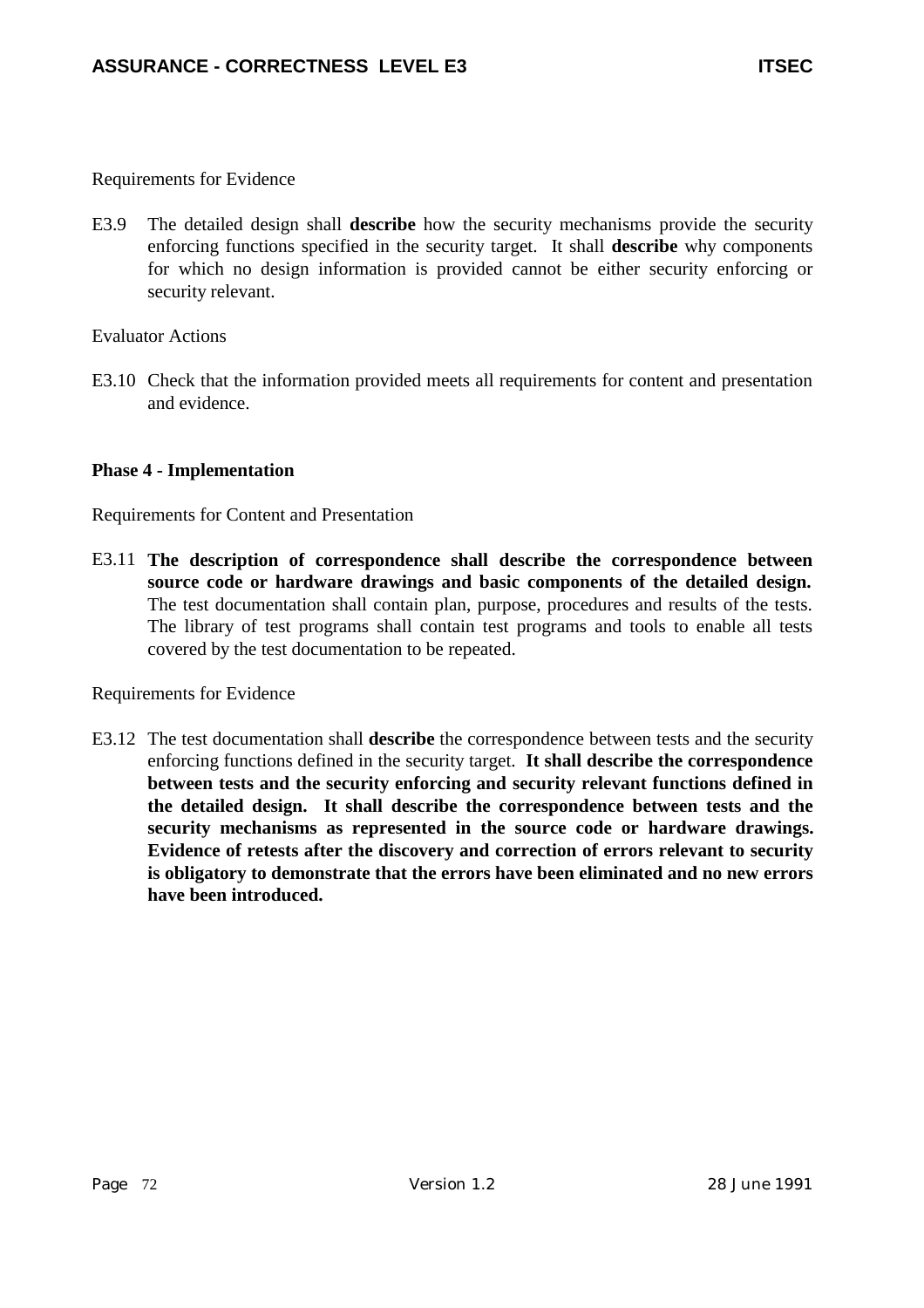E3.13 Check that the information provided meets all requirements for content and presentation and evidence. Use the library of test programs to check by sampling the results of tests. Check that tests cover all security enforcing functions identified in the security target. **Check that the tests cover all security enforcing and security relevant functions identified in the detailed design and all security mechanisms identifiable in the source code or hardware drawings. Check all retesting following the correction of errors.** Perform additional tests to search for errors.

## **Construction - The Development Environment**

E3.14 The sponsor shall provide the following documentation:

- Configuration list identifying the version of the TOE for evaluation
- Information on the configuration control system
- **Information on the acceptance procedure**
- Information on the security of the development environment
- **Description of all implementation languages used**

## **Aspect 1 - Configuration Control**

Requirements for Content and Presentation

E3.15 The development process shall be supported by a configuration control system **and an acceptance procedure.** The configuration list provided shall enumerate all basic components out of which the TOE is built. The TOE, its basic components and all documents provided including the manuals **and the source code or hardware drawings** shall possess a unique identifier. The use of this unique identifier is obligatory in references. The configuration control system shall ensure that the TOE under evaluation matches the documentation provided and that only authorised changes are possible.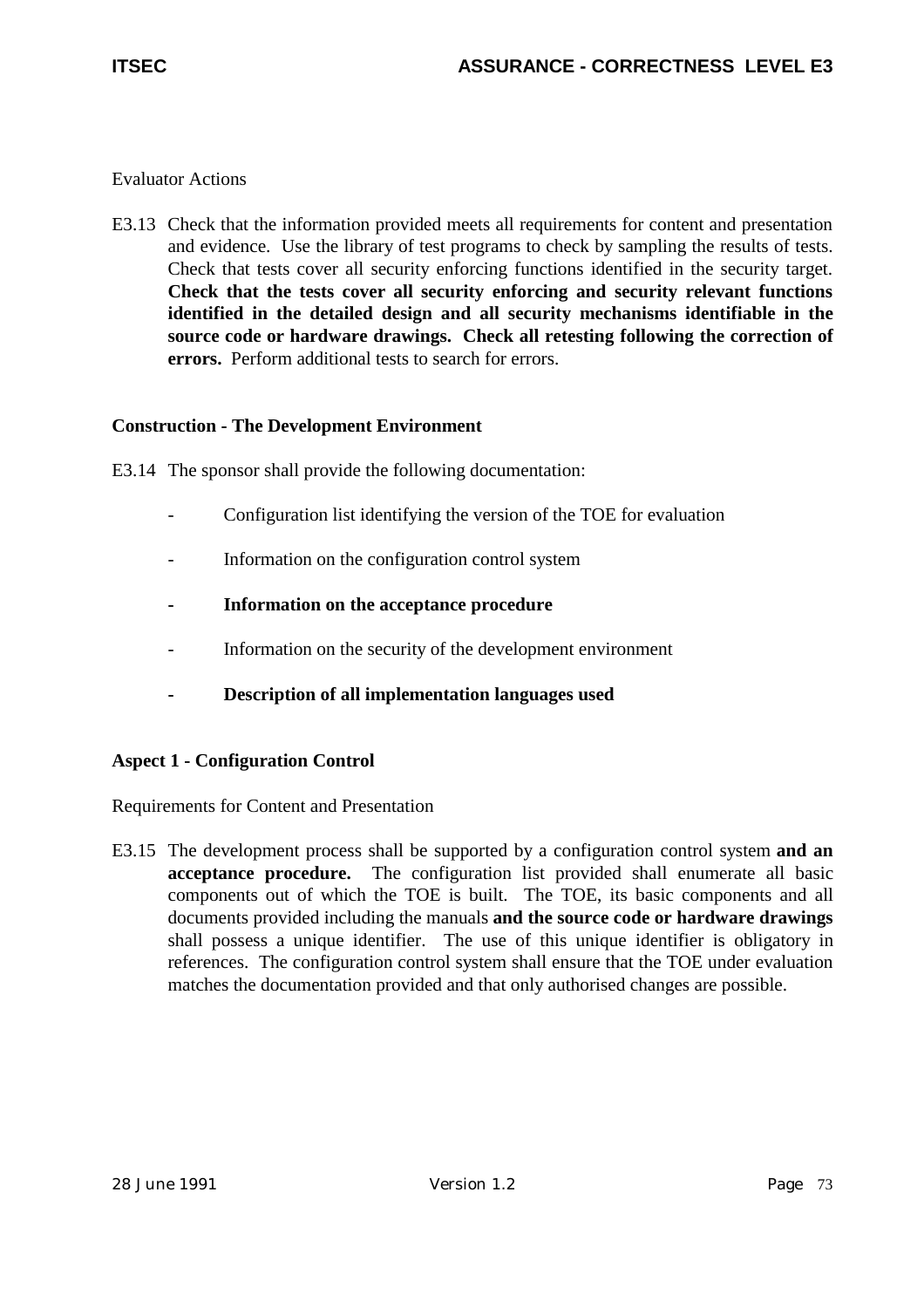E3.16 The information on the configuration control system shall **describe** how it is used in practice and applied in the manufacturing process in accordance with the developer's quality management procedures.

Evaluator Actions

E3.17 Check that the documented procedures are being applied. Check that the information provided meets all requirements for content and presentation and evidence.

## **Aspect 2 - Programming Languages and Compilers**

Requirements for Content and Presentation

E3.18 **Any programming languages used for implementation shall be well-defined, e.g. as in an ISO standard. Any implementation dependent options of the programming language shall be documented.**

Requirements for Evidence

E3.19 **The definition of the programming languages shall define unambiguously the meaning of all statements used in the source code.**

Evaluator Actions

E3.20 **Check that the information provided meets all requirements for content and presentation and evidence.**

## **Aspect 3 - Developers Security**

Requirements for Content and Presentation

E3.21 The document on the security of the development environment shall **describe** the intended protection for the integrity of the TOE and the confidentiality of the associated documents. Physical, procedural, personnel and other security measures used by the developer shall be **described**.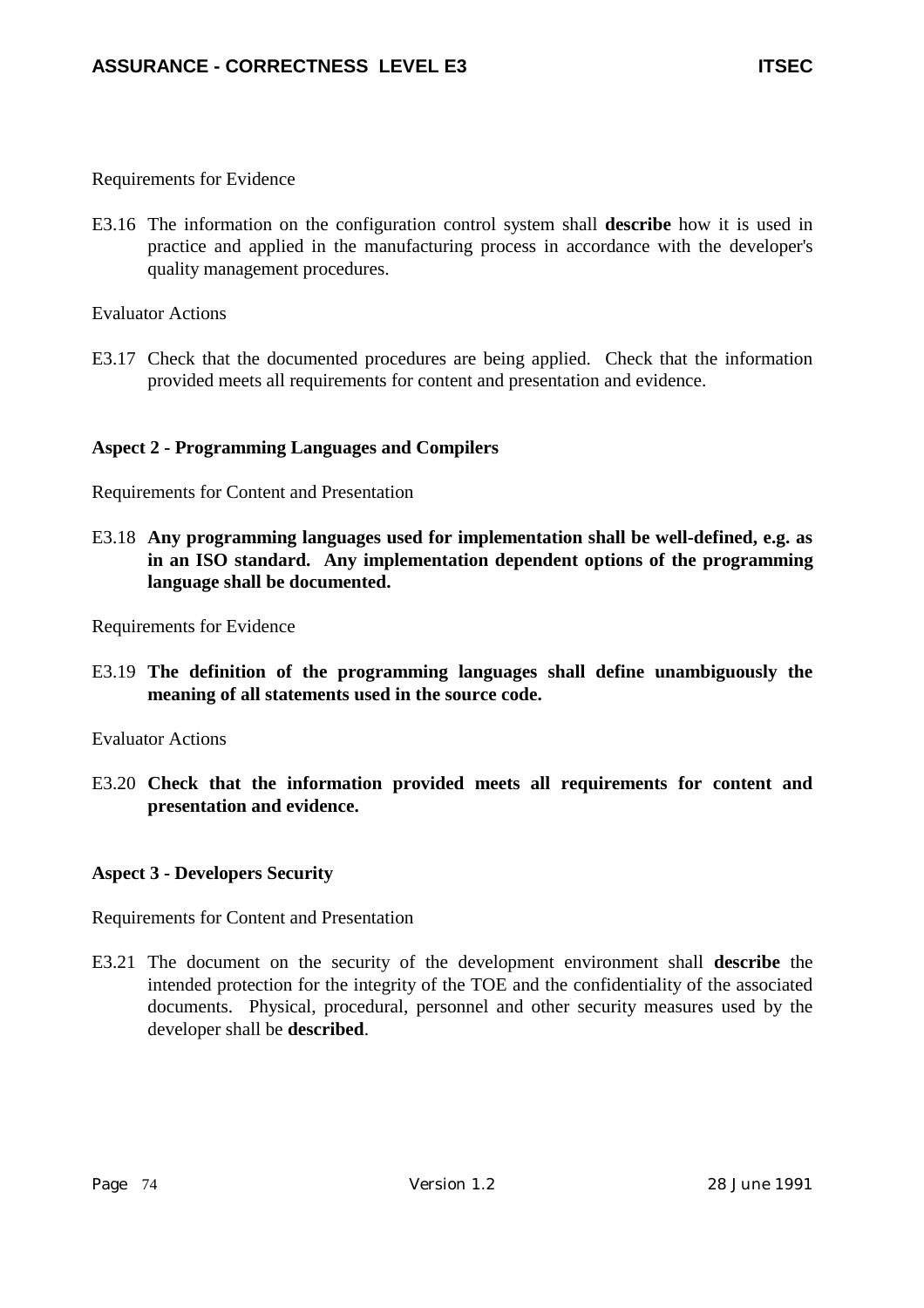E3.22 The information on the security of the development environment shall **describe** how the integrity of the TOE and the confidentiality of the associated documentation are maintained.

Evaluator Actions

E3.23 Check that the documented procedures are being applied. Check that the information provided meets all requirements for content and presentation and evidence. Search for errors in the procedures.

### **Operation - The Operational Documentation**

- E3.24 The sponsor shall provide the following documentation:
	- User documentation
	- Administration documentation

### **Aspect 1 - User Documentation**

Requirements for Content and Presentation

E3.25 The user documentation shall **describe** the security enforcing functions relevant to the end-user. It shall also give guidelines covering their secure operation. The user documentation e.g. Reference Manuals, User Guides, shall be structured, internally consistent, and consistent with all other documents supplied for this level.

Requirements for Evidence

E3.26 The user documentation shall **describe** how an end-user uses the TOE in a secure manner.

Evaluator Actions

E3.27 Check that the information provided meets all requirements for content and presentation and evidence.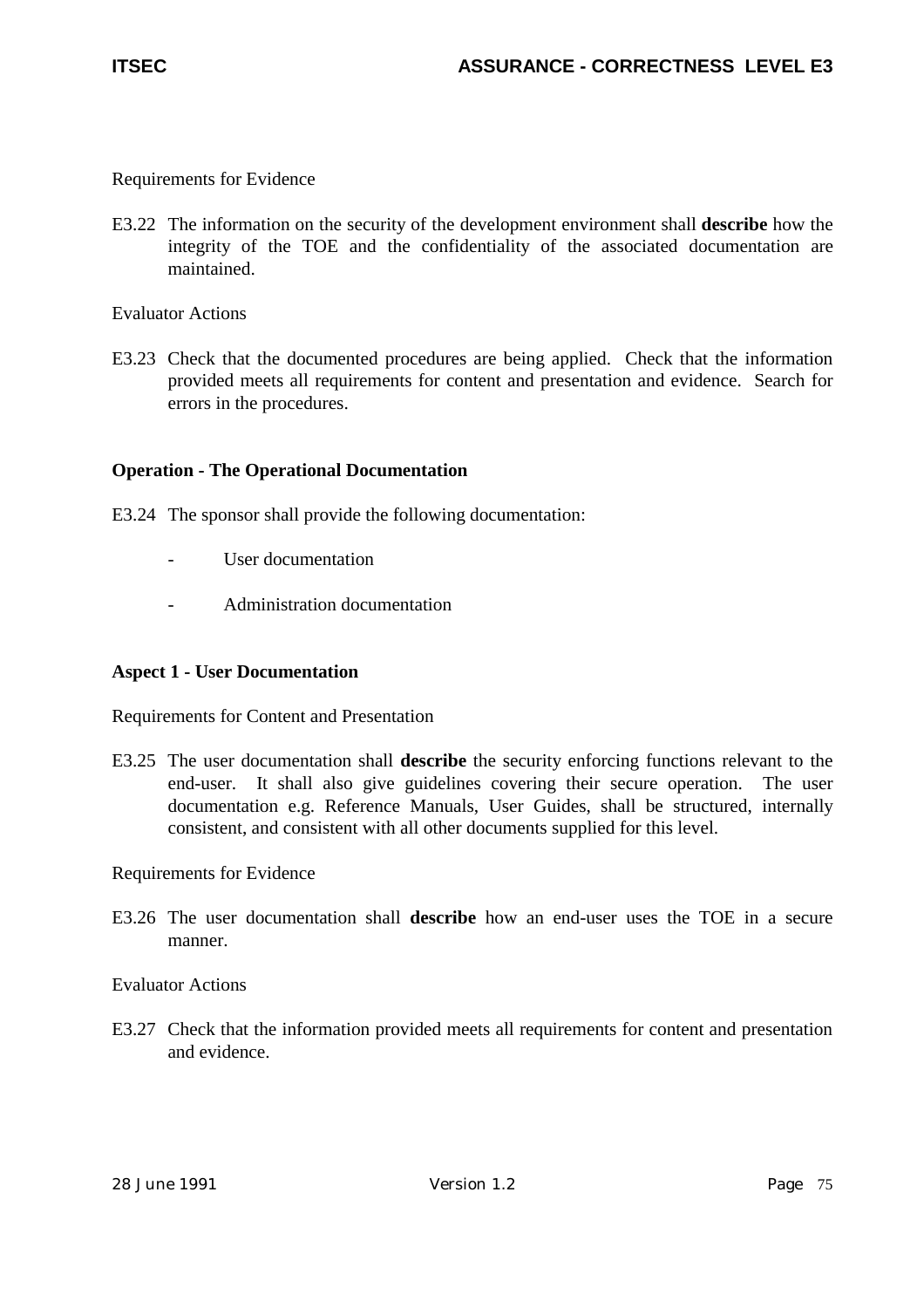## **Aspect 2 - Administration Documentation**

Requirements for Content and Presentation

E3.28 The administration documentation shall **describe** the security enforcing functions relevant to an administrator. It shall distinguish two types of functions: those which allow an administrator to control security parameters, and those which only allow him to obtain information. If an administrator is required, it shall **describe** all security parameters which are under his control. It shall **describe** each type of security-relevant event, relevant to the administrative functions. It shall **describe** details, sufficient for use, of procedures relevant to the administration of security. It shall give guidelines on the consistent and effective use of the security features of the TOE and how those features interact. It shall **describe** instructions on how the system/product shall be installed and how, if appropriate, it shall be configured. The administration documentation, e.g. Reference Manuals, Administrator Guides, shall be structured, internally consistent, and consistent with all other documents supplied for this level.

Requirements for Evidence

E3.29 The administration documentation shall **describe** how the TOE is administered in a secure manner.

Evaluator Actions

E3.30 Check that the information provided meets all requirements for content and presentation and evidence.

## **Operation - The Operational Environment**

- E3.31 The sponsor shall provide the following documentation:
	- Delivery and Configuration Documentation
	- Start-up and Operation Documentation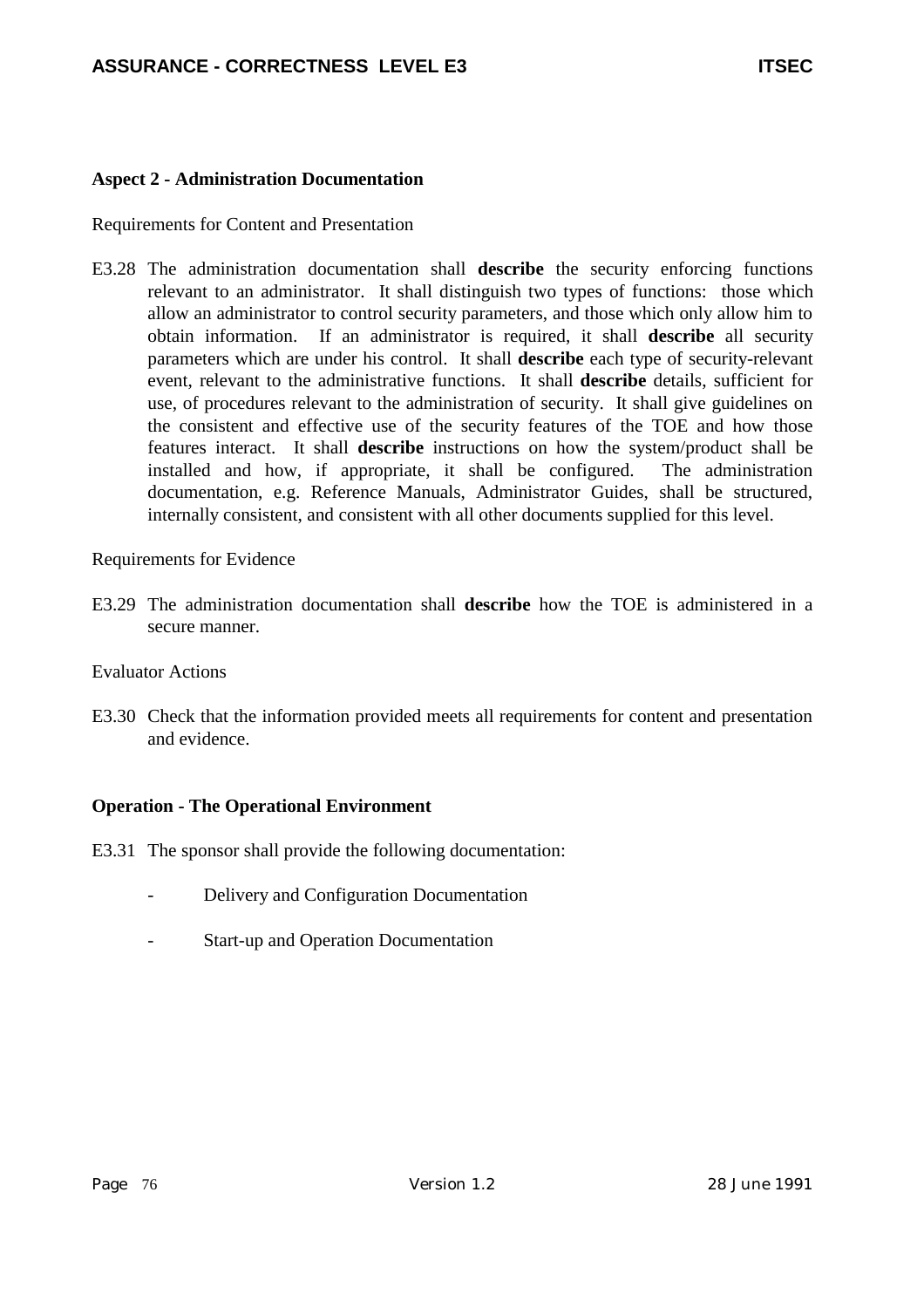# **Aspect 1 - Delivery and Configuration**

Requirements for Procedures and Standards

E3.32 If different configurations are possible, the impact of the configurations on security shall be **described**. The procedures for delivery and system generation shall be **described**. A procedure approved by the national certification body for this evaluation level shall be followed, which guarantees the authenticity of the delivered TOE. While generating the TOE, any generation options and/or changes shall be audited in such a way that it is subsequently possible to reconstruct exactly how and when the TOE was generated.

Requirements for Evidence

E3.33 The information supplied shall **describe** how the procedures maintain security.

Evaluator Actions

E3.34 Check that the information provided meets all requirements for content and presentation and evidence. Check the correct application of the delivery procedures. Search for errors in the system generation procedures.

## **Aspect 2 - Start-up and Operation**

Requirements for Procedures and Standards

E3.35 The procedures for secure start-up and operation shall be **described**. If any security enforcing functions can be deactivated or modified during start-up, normal operation or maintenance, this shall be **described**. If the TOE contains hardware which contains security enforcing hardware components, then administrator, end-user, or self initiated diagnostic tests shall exist that can be performed on the TOE in its operational environment.

Requirements for Evidence

E3.36 The information supplied shall **describe** how the procedures maintain security. The sponsor shall provide example results from all diagnostic test procedures for security enforcing hardware components. The sponsor shall provide examples of any audit trail output created during start-up and operation.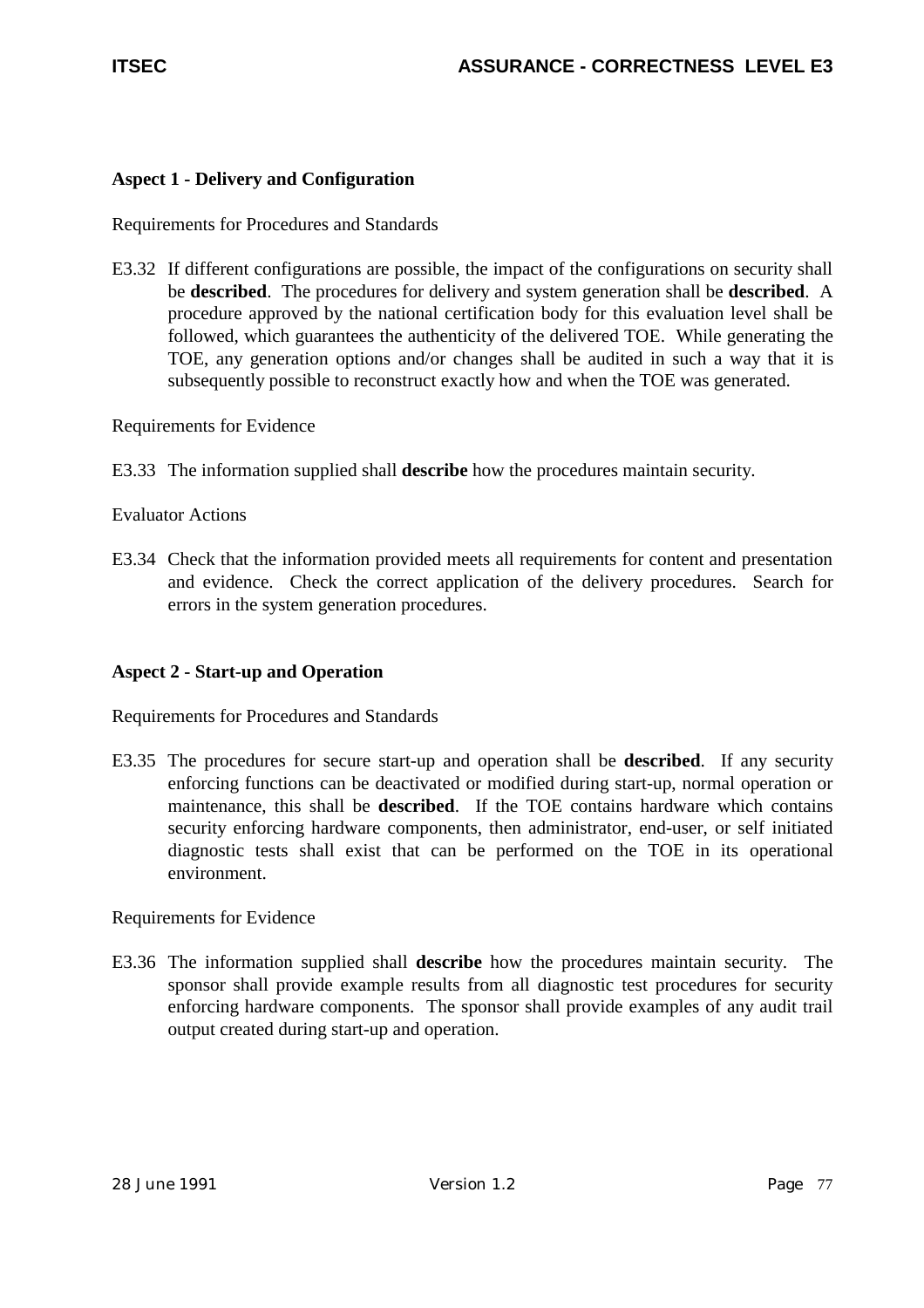E3.37 Check that the information provided meets all requirements for content and presentation and evidence. Check the example evidence required for start-up and operation. Search for errors in the procedures.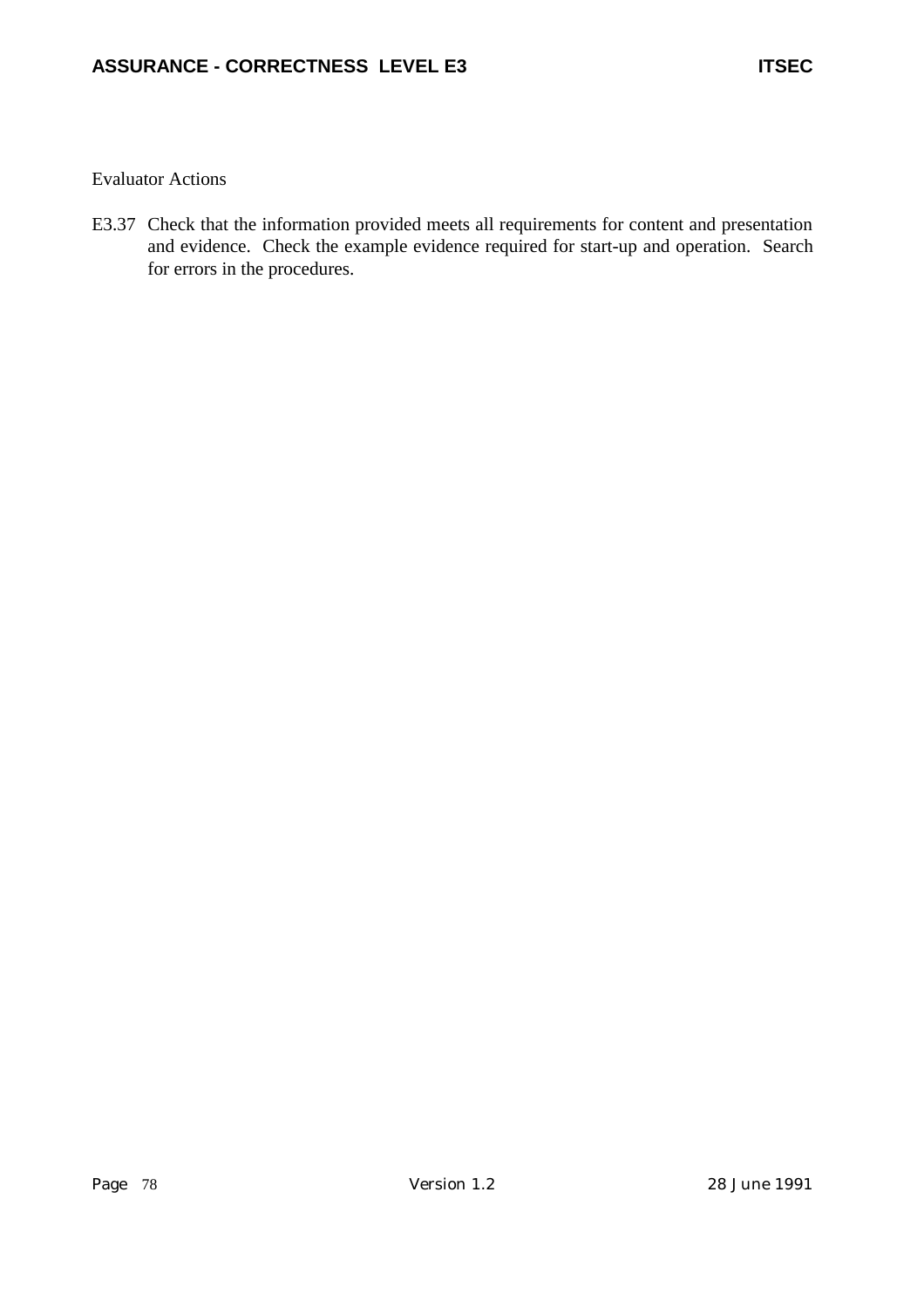# **LEVEL E4**

## **Construction - The Development Process**

- E4.1 The sponsor shall provide the TOE, and the following documentation:
	- The security target for the TOE
	- **Definition or reference to an underlying formally specified model of security**
	- Informal interpretation of the underlying model in terms of the security **target**
	- Semiformal description of the architecture of the TOE
	- **Semiformal** description of the detailed design
	- Test documentation
	- Library of test programs and tools used for testing the TOE
	- Source code or hardware drawings for all security enforcing and security relevant components
	- Informal description of correspondence between source code or hardware drawings and the detailed design

## **Phase 1 - Requirements**

Requirements for Content and Presentation

E4.2 The security target shall describe the security enforcing functions to be provided by the TOE. In the case of a system, in addition the security target shall include a System Security Policy (SSP) identifying the security objectives and the threats to the system. In the case of a product, in addition the security target shall include a rationale, identifying the method of use for the product, the intended environment and the assumed threats within that environment. **A formal model of security policy shall be provided or referenced to define the underlying security policy to be enforced by the TOE. An informal interpretation of this model in terms of the security target shall be provided.** The security enforcing functions within the security target shall be specified using **both** an informal **and semiformal** style as categorised in Chapter 2.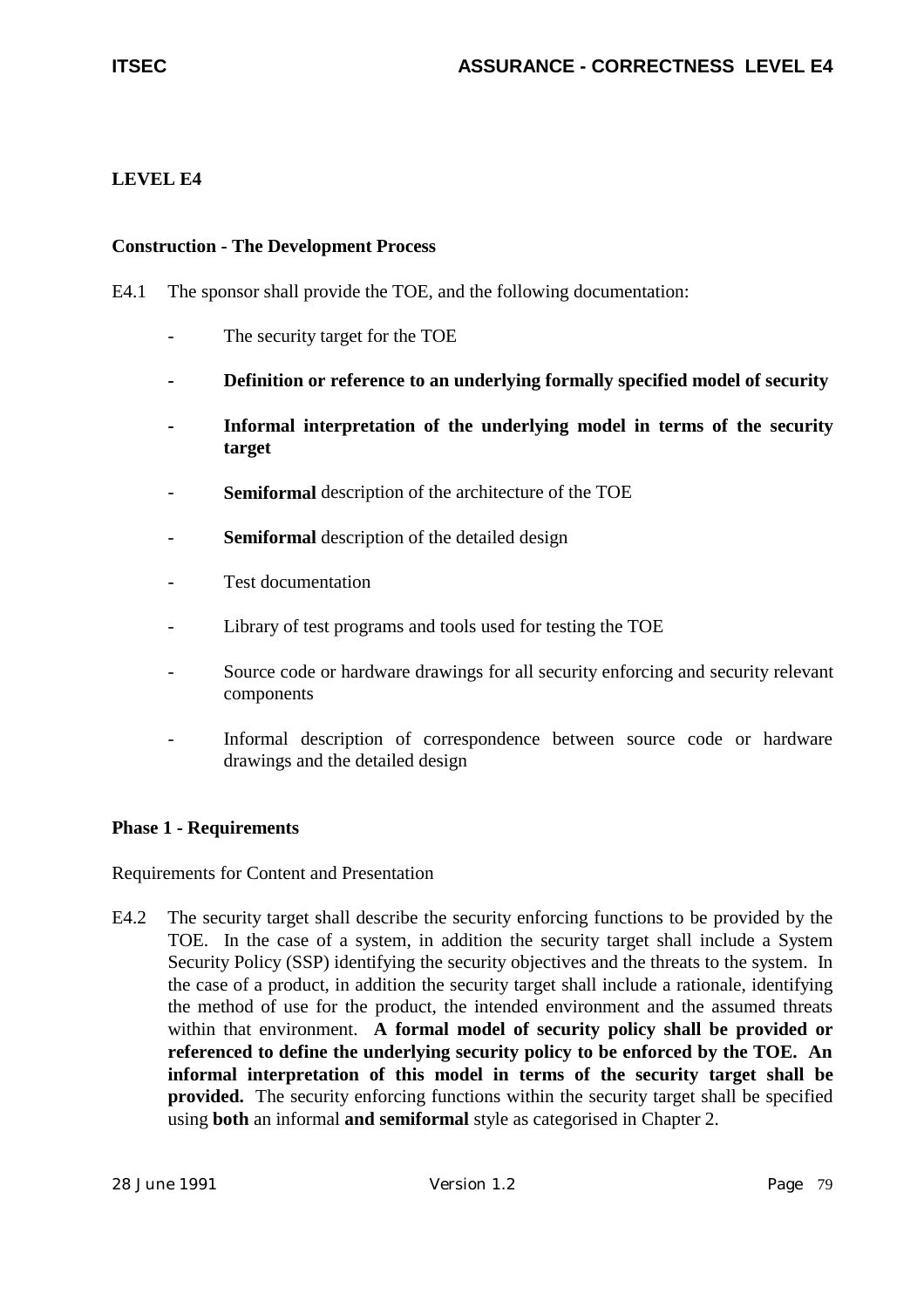E4.3 In the case of a system the security target shall describe how the proposed functionality fulfils the security objectives and is adequate to counter the identified threats. In the case of a product the security target shall describe how the functionality is appropriate for that method of use and is adequate to counter the assumed threats. **The informal interpretation of the formal security policy model shall describe how the security target satisfies the underlying security policy.**

### Evaluator Actions

E4.4 Check that the information provided meets all requirements for content and presentation and evidence. Check that there are no inconsistencies in the security target. **Check that there are no security features in the security target that conflict with the underlying security policy.**

## **Phase 2 - Architectural Design**

Requirements for Content and Presentation

E4.5 **A semiformal notation shall be used in the architectural design to produce a semiformal description.** It shall describe the general structure of the TOE. It shall describe the external interfaces of the TOE. It shall describe any hardware and firmware required by the TOE with a statement of the functionality of supporting protection mechanisms implemented in that hardware or firmware. It shall describe the separation of the TOE into security enforcing and other components.

Requirements for Evidence

E4.6 The description of the architecture shall describe how the security enforcing functions of the security target will be provided. It shall describe how the separation into security enforcing and other components is achieved. **It shall describe how the chosen structure provides for largely independent security enforcing components.**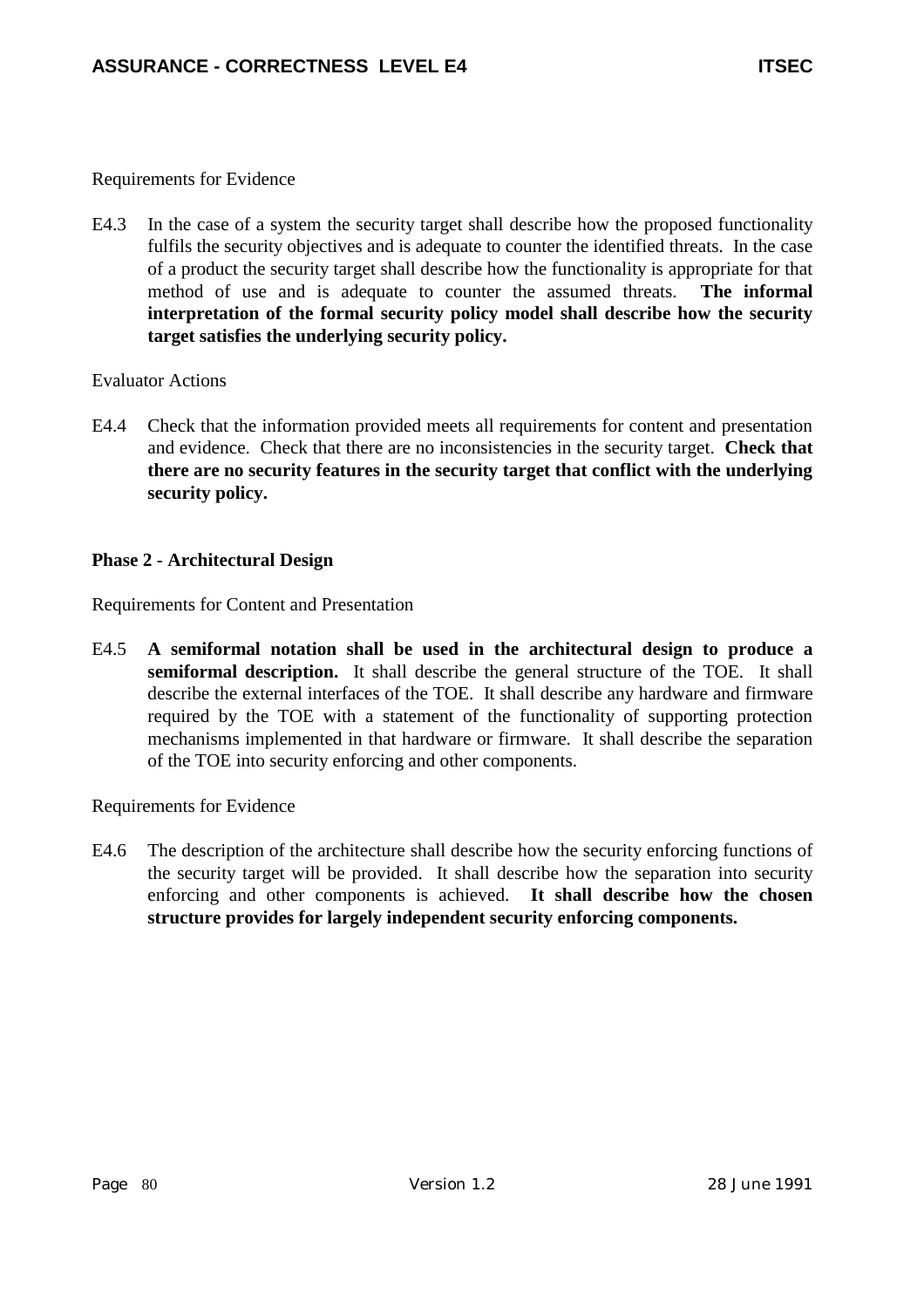E4.7 Check that the information provided meets all requirements for content and presentation and evidence. Check that the separation of security enforcing and other components is valid.

# **Phase 3 - Detailed Design**

Requirements for Content and Presentation

E4.8 **A semiformal notation shall be used to develop a semiformal detailed design.** The detailed design shall specify all basic components. **It shall describe, through all levels of the design hierarchy, the realisation of all security enforcing and security relevant functions. It shall describe the separation of the TOE into security enforcing, security relevant and other components. It shall be structured into welldefined, largely independent basic components that facilitate testing and minimise the potential for violations of security.** It shall identify all security mechanisms. It shall map security enforcing functions to mechanisms and components. All interfaces of security enforcing and security relevant components shall be documented stating their purpose and parameters. Specifications/definitions for mechanisms shall be provided. These specifications shall be suitable for the analysis of interrelationships between the mechanisms employed. Specifications need not be provided for components that are neither security enforcing nor security relevant. Where more than one level of specification is provided, there shall be a clear and hierarchical relationship between levels.

## Requirements for Evidence

E4.9 The detailed design shall describe how the security mechanisms provide the security enforcing functions specified in the security target. It shall describe why components for which no design information is provided cannot be either security enforcing or security relevant.

## Evaluator Actions

E4.10 Check that the information provided meets all requirements for content and presentation and evidence.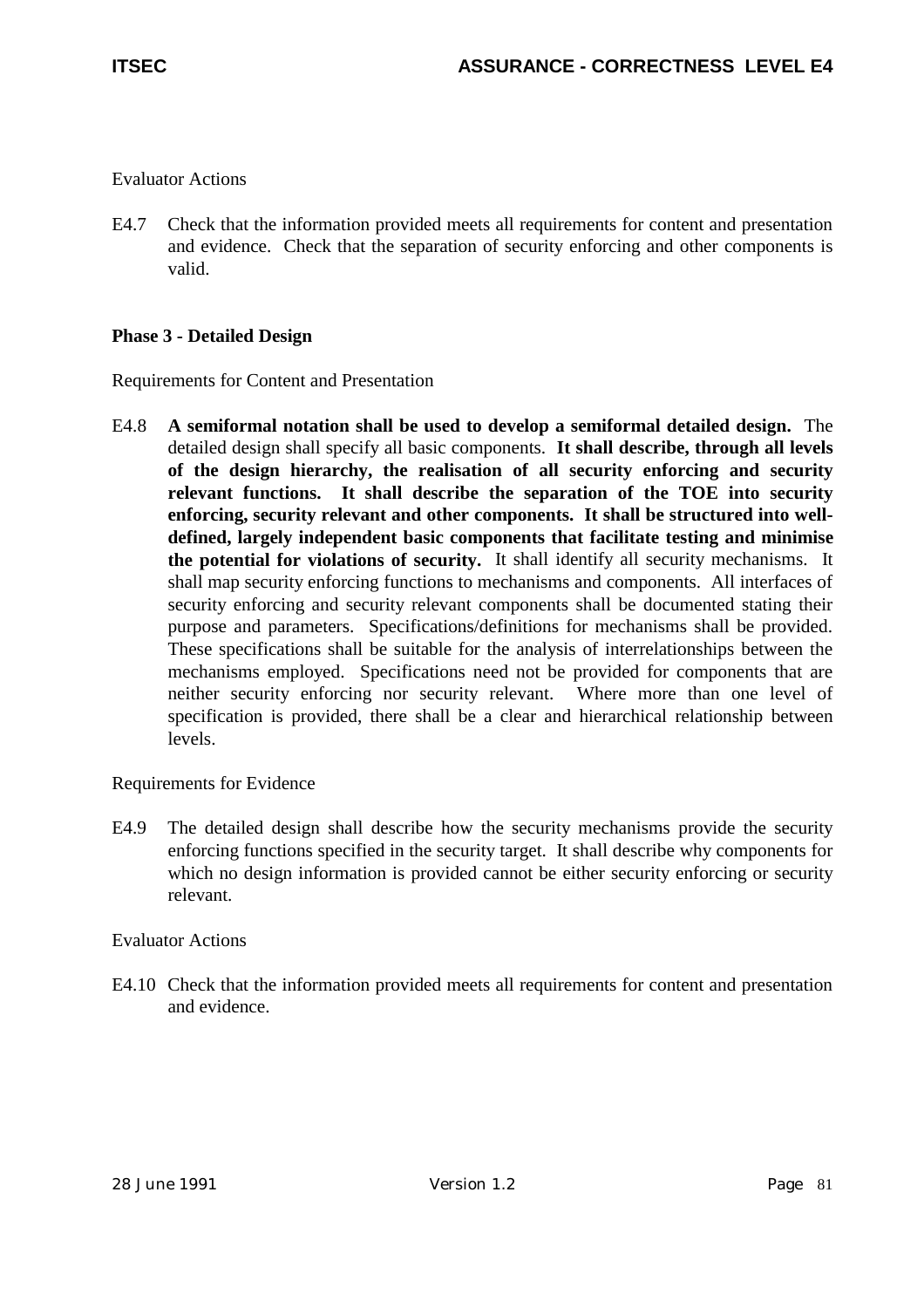### **Phase 4 - Implementation**

Requirements for Content and Presentation

E4.11 The description of correspondence shall describe the correspondence between source code or hardware drawings and basic components of the detailed design. The test documentation shall contain plan, purpose, procedures and results of the tests **and a justification why the extent of test coverage is sufficient**. The library of test programs shall contain test programs and tools to enable all tests covered by the test documentation to be repeated.

Requirements for Evidence

E4.12 The test documentation shall describe the correspondence between tests and the security enforcing functions defined in the security target. It shall describe the correspondence between tests and the security enforcing and security relevant functions defined in the detailed design. It shall describe the correspondence between tests and the security mechanisms as represented in the source code or hardware drawings. Evidence of retests after the discovery and correction of errors relevant to security is obligatory to demonstrate that the errors have been eliminated and no new errors have been **introduced** 

### Evaluator Actions

E4.13 Check that the information provided meets all requirements for content and presentation and evidence. Use the library of test programs to check by sampling the results of tests. Check that tests cover all security enforcing functions identified in the security target. Check that the tests cover all security enforcing and security relevant functions identified in the detailed design and all security mechanisms identifiable in the source code or hardware drawings. Check all retesting following the correction of errors. Perform additional tests to search for errors.

### **Construction - The Development Environment**

E4.14 The sponsor shall provide the following documentation:

- Configuration list identifying the version of the TOE for evaluation
- Information on the configuration control system **and its tools**
- **Audit information on modifications of all parts of the TOE subject to configuration control**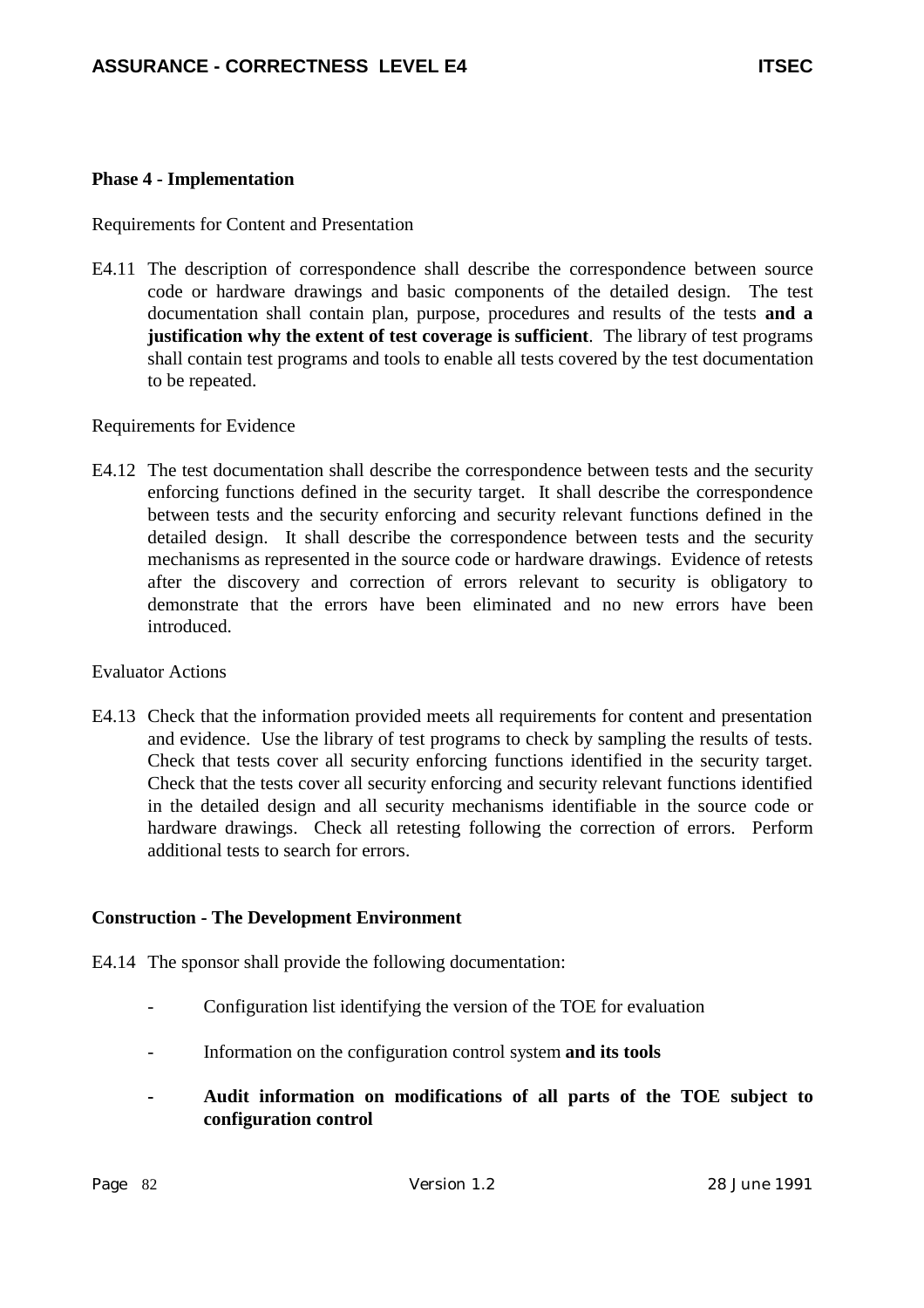- Information on the acceptance procedure
- Information on the security of the development environment
- Description of all implementation languages **and compilers** used

# **Aspect 1 - Configuration Control**

Requirements for Content and Presentation

E4.15 The development process shall be supported by a **tool based** configuration control system and an acceptance procedure. The configuration list provided shall enumerate all basic components out of which the TOE is built. The TOE, its basic components and all documents provided including the manuals and the source code or hardware drawings shall possess a unique identifier. The use of this unique identifier is obligatory in references. The configuration control system shall ensure that the TOE under evaluation matches the documentation provided and that only authorised changes **by authorised persons** are possible. **The configuration control tools shall be able to control and audit changes between different versions of objects subject to configuration control.**

Requirements for Evidence

E4.16 The information on the configuration control system shall describe how it is used in practice and applied in the manufacturing process in accordance with the developer's quality management procedures.

Evaluator Actions

E4.17 Check that the documented procedures are being applied. Check that the information provided meets all requirements for content and presentation and evidence. **Use the developers tools to rebuild selected parts of the TOE and compare with the submitted version of the TOE.**

## **Aspect 2 - Programming Languages and Compilers**

Requirements for Content and Presentation

E4.18 Any programming languages used for implementation shall be well-defined, e.g. as in an ISO standard. Any implementation dependent options of the programming language shall be documented. **For all compilers used, the implementation options selected shall be documented.**

28 June 1991 Version 1.2 Page 83 Requirements for Evidence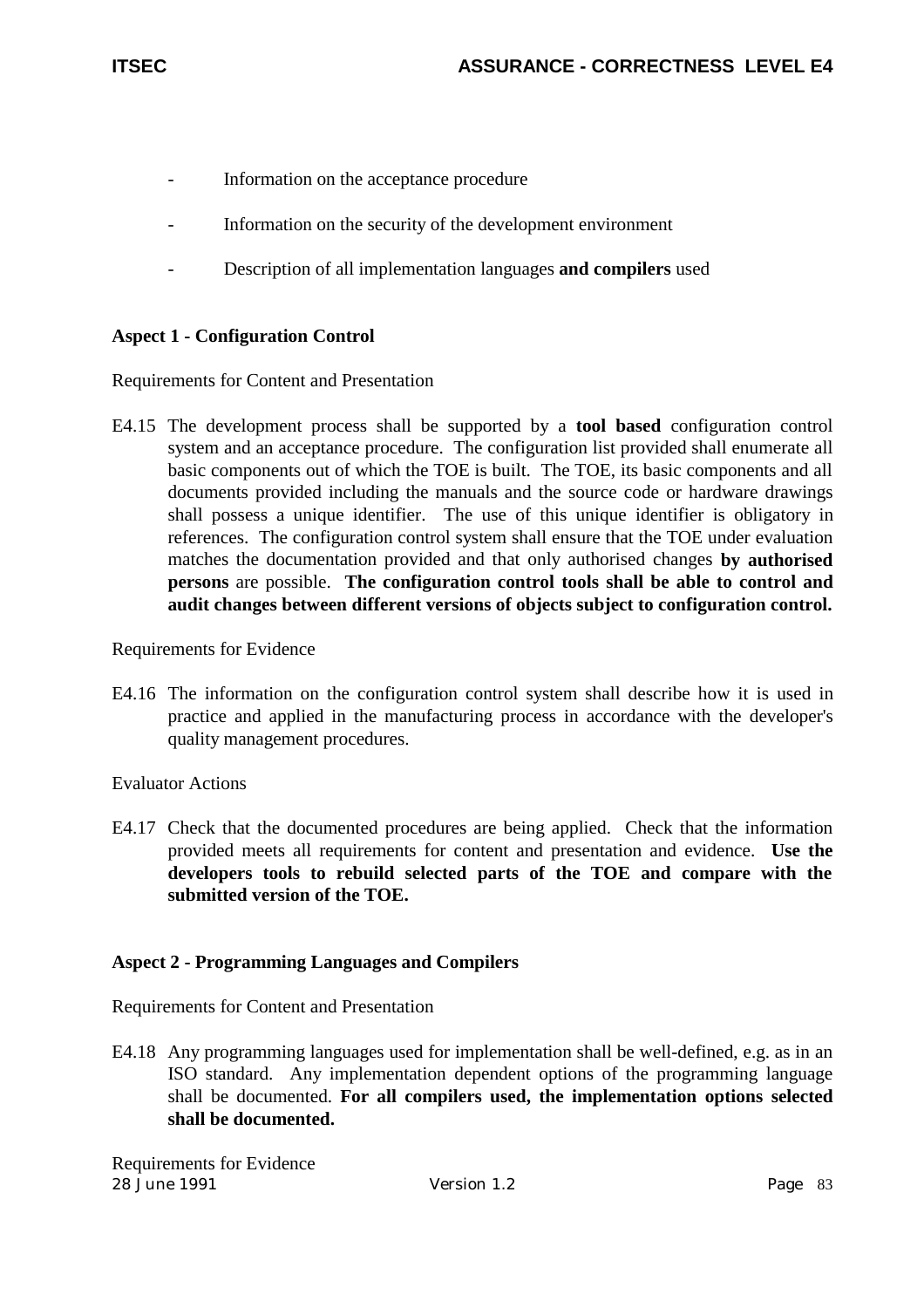E4.19 The definition of the programming languages shall define unambiguously the meaning of all statements used in the source code.

Evaluator Actions

E4.20 Check that the information provided meets all requirements for content and presentation and evidence.

## **Aspect 3 - Developers Security**

Requirements for Content and Presentation

E4.21 The document on the security of the development environment shall describe the intended protection for the integrity of the TOE and the confidentiality of the associated documents. Physical, procedural, personnel and other security measures used by the developer shall be described.

Requirements for Evidence

E4.22 The information on the security of the development environment shall describe how the integrity of the TOE and the confidentiality of the associated documentation are maintained.

Evaluator Actions

E4.23 Check that the documented procedures are being applied. Check that the information provided meets all requirements for content and presentation and evidence. Search for errors in the procedures.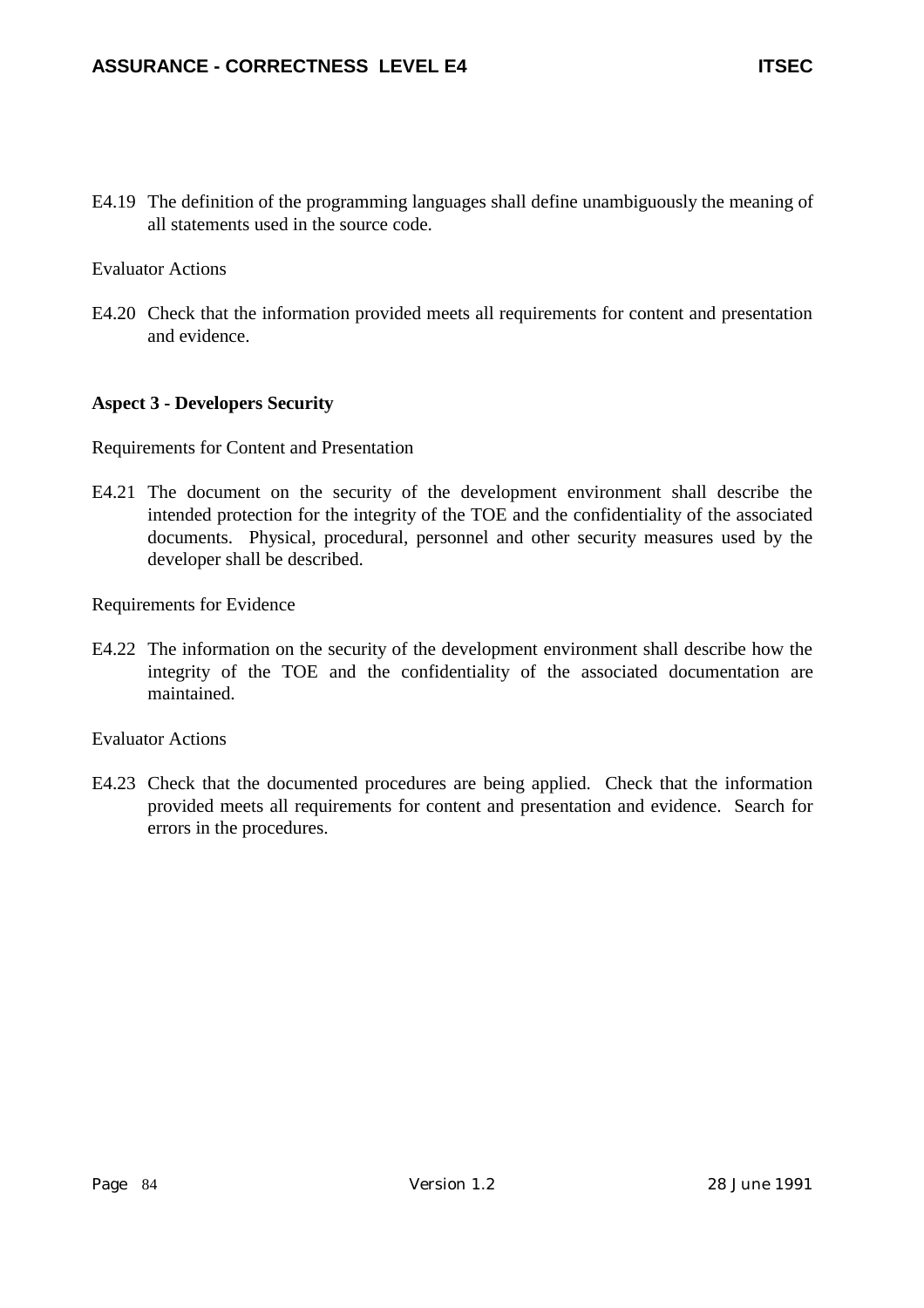## **Operation - The Operational Documentation**

E4.24 The sponsor shall provide the following documentation:

- User documentation
- Administration documentation

### **Aspect 1 - User Documentation**

Requirements for Content and Presentation

E4.25 The user documentation shall describe the security enforcing functions relevant to the end-user. It shall also give guidelines covering their secure operation. The user documentation e.g. Reference Manuals, User Guides, shall be structured, internally consistent, and consistent with all other documents supplied for this level.

Requirements for Evidence

E4.26 The user documentation shall describe how an end-user uses the TOE in a secure manner.

Evaluator Actions

E4.27 Check that the information provided meets all requirements for content and presentation and evidence.

## **Aspect 2 - Administration Documentation**

Requirements for Content and Presentation

E4.28 The administration documentation shall describe the security enforcing functions relevant to an administrator. It shall distinguish two types of functions: those which allow an administrator to control security parameters, and those which only allow him to obtain information. If an administrator is required, it shall describe all security parameters which are under his control. It shall describe each type of security-relevant event, relevant to the administrative functions. It shall describe details, sufficient for use, of procedures relevant to the administration of security. It shall give guidelines on the consistent and effective use of the security features of the TOE and how those features interact. It shall describe instructions on how the system/product shall be installed and how, if appropriate, it shall be configured. The administration documentation, e.g. Reference Manuals, Administrator Guides, shall be structured, internally consistent, and consistent with all other documents supplied for this level.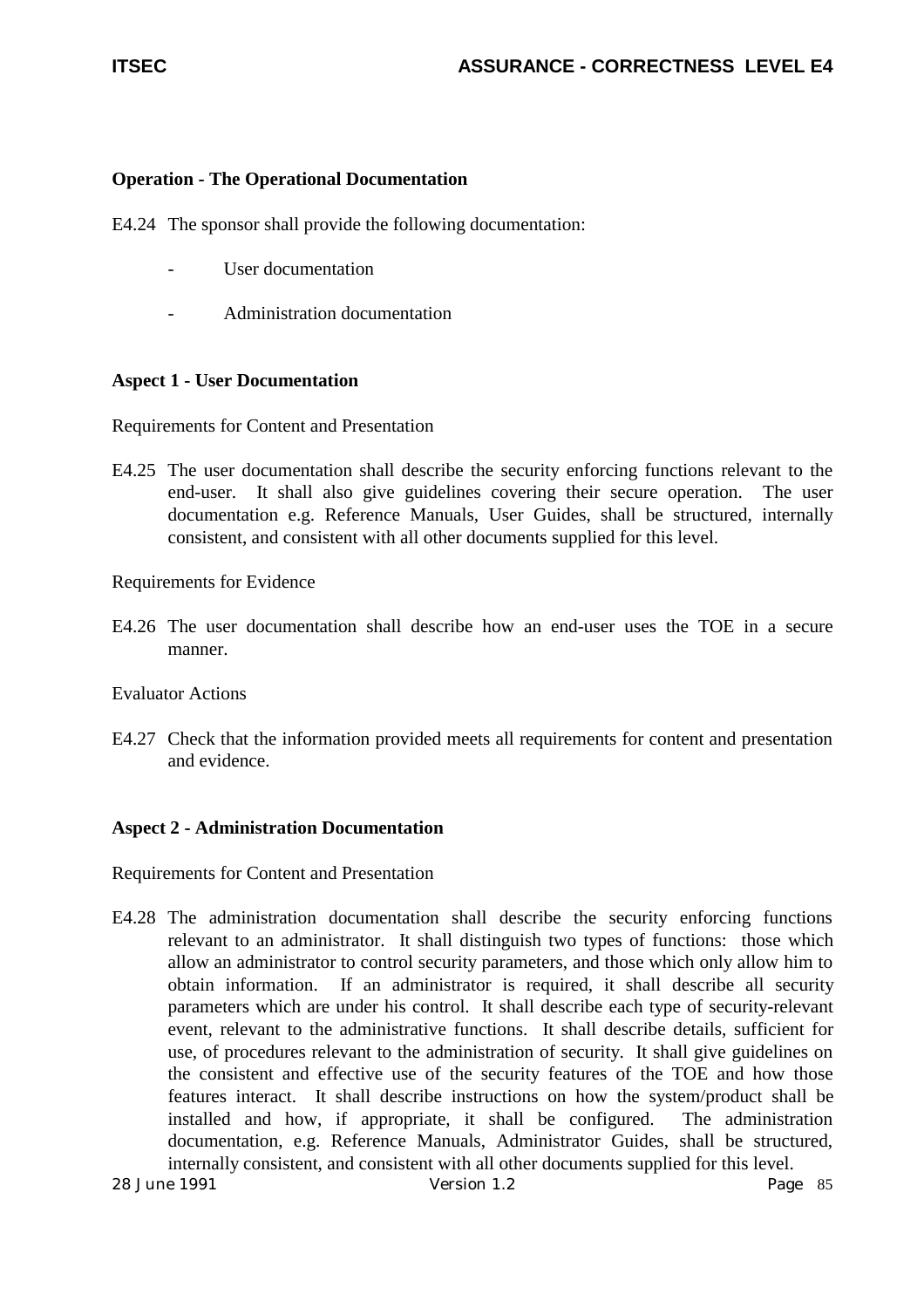E4.29 The administration documentation shall describe how the TOE is administered in a secure manner.

Evaluator Actions

E4.30 Check that the information provided meets all requirements for content and presentation and evidence.

## **Operation - The Operational Environment**

- E4.31 The sponsor shall provide the following documentation:
	- Delivery and Configuration Documentation
	- Start-up and Operation Documentation

### **Aspect 1 - Delivery and Configuration**

Requirements for Procedures and Standards

E4.32 If different configurations are possible, the impact of the configurations on security shall be described. The procedures for delivery and system generation shall be described. A procedure approved by the national certification body for this evaluation level shall be followed, which guarantees the authenticity of the delivered TOE. While generating the TOE, any generation options and/or changes shall be audited in such a way that it is subsequently possible to reconstruct exactly how and when the TOE was generated.

Requirements for Evidence

E4.33 The information supplied shall describe how the procedures maintain security.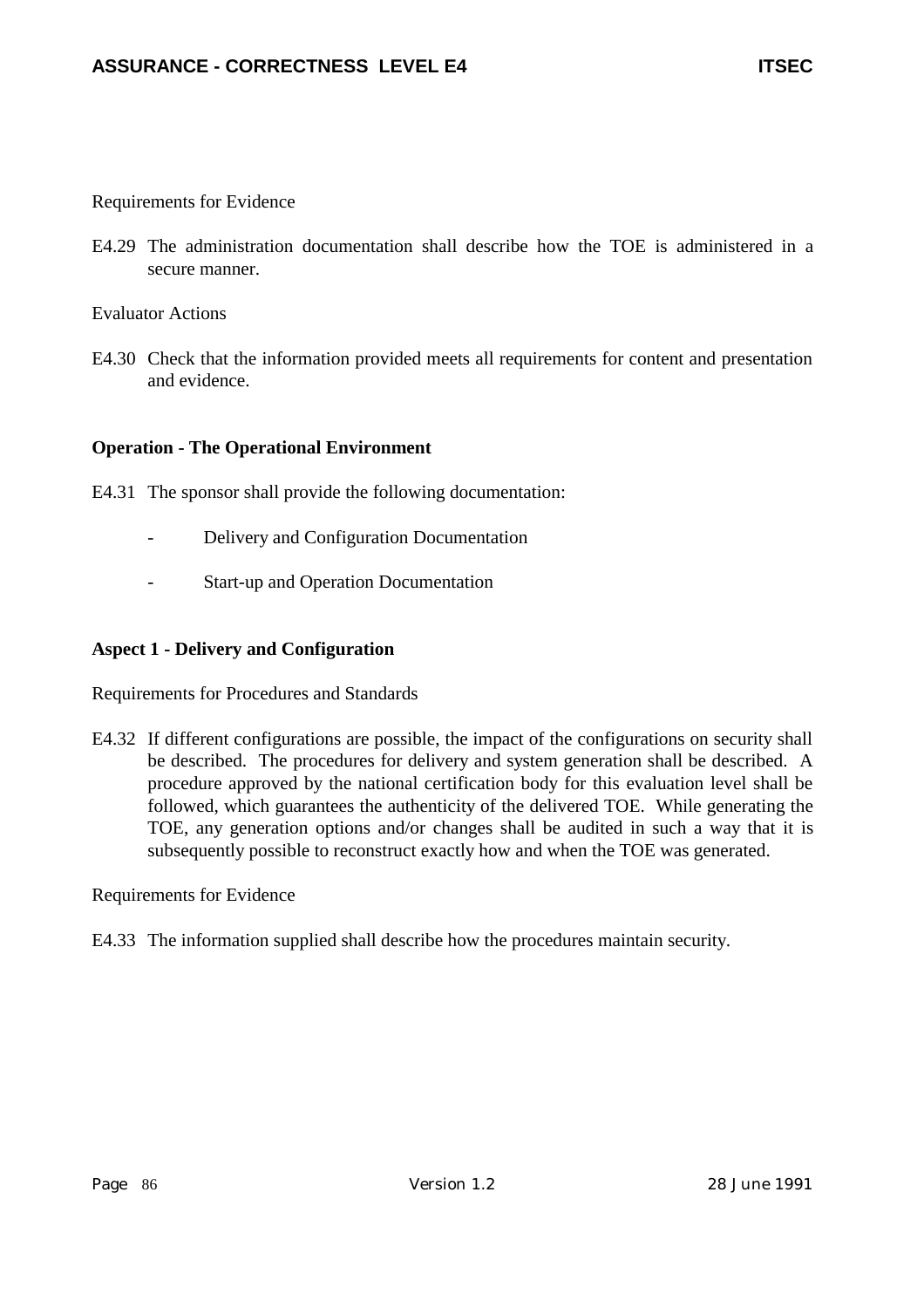E4.34 Check that the information provided meets all requirements for content and presentation and evidence. Check the correct application of the delivery procedures. Search for errors in the system generation procedures.

# **Aspect 2 - Start-up and Operation**

Requirements for Procedures and Standards

E4.35 The procedures for secure start-up and operation shall be described. If any security enforcing functions can be deactivated or modified during start-up, normal operation or maintenance, this shall be described. **Procedures shall exist which can restore the TOE to a secure state after a failure, or a hardware or software error.** If the TOE contains hardware which contains security enforcing hardware components, then administrator, end-user, or self initiated diagnostic tests shall exist that can be performed on the TOE in its operational environment.

Requirements for Evidence

E4.36 The information supplied shall describe how the procedures maintain security. The sponsor shall provide example results from all diagnostic test procedures for security enforcing hardware components. The sponsor shall provide examples of any audit trail output created during start-up and operation.

## Evaluator Actions

E4.37 Check that the information provided meets all requirements for content and presentation and evidence. Check the example evidence required for start-up and operation. Search for errors in the procedures.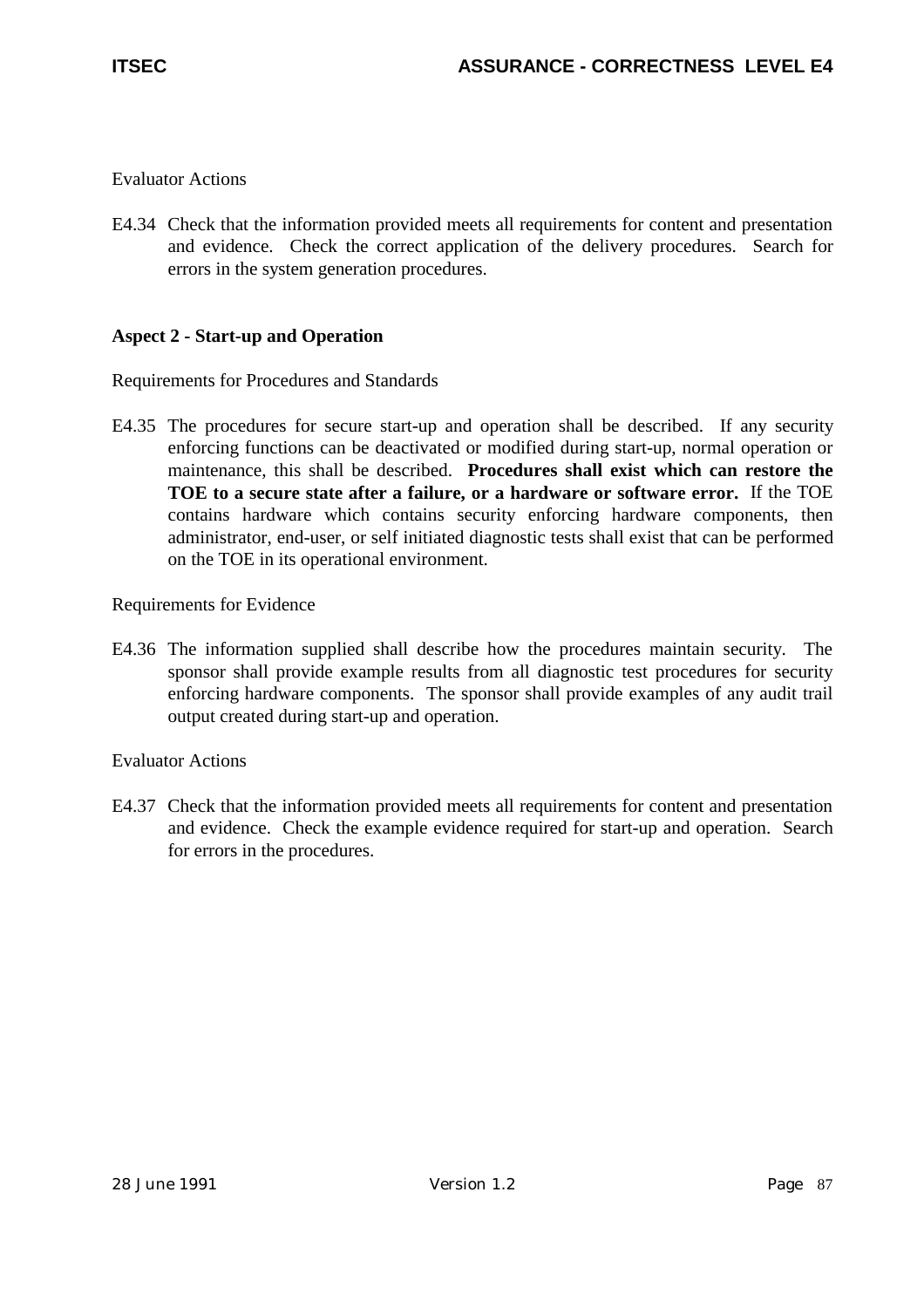# **LEVEL E5**

### **Construction - The Development Process**

- E5.1 The sponsor shall provide the TOE, and the following documentation:
	- The security target for the TOE
	- Definition or reference to an underlying formally specified model of security
	- Informal interpretation of the underlying model in terms of the security target
	- Semiformal description of the architecture of the TOE
	- Semiformal description of the detailed design
	- Test documentation
	- Library of test programs and tools used for testing the TOE
	- Source code or hardware drawings for all security enforcing and security relevant components
	- Informal description of correspondence between source code or hardware drawings and the detailed design

## **Phase 1 - Requirements**

Requirements for Content and Presentation

E5.2 The security target shall **explain** the security enforcing functions to be provided by the TOE. In the case of a system, in addition the security target shall include a System Security Policy (SSP) identifying the security objectives and the threats to the system. In the case of a product, in addition the security target shall include a rationale, identifying the method of use for the product, the intended environment and the assumed threats within that environment. A formal model of security policy shall be provided or referenced to define the underlying security policy to be enforced by the TOE. An informal interpretation of this model in terms of the security target shall be provided. The security enforcing functions within the security target shall be specified using both an informal and semiformal style as categorised in Chapter 2.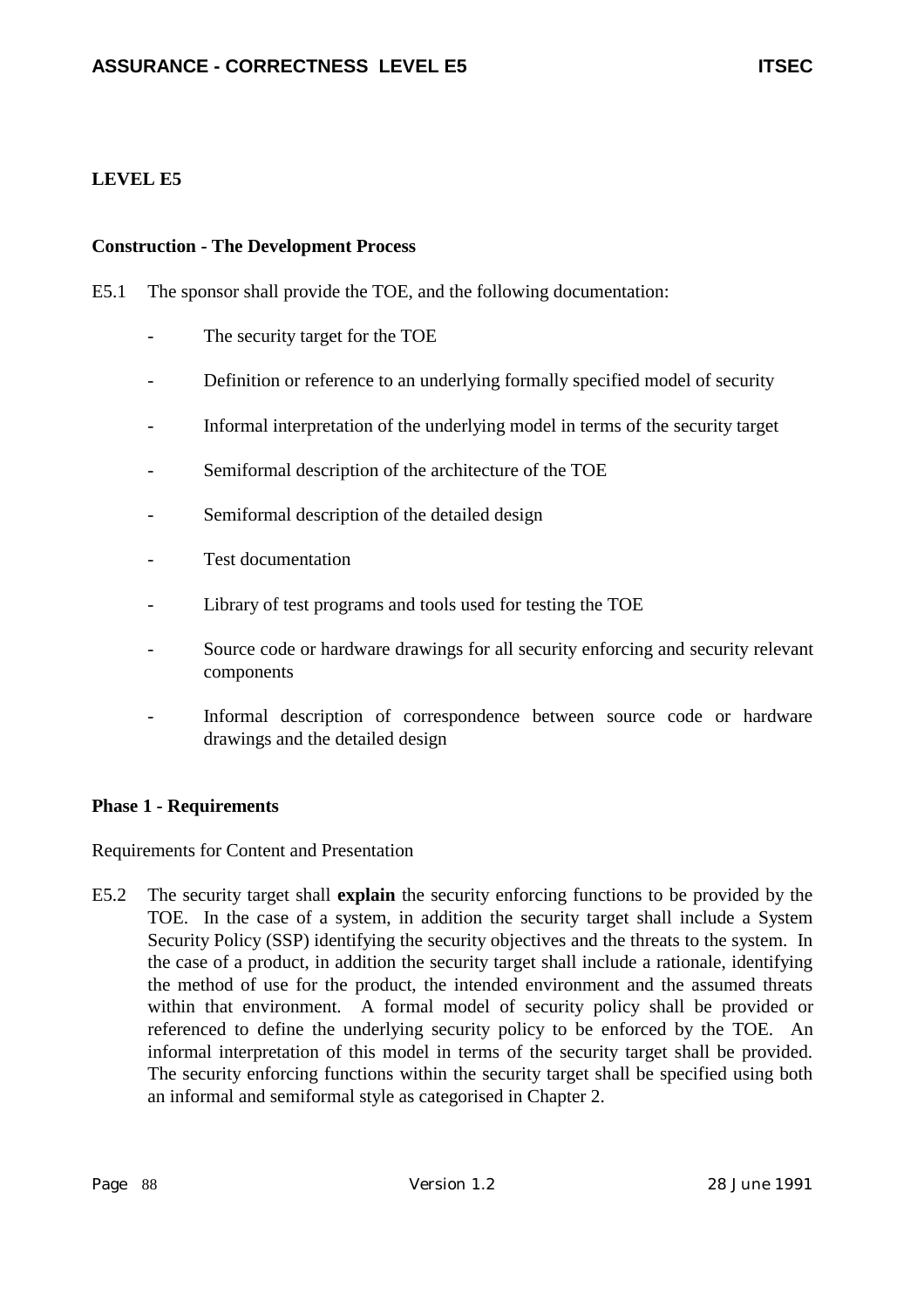E5.3 In the case of a system the security target shall **explain** how the proposed functionality fulfils the security objectives and is adequate to counter the identified threats. In the case of a product the security target shall **explain** how the functionality is appropriate for that method of use and is adequate to counter the assumed threats. The informal interpretation of the formal security policy model shall **explain** how the security target satisfies the underlying security policy.

# Evaluator Actions

E5.4 Check that the information provided meets all requirements for content and presentation and evidence. Check that there are no inconsistencies in the security target. Check that there are no security features in the security target that conflict with the underlying security policy.

# **Phase 2 - Architectural Design**

Requirements for Content and Presentation

E5.5 A semiformal notation shall be used in the architectural design to produce a semiformal description. It shall **explain** the general structure of the TOE. It shall **explain** the external interfaces of the TOE. It shall **explain** any hardware and firmware required by the TOE with a statement of the functionality of supporting protection mechanisms implemented in that hardware or firmware. It shall **explain** the separation of the TOE into security enforcing and other components. **It shall explain the interrelationships between the security enforcing components.**

Requirements for Evidence

E5.6 The description of the architecture shall **explain** how the security enforcing functions of the security target will be provided. It shall **explain** how the separation into security enforcing and other components is achieved. It shall **explain** how the chosen structure provides for largely independent security enforcing components. **It shall explain why the interrelationships between the security enforcing components are necessary**.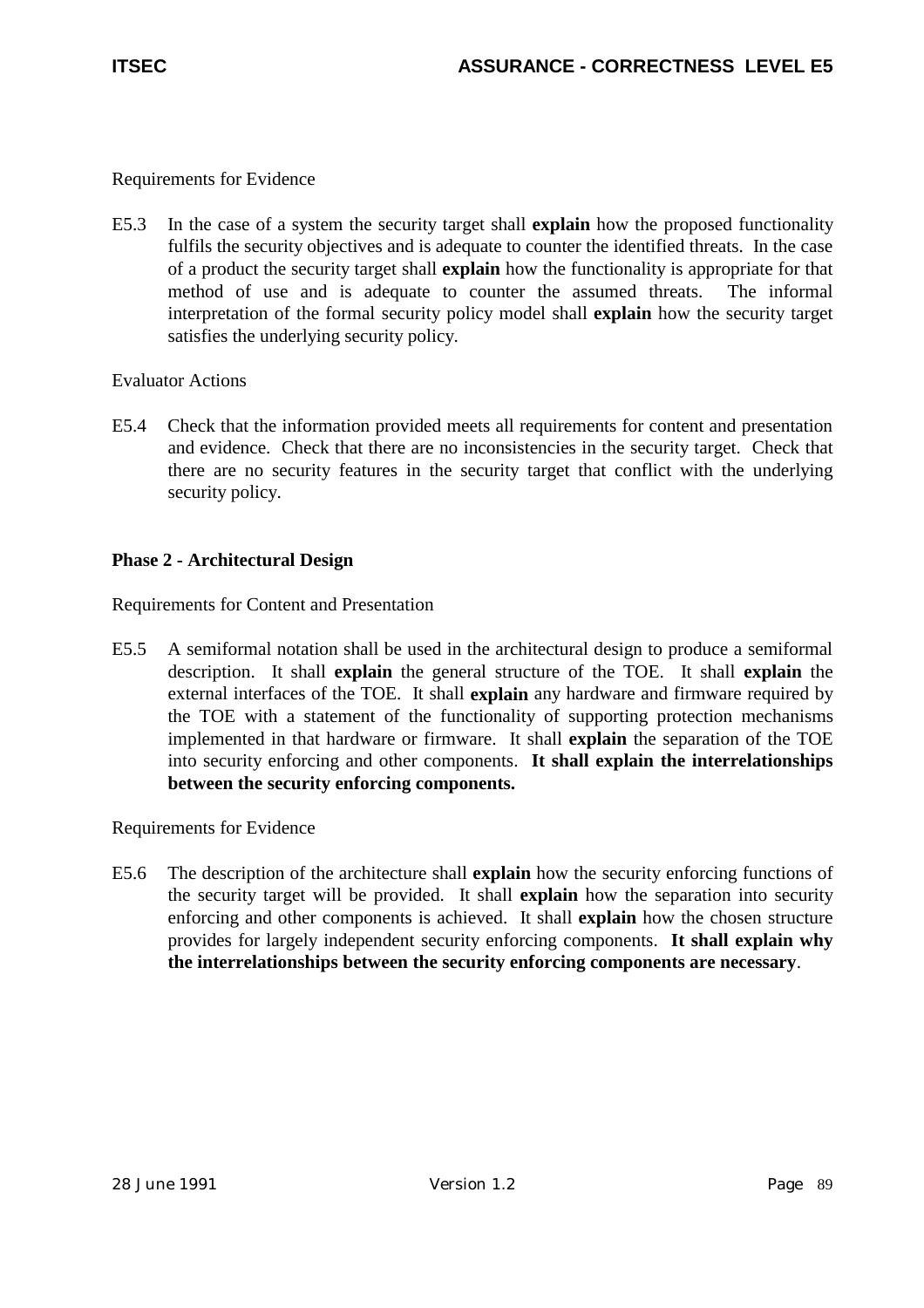E5.7 Check that the information provided meets all requirements for content and presentation and evidence. Check that the separation of security enforcing and other components is valid.

## **Phase 3 - Detailed Design**

Requirements for Content and Presentation

E5.8 A semiformal notation shall be used to develop a semiformal detailed design. The detailed design shall specify all basic components. It shall **explain**, through all levels of the design hierarchy, the realisation of all security enforcing and security relevant functions. It shall **explain** the separation of the TOE into security enforcing, security relevant and other components. It shall be structured into well-defined, largely independent basic components that facilitate testing and minimise the potential for violations of security. **It shall incorporate significant use of layering, abstraction** and data hiding. It shall identify all security mechanisms. It shall map security enforcing functions to mechanisms and **functional units**. **Unnecessary functionality shall be excluded from security enforcing and security relevant components.** All interfaces of security enforcing and security relevant components shall be documented stating their purpose and parameters **and effects**. **The purpose of all variables used by more than one functional unit shall be explained.** Specifications/definitions for mechanisms shall be provided. These specifications shall be suitable for the analysis of interrelationships between the mechanisms employed. Specifications need not be provided for components that are neither security enforcing nor security relevant. Where more than one level of specification is provided, there shall be a clear and hierarchical relationship between levels.

### Requirements for Evidence

E5.9 The detailed design shall **explain** how the security mechanisms provide the security enforcing functions specified in the security target. **It shall explain why the remaining functionality cannot be excluded from the security enforcing and security relevant components.** It shall **explain** why components for which no design information is provided cannot be either security enforcing or security relevant.

## Evaluator Actions

E5.10 Check that the information provided meets all requirements for content and presentation and evidence.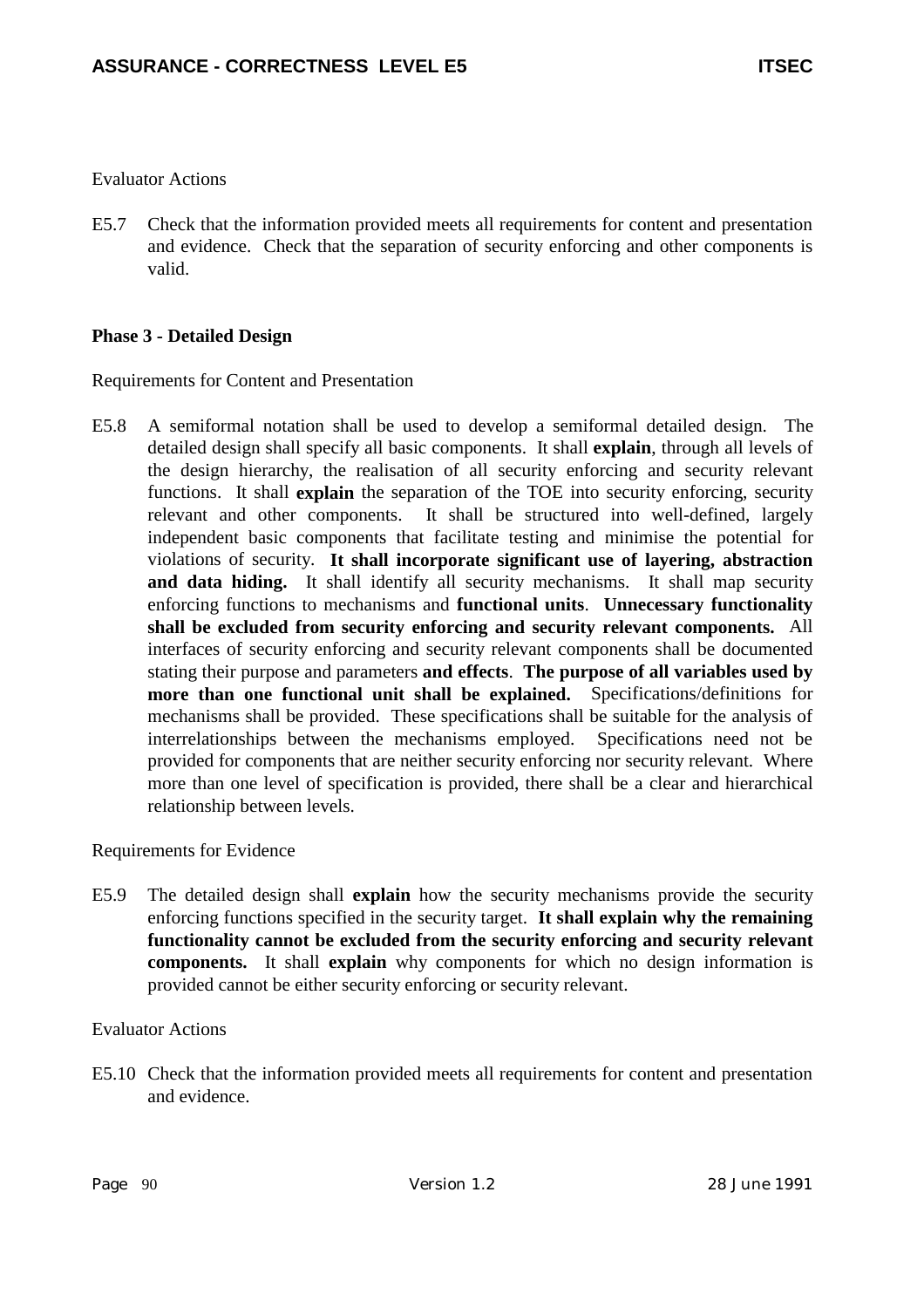## **Phase 4 - Implementation**

Requirements for Content and Presentation

E5.11 **The source code and hardware drawings shall be completely structured into small, comprehensible, separate sections.** The description of correspondence shall **explain** the correspondence between source code or hardware drawings and **functional units** of the detailed design. The test documentation shall contain plan, purpose, procedures and results of the tests and a justification why the extent of test coverage is sufficient. The library of test programs shall contain test programs and tools to enable all tests covered by the test documentation to be repeated.

## Requirements for Evidence

E5.12 The test documentation shall **explain** the correspondence between tests and the security enforcing functions defined in the security target. It shall **explain** the correspondence between tests and the security enforcing and security relevant functions defined in the detailed design. It shall **explain** the correspondence between tests and the security mechanisms as represented in the source code or hardware drawings. Evidence of retests after the discovery and correction of errors relevant to security is obligatory to demonstrate that the errors have been eliminated and no new errors have been introduced.

### Evaluator Actions

E5.13 Check that the information provided meets all requirements for content and presentation and evidence. Use the library of test programs to check by sampling the results of tests. Check that tests cover all security enforcing functions identified in the security target. Check that the tests cover all security enforcing and security relevant functions identified in the detailed design and all security mechanisms identifiable in the source code or hardware drawings. Check all retesting following the correction of errors. Perform additional tests to search for errors.

### **Construction - The Development Environment**

- E5.14 The sponsor shall provide the following documentation:
	- Configuration list identifying the version of the TOE for evaluation
	- Information on the configuration control system and its tools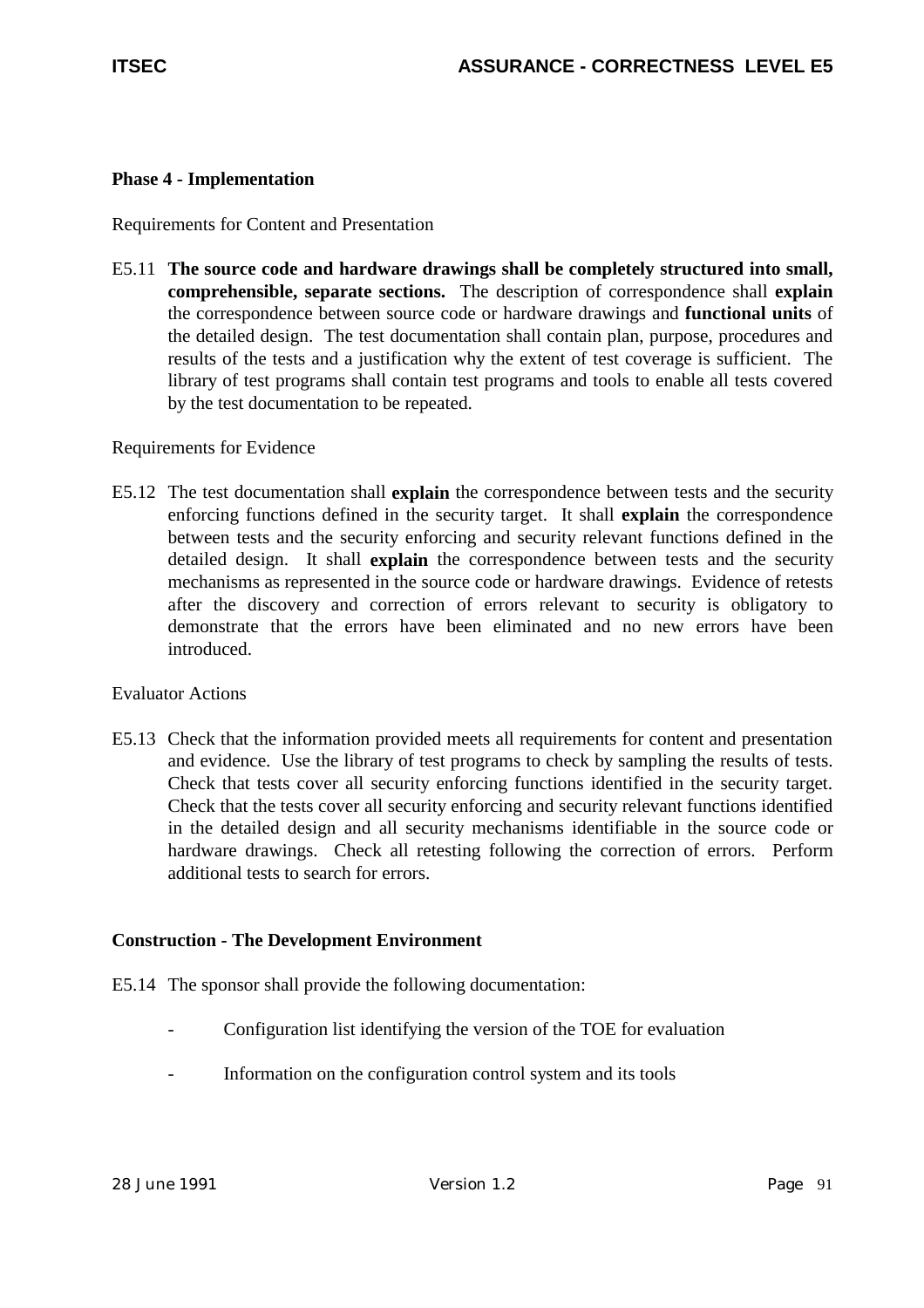- Audit information on modifications of all **objects** of the TOE subject to configuration control
- Information on the acceptance procedure
- **Information on the integration procedure**
- Information on the security of the development environment
- Description of all implementation languages and compilers used
- **Source code of all runtime libraries used**

## **Aspect 1 - Configuration Control**

Requirements for Content and Presentation

E5.15 The development process shall be supported by a tool based configuration control system and an acceptance procedure. **The configuration control tools shall ensure that the person responsible for acceptance of an object into configuration control was not one of its designers or developers.** The configuration list provided shall enumerate all basic components out of which the TOE is built. The TOE, its basic components and all documents provided including the manuals and the source code or hardware drawings shall possess a unique identifier. The use of this unique identifier is obligatory in references. The configuration control system shall ensure that the TOE under evaluation matches the documentation provided and that only authorised changes by authorised persons are possible. **All objects created during the development process which pass through the acceptance procedure shall be subject to configuration control. All security enforcing and security relevant objects under configuration control shall be identified as such.** The configuration control tools shall be able to control and audit changes between different versions of objects subject to configuration control. **All modifications of these objects shall be audited with originator, date and time. The configuration control tools shall be able to support the creation and handling of variable relationships between objects under configuration control. In the event of a change to any of these objects, the tools shall be able to identify all other objects under configuration control affected by this change together with an indication of whether they are security enforcing or security relevant objects.**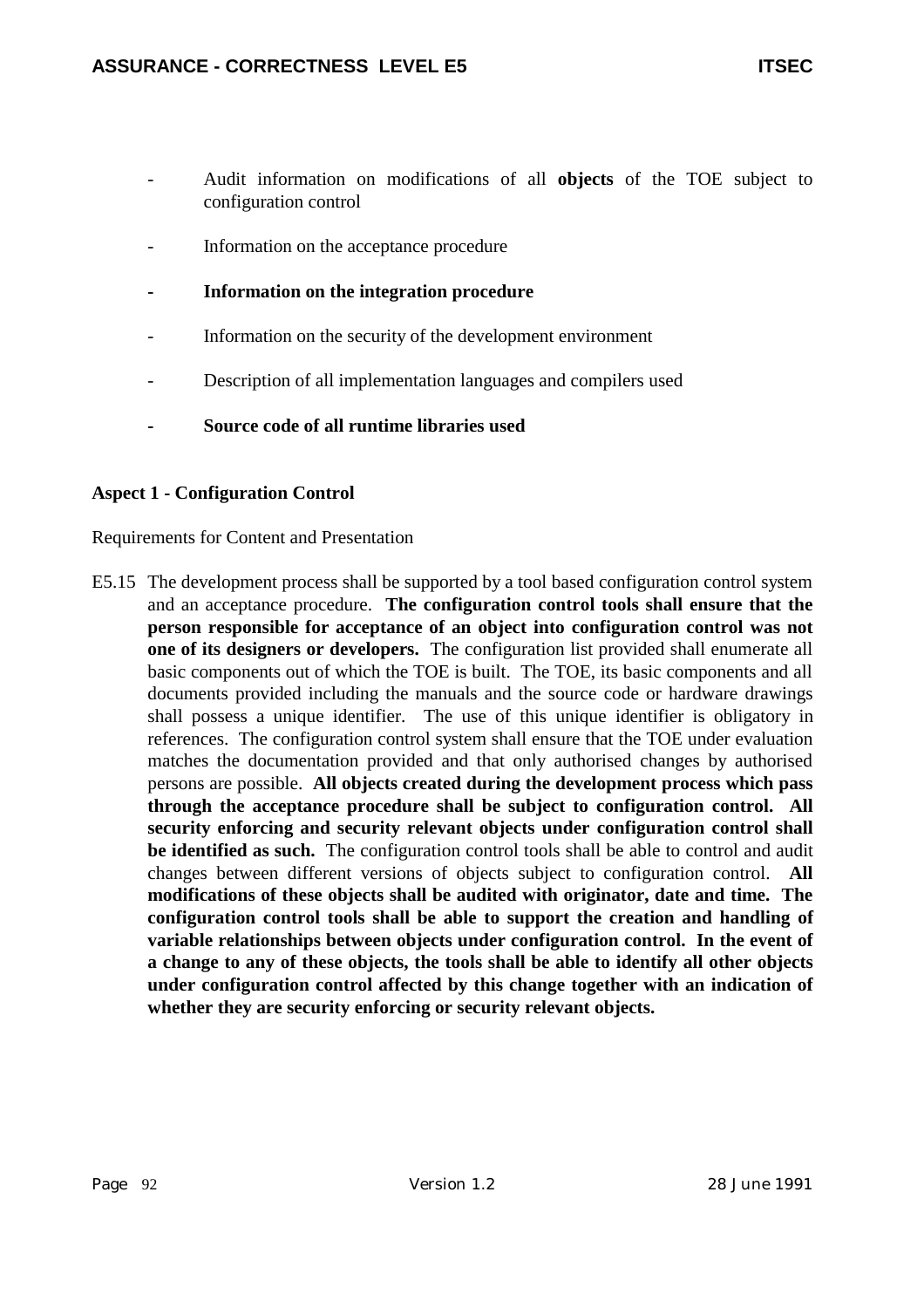E5.16 The information on the configuration control system **and the integration procedure** shall **explain** how **they are** used in practice and applied in the manufacturing process in accordance with the developer's quality management procedures. **The information on the configuration control system shall explain how the tools ensure that the person responsible for acceptance of an object was not one of its designers or developers. Example audit trail output from the configuration control system shall be provided.**

Evaluator Actions

E5.17 Check that the documented procedures are being applied. Check that the information provided meets all requirements for content and presentation and evidence. **Check the example audit trail output.** Use the developers tools to create selected parts of the TOE and compare with the submitted version of the TOE.

# **Aspect 2 - Programming Languages and Compilers**

Requirements for Content and Presentation

E5.18 Any programming languages used for implementation shall be well-defined, e.g. as in an ISO standard. Any implementation dependent options of the programming language shall be documented. For all compilers used, the implementation options selected shall be documented. **The source code of any runtime libraries shall be provided.**

Requirements for Evidence

E5.19 The definition of the programming languages shall define unambiguously the meaning of all statements used in the source code.

Evaluator Actions

E5.20 Check that the information provided meets all requirements for content and presentation and evidence.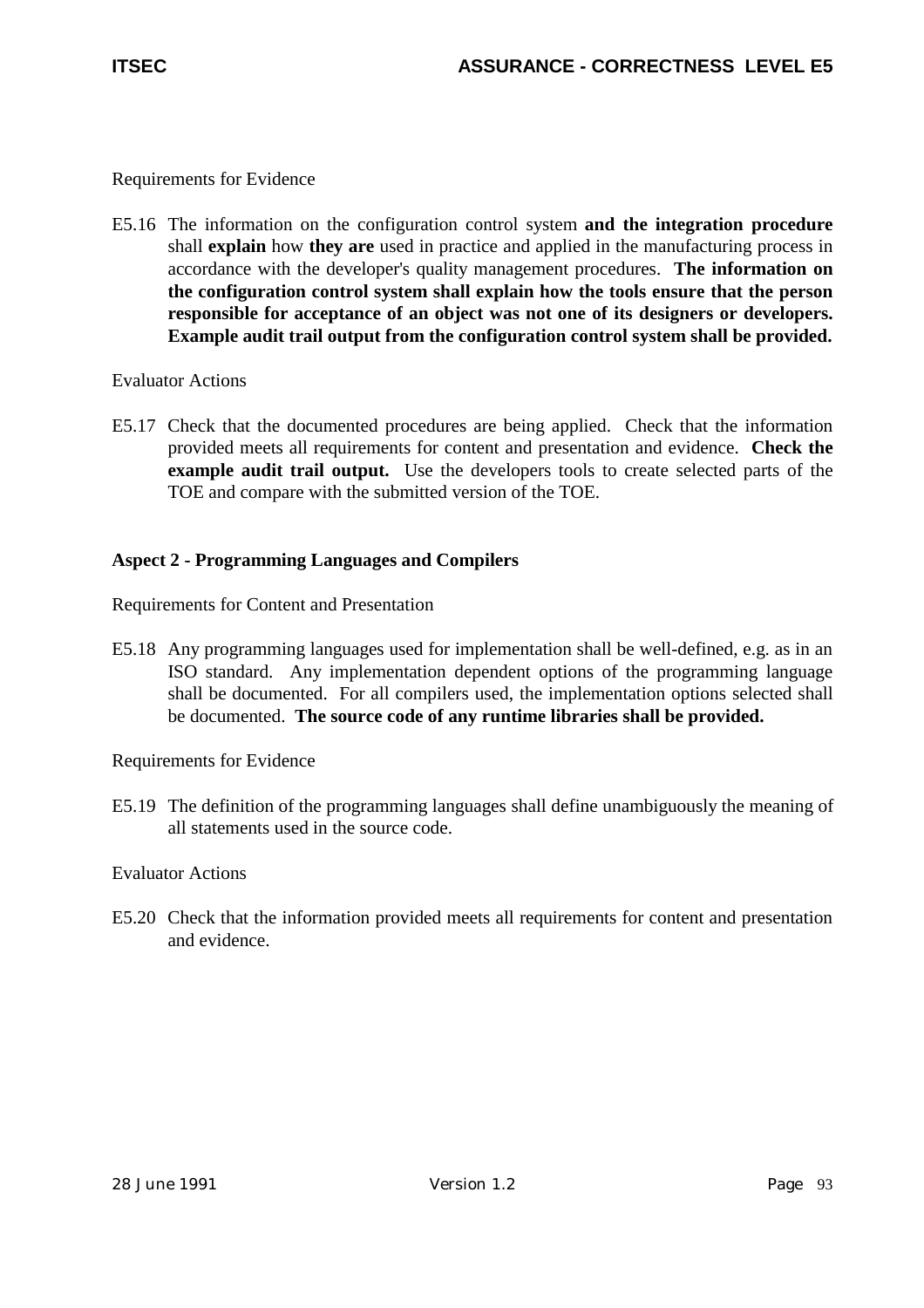## **Aspect 3 - Developers Security**

Requirements for Content and Presentation

E5.21 The document on the security of the development environment shall **explain** the intended protection for the integrity of the TOE and the confidentiality of the associated documents. Physical, procedural, personnel and other security measures used by the developer shall be **explained**.

Requirements for Evidence

E5.22 The information on the security of the development environment shall **explain** how the integrity of the TOE and the confidentiality of the associated documentation are maintained.

Evaluator Actions

E5.23 Check that the documented procedures are being applied. Check that the information provided meets all requirements for content and presentation and evidence. Search for errors in the procedures.

## **Operation - The Operational Documentation**

E5.24 The sponsor shall provide the following documentation:

- User documentation
- Administration documentation

### **Aspect 1 - User Documentation**

Requirements for Content and Presentation

E5.25 The user documentation shall **explain** the security enforcing functions relevant to the end-user. It shall also give guidelines covering their secure operation. The user documentation e.g. Reference Manuals, User Guides, shall be structured, internally consistent, and consistent with all other documents supplied for this level.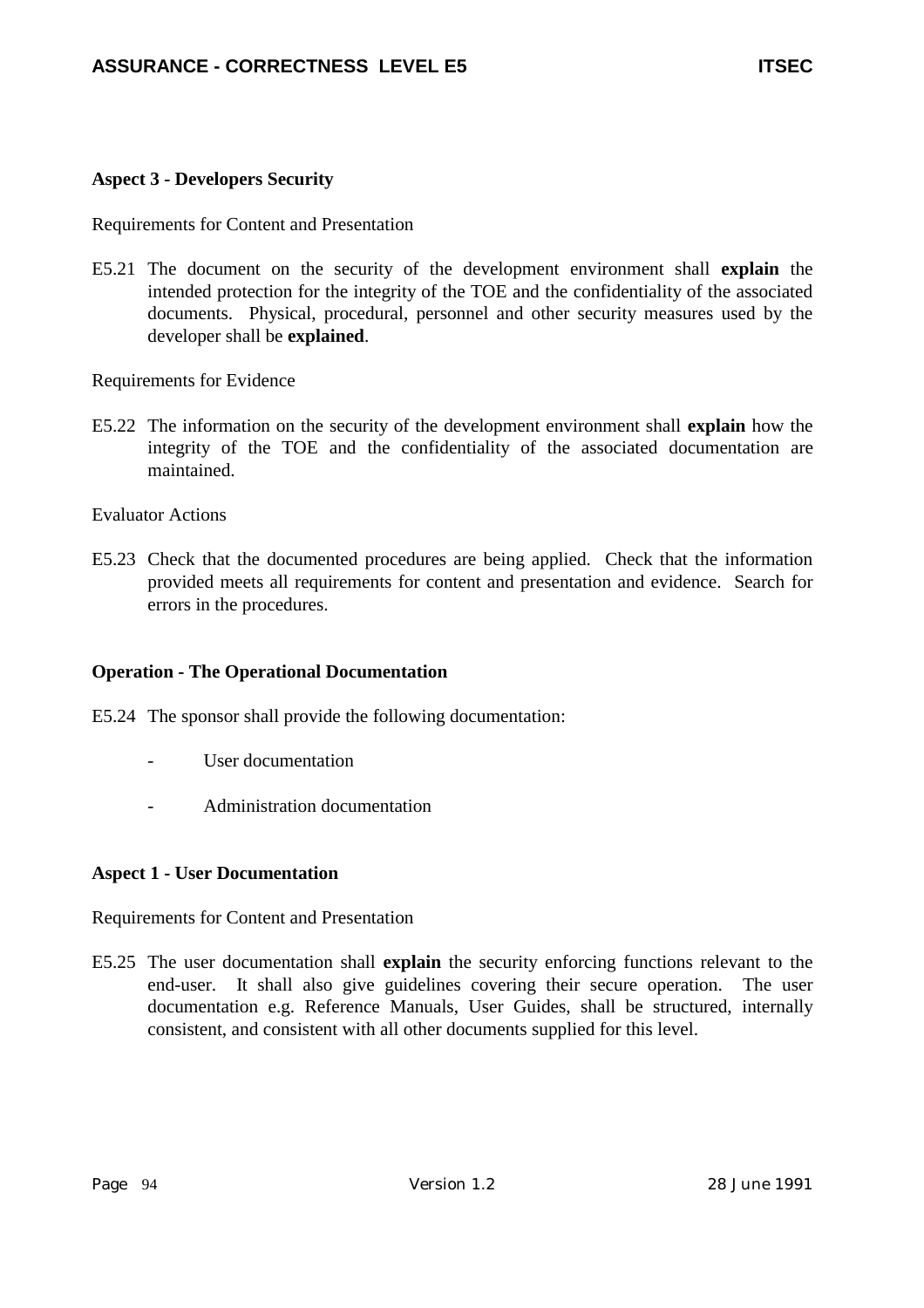E5.26 The user documentation shall **explain** how an end-user uses the TOE in a secure manner.

Evaluator Actions

E5.27 Check that the information provided meets all requirements for content and presentation and evidence.

## **Aspect 2 - Administration Documentation**

Requirements for Content and Presentation

E5.28 The administration documentation shall **explain** the security enforcing functions relevant to an administrator. It shall distinguish two types of functions: those which allow an administrator to control security parameters, and those which only allow him to obtain information. If an administrator is required, it shall **explain** all security parameters which are under his control. It shall **explain** each type of security-relevant event, relevant to the administrative functions. It shall **explain** details, sufficient for use, of procedures relevant to the administration of security. It shall give guidelines on the consistent and effective use of the security features of the TOE and how those features interact. It shall **explain** instructions on how the system/product shall be installed and how, if appropriate, it shall be configured. The administration documentation, e.g. Reference Manuals, Administrator Guides, shall be structured, internally consistent, and consistent with all other documents supplied for this level.

Requirements for Evidence

E5.29 The administration documentation shall **explain** how the TOE is administered in a secure manner.

Evaluator Actions

E5.30 Check that the information provided meets all requirements for content and presentation and evidence.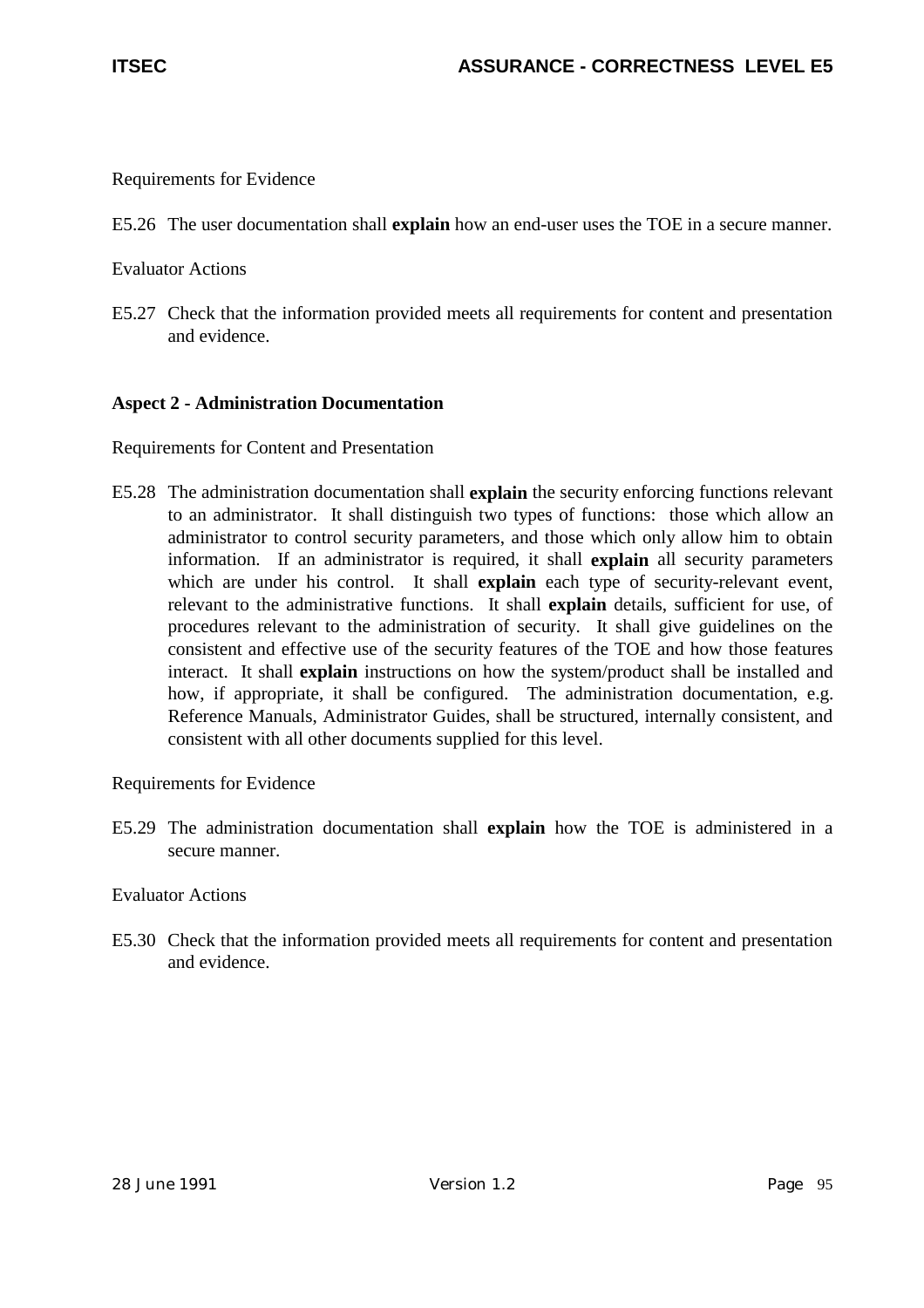## **Operation - The Operational Environment**

- E5.31 The sponsor shall provide the following documentation:
	- Delivery and Configuration Documentation
	- Start-up and Operation Documentation

# **Aspect 1 - Delivery and Configuration**

Requirements for Procedures and Standards

E5.32 If different configurations are possible, the impact of the configurations on security shall be **explained**. The procedures for delivery and system generation shall be **explained**. A procedure approved by the national certification body for this evaluation level shall be followed, which guarantees the authenticity of the delivered TOE. While generating the TOE, any generation options and/or changes shall be audited in such a way that it is subsequently possible to reconstruct exactly how and when the TOE was generated.

Requirements for Evidence

E5.33 The information supplied shall **explain** how the procedures maintain security.

## Evaluator Actions

E5.34 Check that the information provided meets all requirements for content and presentation and evidence. Check the correct application of the delivery procedures. Search for errors in the system generation procedures.

## **Aspect 2 - Start-up and Operation**

Requirements for Procedures and Standards

E5.35 The procedures for secure start-up and operation shall be **explained**. If any security enforcing functions can be deactivated or modified during start-up, normal operation or maintenance, this shall be **explained**. Procedures shall exist which can restore the TOE to a secure state after a failure, or a hardware or software error. If the TOE contains hardware which contains security enforcing hardware components, then administrator, end-user, or self initiated diagnostic tests shall exist that can be performed on the TOE in its operational environment.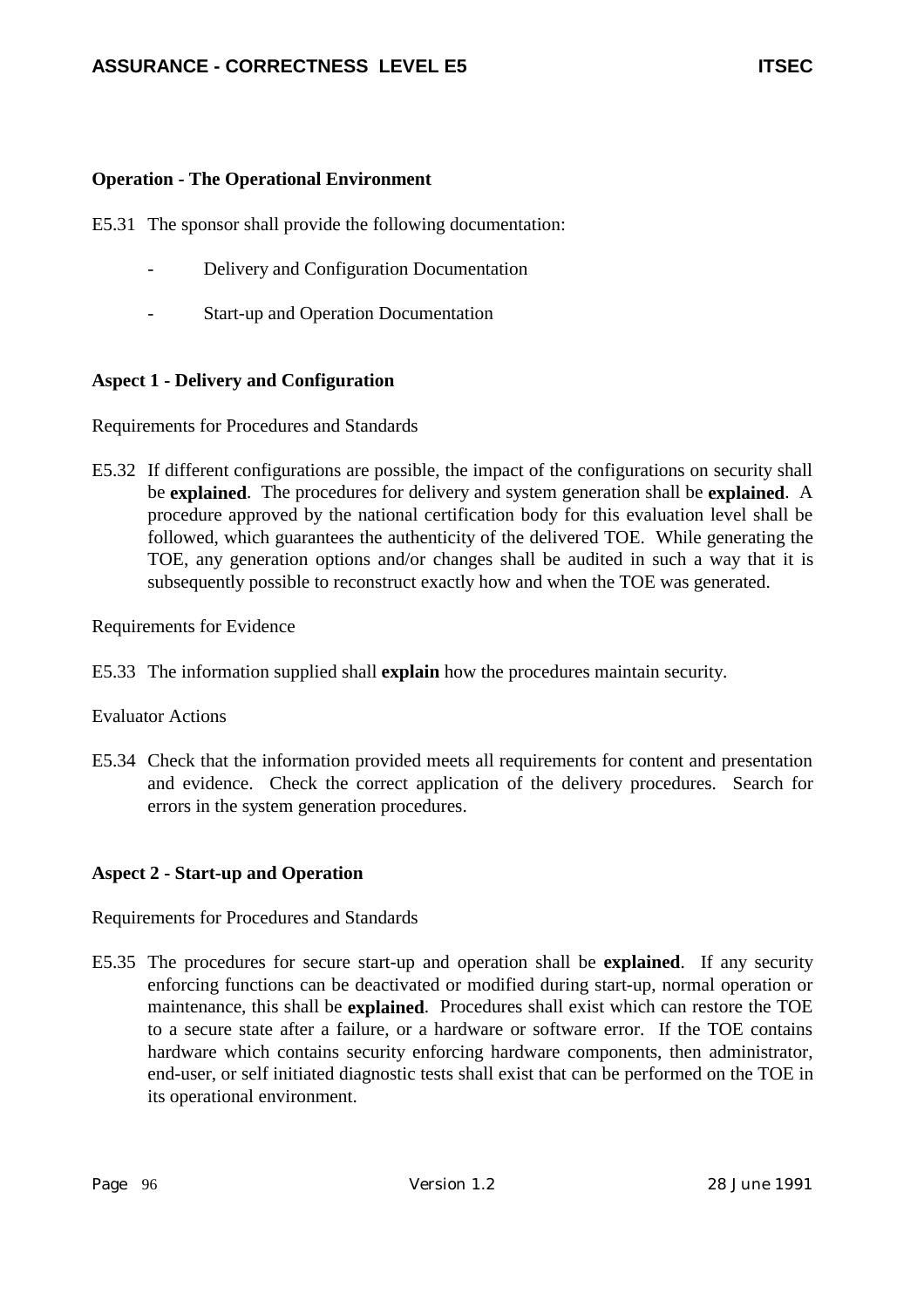E5.36 The information supplied shall **explain** how the procedures maintain security. The sponsor shall provide example results from all diagnostic test procedures for security enforcing hardware components. The sponsor shall provide examples of any audit trail output created during start-up and operation.

Evaluator Actions

E5.37 Check that the information provided meets all requirements for content and presentation and evidence. Check the example evidence required for start-up and operation. Search for errors in the procedures.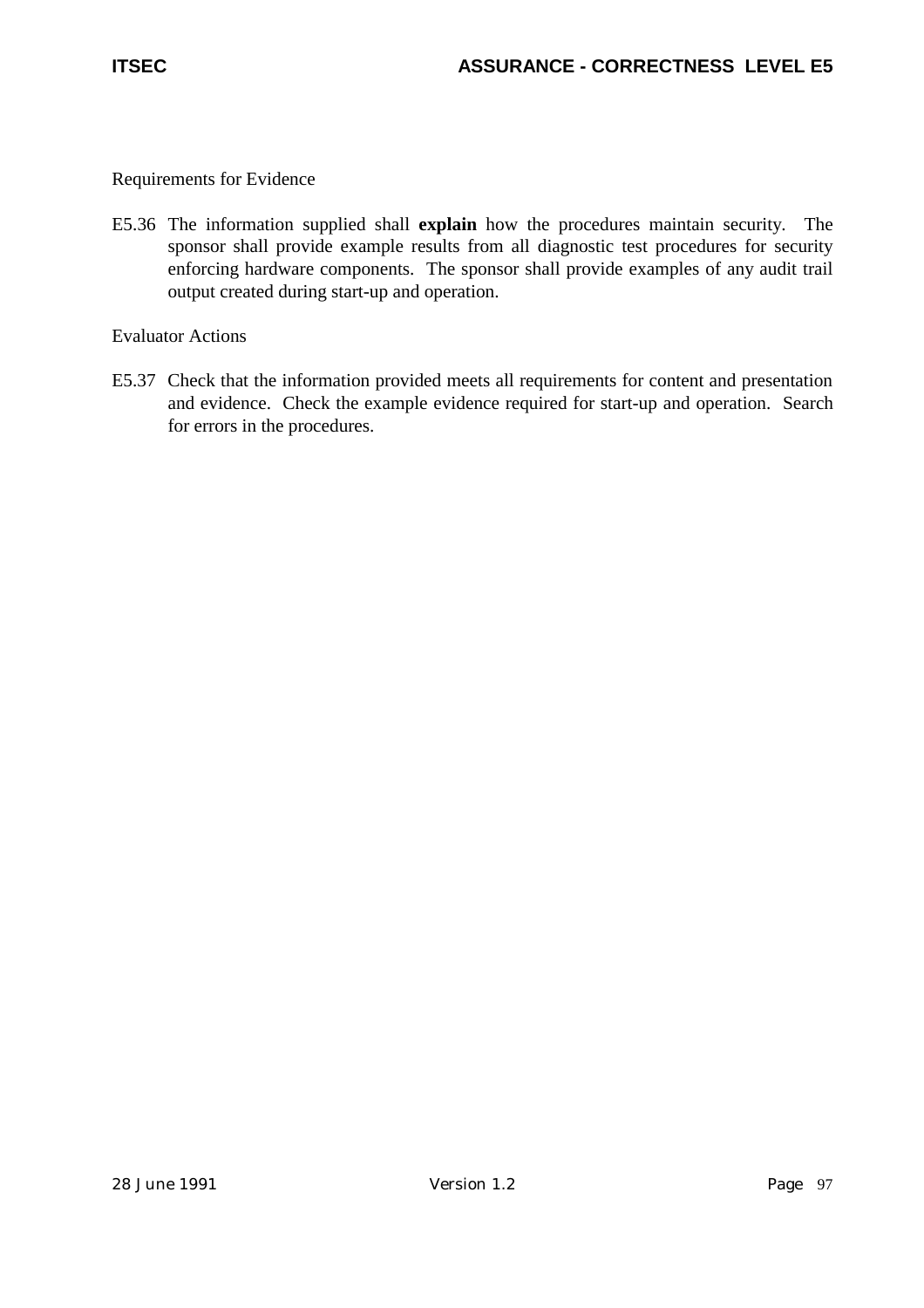## **LEVEL E6**

#### **Construction - The Development Process**

E6.1 The sponsor shall provide the TOE, and the following documentation:

- The security target for the TOE
- Definition or reference to an underlying formally specified model of security
- Informal interpretation of the underlying model in terms of the security target
- **Formal** description of the architecture of the TOE
- Semiformal description of the detailed design
- Test documentation
- Library of test programs and tools used for testing the TOE, **including tools which can be used to detect inconsistencies between source code and executable code if there are any security enforcing or security relevant source code components (e.g. a disassembler and/or a debugger)**
- Source code or hardware drawings for all security enforcing and security relevant components
- Informal description of correspondence between source code or hardware drawings and the detailed design **and the formal specification of security enforcing functions**

### **Phase 1 - Requirements**

Requirements for Content and Presentation

E6.2 The security target shall explain the security enforcing functions to be provided by the TOE. In the case of a system, in addition the security target shall include a System Security Policy (SSP) identifying the security objectives and the threats to the system. In the case of a product, in addition the security target shall include a rationale, identifying the method of use for the product, the intended environment and the assumed threats within that environment. A formal model of security policy shall be provided or referenced to define the underlying security policy to be enforced by the TOE. An informal interpretation of this model in terms of the security target shall be provided.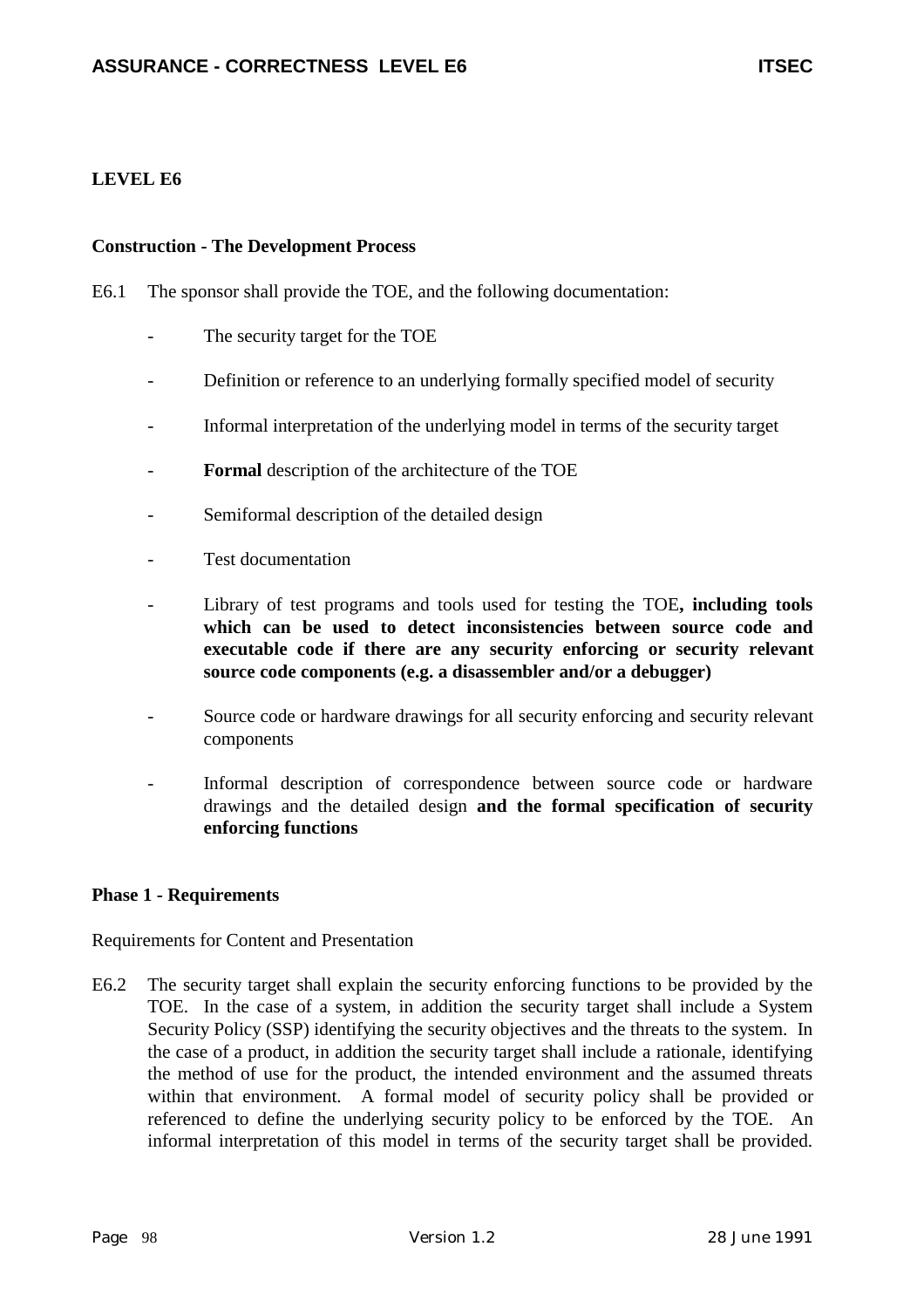The security enforcing functions within the security target shall be specified using both an informal and **formal** style as categorised in Chapter 2.

### Requirements for Evidence

E6.3 In the case of a system the security target shall explain how the proposed functionality fulfils the security objectives and is adequate to counter the identified threats. In the case of a product the security target shall explain how the functionality is appropriate for that method of use and is adequate to counter the assumed threats. The informal interpretation of the formal security policy model shall explain how the security target satisfies the underlying security policy.

### Evaluator Actions

E6.4 Check that the information provided meets all requirements for content and presentation and evidence. Check that there are no inconsistencies in the security target. Check that there are no security features in the security target that conflict with the underlying security policy.

### **Phase 2 - Architectural Design**

Requirements for Content and Presentation

E6.5 A **formal** notation shall be used in the architectural design to produce a **formal** description. It shall explain the general structure of the TOE. It shall explain the external interfaces of the TOE. It shall explain any hardware and firmware required by the TOE with a statement of the functionality of supporting protection mechanisms implemented in that hardware or firmware. It shall explain the separation of the TOE into security enforcing and other components. It shall explain the interrelationships between the security enforcing components.

Requirements for Evidence

E6.6 The description of the architecture shall explain how the security enforcing functions of the security target will be provided. It shall explain how the separation into security enforcing and other components is achieved. It shall explain how the chosen structure provides for largely independent security enforcing components. It shall explain why the interrelationships between the security enforcing components are necessary. **It shall explain, using a combination of formal and informal techniques, how it is consistent with the formal security policy model of the underlying security policy.**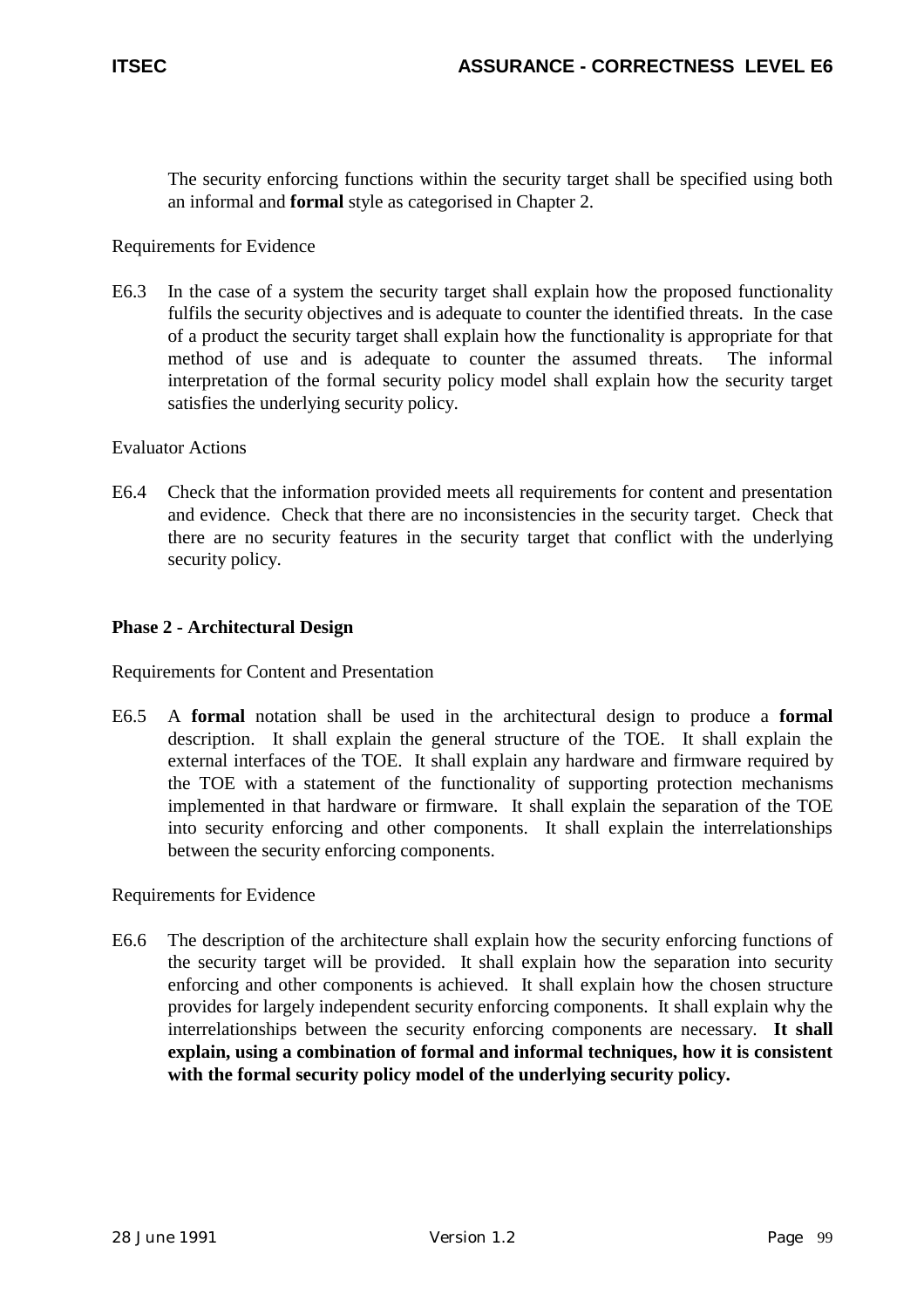E6.7 Check that the information provided meets all requirements for content and presentation and evidence. Check that the separation of security enforcing and other components is valid. **Check that formal arguments are valid.**

## **Phase 3 - Detailed Design**

Requirements for Content and Presentation

E6.8 A semiformal notation shall be used to develop a semiformal detailed design. The detailed design shall specify all basic components. It shall explain, through all levels of the design hierarchy, the realisation of all security enforcing and security relevant functions. It shall explain the separation of the TOE into security enforcing, security relevant and other components. It shall be structured into well-defined, largely independent basic components that facilitate testing and minimise the potential for violations of security. It shall incorporate significant use of layering, abstraction and data hiding. It shall identify all security mechanisms. It shall map security enforcing functions to mechanisms and functional units. Unnecessary functionality shall be excluded from security enforcing and security relevant components. All interfaces of security enforcing and security relevant components shall be documented stating their purpose and parameters and effects. The purpose of all variables used by more than one functional unit shall be explained. Specifications/definitions for mechanisms shall be provided. These specifications shall be suitable for the analysis of interrelationships between the mechanisms employed. Specifications need not be provided for components that are neither security enforcing nor security relevant. Where more than one level of specification is provided, there shall be a clear and hierarchical relationship between levels.

Requirements for Evidence

E6.9 The detailed design shall explain how the security mechanisms provide the security enforcing functions specified in the security target. It shall explain why the remaining functionality cannot be excluded from the security enforcing and security relevant components. It shall explain why components for which no design information is provided cannot be either security enforcing or security relevant.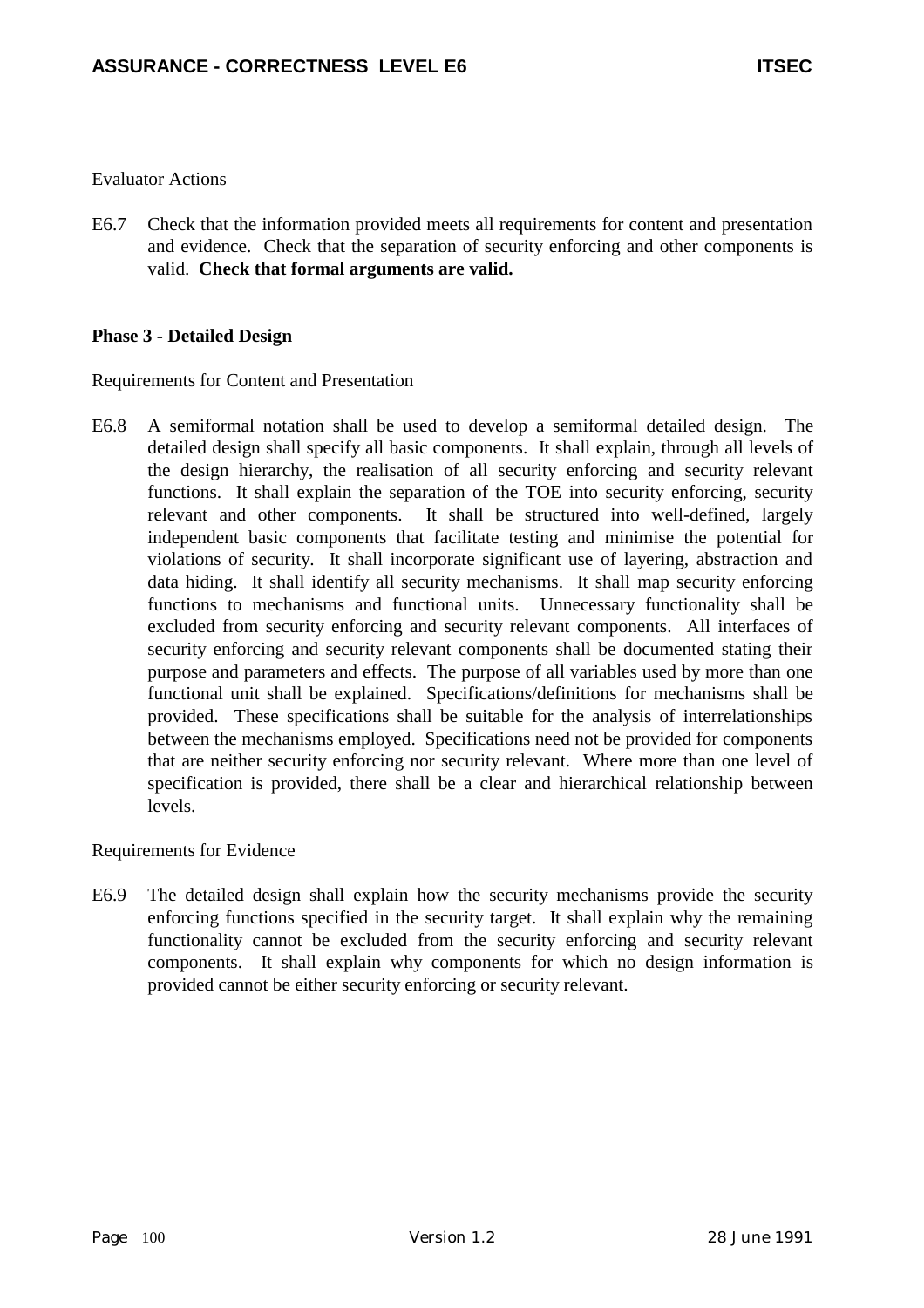E6.10 Check that the information provided meets all requirements for content and presentation and evidence.

### **Phase 4 - Implementation**

Requirements for Content and Presentation

E6.11 The source code and hardware drawings shall be completely structured into small, comprehensible, separate sections. The description of correspondence shall explain the correspondence between source code or hardware drawings and functional units of the detailed design. **It shall explain the correspondence between the security mechanisms as represented in the source code or hardware drawings and the formal specification of security enforcing functions in the security target.** The test documentation shall contain plan, purpose, procedures and results of the tests and a justification why the extent of test coverage is sufficient. The library of test programs shall contain test programs and tools to enable all tests covered by the test documentation to be repeated.

Requirements for Evidence

E6.12 The test documentation shall explain the correspondence between tests and the **formal specification of** security enforcing functions defined in the security target. It shall explain the correspondence between tests and the security enforcing and security relevant functions defined in the detailed design. It shall explain the correspondence between tests and the security mechanisms as represented in the source code or hardware drawings. Evidence of retests after the discovery and correction of errors relevant to security is obligatory to demonstrate that the errors have been eliminated and no new errors have been introduced.

### Evaluator Actions

E6.13 Check that the information provided meets all requirements for content and presentation and evidence. Use the library of test programs to check by sampling the results of tests. Check that tests cover all security enforcing functions identified in the security target. Check that the tests cover all security enforcing and security relevant functions identified in the detailed design and all security mechanisms identifiable in the source code or hardware drawings. Check all retesting following the correction of errors. Perform additional tests to search for errors. **Investigate any suspected inconsistencies between source code and executable code found during testing using the sponsor supplied tools.**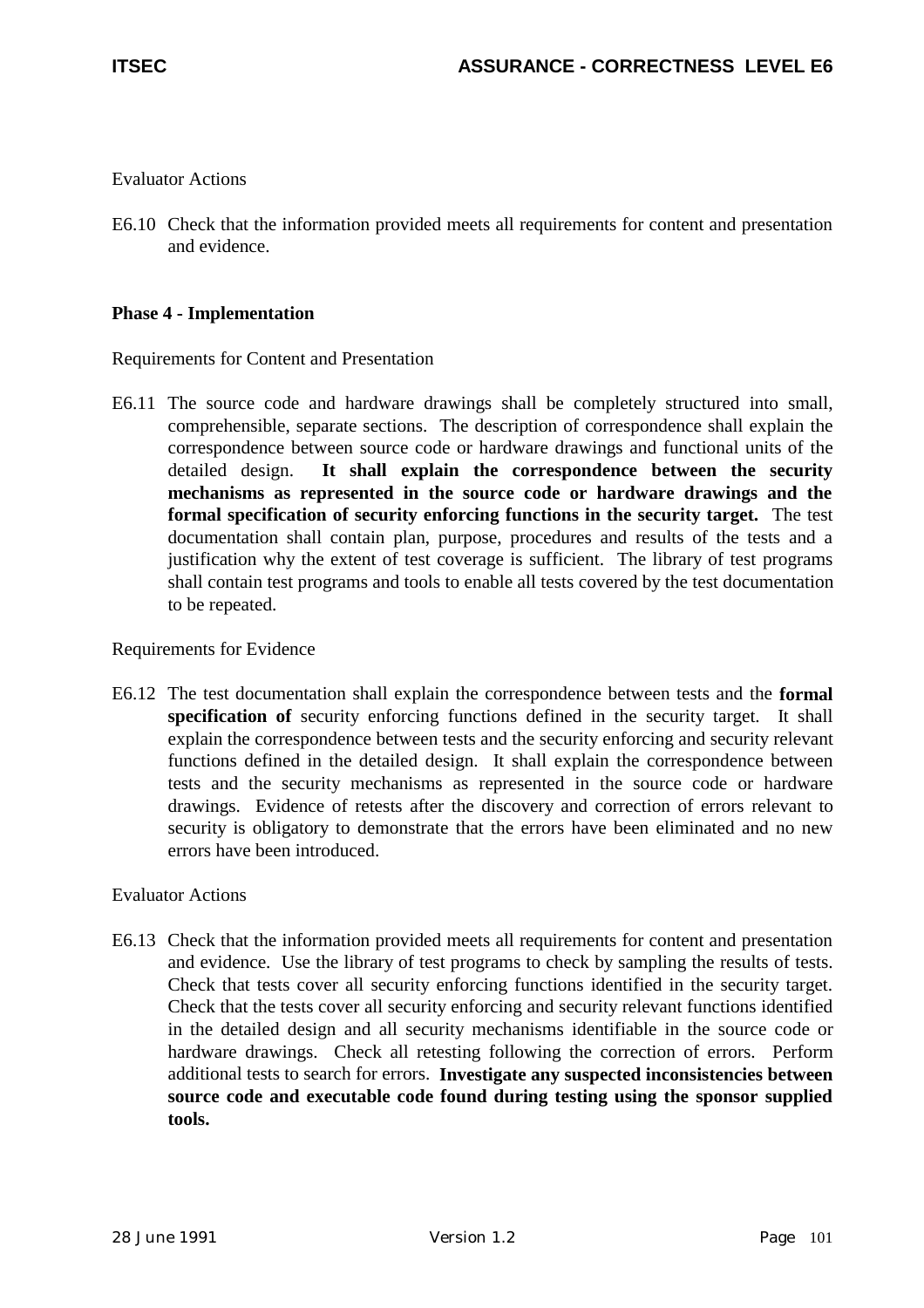E6.14 The sponsor shall provide the following documentation:

- Configuration list identifying the version of the TOE for evaluation
- Information on the configuration control system and its tools
- Audit information on modifications of all objects of the TOE subject to configuration control
- Information on the acceptance procedure
- Information on the integration procedure
- Information on the security of the development environment
- Description of all implementation languages and compilers used
- Source code of all runtime libraries used

### **Aspect 1 - Configuration Control**

Requirements for Content and Presentation

E6.15 The development process shall be supported by a tool based configuration control system and an acceptance procedure. The configuration control tools shall ensure that the person responsible for acceptance of an object into configuration control was not one of its designers or developers. The configuration list provided shall enumerate all basic components out of which the TOE is built. The TOE, its basic components and all documents provided including the manuals and the source code or hardware drawings shall possess a unique identifier. The use of this unique identifier is obligatory in references. The configuration control system shall ensure that the TOE under evaluation matches the documentation provided and that only authorised changes by authorised persons are possible. **All tools used in the development process shall be subject to configuration control.** All objects created during the development process which pass through the acceptance procedure shall be subject to configuration control. All security enforcing and security relevant objects under configuration control shall be identified as such. The configuration control tools shall be able to control and audit changes between different versions of objects subject to configuration control. All modifications of these objects shall be audited with originator, date and time. The configuration control tools shall be able to support the creation and handling of variable relationships between objects under configuration control. In the event of a change to any of these objects, the tools shall be able to identify all other objects under configuration control affected by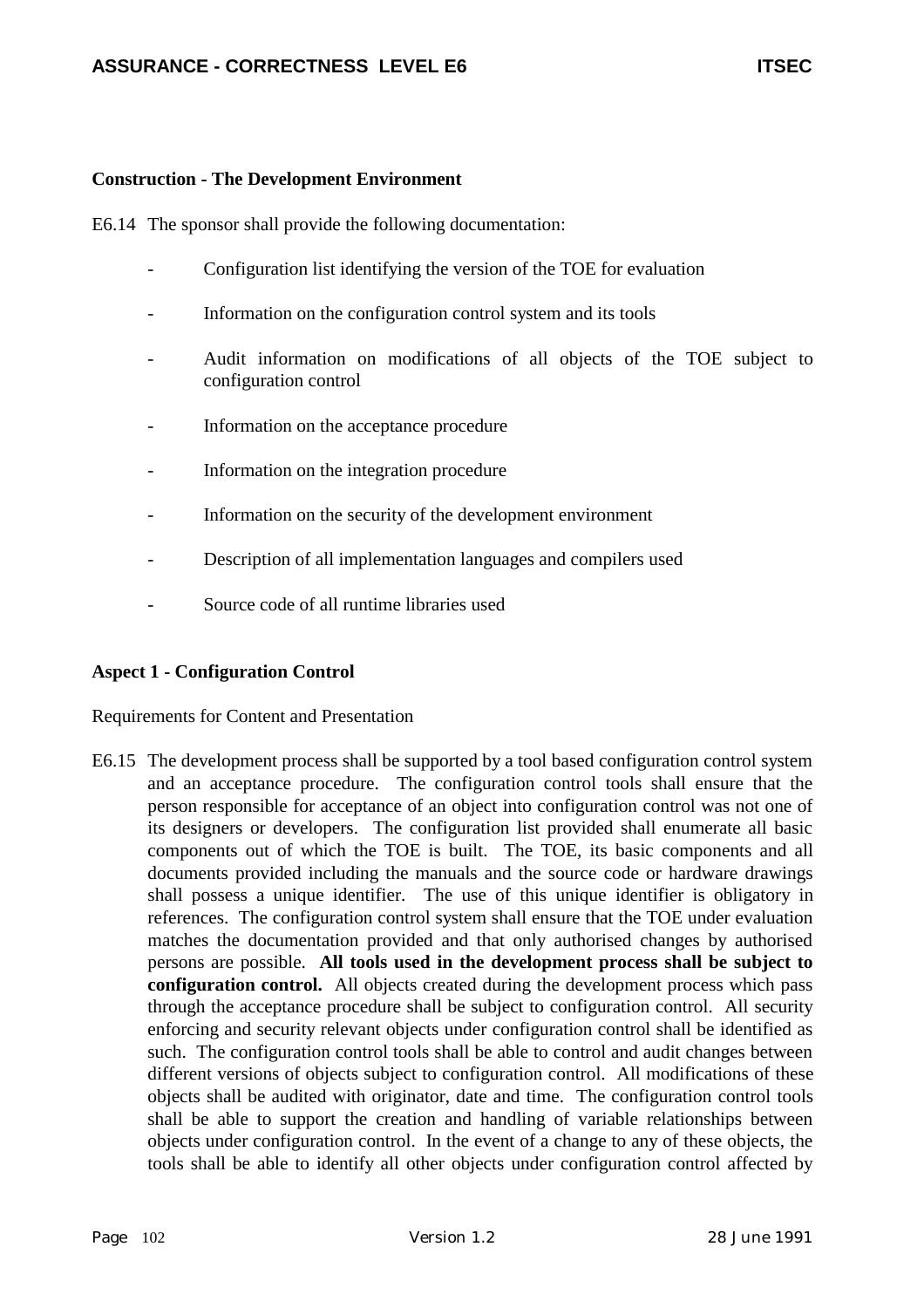this change together with an indication of whether they are security enforcing or security relevant objects.

### Requirements for Evidence

E6.16 The information on the configuration control system and the integration procedure shall explain how they are used in practice and applied in the manufacturing process in accordance with the developer's quality management procedures. The information on the configuration control system shall explain how the tools ensure that the person responsible for acceptance of an object was not one of its designers or developers. Example audit trail output from the configuration control system shall be provided.

### Evaluator Actions

E6.17 Check that the documented procedures are being applied. Check that the information provided meets all requirements for content and presentation and evidence. Check the example audit trail output. Use the developers tools to create selected parts of the TOE and compare with the submitted version of the TOE.

### **Aspect 2 - Programming Languages and Compilers**

Requirements for Content and Presentation

E6.18 Any programming languages used for implementation shall be well-defined, e.g. as in an ISO standard. Any implementation dependent options of the programming language shall be documented. For all compilers used, the implementation options selected shall be documented. The source code of any runtime libraries shall be provided.

Requirements for Evidence

E6.19 The definition of the programming languages shall define unambiguously the meaning of all statements used in the source code.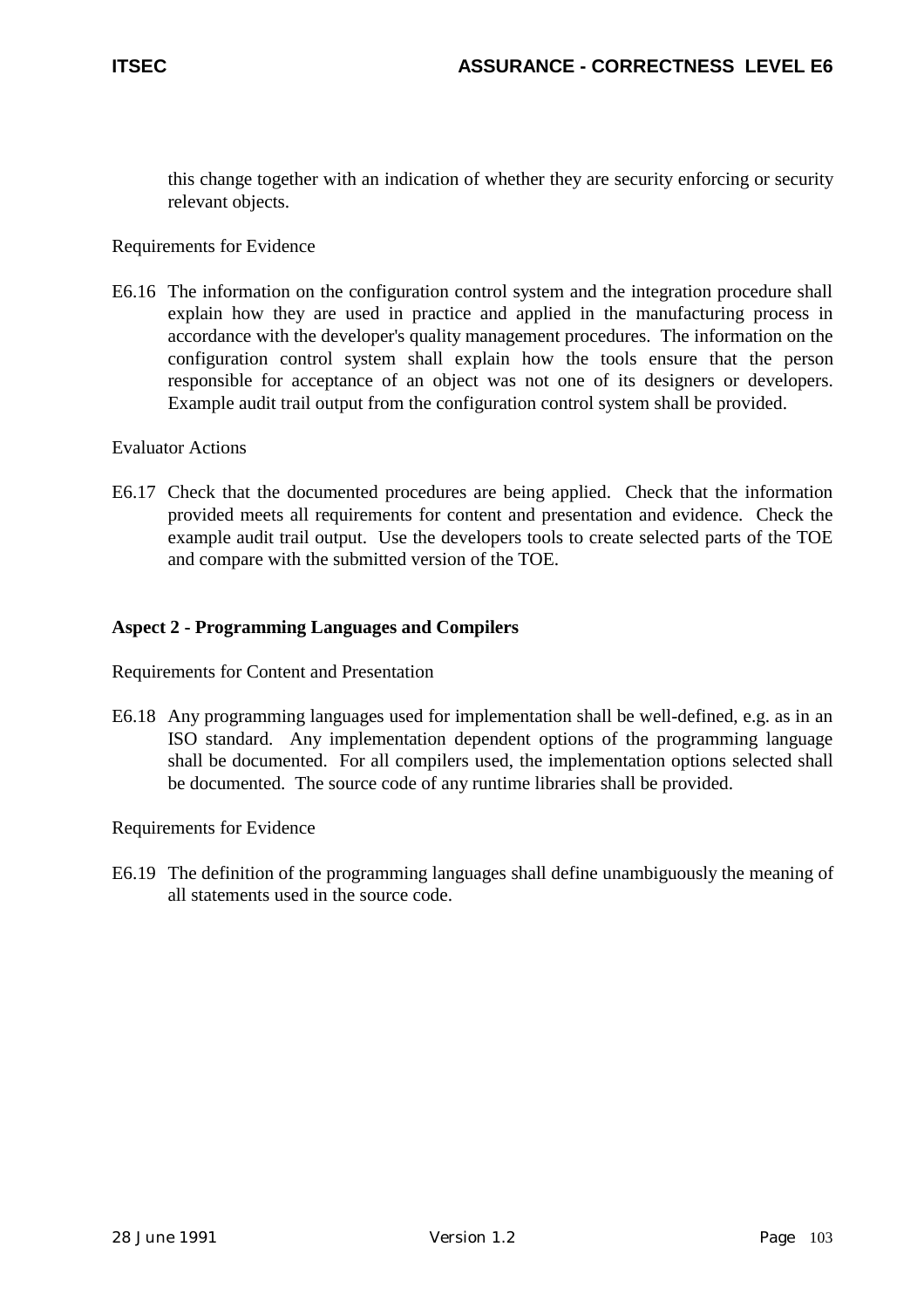E6.20 Check that the information provided meets all requirements for content and presentation and evidence.

### **Aspect 3 - Developers Security**

Requirements for Content and Presentation

E6.21 The document on the security of the development environment shall explain the intended protection for the integrity of the TOE and the confidentiality of the associated documents. Physical, procedural, personnel and other security measures used by the developer shall be explained.

Requirements for Evidence

E6.22 The information on the security of the development environment shall explain how the integrity of the TOE and the confidentiality of the associated documentation are maintained.

Evaluator Actions

E6.23 Check that the documented procedures are being applied. Check that the information provided meets all requirements for content and presentation and evidence. Search for errors in the procedures.

### **Operation - The Operational Documentation**

- E6.24 The sponsor shall provide the following documentation:
	- User documentation
	- Administration documentation

### **Aspect 1 - User Documentation**

Requirements for Content and Presentation

E6.25 The user documentation shall explain the security enforcing functions relevant to the end-user. It shall also give guidelines covering their secure operation. The user documentation e.g. Reference Manuals, User Guides, shall be structured, internally consistent, and consistent with all other documents supplied for this level.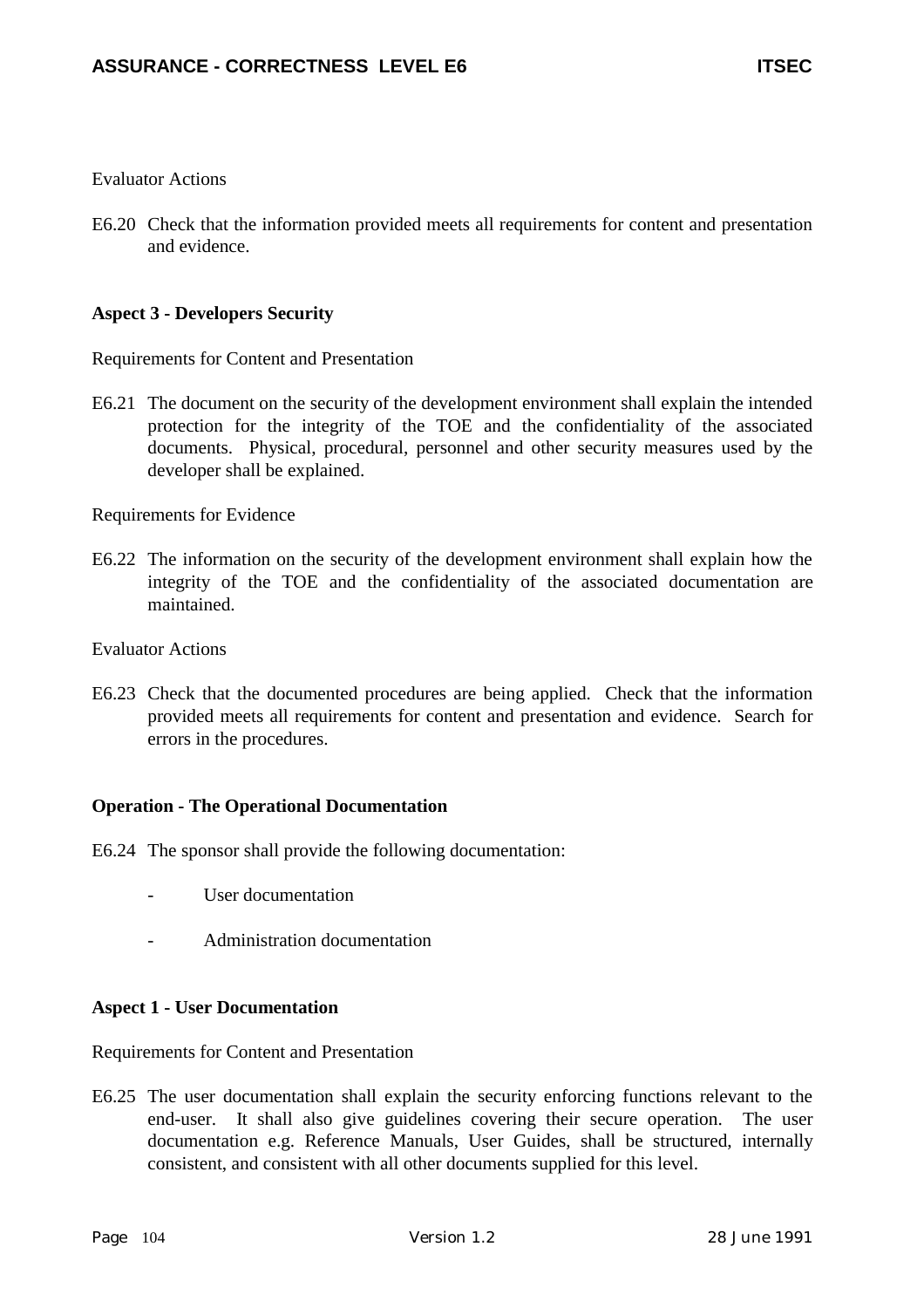Requirements for Evidence

E6.26 The user documentation shall explain how an end-user uses the TOE in a secure manner.

Evaluator Actions

E6.27 Check that the information provided meets all requirements for content and presentation and evidence.

#### **Aspect 2 - Administration Documentation**

Requirements for Content and Presentation

E6.28 The administration documentation shall explain the security enforcing functions relevant to an administrator. It shall distinguish two types of functions: those which allow an administrator to control security parameters, and those which only allow him to obtain information. If an administrator is required, it shall explain all security parameters which are under his control. It shall explain each type of security-relevant event, relevant to the administrative functions. It shall explain details, sufficient for use, of procedures relevant to the administration of security. It shall give guidelines on the consistent and effective use of the security features of the TOE and how those features interact. It shall explain instructions on how the system/product shall be installed and how, if appropriate, it shall be configured. The administration documentation, e.g. Reference Manuals, Administrator Guides, shall be structured, internally consistent, and consistent with all other documents supplied for this level.

Requirements for Evidence

E6.29 The administration documentation shall explain how the TOE is administered in a secure manner.

#### Evaluator Actions

E6.30 Check that the information provided meets all requirements for content and presentation and evidence.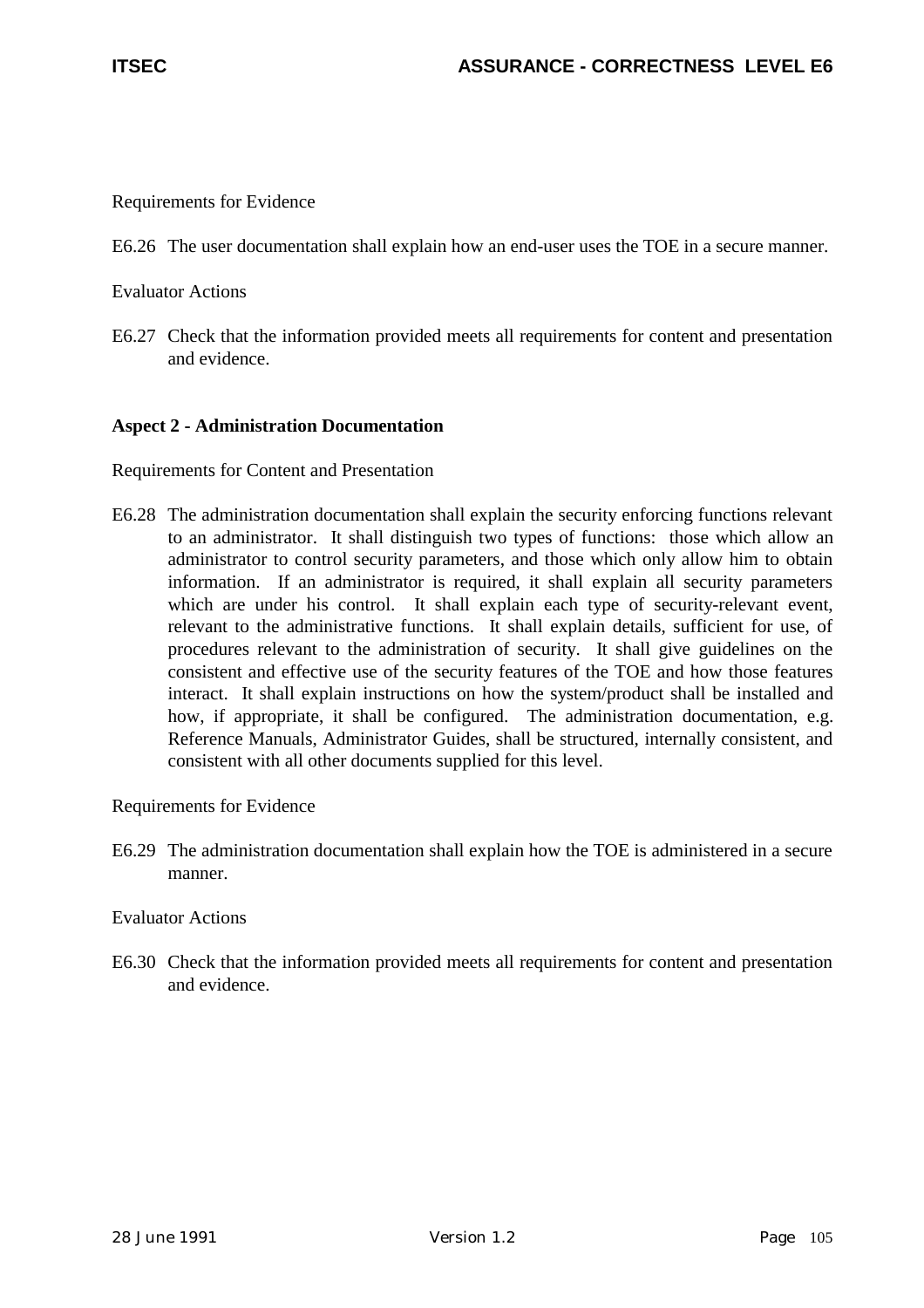#### **Operation - The Operational Environment**

E6.31 The sponsor shall provide the following documentation:

- Delivery and Configuration Documentation
- Start-up and Operation Documentation

#### **Aspect 1 - Delivery and Configuration**

Requirements for Procedures and Standards

E6.32 If different configurations are possible**, they shall be defined in terms of the formal architectural design, and** the impact of the configurations on security shall be explained. The procedures for delivery and system generation shall be explained. A procedure approved by the national certification body for this evaluation level shall be followed, which guarantees the authenticity of the delivered TOE. While generating the TOE, any generation options and/or changes shall be audited in such a way that it is subsequently possible to reconstruct exactly how and when the TOE was generated.

Requirements for Evidence

E6.33 The information supplied shall explain how the procedures maintain security.

Evaluator Actions

E6.34 Check that the information provided meets all requirements for content and presentation and evidence. Check the correct application of the delivery procedures. Search for errors in the system generation procedures.

# **Aspect 2 - Start-up and Operation**

Requirements for Procedures and Standards

E6.35 The procedures for secure start-up and operation shall be explained. If any security enforcing functions can be deactivated or modified during start-up, normal operation or maintenance, this shall be explained. Procedures shall exist which can restore the TOE to a secure state after a failure, or a hardware or software error. If the TOE contains hardware which contains security enforcing hardware components, then administrator, end-user, or self initiated diagnostic tests shall exist that can be performed on the TOE in its operational environment.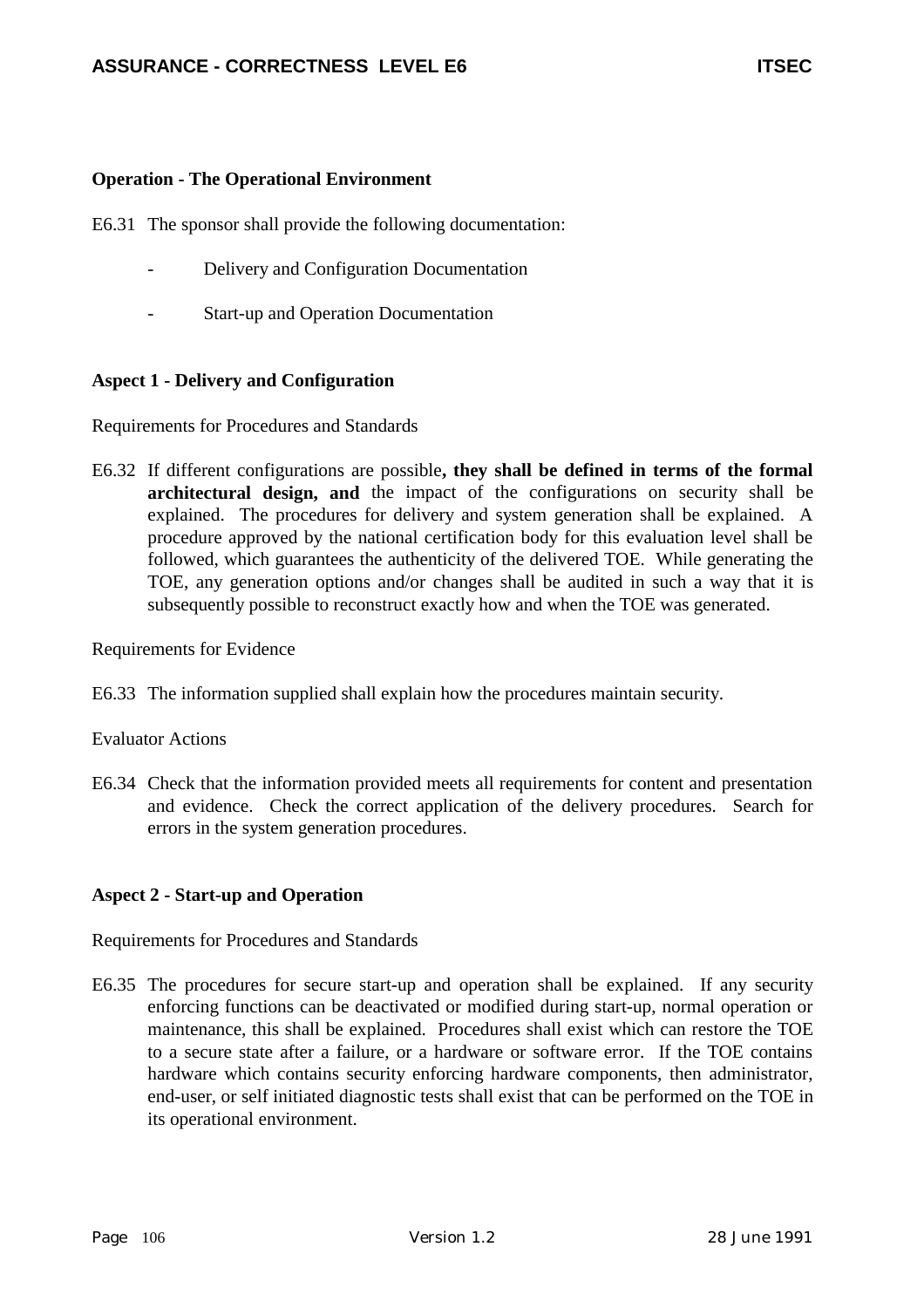Requirements for Evidence

E6.36 The information supplied shall explain how the procedures maintain security. The sponsor shall provide example results from all diagnostic test procedures for security enforcing hardware components. The sponsor shall provide examples of any audit trail output created during start-up and operation.

Evaluator Actions

E6.37 Check that the information provided meets all requirements for content and presentation and evidence. Check the example evidence required for start-up and operation. Search for errors in the procedures.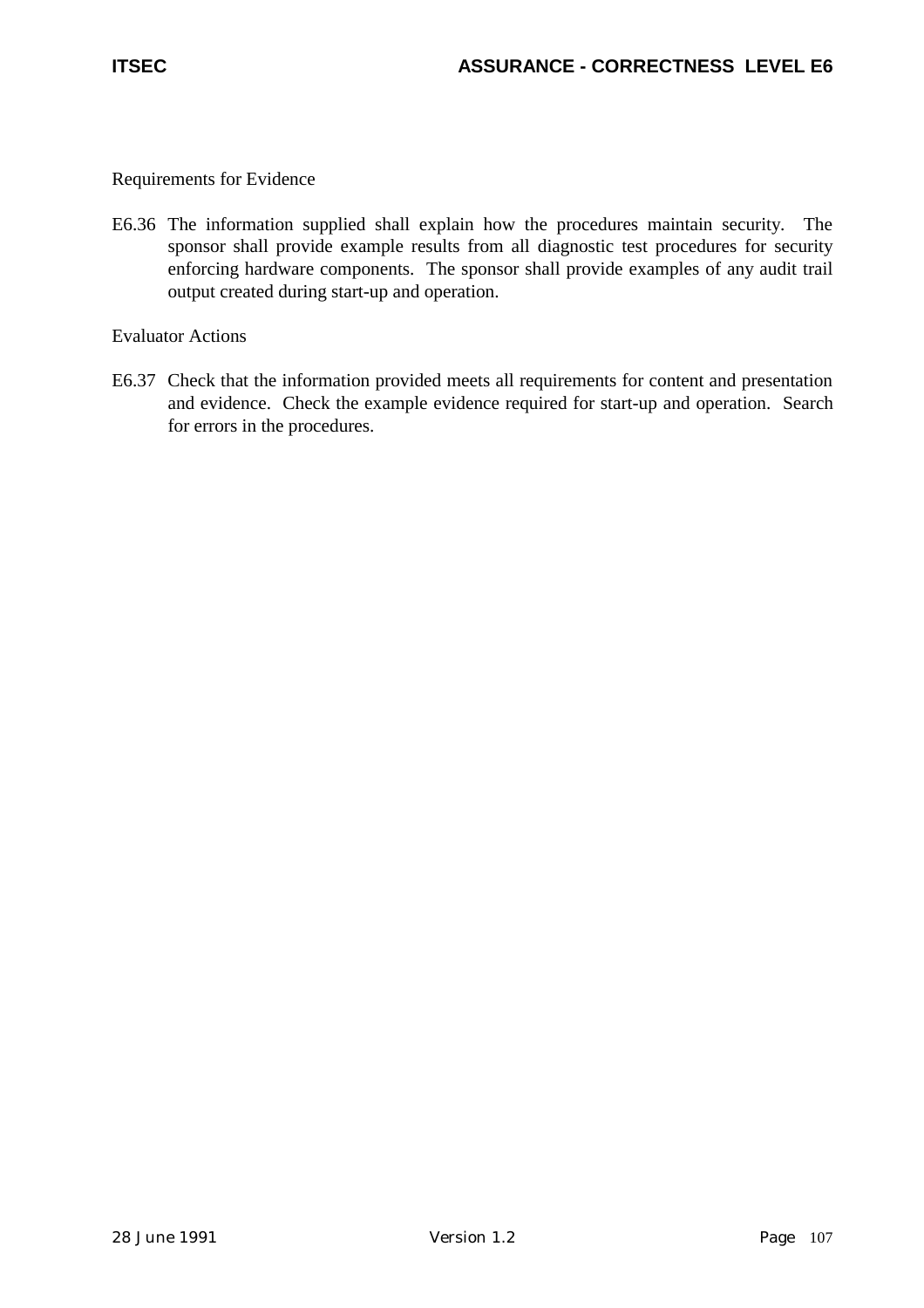# **5 RESULTS OF EVALUATION**

# **Introduction**

5.1 Evaluation of a TOE in accordance with the correctness and effectiveness criteria set out in this document provides a measure of the assurance that the TOE will meet its security target. This is indicated by the evaluation level achieved and a rating for the minimum strength of the security mechanisms of the TOE.

#### **Rating**

- 5.2 The rating awarded to a TOE as the results of evaluation shall consist of the following:
	- a reference to the security target for the TOE used as the baseline for evaluation;
	- the evaluation level achieved by assessment of correctness and consideration of effectiveness;
	- the confirmed rating of the minimum strength of the security mechanisms of the TOE.
- 5.3 The security target shall be specified in a manner that is suitable for evaluation by an independent body and which is in accordance with the criteria for the stated evaluation level and type of TOE.
- 5.4 The evaluation level awarded shall only be E0, E1, E2, E3, E4, E5 or E6.
- 5.5 The confirmed rating of minimum strength shall only be awarded if the TOE has been successfully evaluated, ie. it is not awarded E0. The rating awarded shall only be basic, medium or high.
- 5.6 A TOE that satisfies all the correctness criteria for its targeted evaluation level and passes all aspects of consideration of effectiveness at that level, including the claimed minimum strength of mechanisms, shall be awarded the rating of that evaluation level and minimum strength of mechanisms.
- 5.7 A TOE that is found to contain an exploitable vulnerability that has not been eliminated during the course of evaluation shall be withdrawn from evaluation or awarded E0.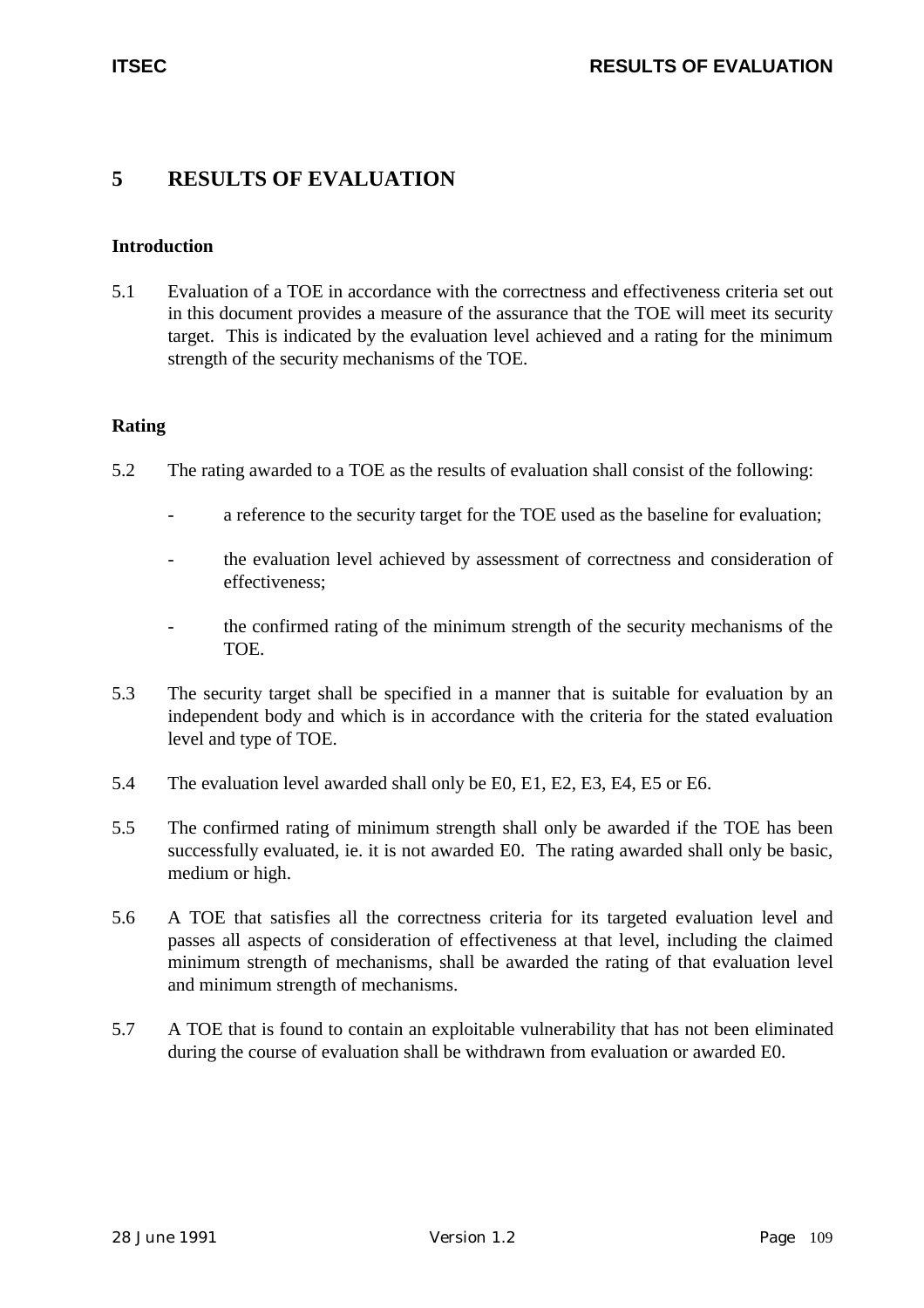- 5.8 A TOE that fails to provide satisfactory evidence to satisfy the criteria for its targeted evaluation level but where no exploitable vulnerability has been found may be awarded a lower evaluation level where the evidence in question is not required to satisfy the criteria for that level. If there is insufficient time or resources to consider the TOE against that lower level, or if unanswered questions exist, it shall either be withdrawn from evaluation or awarded E0.
- 5.9 A TOE will only fail evaluation on grounds of effectiveness if an exploitable vulnerability is found and not eliminated. In this case it must be withdrawn from evaluation or awarded E0.
- 5.10 A TOE assigned a rating of E0 will have no rating for the minimum strength of mechanisms since it has been demonstrated that there is inadequate assurance in the TOE.
- 5.11 The report produced by the evaluator containing and supporting the evaluation results shall be presented in a form acceptable for consideration by the appropriate national certification body.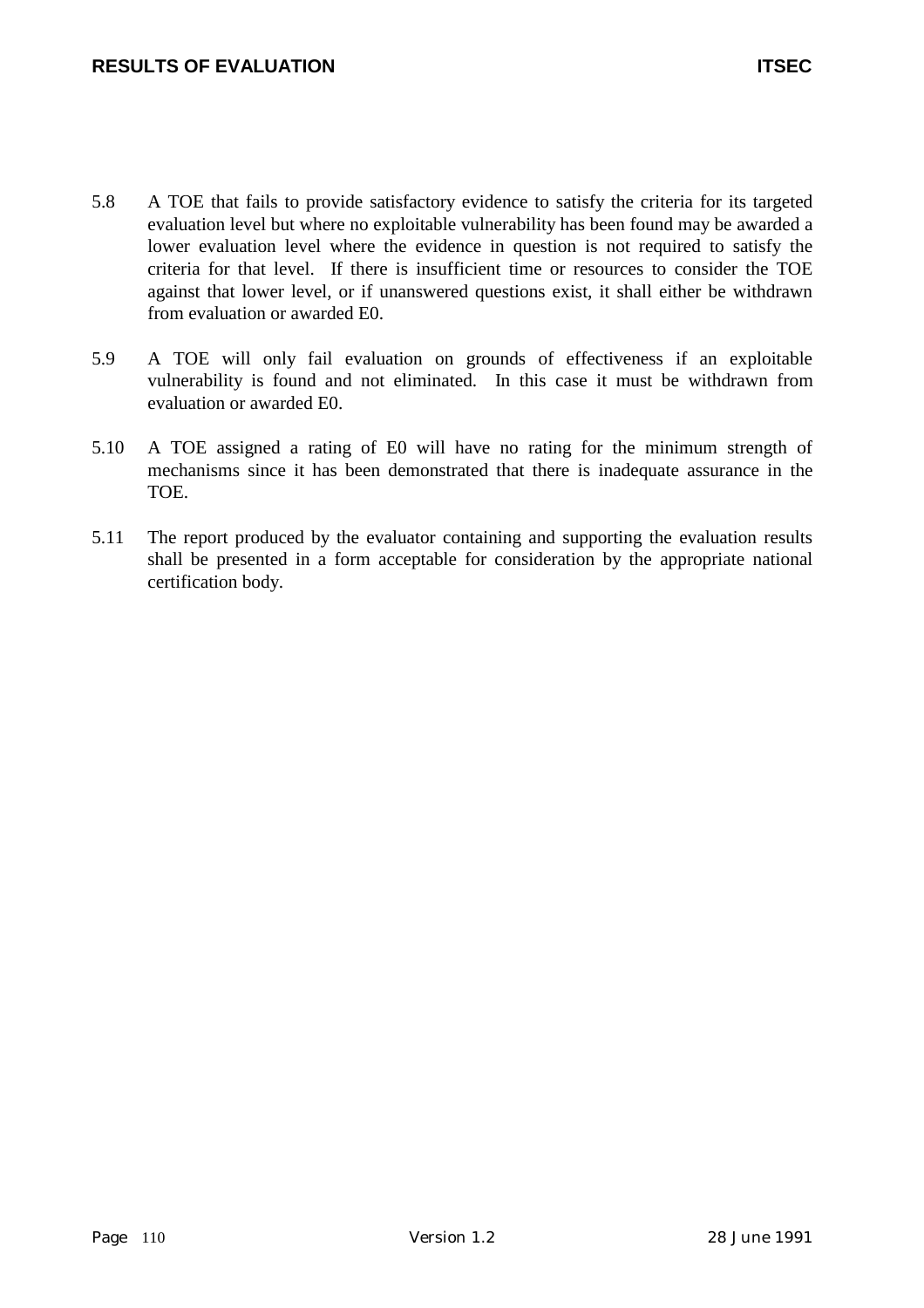# **6 GLOSSARY AND REFERENCES**

#### **Introduction**

6.1 This chapter contains definitions of technical terms that are used with a meaning specific to this document. Technical terms used within this document that are not defined here are used throughout the document in a manner consistent with their generally accepted meaning.

#### **Definitions**

- 6.2 **Acceptance Procedure:** a procedure which takes objects produced during the development, production and maintenance processes for a Target of Evaluation and, as a positive act, places them under the controls of a Configuration Control system.
- 6.3 **Accreditation:** has two definitions according to circumstances:
	- a) the procedure for accepting an IT system for use within a particular environment;
	- b) the procedure for recognising both the technical competence and the impartiality of a test laboratory to carry out its associated tasks.
- 6.4 **Administration Documentation:** the information about a Target of Evaluation supplied by the developer for use by an administrator.
- 6.5 **Administrator:** a person in contact with the Target of Evaluation who is responsible for maintaining its operational capability.
- 6.6 **Architectural Design:** a phase of the Development Process wherein the top level definition and design of a Target of Evaluation is specified.
- 6.7 **Assurance:** the confidence that may be held in the security provided by a Target of Evaluation.
- 6.8 **Assurance Profile:** an assurance requirement for a TOE whereby different levels of confidence are required in different security enforcing functions.
- 6.9 **Availability:** the prevention of the unauthorised withholding of information or resources.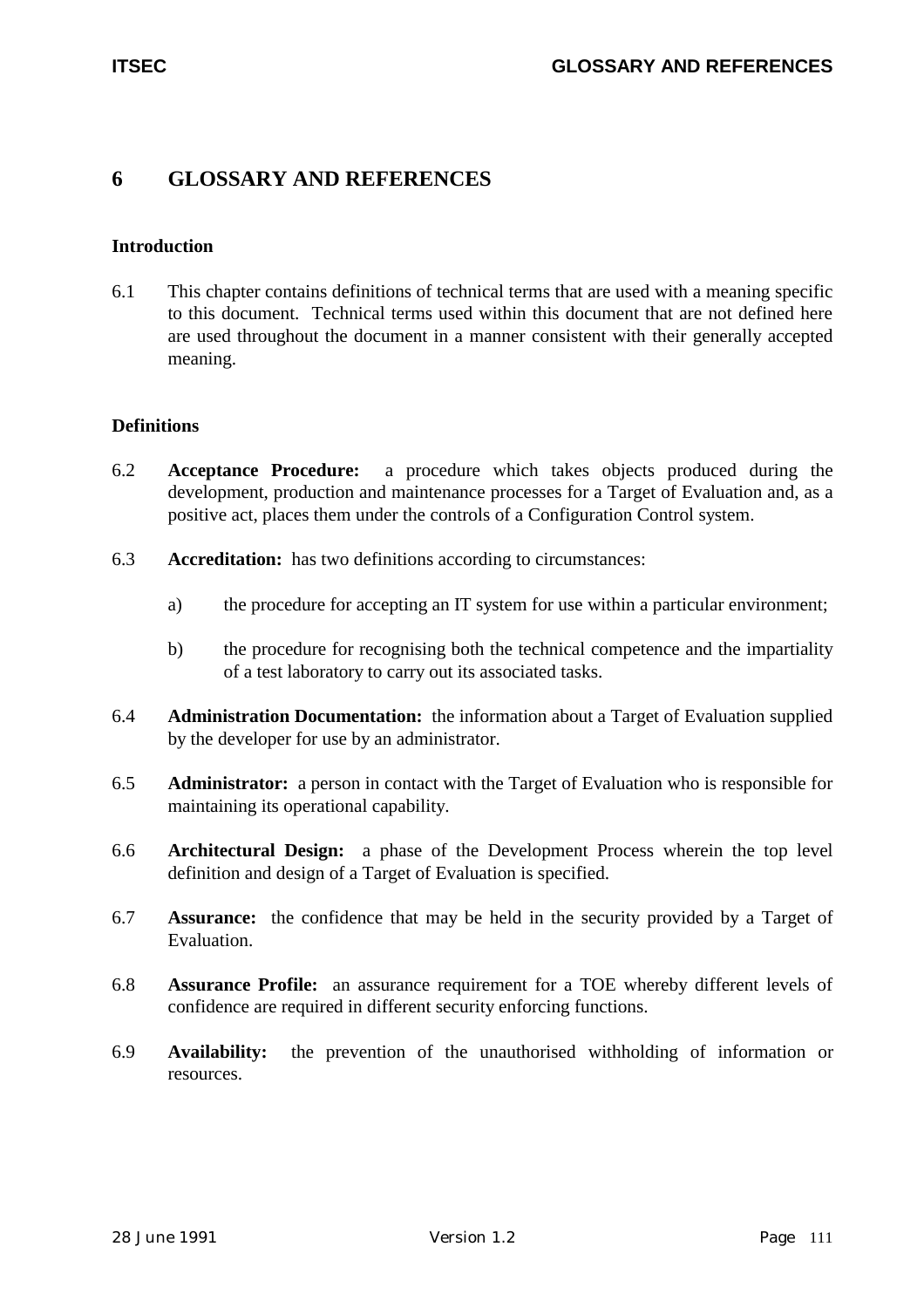- 6.11 **Binding of Functionality:** an aspect of the assessment of the effectiveness of a Target of Evaluation, namely the ability of its security enforcing functions and mechanisms to work together in a way which is mutually supportive and provides an integrated and effective whole.
- 6.12 **Certification:** the issue of a formal statement confirming the results of an evaluation, and that the evaluation criteria used were correctly applied.
- 6.13 **Certification Body:** an independent and impartial national organisation that performs certification.
- 6.14 **Component:** an identifiable and self-contained portion of a Target of Evaluation.
- 6.15 **Confidentiality:** the prevention of the unauthorised disclosure of information.
- 6.16 **Configuration:** the selection of one of the sets of possible combinations of features of a Target of Evaluation.
- 6.17 **Configuration Control:** a system of controls imposed on changing controlled objects produced during the development, production and maintenance processes for a Target of Evaluation.
- 6.18 **Construction:** the process of creating a Target of Evaluation.
- 6.19 **Corporate Security Policy:** the set of laws, rules and practices that regulate how assets including sensitive information are managed, protected and distributed within a user organisation.
- 6.20 **Correctness:** a property of a representation of a Target of Evaluation such that it accurately reflects the stated security target for that system or product.
- 6.21 **Covert Channel:** the use of a mechanism not intended for communication to transfer information in a way which violates security.
- 6.22 **Critical Mechanism:** a mechanism within a Target of Evaluation whose failure would create a security weakness.
- 6.23 **Customer:** the person or organisation that purchases a Target of Evaluation.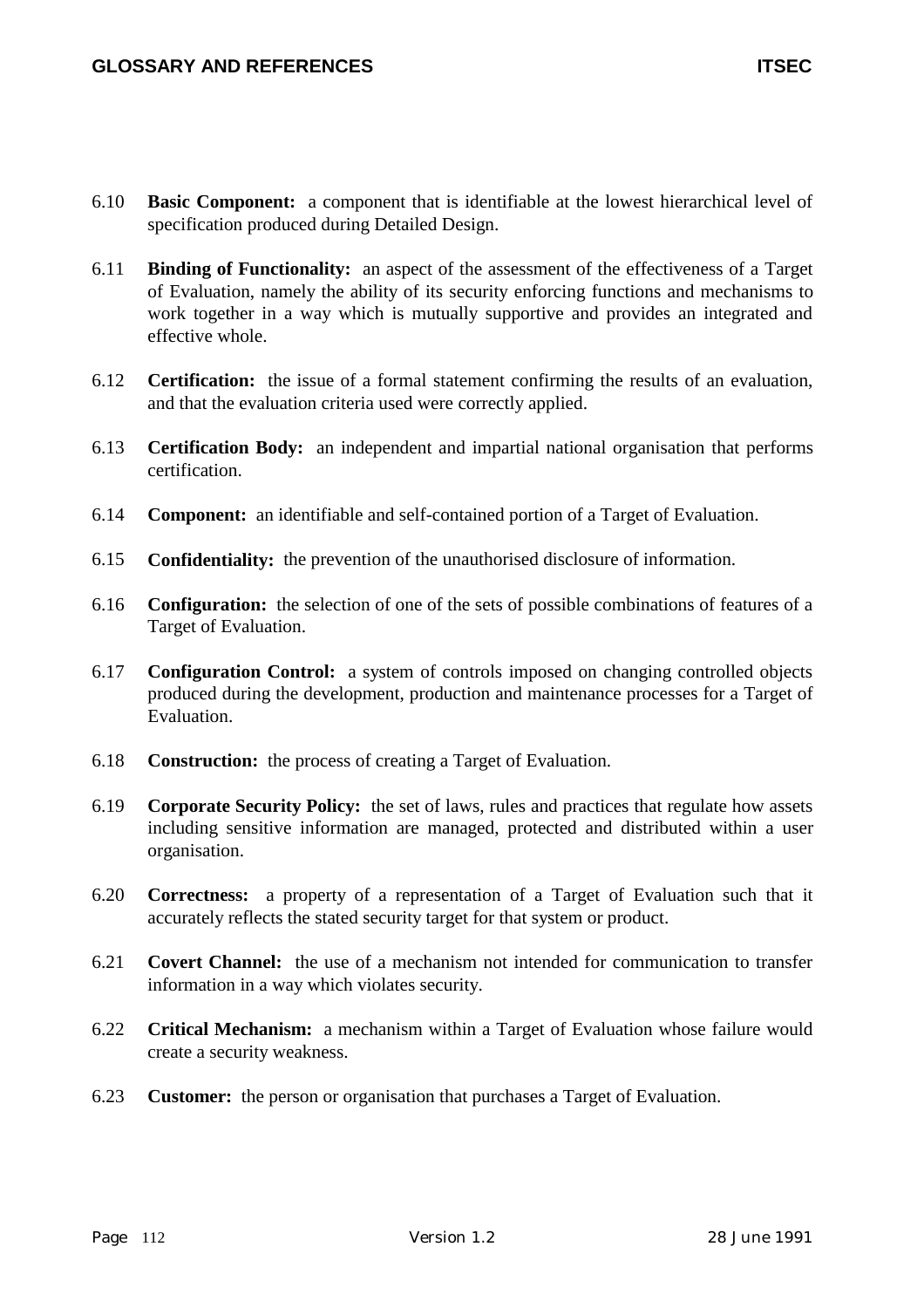- 6.24 **Delivery:** the process whereby a copy of the Target of Evaluation is transferred from the developer to a customer.
- 6.25 **Detailed Design:** a phase of the Development Process wherein the top level definition and design of a Target of Evaluation is refined and expanded to a level of detail that can be used as a basis for implementation.
- 6.26 **Developer:** the person or organisation that manufactures a Target of Evaluation.
- 6.27 **Developer Security:** the physical, procedural and personnel security controls imposed by a developer on his Development Environment.
- 6.28 **Development Environment:** the organisational measures, procedures and standards used whilst constructing a Target of Evaluation.
- 6.29 **Development Process:** The set of phases and tasks whereby a Target of Evaluation is constructed, translating requirements into actual hardware and software.
- 6.30 **Documentation:** the written (or otherwise recorded) information about a Target of Evaluation required for an evaluation. This information may, but need not, be contained within a single document produced for the specified purpose.
- 6.31 **Ease of Use:** an aspect of the assessment of the effectiveness of a Target of Evaluation, namely that it cannot be configured or used in a manner which is insecure but which an administrator or end-user would reasonably believe to be secure.
- 6.32 **Effectiveness:** a property of a Target of Evaluation representing how well it provides security in the context of its actual or proposed operational use.
- 6.33 **End-user:** a person in contact with a Target of Evaluation who makes use only of its operational capability.
- 6.34 **Evaluation:** the assessment of an IT system or product against defined evaluation criteria.
- 6.35 **Evaluator:** the independent person or organisation that performs an evaluation.
- 6.36 **Evaluator Actions:** a component of the evaluation criteria for a particular phase or aspect of evaluation, identifying what the evaluator must do to check the information supplied by the sponsor of the evaluator, and the additional activities he must perform.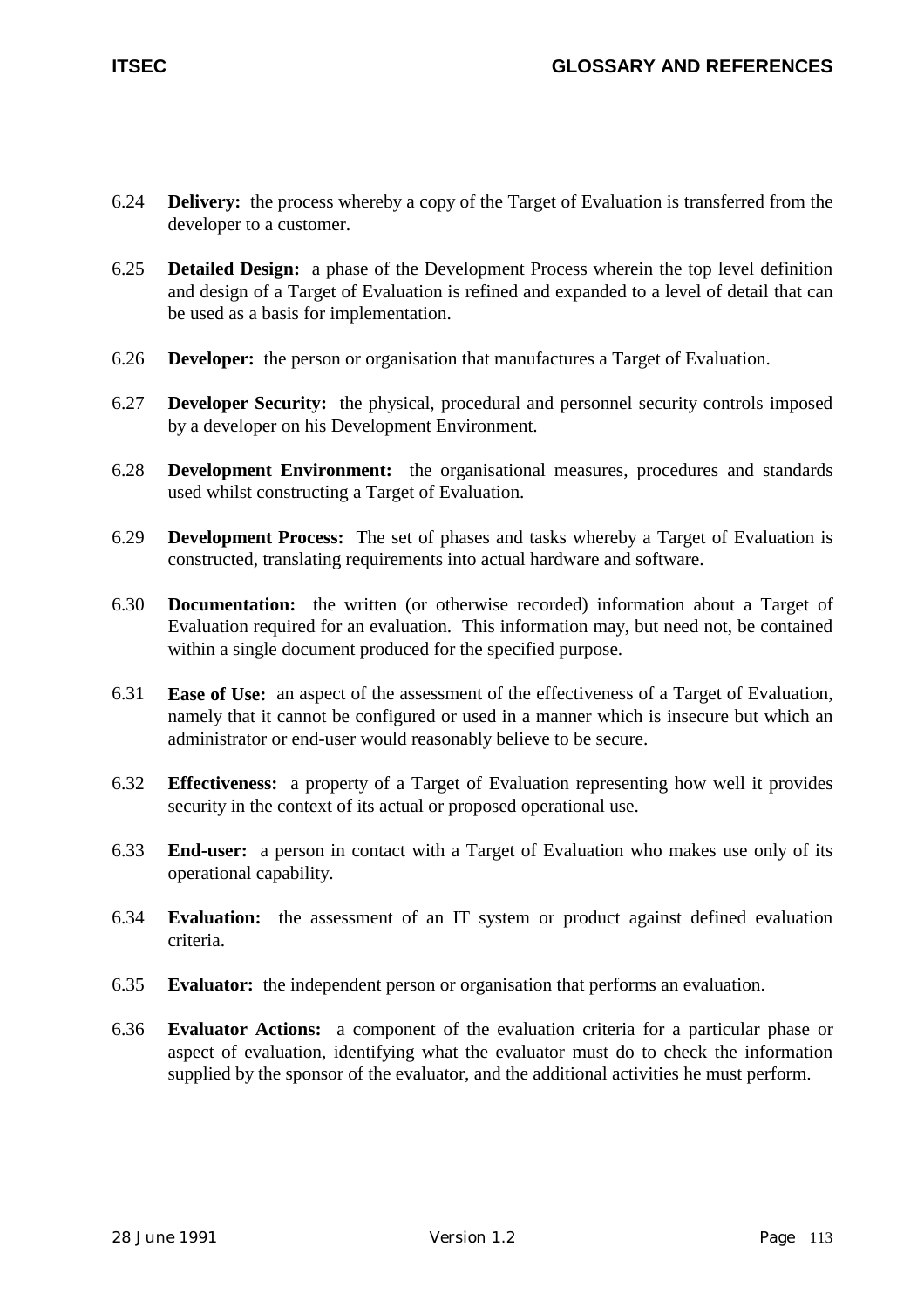- 6.37 **Formal Model of Security Policy:** an underlying model of security policy expressed in a formal style, i.e. an abstract statement of the important principles of security that a TOE will enforce.
- 6.38 **Functional Unit:** a functionally distinct part of a basic component.
- 6.39 **Functionality Class:** a predefined set of complementary security enforcing functions capable of being implemented in a Target of Evaluation.
- 6.40 **Implementation:** a phase of the Development Process wherein the detailed specification of a Target of Evaluation is translated into actual hardware and software.
- 6.41 **Integrity:** the prevention of the unauthorised modification of information.
- 6.42 **Object:** a passive entity that contains or receives information.
- 6.43 **Operating Procedure:** a set of rules defining correct use of a Target of Evaluation.
- 6.44 **Operation:** the process of using a Target of Evaluation.
- 6.45 **Operational Documentation:** the information produced by the developer of a Target of Evaluation to specify and explain how customers should use it.
- 6.46 **Operational Environment:** the organisational measures, procedures and standards to be used whilst operating a Target of Evaluation.
- 6.47 **Penetration Testing:** tests performed by an evaluator on the Target of Evaluation in order to confirm whether or not known vulnerabilities are actually exploitable in practice.
- 6.48 **Product:** a package of IT software and/or hardware, providing functionality designed for use or incorporation within a multiplicity of systems.
- 6.49 **Product Rationale:** a description of the security capabilities of a product, giving the necessary information for a prospective purchaser to decide whether it will help to satisfy his system security objectives.
- 6.50 **Production:** the process whereby copies of the Target of Evaluation are generated for distribution to customers.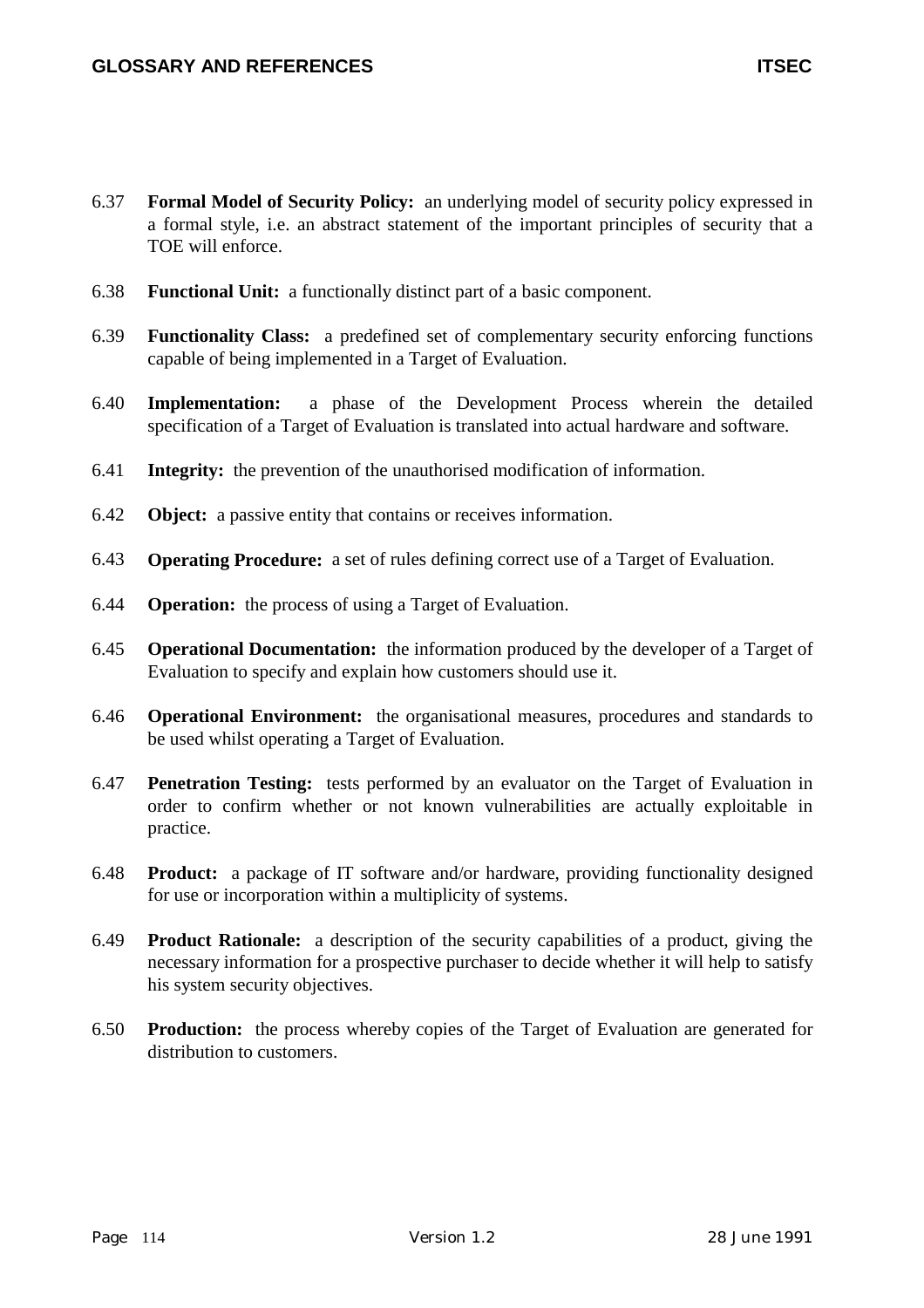- 6.51 **Programming Languages and Compilers:** the tools used within the Development Environment in the construction of the software and/or firmware of a Target of Evaluation.
- 6.52 **Rating:** a measure for the assurance that may be held in a Target of Evaluation, consisting of a reference to its security target, an evaluation level established by assessment of the correctness of its implementation and consideration of its effectiveness in the context of actual or proposed operational use, and a confirmed rating of the minimum strength of its security mechanisms.
- 6.53 **Requirements:** a phase of the Development Process wherein the security target of a Target of Evaluation is produced.
- 6.54 **Requirements for Content and Presentation:** a component of the evaluation criteria for a particular phase or aspect of evaluation identifying what each item of documentation identified as relevant to that phase or aspect of evaluation shall contain and how its information is to be presented.
- 6.55 **Requirements for Evidence:** a component of the evaluation criteria for a particular phase or aspect of evaluation defining the nature of the evidence to show that the criteria for that phase or aspect have been satisfied.
- 6.56 **Requirements for Procedures and Standards:** a component of the evaluation criteria for a particular phase or aspect of evaluation identifying the nature and/or content of procedures or standard approaches that shall be adopted or utilised when the TOE is placed into live operation.
- 6.57 **Security:** the combination of confidentiality, integrity and availability.
- 6.58 **Security Enforcing:** that which directly contributes to satisfying the security objectives of the Target of Evaluation.
- 6.59 **Security Mechanism:** the logic or algorithm that implements a particular security enforcing or security relevant function in hardware and software.
- 6.60 **Security Objectives:** the contribution to security which a Target of Evaluation is intended to achieve.
- 6.61 **Security Policy:** see Corporate Security Policy, System Security Policy, Technical Security Policy.
- 6.62 **Security Relevant:** that which is not security enforcing, but must function correctly for the Target of Evaluation to enforce security.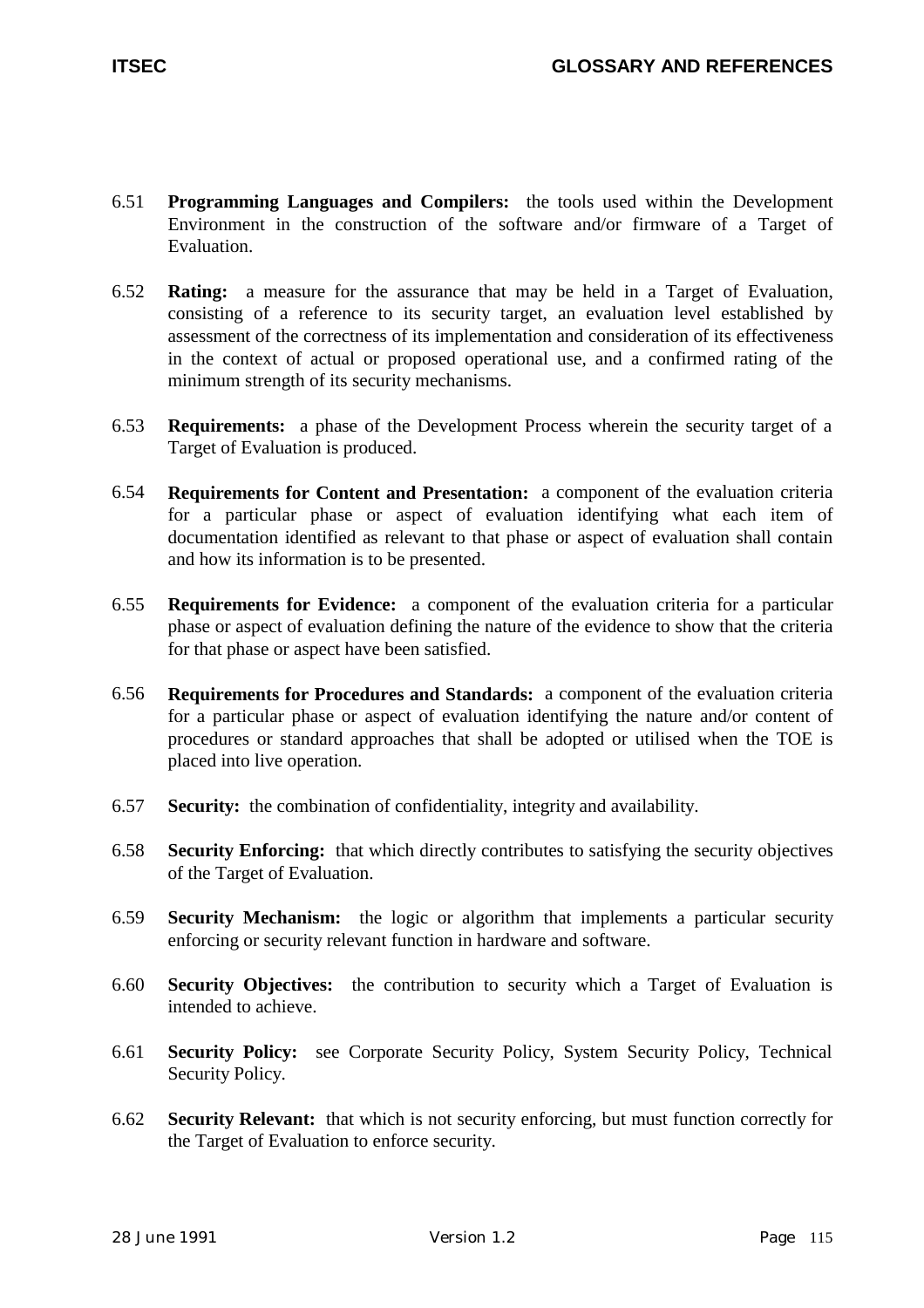- 6.63 **Security Target:** a specification of the security required of a Target of Evaluation, used as a baseline for evaluation. The security target will specify the security enforcing functions of the Target of Evaluation. It will also specify the security objectives, the threats to those objectives, and any specific security mechanisms that will be employed.
- 6.64 **Sponsor:** the person or organisation that requests an evaluation.
- 6.65 **Storage Object:** an object that supports both read and write accesses [TCSEC].
- 6.66 **Strength of Mechanisms:** an aspect of the assessment of the effectiveness of a Target of Evaluation, namely the ability of its security mechanisms to withstand direct attack against deficiencies in their underlying algorithms, principles and properties.
- 6.67 **Subject:** an active entity, generally in the form of a person, process, or device [TCSEC].
- 6.68 **Suitability of Functionality:** an aspect of the assessment of the effectiveness of a Target of Evaluation, namely the suitability of its security enforcing functions and mechanisms to in fact counter the threats to the security of the Target of Evaluation identified in its security target.
- 6.69 **System:** a specific IT installation, with a particular purpose and operational environment.
- 6.70 **System Security Policy:** the set of laws, rules and practices that regulate how sensitive information and other resources are managed, protected and distributed within a specific system.
- 6.71 **Target of Evaluation:** an IT system or product which is subjected to security evaluation.
- 6.72 **Technical Security Policy:** the set of laws, rules and practices regulating the processing of sensitive information and the use of resources by the hardware and software of an IT system or product.
- 6.73 **Threat:** an action or event that might prejudice security.
- 6.74 **Tool:** a product used in the construction and/or documentation of a Target of Evaluation.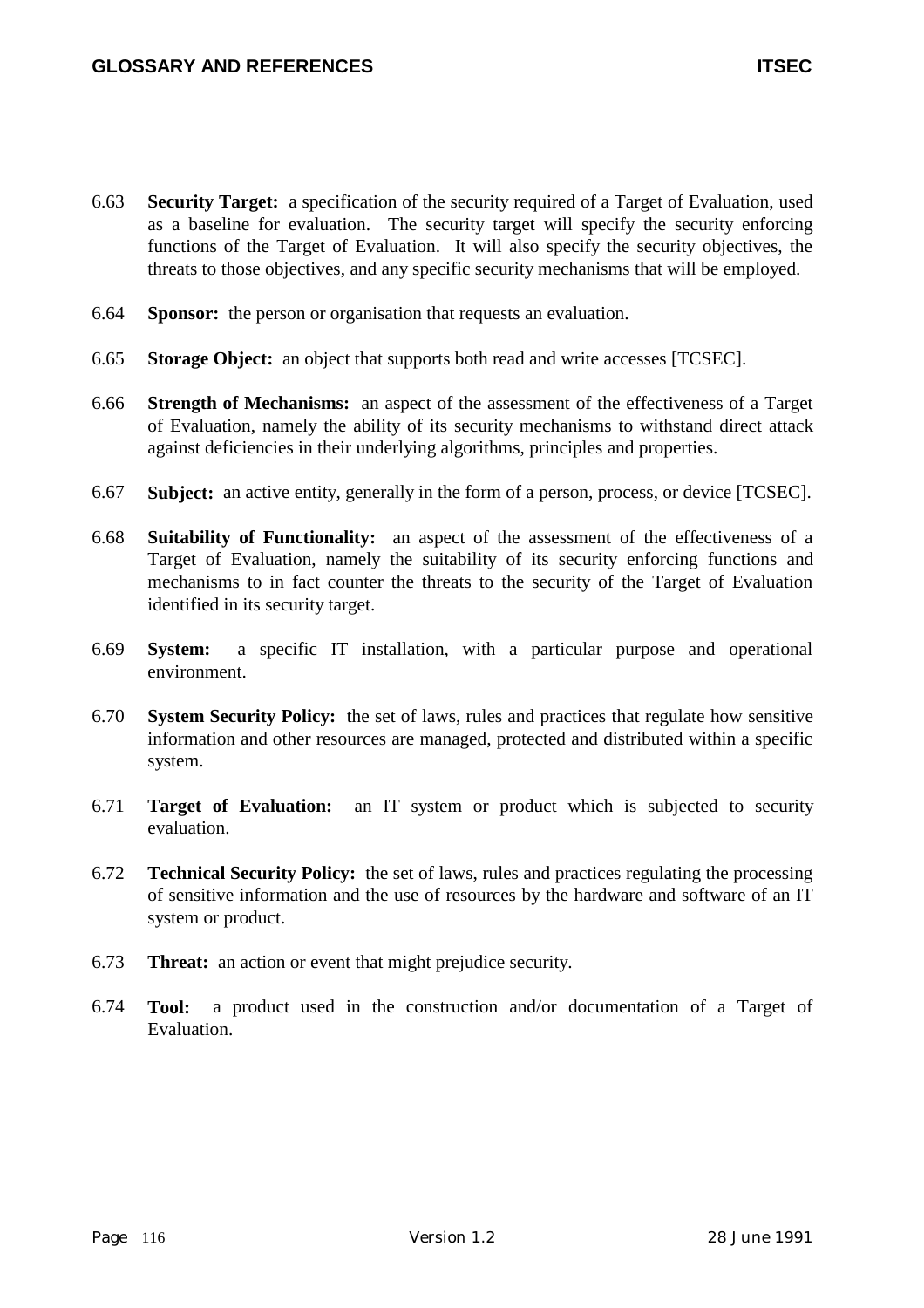- 6.75 **User Documentation:** the information about a Target of Evaluation supplied by the developer for use by its end-users.
- 6.76 **Vulnerability:** a security weakness in a Target Of Evaluation (for example, due to failures in analysis, design, implementation or operation).
- 6.77 **Vulnerability Assessment:** an aspect of the assessment of the effectiveness of a Target of Evaluation, namely whether known vulnerabilities in that Target of Evaluation could in practice compromise its security as specified in the security target.

# **References**

6.78 The following books and papers are referenced in the text:

| <b>AND</b>        | <b>Computer Security Technology Planning Study</b><br>J. P. Anderson<br>ESD-TR-73-51, ESD/AFSC, US Air Force, Bedford, Mass., October 1972.                                                           |
|-------------------|-------------------------------------------------------------------------------------------------------------------------------------------------------------------------------------------------------|
| <b>BLP</b>        | Secure Computer Systems: Unified Exposition and Multics Interpretation<br>D.E. Bell and L.J. LaPadula<br>Report MTR-2997 Rev. 1, MITRE Corporation, Bedford, Mass, 1976.                              |
| <b>BNM</b>        | The Chinese Wall Security Policy<br>D.F.C. Brewer and M.J. Nash<br>Proceedings of the IEEE Symposium on Security and Privacy, Oakland, May<br>1989, pp. 206-214.                                      |
| CESG <sub>3</sub> | UK Systems Security Confidence Levels, CESG Memorandum No. 3,<br>Communications-Electronics Security Group, United Kingdom, January 1989.                                                             |
| <b>CWM</b>        | A Comparison of Commercial and Military Computer Security Policies<br>D. D. Clark and D. R. Wilson<br>Proceedings of the IEEE Symposium on Security and Privacy, Oakland, April<br>1987, pp. 184-194. |
| <b>DTIEC</b>      | DTI Commercial Computer Security Centre Evaluation Levels Manual, V22<br>Department of Trade and Industry, United Kingdom, February 1989.                                                             |
| <b>DTIFN</b>      | DTI Commercial Computer Security Centre Security Functionality Manual, V21<br>Department of Trade and Industry, United Kingdom, February 1989.                                                        |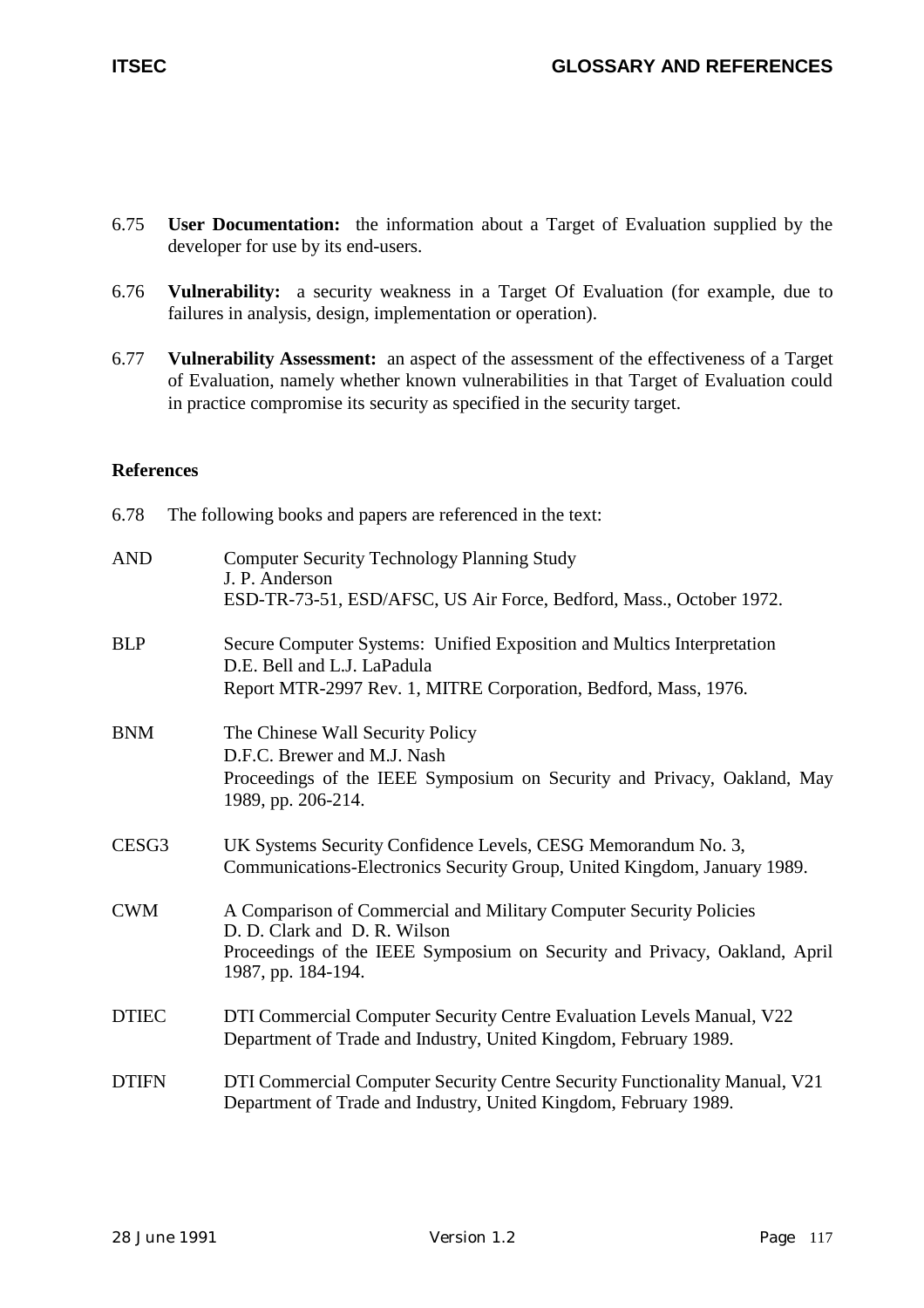# **GLOSSARY AND REFERENCES ITSEC**

| <b>EZBM</b>  | <b>Mandatory Policy: Secure Systems Model</b><br>G. Eizenberg<br>ONERA/CERT/DERI, Toulouse, France, undated.                                                                                                                                                              |
|--------------|---------------------------------------------------------------------------------------------------------------------------------------------------------------------------------------------------------------------------------------------------------------------------|
| <b>GYPSY</b> | Report on Gypsy 2.05<br>D.I. Good, R.L. Akers and L.M. Smith<br>Report ICSCA-CMP-48, University of Texas at Austin, February 1986.                                                                                                                                        |
| <b>IJRM</b>  | The Ina Jo Specification Language Reference Manual<br><b>Unisys Corporation</b><br>Culver City, California, United States of America, 1989.                                                                                                                               |
| <b>JSD</b>   | <b>System Development</b><br>M.A. Jackson<br>Prentice-Hall International, 1983.                                                                                                                                                                                           |
| <b>JSP</b>   | Principles of Program Design<br>M.A. Jackson<br>Academic Press, New York, 1975                                                                                                                                                                                            |
| <b>LOTOS</b> | Information Processing Systems - Open Systems Interconnection - LOTOS - A<br>Formal Description Technique Based on the Temporal Ordering of Observational<br>Behaviour<br><b>International Standard ISO 8807</b><br>International Organization for Standardization, 1989. |
| <b>LWM</b>   | A Security Model for Military Message Systems<br>C.E. Landwehr, C.L. Heitmeyer and J. McLean<br>ACM Transactions on Computer Systems, Vol. 2 No. 3, August 1984,<br>pp. 198-222.                                                                                          |
| <b>OSI</b>   | Information Processing Systems - Open Systems Interconnection - Basic<br>Reference Model - Part 2: Security Architecture<br><b>International Standard ISO 7498-2</b><br>International Organization for Standardization, 1988.                                             |
| <b>RSL</b>   | RAISE Specification Language Reference Manual,<br>RAISE/CRI/DOC/2/V1<br><b>Computer Resources International A/S</b><br>Birkerød, Denmark, 1990.                                                                                                                           |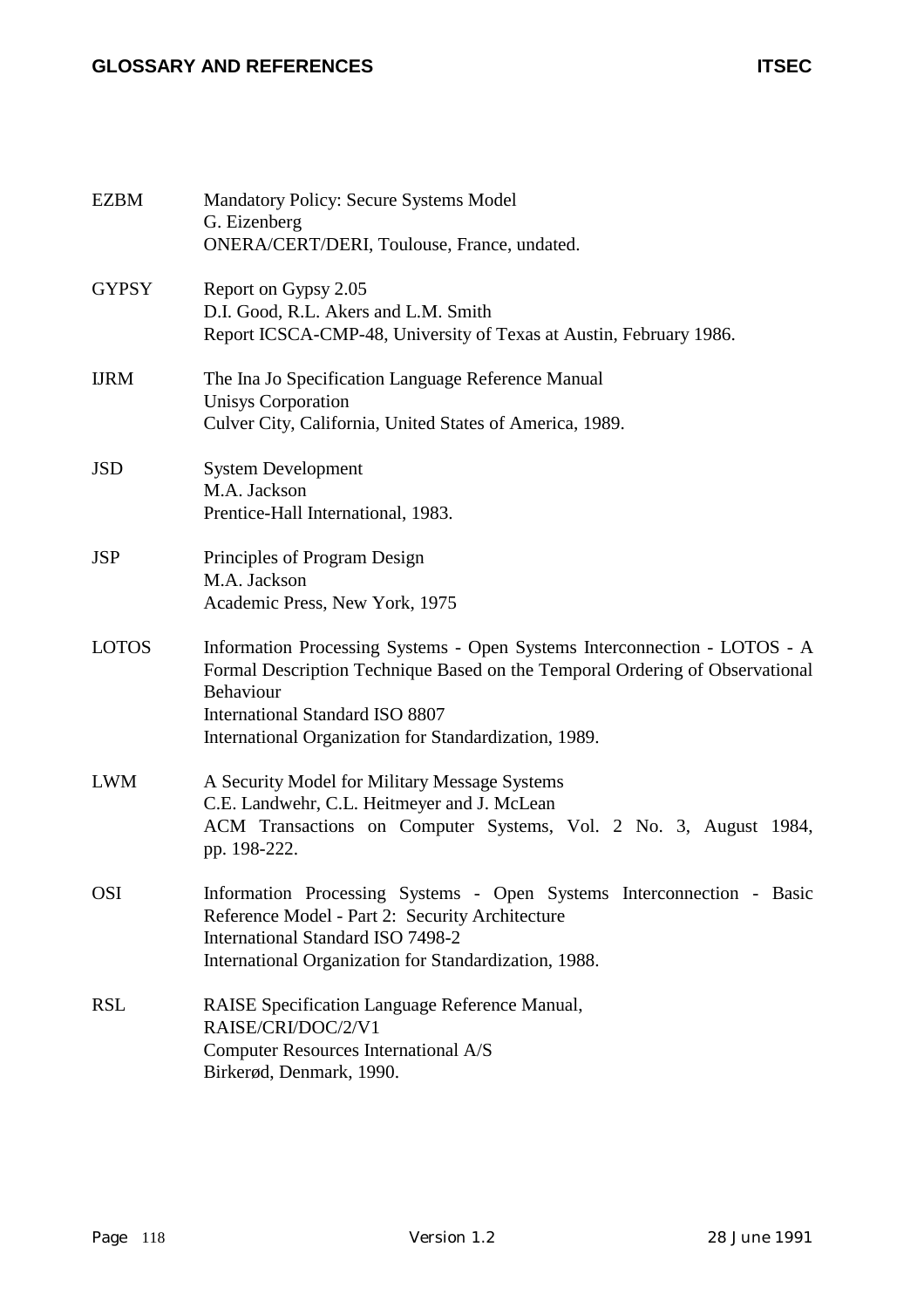| <b>SADT</b>  | An Introduction to SADT                                                                                            |
|--------------|--------------------------------------------------------------------------------------------------------------------|
|              | <b>Structured Analysis and Design Technique</b>                                                                    |
|              | <b>Report 9022-78R</b>                                                                                             |
|              | SofTech Inc, 460 Totten Pond Road                                                                                  |
|              | Waltham, MA 02154, USA, November 1976.                                                                             |
|              |                                                                                                                    |
| <b>SCSSI</b> | Catalogue de Critères Destinés à évaluer le Degré de Confiance des Systèmes<br>d'Information, 692/SGDN/DISSI/SCSSI |
|              | Service Central de la Sécurité des Systèmes d'Information, Juillet 1989.                                           |
| <b>SSADM</b> | The SSADM Manual, ISBN 085-012-527-X                                                                               |
|              | <b>National Computing Centre Limited</b>                                                                           |
|              | Manchester, United Kingdom, 1989.                                                                                  |
| <b>SSVDM</b> | <b>Systematic Software Development Using VDM</b>                                                                   |
|              | C.B. Jones                                                                                                         |
|              | Prentice Hall International, 1990.                                                                                 |
| <b>TCSEC</b> | Trusted Computer Systems Evaluation Criteria, DOD 5200.28-STD,                                                     |
|              | Department of Defense, United States of America, December 1985.                                                    |
| <b>YSM</b>   | A Note on the Yourdon Structured Method                                                                            |
|              | A.J. Bowles                                                                                                        |
|              | Yourdon Inc                                                                                                        |
|              | <b>ACM SIGSOFT Software Engineering Notes</b>                                                                      |
|              | Vol. 15 No. 2 April 1990, p. 27.                                                                                   |
| <b>ZRM</b>   | The Z Notation: A Reference Manual, ISBN-0-13-983768-X                                                             |
|              | J.M. Spivey                                                                                                        |
|              | Prentice Hall International, 1988.                                                                                 |
|              | ZSIEC Criteria for the Evaluation of Trustworthiness of Information Technology (IT) Systems,                       |
|              | ISBN 3-88784-200-6                                                                                                 |
|              | German Information Security Agency (Bundesamt für Sicherheit in der                                                |
|              | Informationstechnik), Federal Republic of Germany, January 1989.                                                   |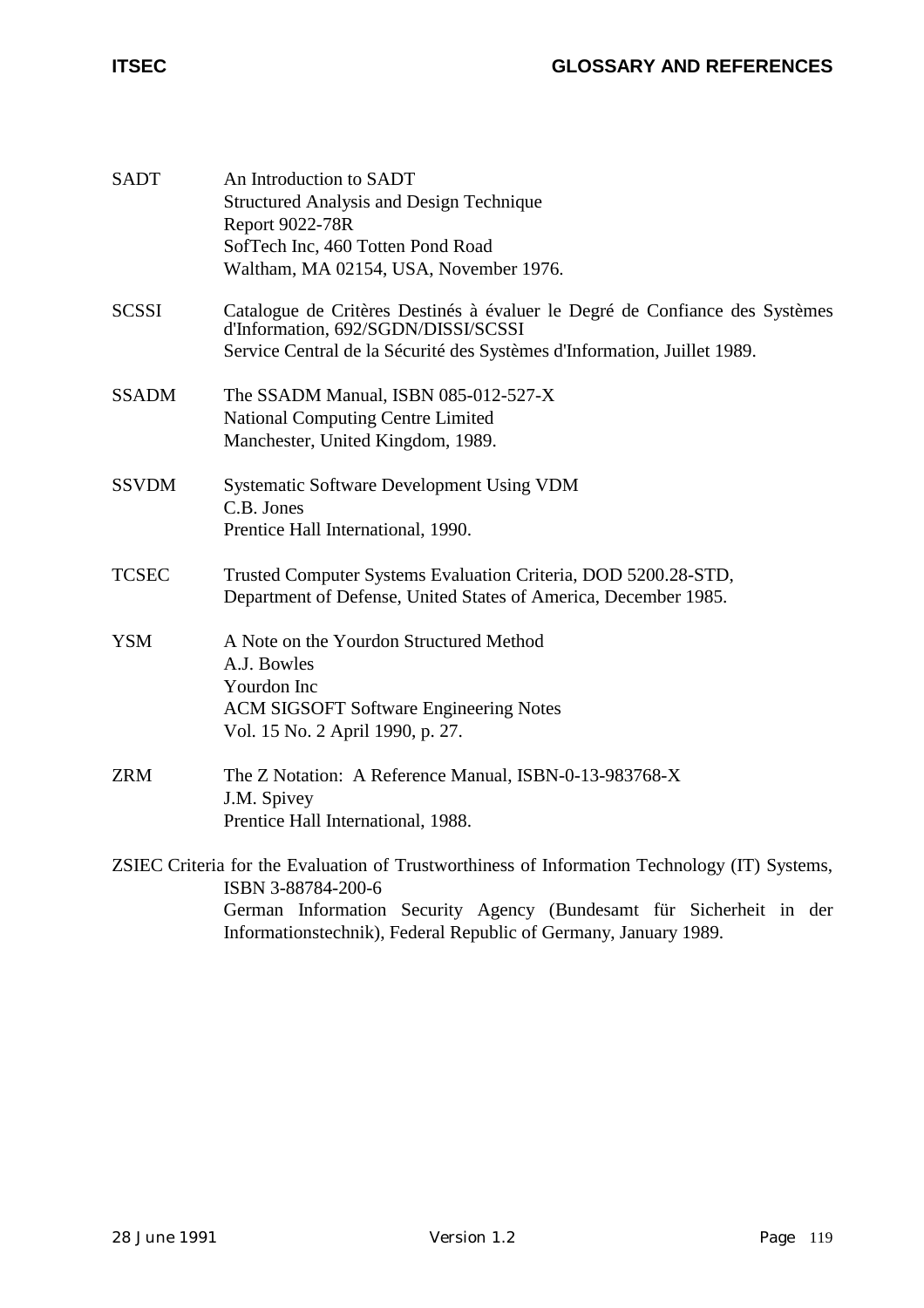# **Annex A - EXAMPLE FUNCTIONALITY CLASSES**

# **Introduction**

- A.1 This annex sets out example predefined functionality classes, as defined in Chapter 2. These classes form an annex to the criteria since they are intended as examples, not definitive classes to be used in real evaluations. It is hoped that they will stimulate debate on actual security functionality requirements. Indeed, the need to create definitive predefined functionality classes attracted widespread agreement during the consultative process preceding the publication of this version of the criteria.
- A.2 Work is already underway in standardisation bodies and other industry organisations to develop standards for security functionality in specific contexts. It is anticipated that such work will produce authoritative definitions of security functionality that can be adapted for use with these criteria and included in or referenced by the next definitive version of this document.
- A.3 The present examples provide a basic point of reference and show how predefined functionality classes can be evolved from existing criteria: indeed, these classes have been adapted with minimal alteration from [ZSIEC].
- A.4 Each class consists of a statement of objectives, followed by the requirements presented under appropriate generic headings. Absence of a generic heading within the description of a class means that no requirements exist for that heading. The classes F-B2 and F-B3 also contain other information necessary for inclusion as part of a security target; this specifies the mandatory mechanisms required for compatibility with the TCSEC.
- A.5 The five example functionality classes F-C1, F-C2, F-B1, F-B2, and F-B3 form a hierarchy, since they have been derived from the functionality requirements of the hierarchical TCSEC classes. In the description of these classes, those parts of each class which are new or have changed from the preceding class are printed in bold.
- A.6 Other hierarchy-based functionality classes may be created in the future, by standardisation bodies and industry organisations, to address other types of security objectives (e.g. for integrity and availability). In the interim, the example classes F-IN, F-AV, F-DI, F-DC, and F-DX have been included to illustrate the broad range of security requirements that can be expressed in the form of a predefined functionality class.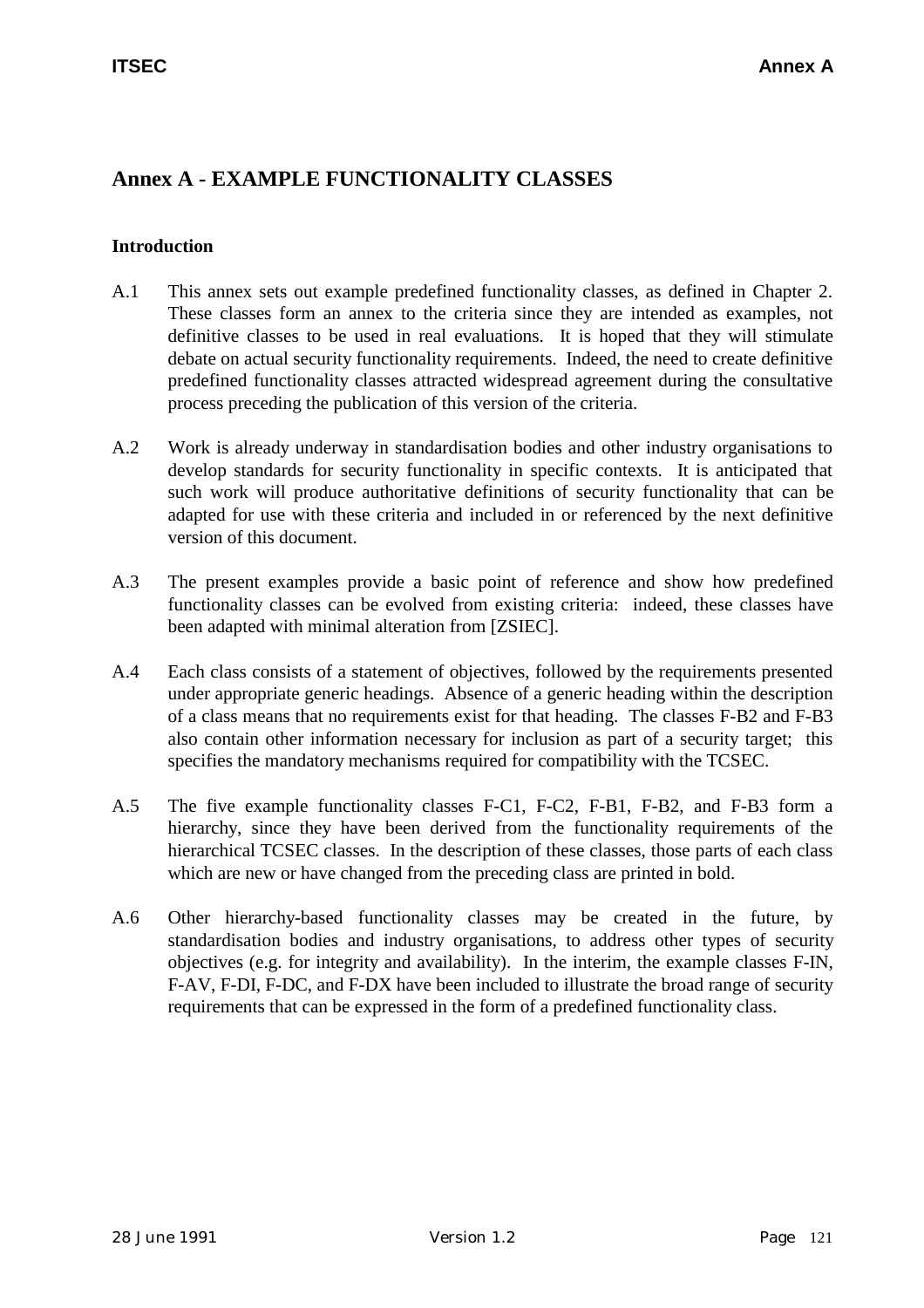# **Example Functionality Class F-C1**

# **Objective**

A.7 Example class F-C1 is derived from the functionality requirements of the US TCSEC class C1. It provides discretionary (need-to-know) access control.

# **Identification and Authentication**

A.8 The TOE shall identify and authenticate users. This identification and authentication shall take place prior to all other interactions between the TOE and the user. Other interactions shall only be possible after successful identification and authentication. The authentication information shall be stored in such a way that it can only be accessed by authorised users.

#### **Access Control**

- A.9 The TOE shall be able to distinguish and administer access rights between each user and the objects which are subject to the administration of rights, on the basis of an individual user, or on the basis of membership of a group of users, or both. It shall be possible to completely deny users or user groups access to an object. It shall not be possible for anyone who is not an authorised user to grant or revoke access rights to an object.
- A.10 With each attempt by users or user groups to access objects which are subject to the administration of rights, the TOE shall verify the validity of the request. Unauthorised access attempts shall be rejected.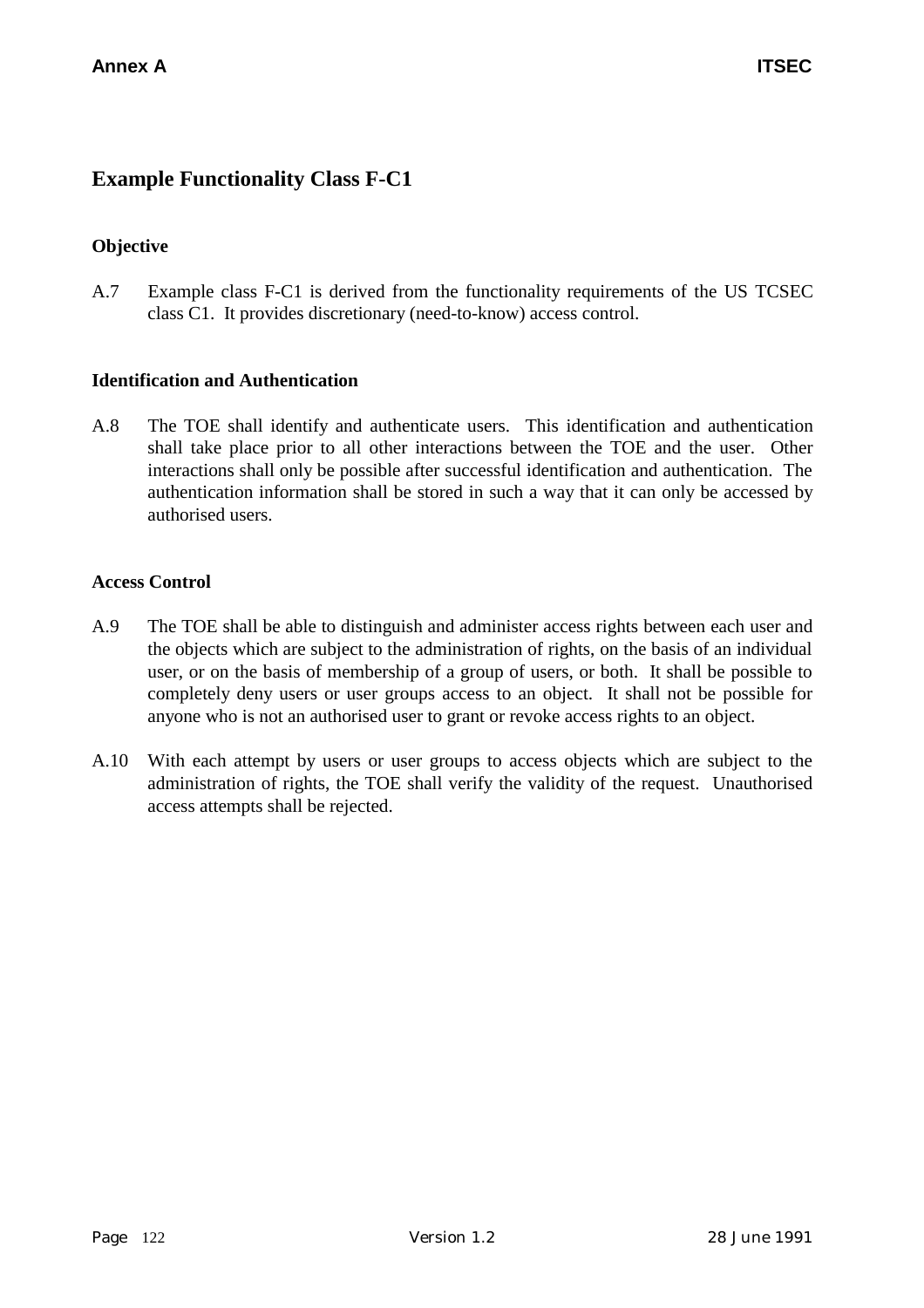# **Example Functionality Class F-C2**

# **Objective**

A.11 **Example class F-C2 is derived from the functionality requirements of the US TCSEC class C2. It provides a more finely grained discretionary access control than class C1, making users individually accountable for their actions through identification procedures, auditing of security relevant events, and resource isolation.**

# **Identification and Authentication**

A.12 The TOE shall **uniquely** identify and authenticate users. This identification and authentication shall take place prior to all other interactions between the TOE and the user. Other interactions shall only be possible after successful identification and authentication. The authentication information shall be stored in such a way that it can only be accessed by authorised users. **For every interaction the TOE shall be able to establish the identity of the user**.

# **Access Control**

- A.13 The TOE shall be able to distinguish and administer access rights between each user and the objects which are subject to the administration of rights, on the basis of an individual user, or on the basis of membership of a group of users, or both. It shall be possible to completely deny users or user groups access to an object. **It shall also be possible to restrict a user's access to an object to those operations which do not modify it. It shall be possible to grant the access rights to an object down to the granularity of an individual user**. It shall not be possible for anyone who is not an authorised user to grant or revoke access rights to an object. **The administration of rights shall provide controls to limit propagation of access rights. In the same way, only authorised users shall be able to introduce new users or delete or suspend existing users**.
- A.14 With each attempt by users or user groups to access objects which are subject to the administration of rights, the TOE shall verify the validity of the request. Unauthorised access attempts shall be rejected.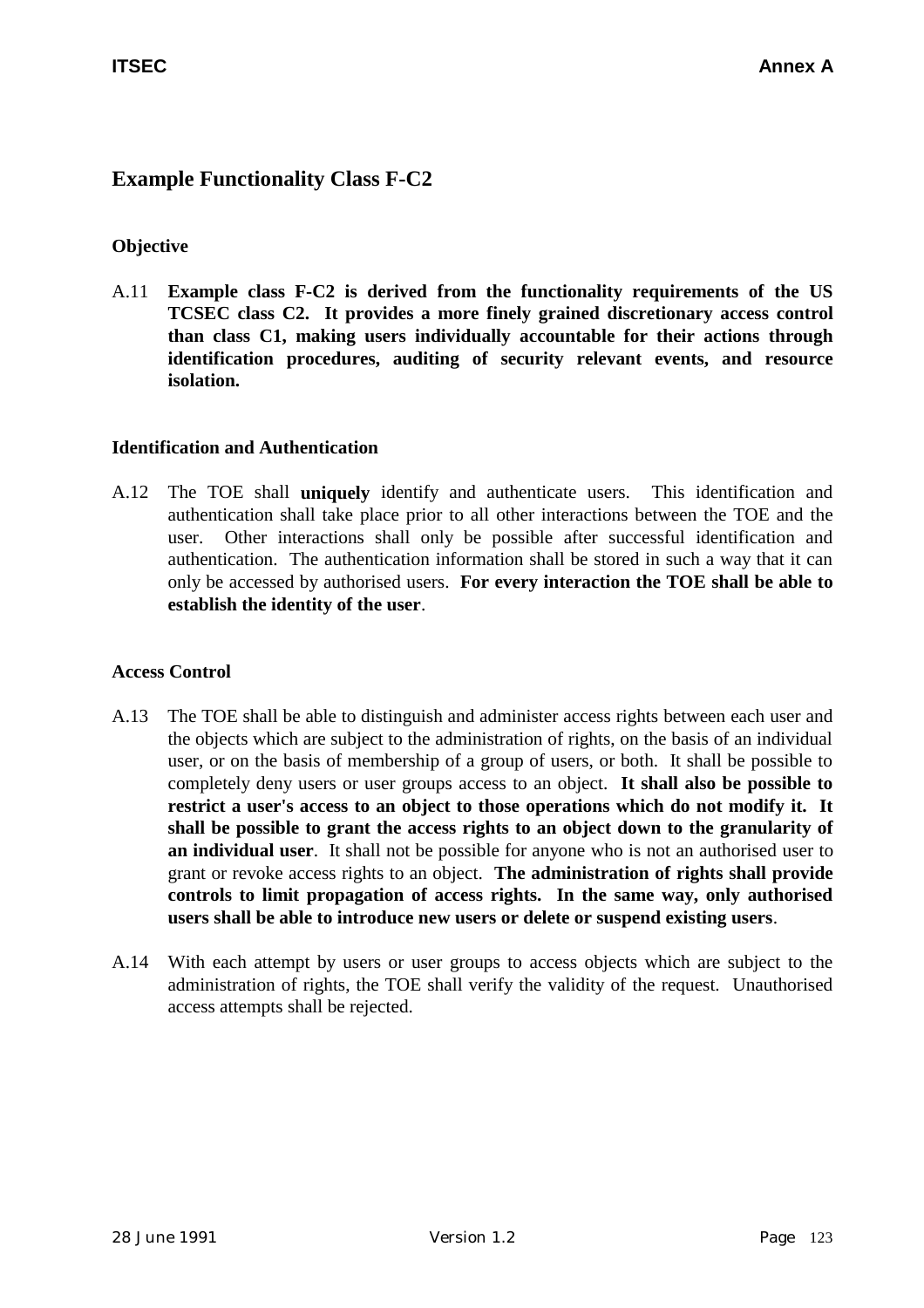# **Accountability**

- A.15 **The TOE shall contain an accountability component which is able, for each of the following events, to log that event together with the required data:**
	- **a) Use of the identification and authentication mechanism:**

**Required data: Date; time; user identity supplied; identification of the equipment on which the identification and authentication mechanism was used (e.g. terminal-id); success or failure of the attempt.**

**b) Actions that attempt to exercise access rights to an object which is subject to the administration of rights:**

**Required data: Date; time; user identity; name of the object; type of access attempt; success or failure of the attempt.**

**c) Creation or deletion of an object which is subject to the administration of rights:**

**Required data: Date; time; user identity; name of the object; type of action.**

**d) Actions by authorised users affecting the security of the TOE:**

**Required data: Date; time; user identity; type of action; name of the object to which the action relates (such actions are introduction or deletion (suspension) of users; introduction or removal of storage media; start up or shut down of the TOE)**.

A.16 **Unauthorised users shall not be permitted to access accountability data. It shall be possible to selectively account for the actions of one or more users. Tools to examine and to maintain the accountability files shall exist and be documented. These tools shall allow the actions of one or more users to be identified selectively.**

#### **Audit**

A.17 **Tools to examine the accountability files for the purpose of audit shall exist and be documented. These tools shall allow the actions of one or more users to be identified selectively.**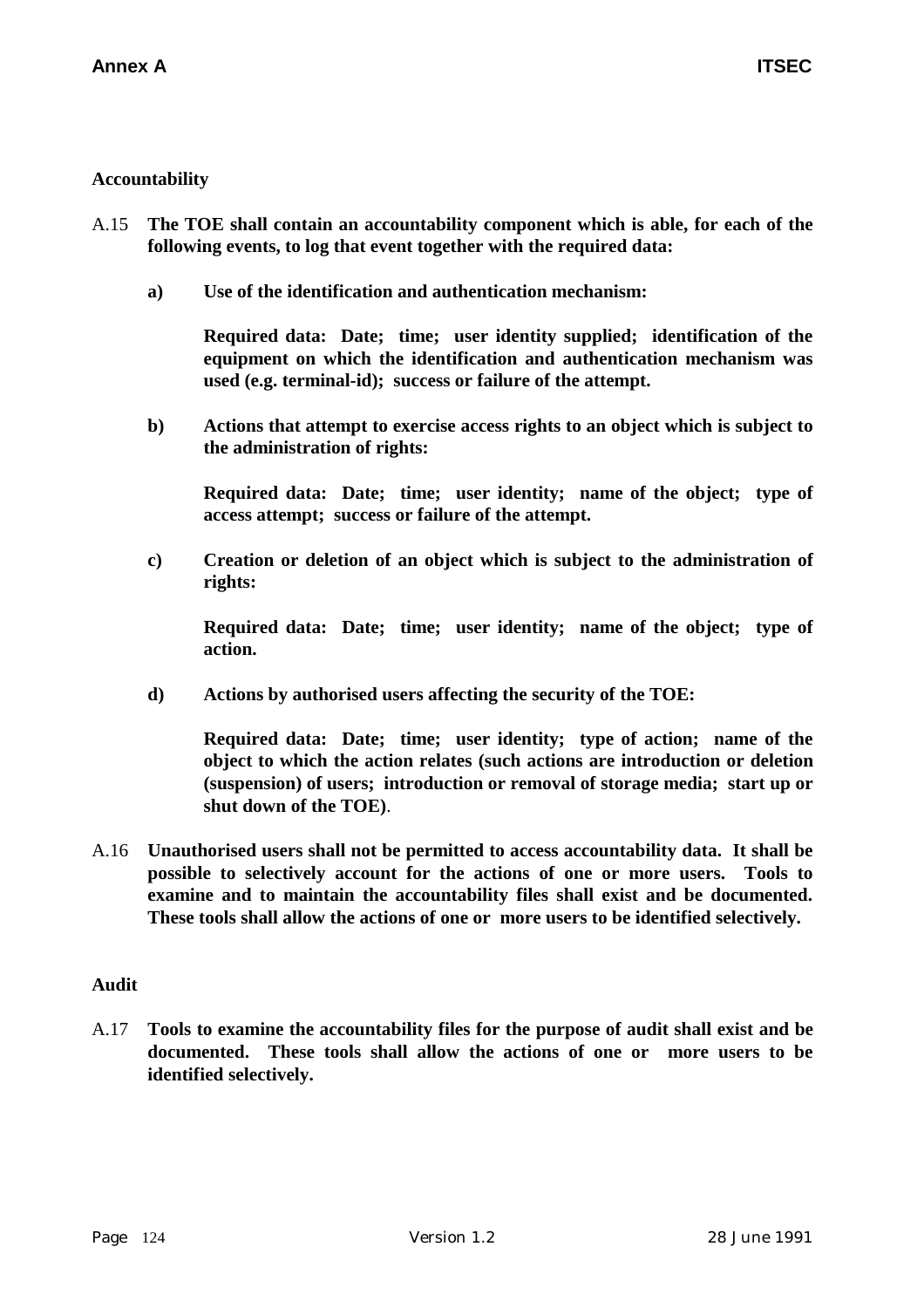# **Object Reuse**

A.18 **All storage objects returned to the TOE shall be treated before reuse by other subjects, in such a way that no conclusions can be drawn regarding the preceding content.**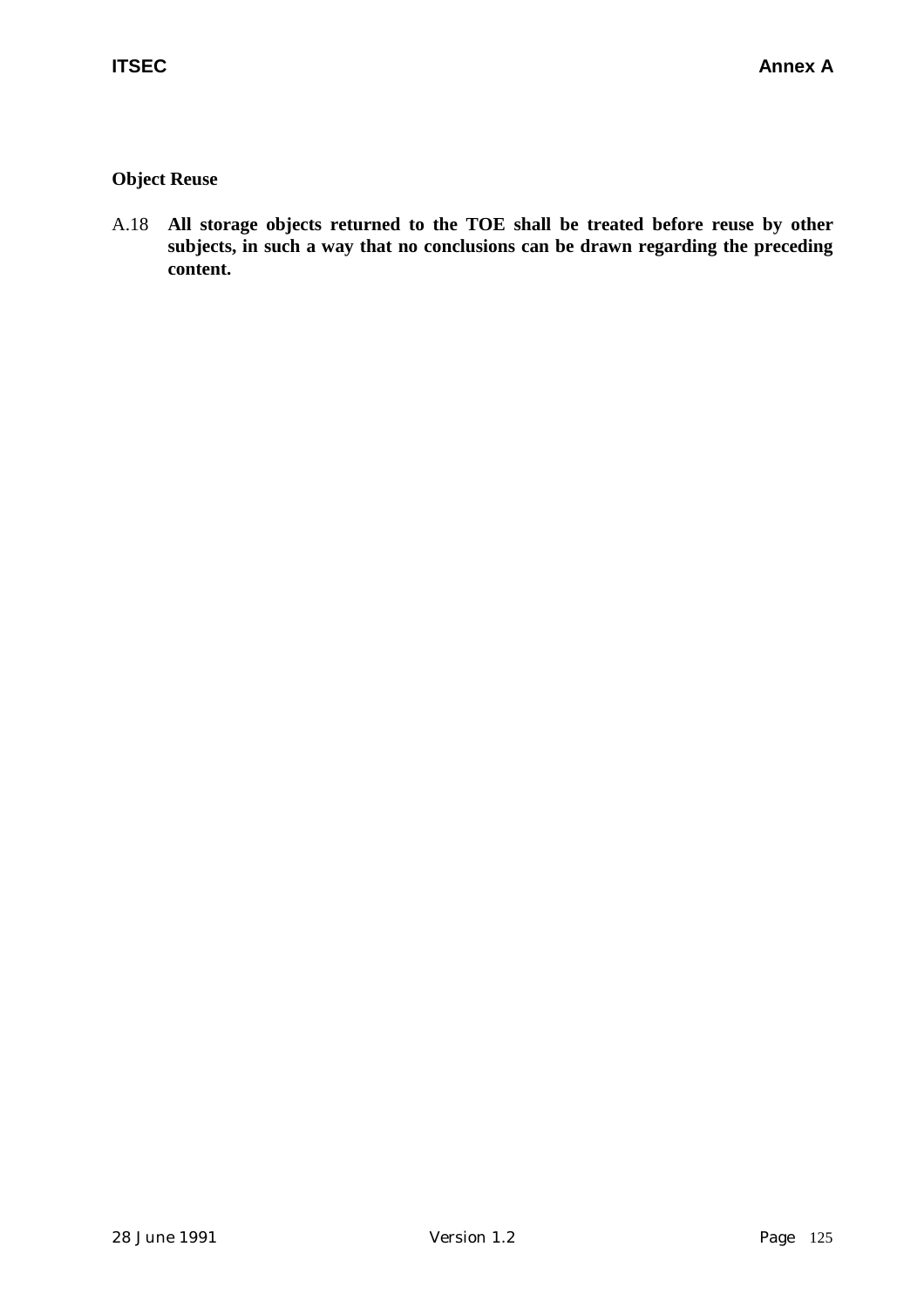# **Example Functionality Class F-B1**

### **Objective**

A.19 **Example class F-B1 is derived from the functionality requirements of the US TCSEC class B1. In addition to discretionary access control it introduces functions to maintain sensitivity labels and uses them to enforce a set of mandatory access control rules over all subjects and storage objects under its control. It is possible to accurately label exported information.**

#### **Identification and Authentication**

A.20 The TOE shall uniquely identify and authenticate users. This identification and authentication shall take place prior to all other interactions between the TOE and the user. Other interactions shall only be possible after successful identification and authentication. The authentication information shall be stored in such a way that it can only be accessed by authorised users. For every interaction the TOE shall be able to establish the identity of the user.

#### **Access Control**

- A.21 The TOE shall be able to distinguish and administer access rights between each user and the objects which are subject to the administration of rights, on the basis of an individual user, or on the basis of membership of a group of users, or both. It shall be possible to completely deny users or user groups access to an object. It shall also be possible to restrict a user's access to an object to those operations which do not modify it. It shall be possible to grant the access rights to an object down to the granularity of an individual user. It shall not be possible for anyone who is not an authorised user to grant or revoke access rights to an object. The administration of rights shall provide controls to limit propagation of access rights. The actions for adding and deleting user identities known to the TOE, and the action to temporarily suspend all of a user's access rights, shall be restricted to authorised users.
- A.22 **In addition the TOE shall provide all subjects and storage objects (e.g. processes, files, storage segments, devices) under its control with attributes. The values of these attributes shall serve as a basis for mandatory access rights. Rules shall specify which combinations of attribute values of subject and object are necessary for a subject to be granted access to that object.**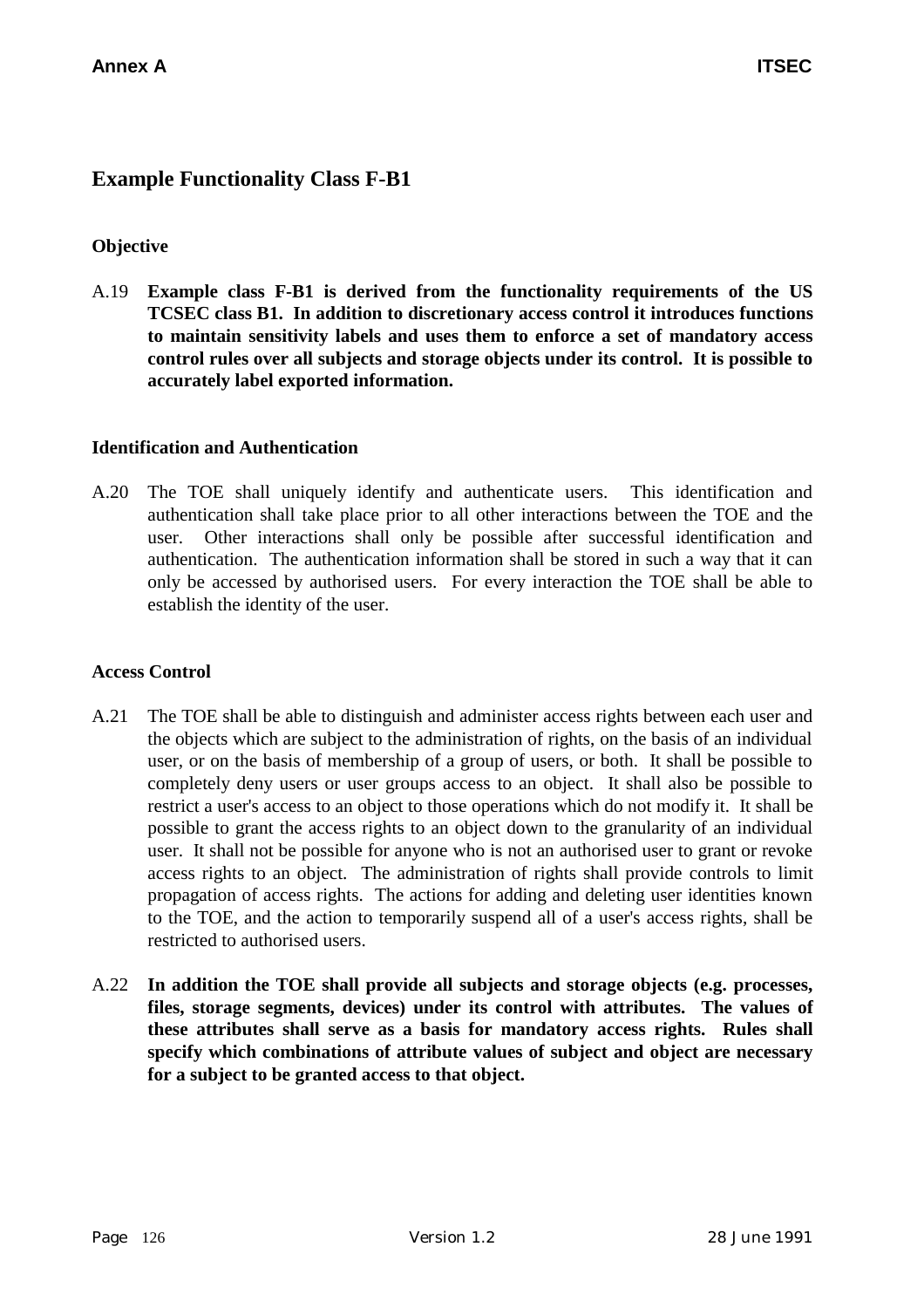- A.23 **When exporting an object its attributes shall be exported in such a way that the recipient can reconstruct their value unambiguously.**
- A.24 **The mandatory access rights shall be designed in such a manner that the following special case can be realised:**

**The attribute consists of two parts. Part one has hierarchically ordered values, part two represents a set. (In the official world part one contains classifications e.g. unclassified, confidential, secret, top secret. Part two contains categories.)**

**An attribute A is said to dominate an attribute B if:**

**Part one of A is hierarchically greater than, or equal to, part one of B and part two of B is a proper subset of, or equal to, part two of A**.

- A.25 **The following rules shall be enforced:**
	- **a) Read access by a subject to an object is only permitted if the attribute of the subject dominates that of the object.**
	- **b) Write access by a subject to an object is only permitted if the attribute of the object dominates that of the subject.**
- A.26 **The attributes of a subject created to act on behalf of a user shall be dominated by that user's clearance and authorisation as determined at identification and authentication time. If imported data does not have attributes, an authorised user shall be able to assign attributes to the data.**
- A.27 **Each export channel shall be identifiable as either single-level or multi-level. It shall be impossible to transmit or receive data via channels designated as singlelevel, unless the attributes of that data match a fixed prespecified attribute. Data transmitted to or received from a single-level channel shall be communicated with a corresponding attribute, unless it is possible for an authorised user to specify the attribute of the channel in a way that cannot be imitated. In this case, the attribute of the data is implicitly specified by the attribute of the channel.**
- A.28 **For multi-level channels it shall be ensured by the communication protocol that the recipient can completely and unambiguously reconstruct and pair the received data and attributes.**
- A.29 **Unauthorised users shall not be able to change the security relevant attributes of a channel. It shall not be possible to change these attributes without the change being performed explicitly.**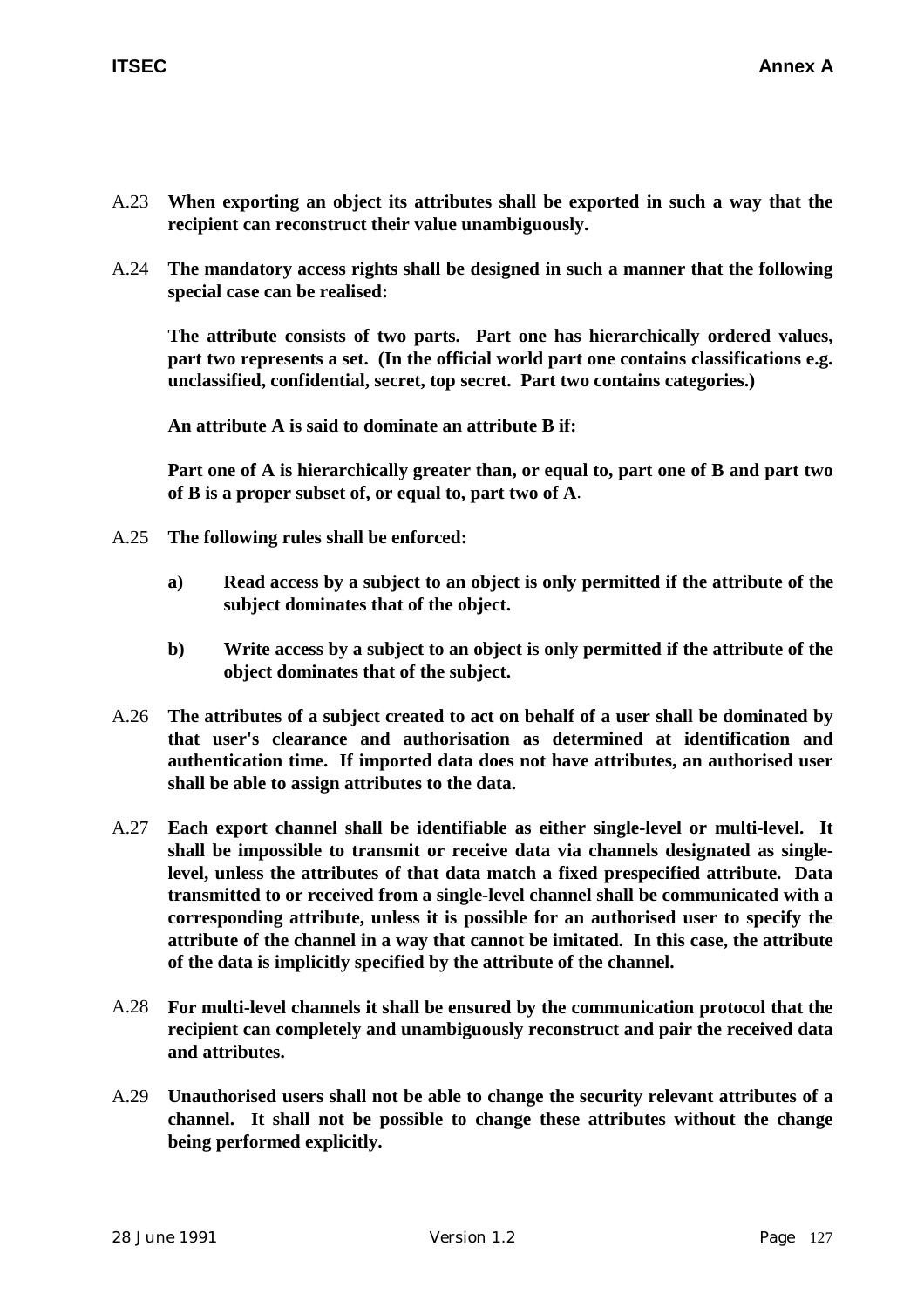- A.30 **The TOE shall mark human readable output with attribute values. The values of the attributes shall be determined according to the rules laid down in the TOE. Authorised users shall be able to specify the printable name of each attribute value.**
- A.31 With each attempt by users or user groups to access objects which are subject to the administration of rights, the TOE shall verify the validity of the request. Unauthorised access attempts shall be rejected. **The values of the attributes shall serve as the basis for decisions concerning mandatory access control. The rules shall unambiguously specify when a subject is allowed access to such a protected object. If discretionary access rights are also assigned for an object, access shall only be permitted provided that both the discretionary and the mandatory access rights allow such access.**

#### **Accountability**

- A.32 The TOE shall contain an accountability component which is able, for each of the following events, to log that event together with the required data:
	- a) Use of the identification and authentication mechanism:

Required data: Date; time; user identity supplied; identification of the equipment on which the identification and authentication mechanism was used (e.g. terminal-id); success or failure of the attempt; **authorisation of the user**.

b) Actions that attempt to exercise access rights to an object which is subject to the administration of rights:

Required data: Date; time; user identity; name of the object; type of access attempt; success or failure of the attempt; **attribute of the object**.

c) Creation or deletion of an object which is subject to the administration of rights:

Required data: Date; time; user identity; name of the object; type of action; **attribute of the object**.

d) Actions by authorised users affecting the security of the TOE:

Required data: Date; time; user identity; type of action; name **and attribute** of the object to which the action relates (such actions are introduction or deletion (suspension) of users; introduction or removal of storage media; start up or shut down of the TOE; **assignation of an attribute; change of attributes, markings or classification of a channel**).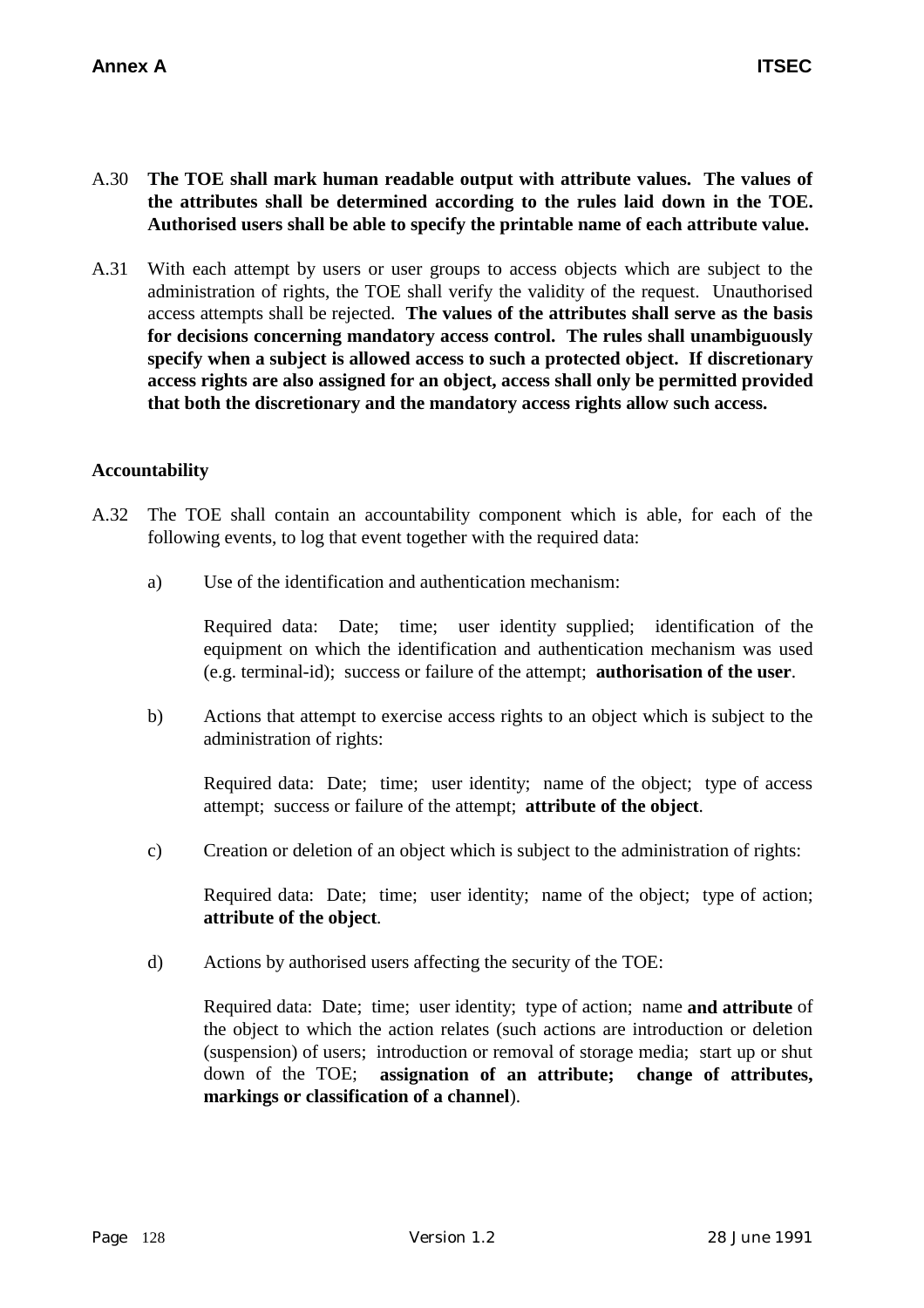A.33 Unauthorised users shall not be permitted to access accountability data. It shall be possible to selectively account for the actions of one or more users. Tools to examine and to maintain the accountability files shall exist and be documented. These tools shall allow the actions of one or more users to be identified selectively.

# **Audit**

A.34 Tools to examine the accountability files for the purpose of audit shall exist and be documented. These tools shall allow the actions of one or more users to be identified selectively.

# **Object Reuse**

A.35 All storage objects returned to the TOE shall be treated before reuse by other subjects, in such a way that no conclusions can be drawn regarding the preceding content.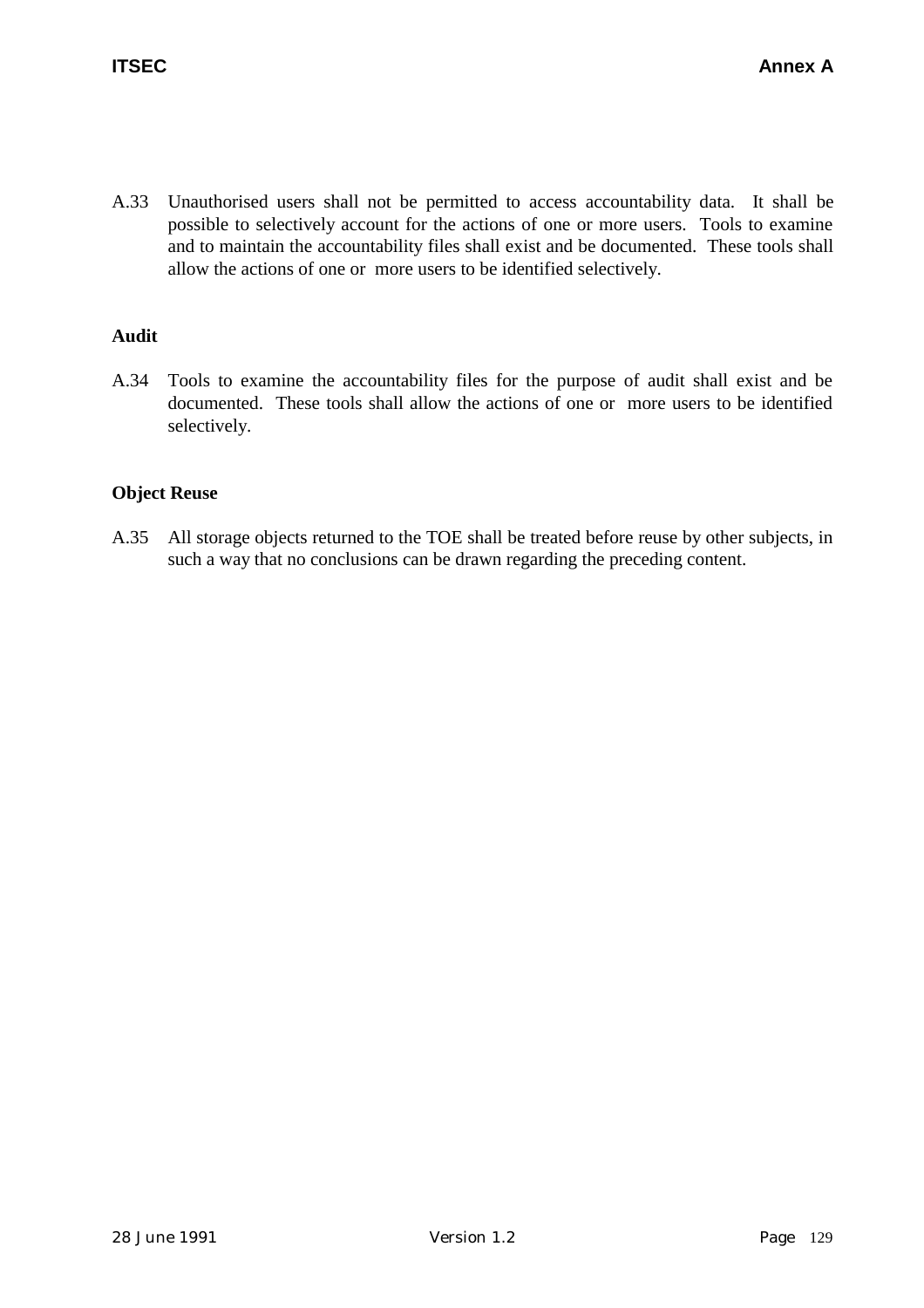# **Example Functionality Class F-B2**

### **Objective**

A.36 **Example class F-B2 is derived from the functionality requirements of the US TCSEC class B2. It extends mandatory access control to all subjects and objects and strengthens the authentication requirements of class B1.**

#### **Mandatory Mechanisms**

A.37 **This class requires access control to be implemented by a single reference validation mechanism that implements the reference monitor concept, i.e. that the mechanism is tamperproof, always invoked, and small enough (of sufficiently simple organisation and complexity) to be subjected to analysis and tests, the completeness of which can be assured.**

#### **Identification and Authentication**

A.38 The TOE shall uniquely identify and authenticate users. This identification and authentication shall take place prior to all other interactions between the TOE and the user. Other interactions shall only be possible after successful identification and authentication. The authentication information shall be stored in such a way that it can only be accessed by authorised users. **Identification and authentication shall be handled via a trusted path between user and TOE initialised by the user.** For every interaction the TOE shall be able to establish the identity of the user.

#### **Access Control**

A.39 The TOE shall be able to distinguish and administer access rights between each user and the objects which are subject to the administration of rights, on the basis of an individual user, or on the basis of membership of a group of users, or both. **It shall be possible to group access rights to support roles. As a minimum the roles of TOE operator and administrator shall be definable.** It shall be possible to completely deny users or user groups access to an object. It shall also be possible to restrict a user's access to an object to those operations which do not modify it. It shall be possible to grant the access rights to an object down to the granularity of an individual user.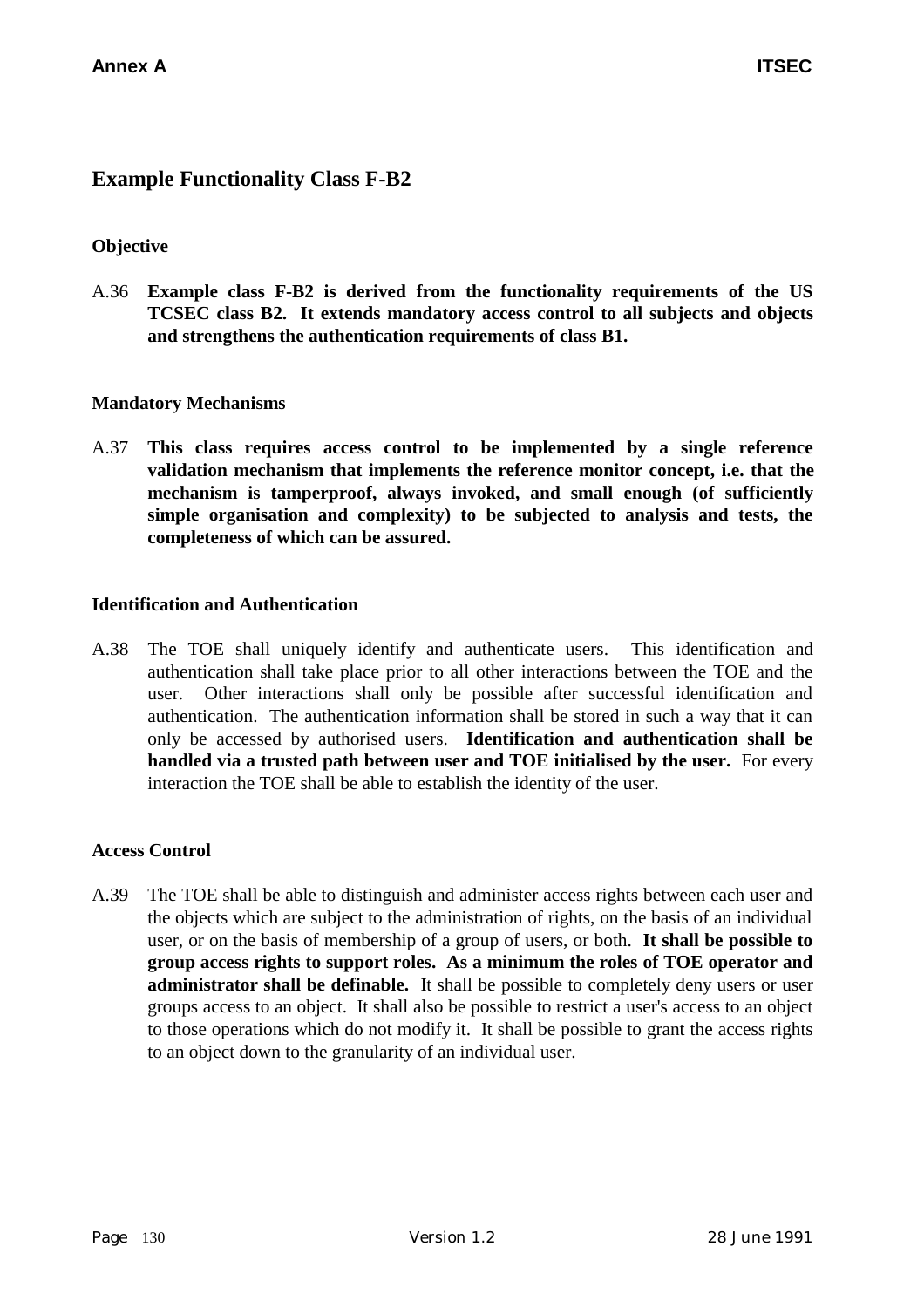- A.40 It shall not be possible for anyone who is not an authorised user to grant or revoke access rights to an object. The administration of rights shall provide controls to limit propagation of access rights. The actions for adding and deleting user identities known to the TOE, and the action to temporarily suspend all of a user's access rights, shall be restricted to authorised users.
- A.41 In addition the TOE shall provide all subjects and **objects** (e.g. processes, files, storage segments, devices) **with** attributes. The values of these attributes shall serve as a basis for mandatory access rights. Rules shall specify which combinations of attribute values of subject and object are necessary for a subject to be granted access to that object.
- A.42 When exporting an object its attributes shall be exported in such a way that the recipient can reconstruct their value unambiguously.
- A.43 The mandatory access rights shall be designed in such a manner that the following special case can be realised:

The attribute consists of two parts. Part one has hierarchically ordered values, part two represents a set. (In the official world part one contains classifications e.g. unclassified, confidential, secret, top secret. Part two contains categories.)

An attribute A is said to dominate an attribute B if:

Part one of A is hierarchically greater than, or equal to, part one of B and part two of B is a proper subset of, or equal to, part two of A.

- A.44 The following rules shall be enforced:
	- a) Read access by a subject to an object is only permitted if the attribute of the subject dominates that of the object.
	- b) Write access by a subject to an object is only permitted if the attribute of the object dominates that of the subject.
- A.45 The attributes of a subject created to act on behalf of a user shall be dominated by that user's clearance and authorisation as determined at identification and authentication time. If imported data does not have attributes, an authorised user shall be able to assign attributes to the data.
- A.46 Each export channel shall be identifiable as either single-level or multi-level. It shall be impossible to transmit or receive data via channels designated as single-level, unless the attributes of that data match a fixed prespecified attribute. Data transmitted to or received from a single-level channel shall be communicated with a corresponding attribute, unless it is possible for an authorised user to specify the attribute of the channel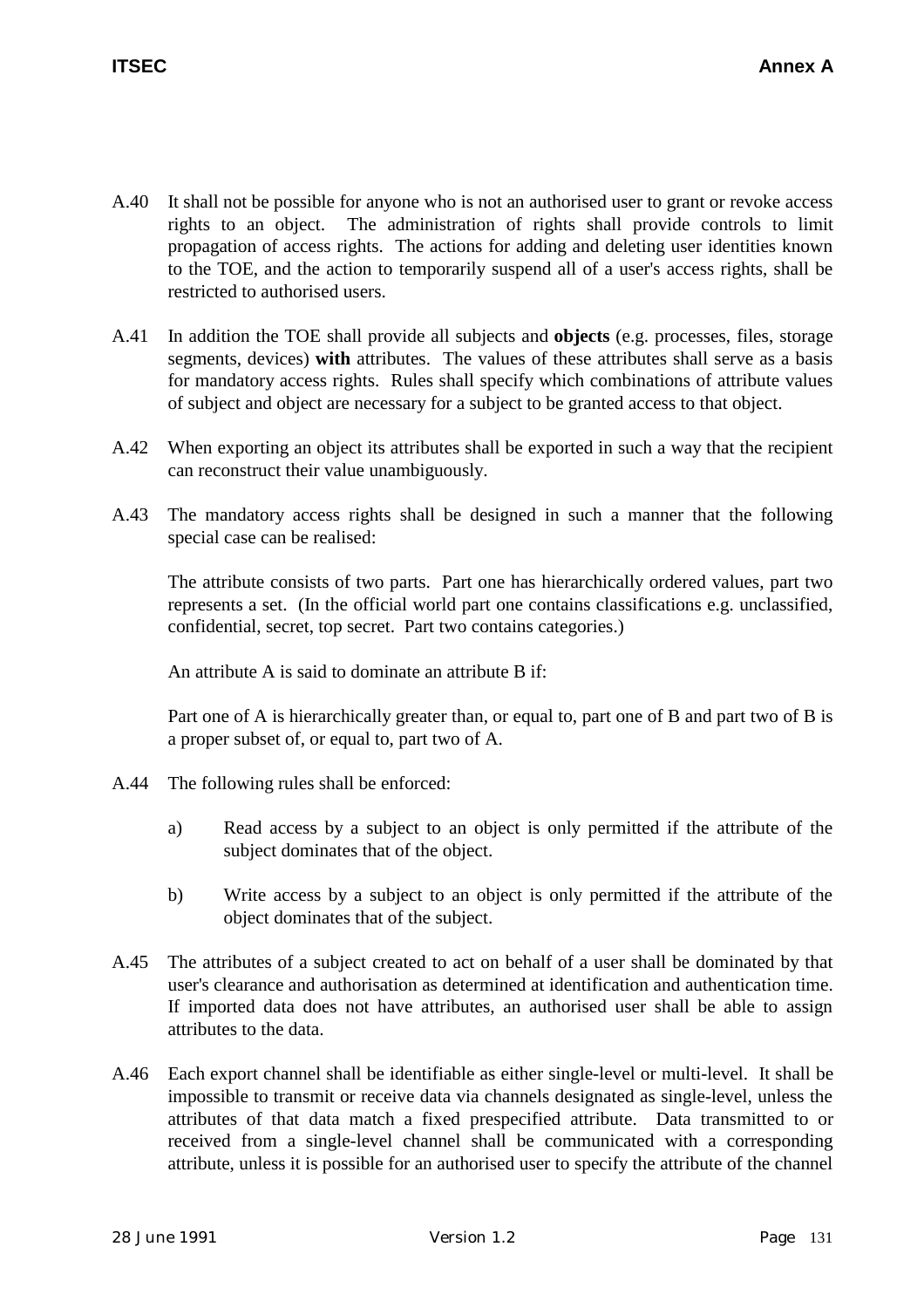in a way that cannot be imitated. In this case, the attribute of the data is implicitly specified by the attribute of the channel.

- A.47 For multi-level channels it shall be ensured by the communication protocol that the recipient can completely and unambiguously reconstruct and pair the received data and attributes. **For multi-level channels it shall be possible to state the maximum and minimum attributes. No data shall be transmitted to a multi-level channel unless the attribute of the data dominates the minimum attribute of the channel and is dominated by the maximum attribute of the channel.**
- A.48 Unauthorised users shall not be able to change the security relevant attributes of a channel. It shall not be possible to change these attributes without the change being performed explicitly.
- A.49 The TOE shall mark human readable output with attribute values. The values of the attributes shall be determined according to the rules laid down in the TOE. Authorised users shall be able to specify the printable name of each attribute value.

# A.50 **A user shall be notified immediately of any change in the security level associated with that user during an interactive session. The user shall be able at all times to review all the subject's attributes.**

- A.51 With each attempt by users or user groups to access objects which are subject to the administration of rights, the TOE shall verify the validity of the request. Unauthorised access attempts shall be rejected. The values of the attributes shall serve as the basis for decisions concerning mandatory access control. The rules shall unambiguously specify when a subject is allowed access to such a protected object. If discretionary access rights are also assigned for an object, access shall only be permitted provided that both the discretionary and the mandatory access rights allow such access.
- A.52 **There shall be no known storage channels that can transfer information between processes without verification of access rights (i.e. covertly) that have a maximum bandwidth (determined by actual measurement or engineering estimation) that is unacceptably high. (See the Covert Channel Guideline section of the TCSEC [TCSEC] for guidance on acceptability.)**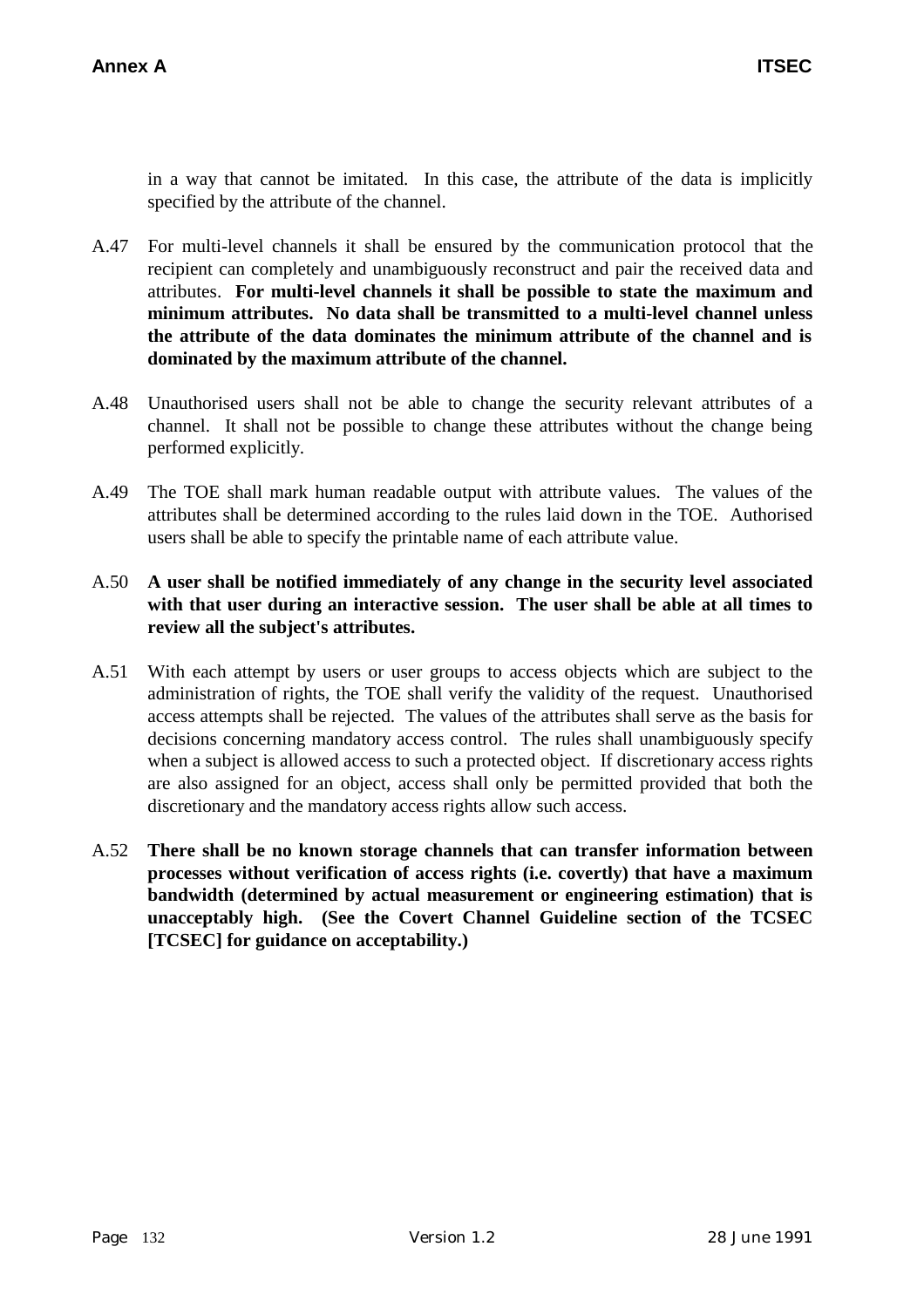# **Accountability**

- A.53 The TOE shall contain an accountability component which is able, for each of the following events, to log that event together with the required data:
	- a) Use of the identification and authentication mechanism:

Required data: Date; time; user identity supplied; identification of the equipment on which the identification and authentication mechanism was used (e.g. terminal-id); success or failure of the attempt; authorisation of the user.

b) Actions that attempt to exercise access rights to an object which is subject to the administration of rights:

Required data: Date; time; user identity; name of the object; type of access attempt; success or failure of the attempt; attribute of the object.

c) Creation or deletion of an object which is subject to the administration of rights:

Required data: Date; time; user identity; name of the object; type of action; attribute of the object.

d) Actions by authorised users affecting the security of the TOE:

Required data: Date; time; user identity; type of action; name and attribute of the object to which the action relates (such actions are introduction or deletion (suspension) of users; introduction or removal of storage media; start up or shut down of the TOE; assignation of an attribute; change of attributes, markings or classification of a channel).

A.54 Unauthorised users shall not be permitted to access accountability data. It shall be possible to selectively account for the actions of one or more users. Tools to examine and to maintain the accountability files shall exist and be documented. These tools shall allow the actions of one or more users to be identified selectively.

#### **Audit**

A.55 Tools to examine the accountability files for the purpose of audit shall exist and be documented. These tools shall allow the actions of one or more users to be identified selectively. **In addition the TOE shall be able to audit known events which could be misused to allow an unauthorised flow of information by exploiting covert channels.**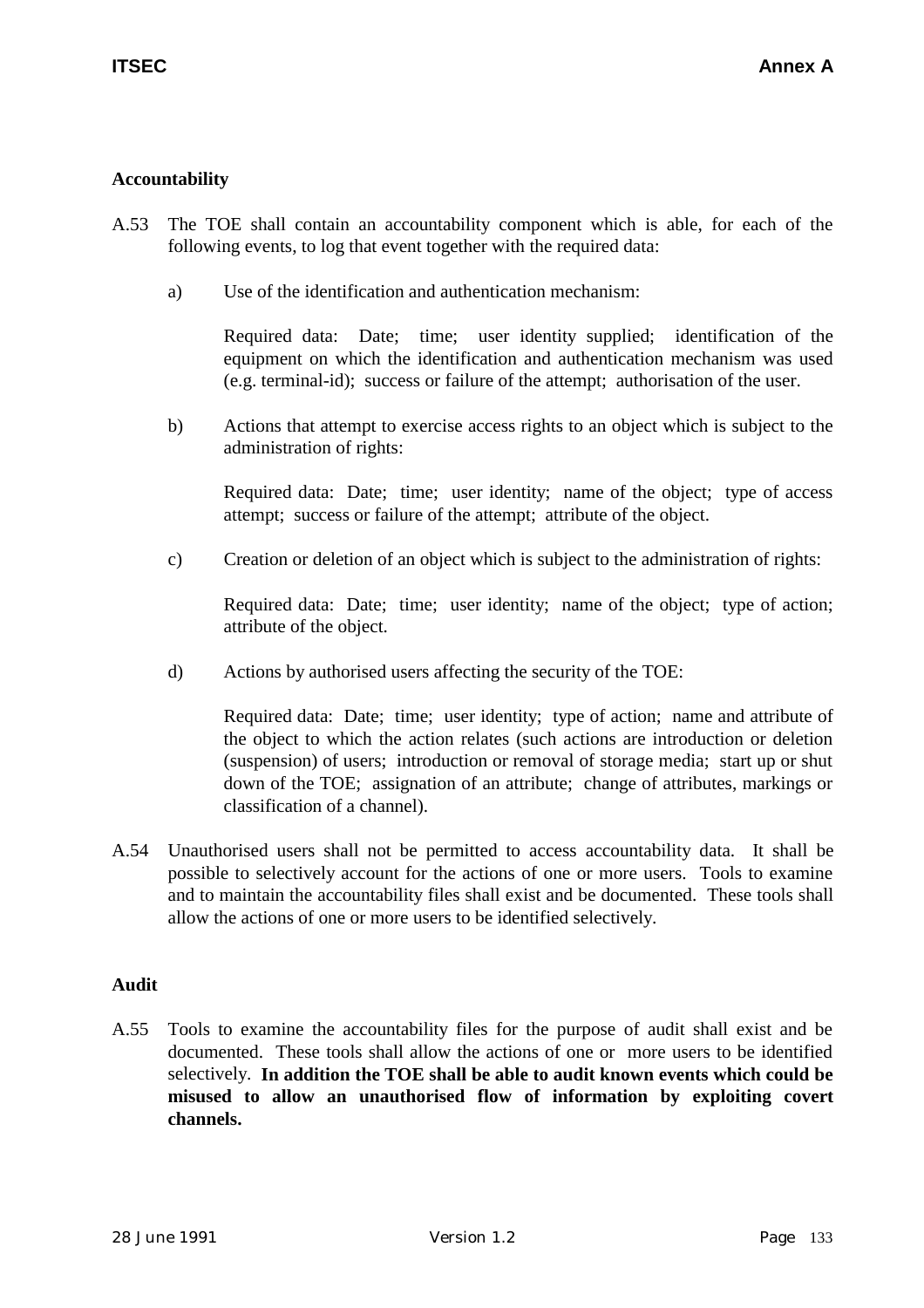# **Object Reuse**

A.56 All storage objects returned to the TOE shall be treated before reuse by other subjects, in such a way that no conclusions can be drawn regarding the preceding content.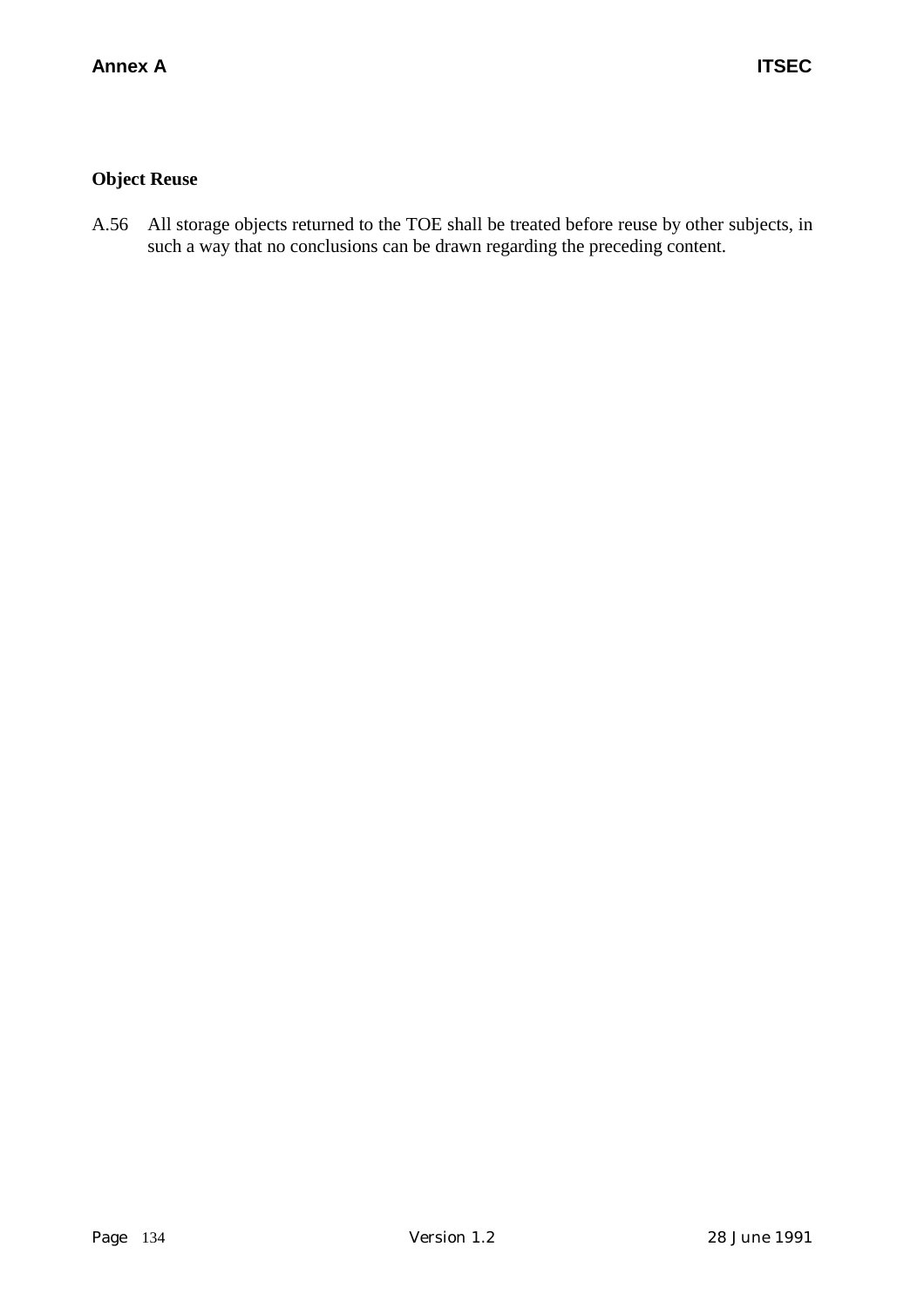# **Example Functionality Class F-B3**

# **Objective**

A.57 **Example class F-B3 is derived from the functionality requirements of the US TCSEC classes B3 and A1. In addition to the functions of class B2, it provides functions to support distinct security administration roles, and audit is expanded to signal security relevant events.**

# **Mandatory Mechanisms**

A.58 This class requires access control to be implemented by a single reference validation mechanism that implements the reference monitor concept, i.e. that the mechanism is tamperproof, always invoked, and small enough (of sufficiently simple organisation and complexity) to be subjected to analysis and tests, the completeness of which can be assured.

#### **Identification and Authentication**

A.59 The TOE shall uniquely identify and authenticate users. This identification and authentication shall take place prior to all other interactions between the TOE and the user. Other interactions shall only be possible after successful identification and authentication. The authentication information shall be stored in such a way that it can only be accessed by authorised users. Identification and authentication shall be handled via a trusted path between user and TOE initialised by the user **or by the TOE**. For every interaction the TOE shall be able to establish the identity of the user.

# **Access Control**

A.60 The TOE shall be able to distinguish and administer access rights between each user and the objects which are subject to the administration of rights, on the basis of an individual user, or on the basis of membership of a group of users, or both. It shall be possible to group access rights to support roles. As a minimum the roles of TOE operator and administrator shall be definable. **The roles of the TOE operator, TOE administrator and TOE security officer shall be separated.** It shall be possible to completely deny users or user groups access to an object. It shall also be possible to restrict a user's access to an object to those operations which do not modify it. It shall be possible to grant the access rights to an object down to the granularity of an individual user. It shall not be possible for anyone who is not an authorised user to grant or revoke access rights to an object.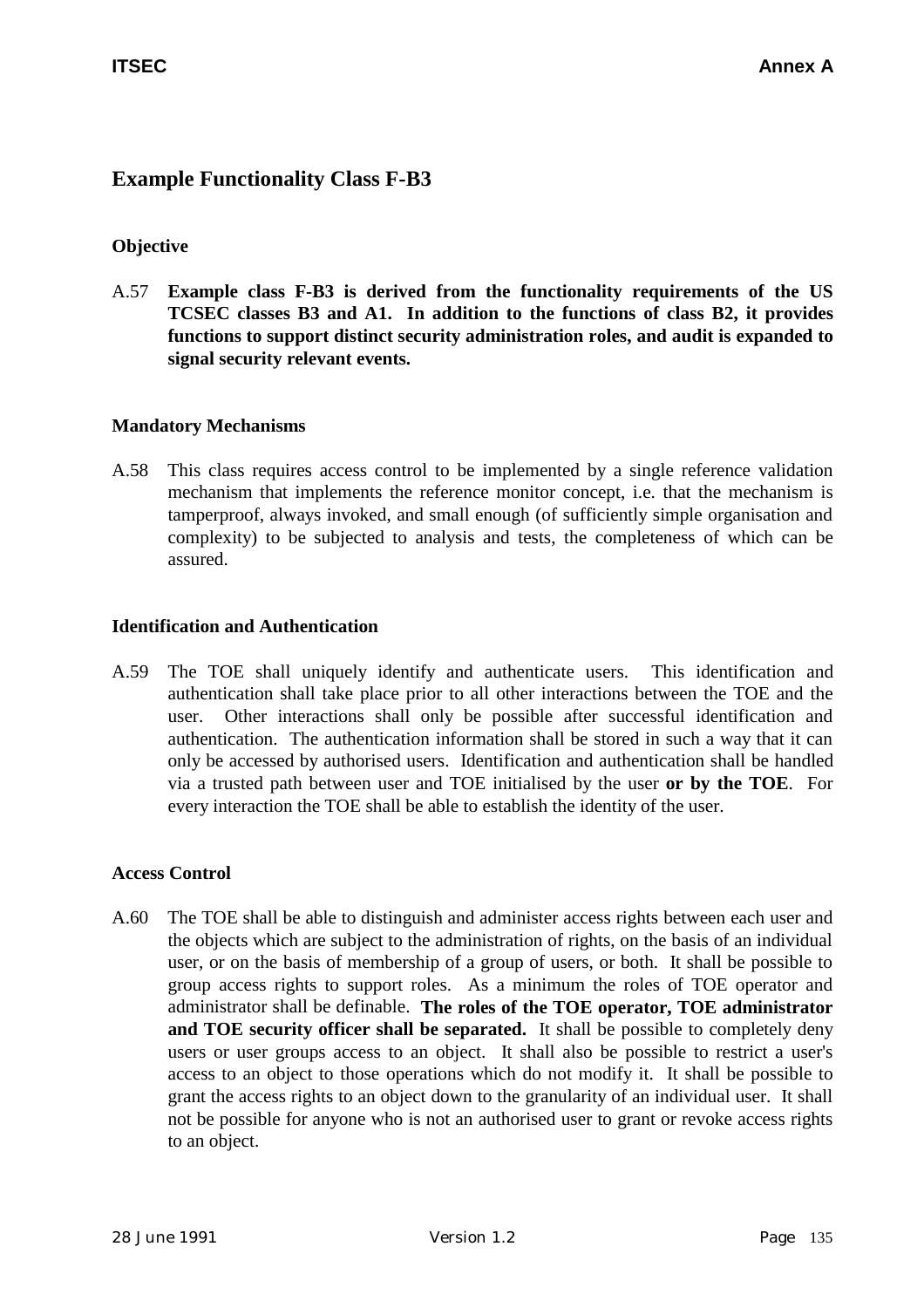- A.61 **For each object which is subject to the administration of rights, it shall be possible to supply a list of users and a list of user groups with their associated rights to this object. In addition, for each such object it shall also be possible to supply a list of users and a list of user groups who are denied access to this object.** The administration of rights shall provide controls to limit propagation of access rights. The actions for adding and deleting user identities known to the TOE, and the action to temporarily suspend all of a user's access rights, shall be restricted to authorised users.
- A.62 In addition the TOE shall provide all subjects and objects (e.g. processes, files, storage segments, devices) with attributes. The values of these attributes shall serve as a basis for mandatory access rights. Rules shall specify which combinations of attribute values of subject and object are necessary for a subject to be granted access to that object.
- A.63 When exporting an object its attributes shall be exported in such a way that the recipient can reconstruct their value unambiguously.
- A.64 The mandatory access rights shall be designed in such a manner that the following special case can be realised:

The attribute consists of two parts. Part one has hierarchically ordered values, part two represents a set. (In the official world part one contains classifications e.g. unclassified, confidential, secret, top secret. Part two contains categories.)

An attribute A is said to dominate an attribute B if:

Part one of A is hierarchically greater than, or equal to, part one of B and part two of B is a proper subset of, or equal to, part two of A.

- A.65 The following rules shall be enforced:
	- a) Read access by a subject to an object is only permitted if the attribute of the subject dominates that of the object.
	- b) Write access by a subject to an object is only permitted if the attribute of the object dominates that of the subject.
- A.66 The attributes of a subject created to act on behalf of a user shall be dominated by that user's clearance and authorisation as determined at identification and authentication time. If imported data does not have attributes, an authorised user shall be able to assign attributes to the data.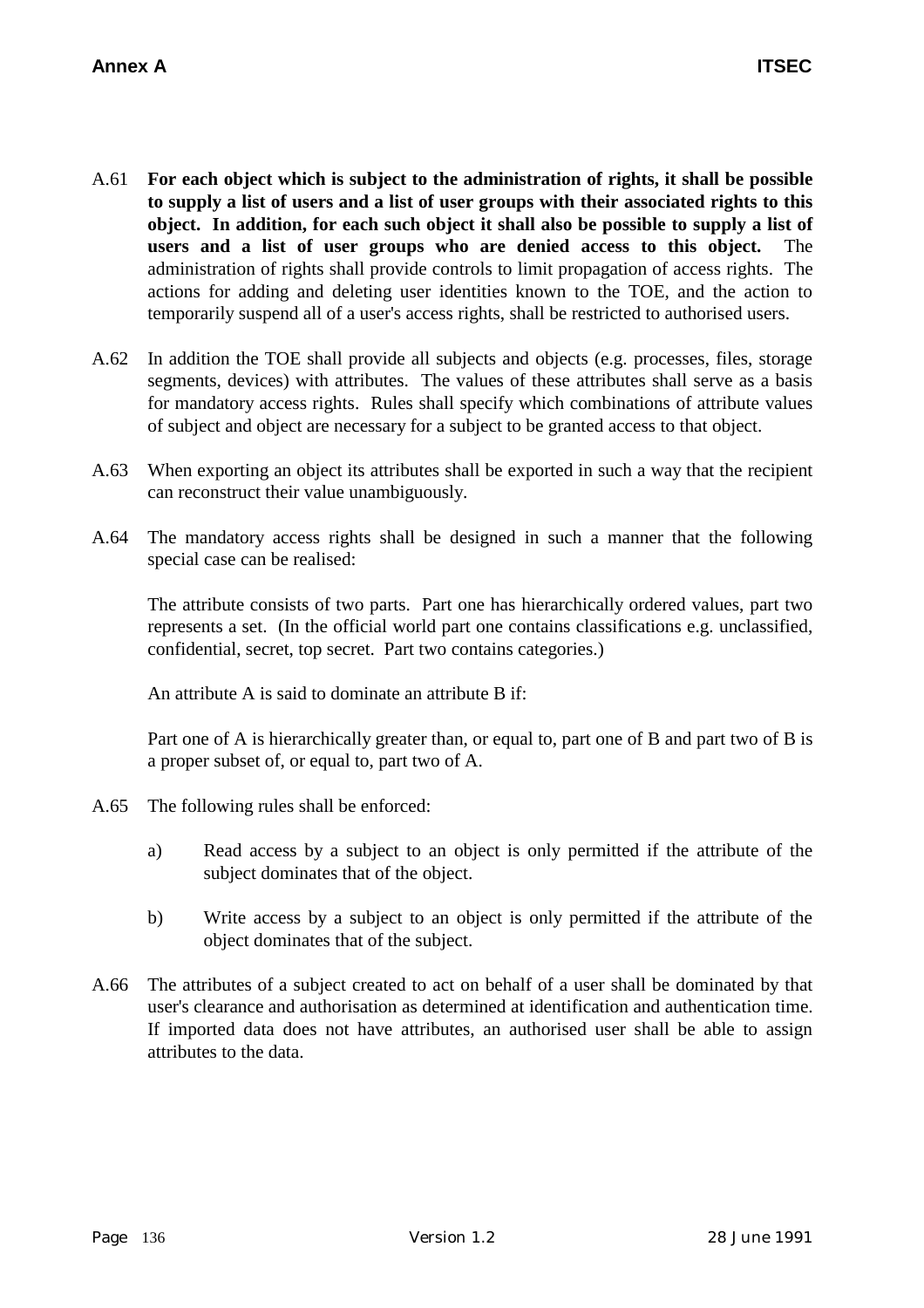- A.67 Each export channel shall be identifiable as either single-level or multi-level. It shall be impossible to transmit or receive data via channels designated as single-level, unless the attributes of that data match a fixed prespecified attribute. Data transmitted to or received from a single-level channel shall be communicated with a corresponding attribute, unless it is possible for an authorised user to specify the attribute of the channel in a way that cannot be imitated. In this case, the attribute of the data is implicitly specified by the attribute of the channel.
- A.68 For multi-level channels it shall be ensured by the communication protocol that the recipient can completely and unambiguously reconstruct and pair the received data and attributes. For multi-level channels it shall be possible to state the maximum and minimum attributes. No data shall be transmitted to a multi-level channel unless the attribute of the data dominates the minimum attribute of the channel and is dominated by the maximum attribute of the channel.
- A.69 Unauthorised users shall not be able to change the security relevant attributes of a channel. It shall not be possible to change these attributes without the change being performed explicitly.
- A.70 The TOE shall mark human readable output with attribute values. The values of the attributes shall be determined according to the rules laid down in the TOE. Authorised users shall be able to specify the printable name of each attribute value.
- A.71 A user shall be notified immediately of any change in the security level associated with that user during an interactive session. The user shall be able at all times to review all the subject's attributes.
- A.72 With each attempt by users or user groups to access objects which are subject to the administration of rights, the TOE shall verify the validity of the request. Unauthorised access attempts shall be rejected. The values of the attributes shall serve as the basis for decisions concerning mandatory access control. The rules shall unambiguously specify when a subject is allowed access to such a protected object. If discretionary access rights are also assigned for an object, access shall only be permitted provided that both the discretionary and the mandatory access rights allow such access.
- A.73 There shall be no known storage **or timing** channels that can transfer information between processes without verification of access rights (i.e. covertly) that have a maximum bandwidth (determined by actual measurement or engineering estimation) that is unacceptably high. (See the Covert Channel Guideline section of the TCSEC [TCSEC] for guidance on acceptability.)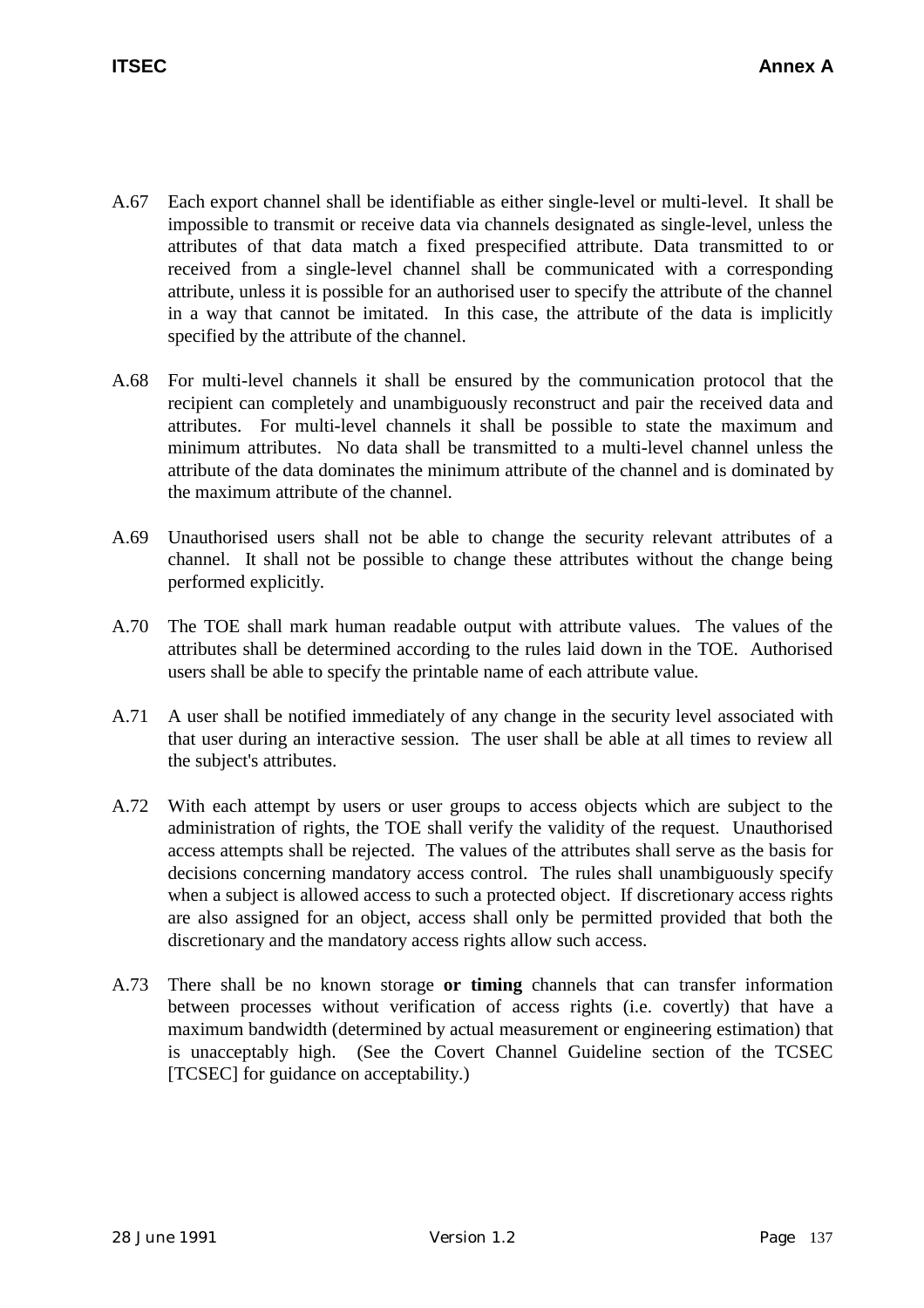# **Accountability**

- A.74 The TOE shall contain an accountability component which is able, for each of the following events, to log that event together with the required data:
	- a) Use of the identification and authentication mechanism:

Required data: Date; time; user identity supplied; identification of the equipment on which the identification and authentication mechanism was used (e.g. terminal-id); success or failure of the attempt; authorisation of the user.

b) Actions that attempt to exercise access rights to an object which is subject to the administration of rights:

Required data: Date; time; user identity; name of the object; type of access attempt; success or failure of the attempt; attribute of the object.

c) Creation or deletion of an object which is subject to the administration of rights:

Required data: Date; time; user identity; name of the object; type of action; attribute of the object.

d) Actions by authorised users affecting the security of the TOE:

Required data: Date; time; user identity; type of action; name and attribute of the object to which the action relates (such actions are introduction or deletion (suspension) of users; introduction or removal of storage media; start up or shut down of the TOE; assignation of an attribute; change of attributes, markings or classification of a channel).

A.75 Unauthorised users shall not be permitted to access accountability data. It shall be possible to selectively account for the actions of one or more users. Tools to examine and to maintain the accountability files shall exist and be documented. These tools shall allow the actions of one or more users to be identified selectively.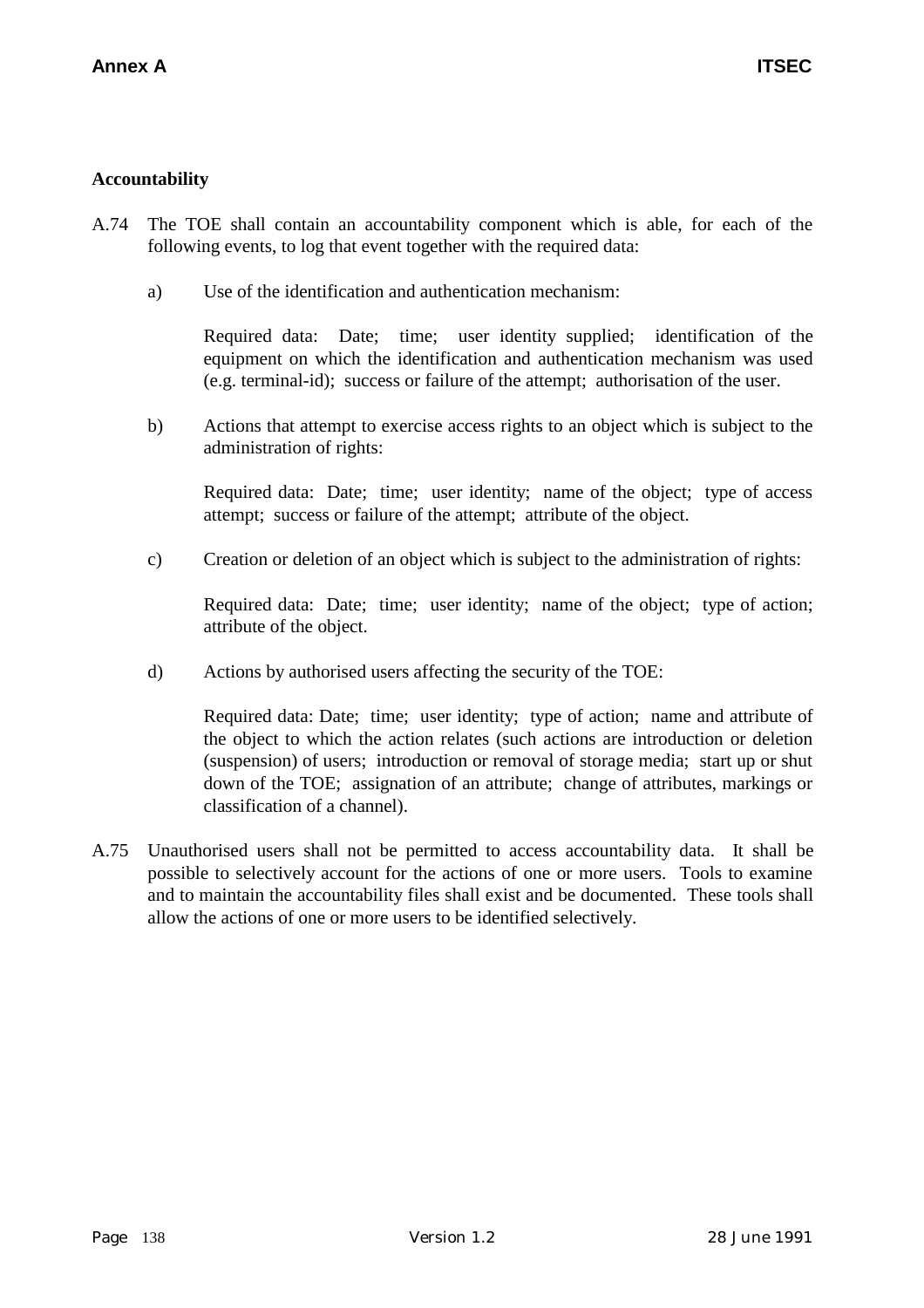# **Audit**

- A.76 Tools to examine the accountability files for the purpose of audit shall exist and be documented. These tools shall allow the actions of one or more users to be identified selectively. In addition the TOE shall be able to audit known events which could be misused to allow an unauthorised flow of information by exploiting covert channels.
- A.77 **Additionally, there shall be a mechanism to monitor the occurrence of events which are either particularly security relevant or which, due to the frequency of their occurrence, can become a critical threat to the security of the TOE. This mechanism shall be able without delay to notify a special user, or a user with a special role, of the occurrence of such events. The mechanism shall take the least disruptive action to terminate such events.**

# **Object Reuse**

A.78 All storage objects returned to the TOE shall be treated before reuse by other subjects, in such a way that no conclusions can be drawn regarding the preceding content.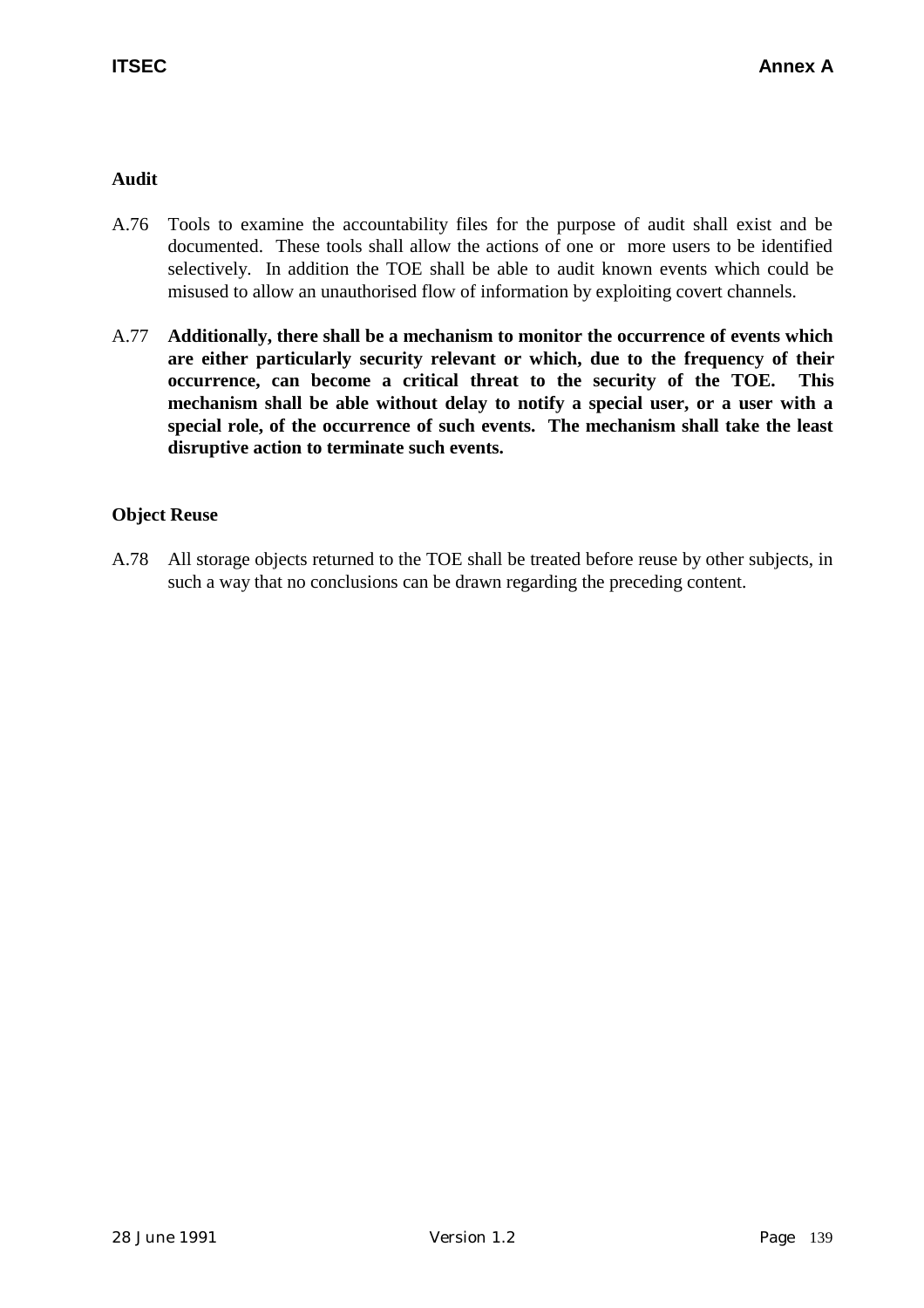# **Example Functionality Class F-IN**

# **Objective**

A.79 Example functionality class F-IN is for TOEs with high integrity requirements for data and programs. Such requirements may be necessary in database TOEs, for example.

# **Identification and Authentication**

A.80 The TOE shall uniquely identify and authenticate users. This identification and authentication shall take place prior to all other interactions between the TOE and the user. Other interactions shall only be possible after successful identification and authentication. The authentication information shall be stored in such a way that it can only be accessed for review or modification by authorised users. For every interaction the TOE shall be able to establish the identity of the user.

#### **Access Control**

- A.81 The TOE shall be able to distinguish and administer access rights of users, roles and processes to explicitly designated objects. (Roles denote users with special attributes). It shall be possible to restrict access by users to these objects in such a manner that this access is only possible via specially established processes. In addition, it shall be possible to allocate objects to a predefined type. It shall be possible to specify for each type of object which users, roles or processes can possess certain access types to these objects. This should make it possible to restrict user access to objects of a certain type in such a manner that this access is only possible via fixed established processes. It should only be possible for authorised users to define new types or to grant or revoke access rights to types. These actions shall be initiated explicitly by this user. For these actions all communication between the TOE and the user shall be via a trusted path.
- A.82 The following minimum access rights shall exist: read, write, add, delete, rename (for all objects), execute, delete, rename (for executable objects), creation of objects of a certain type, deletion of objects of a certain type.
- A.83 With each attempt by users or user groups to access objects which are subject to the administration of rights, the TOE shall verify the validity of this access attempt. Unauthorised access attempts shall be rejected.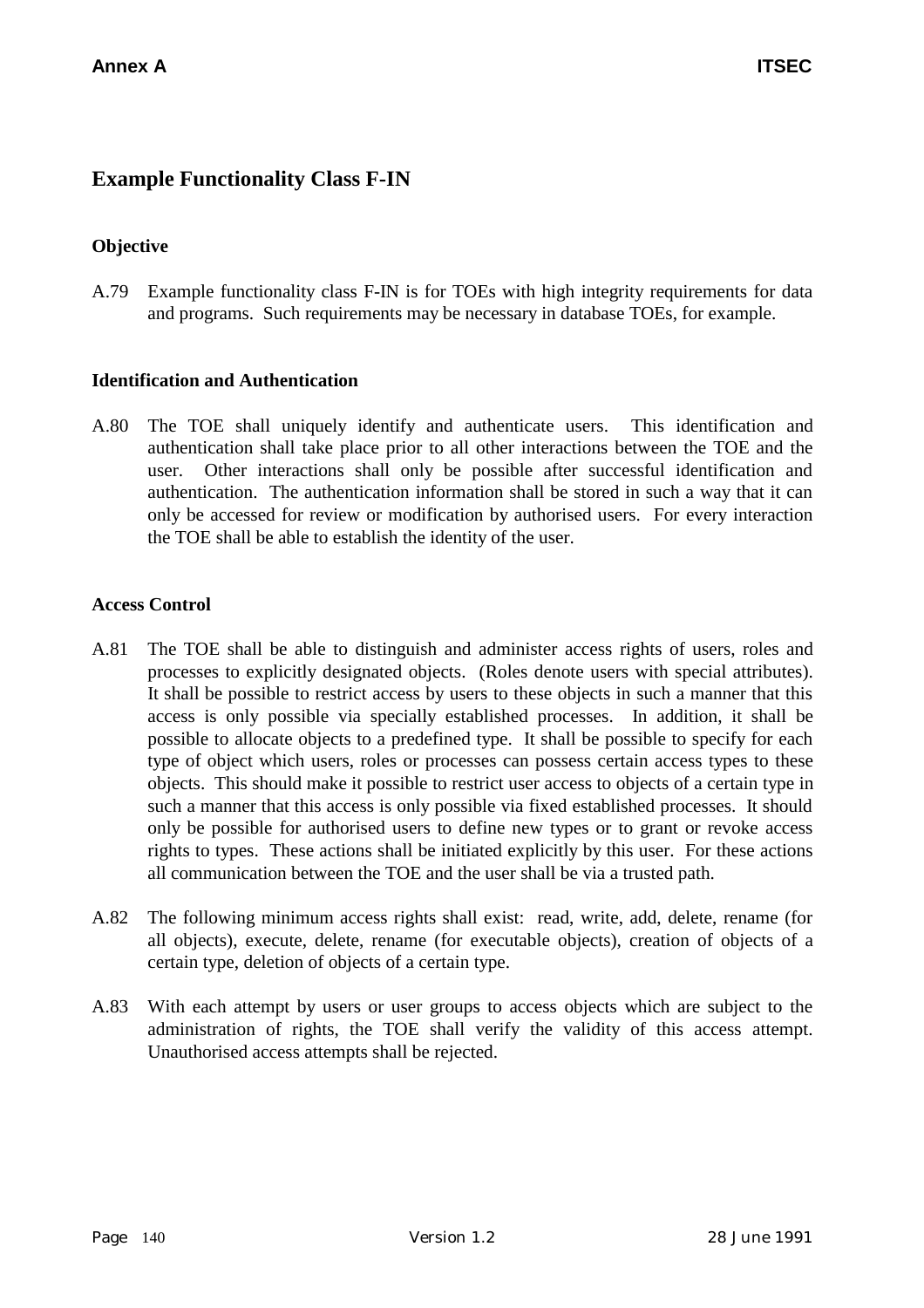# **Accountability**

- A.84 The TOE shall contain an accountability component which is able, for each of the following events, to log that event together with the required data:
	- a) Use of the identification and authentication mechanism:

Required data: Date; time; user identity supplied; identification of the equipment on which the identification and authentication mechanism was used (e.g. terminal-id); success or failure of the attempt.

b) Actions that attempt to exercise access rights to an object which is subject to the administration of rights:

Required data: Date; time; user identity; name of the object; type of access attempt; success or failure of the attempt.

c) Creation or deletion of an object which is subject to the administration of rights:

Required data: Date; time; user identity; name of the object; type of action.

d) Actions by authorised users affecting the security of the TOE:

Required data: Date; time; user identity; type of action; name and attribute of the object to which the action relates (such actions are introduction or deletion (suspension) of users; introduction or removal of storage media; start up or shut down of the TOE).

e) Definition or deletion of types:

Required data: Date; time; user identity; type of action; name of the type.

f) Assignation of a type to an object:

Required data: Date; time; user identity; name of the object; name of the type.

g) Granting or revocation of access rights for an object or an object type:

Required data: Date; time; user identity; type of action; type of access right; name of the subject; name of the object or name of the object type.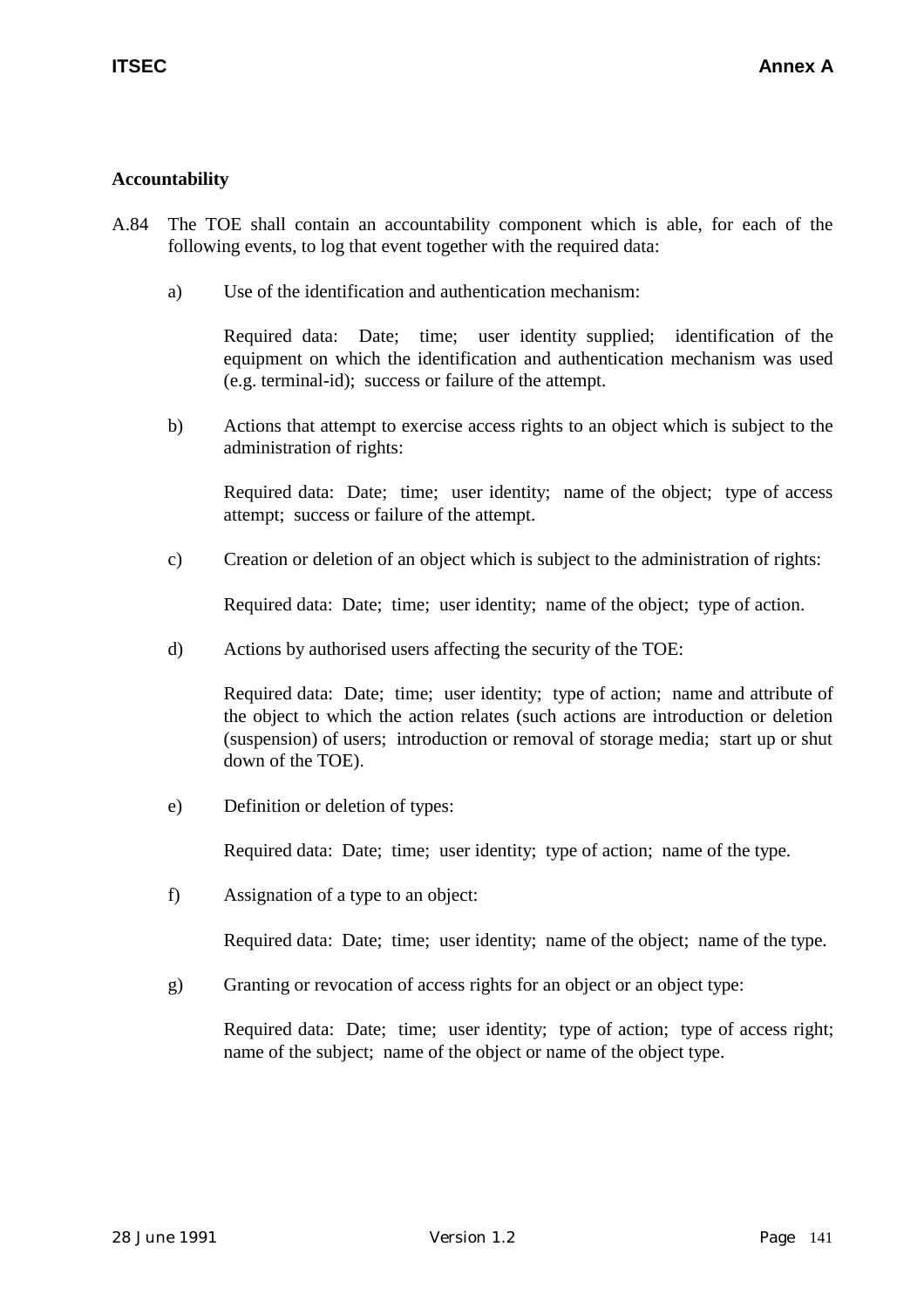A.85 Unauthorised users shall not be permitted to access accountability data. It shall be possible to selectively account for the actions of one or more users. Tools to examine and to maintain the accountability files shall exist and be documented. These tools shall allow the actions of one or more users to be identified selectively. The structure of the accountability records shall be described completely.

# **Audit**

A.86 Tools to examine the accountability files for the purpose of audit shall exist and be documented. These tools shall allow the actions of one or more users to be identified selectively.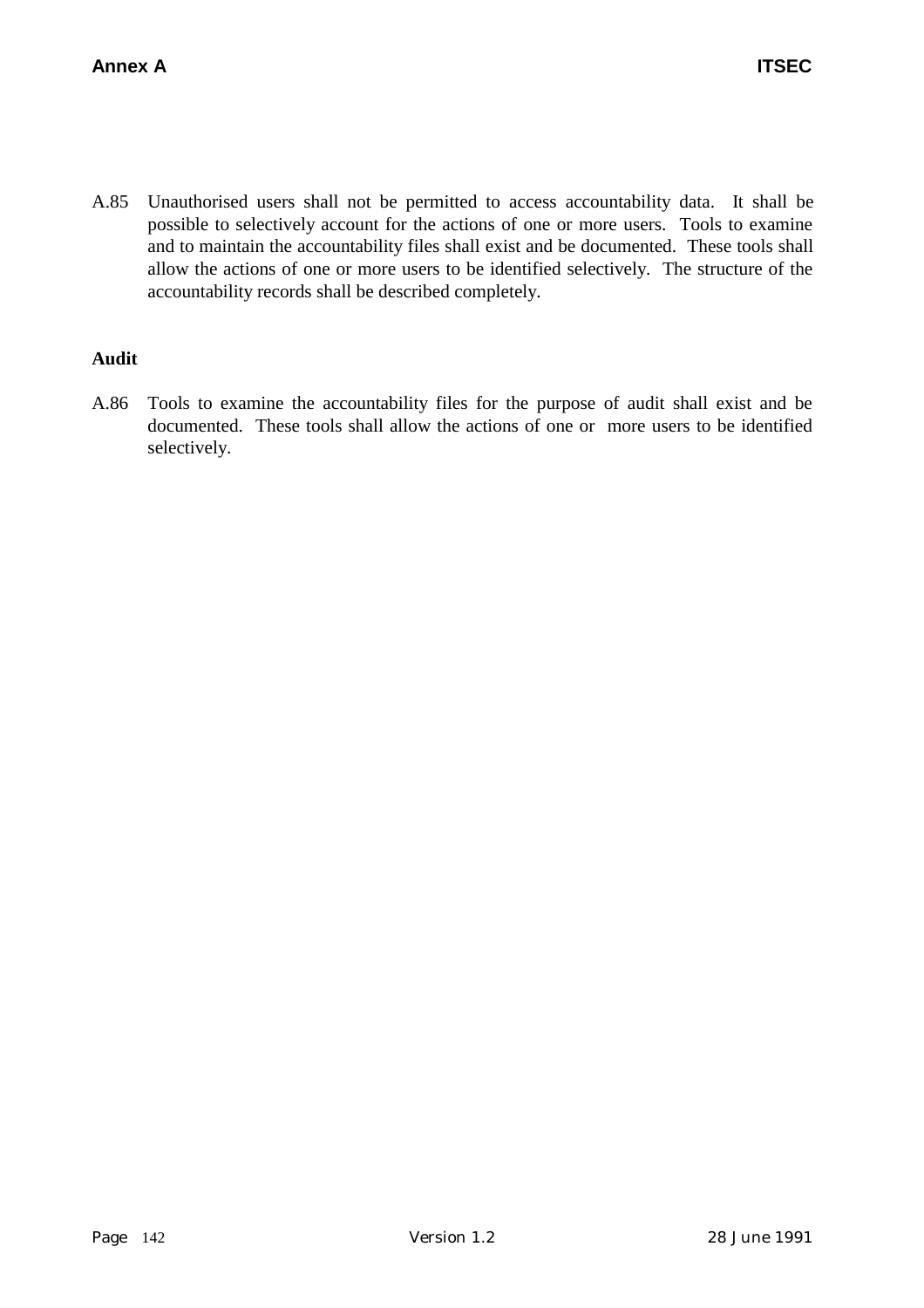# **Example Functionality Class F-AV**

# **Objective**

A.87 Functionality class F-AV sets high requirements for the availability of a complete TOE or special functions of a TOE. Such requirements are significant for TOEs that control manufacturing processes, for example.

# **Reliability of Service**

- A.88 The TOE shall be able to recover from a failure of certain individual hardware components (e.g. a board of an individual processor in a multiprocessor TOE) in such a manner that all constantly required functions remain continuously available in the remaining TOE. After the failed component has been repaired, it shall be possible to reintegrate it into the TOE in such a way that the continuous operation of constantly required functions is assured. Following the integration the TOE shall achieve its original degree of tolerance against TOE failures. Maximum times shall be stated for the duration of such a reintegration process.
- A.89 Irrespective of its load at any time, the TOE shall be able to guarantee a maximum response time for certain specified actions. In addition, for certain specified actions, it shall be guaranteed that the TOE will not be subject to deadlock.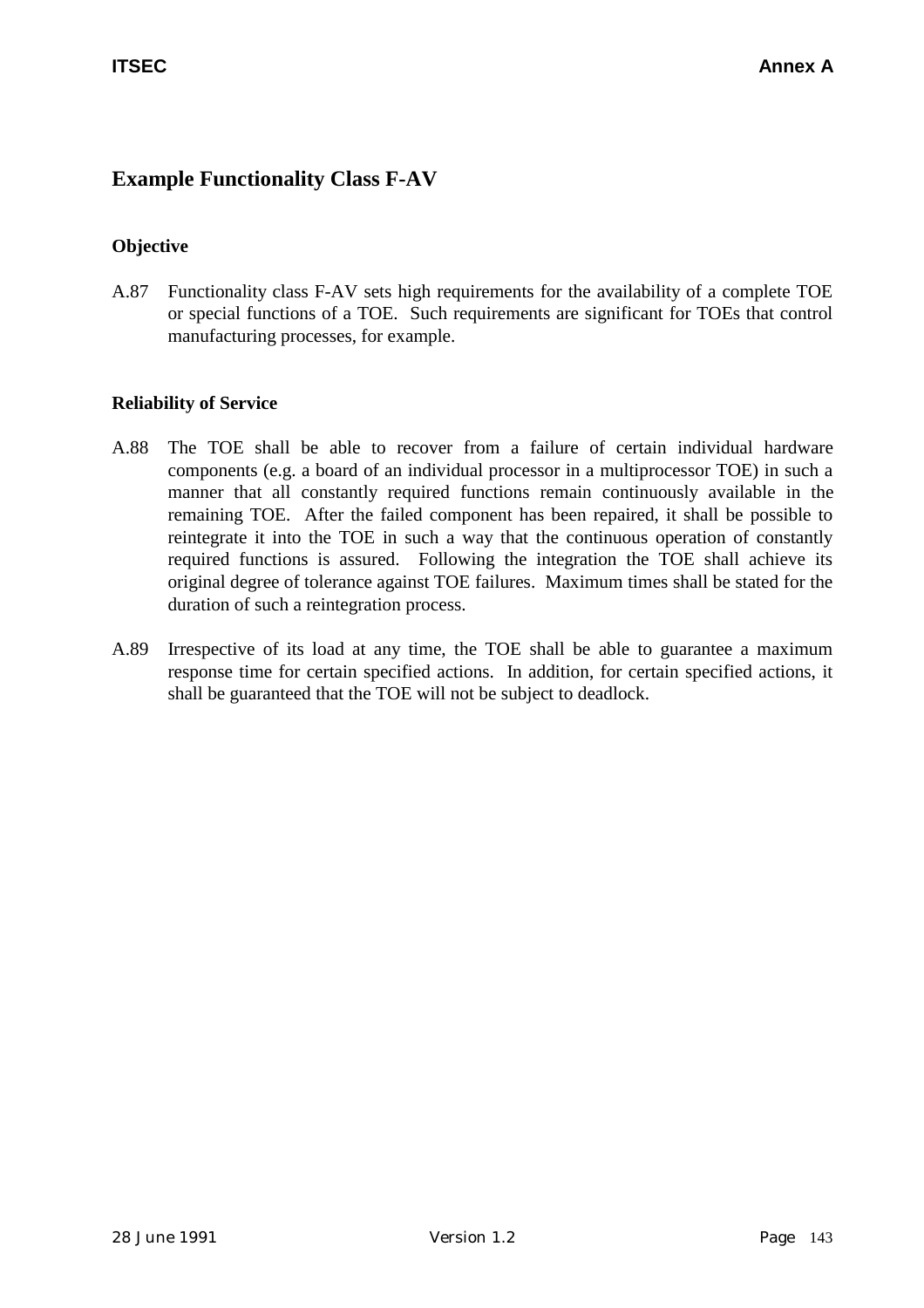# **Example Functionality Class F-DI**

# **Objective**

A.90 Example functionality class F-DI sets high requirements with regard to the safeguarding of data integrity during data exchange.

# **Identification and Authentication**

- A.91 The TOE shall uniquely identify and authenticate users. This identification and authentication shall take place prior to all other interactions between the TOE and the user. Other interactions shall only be possible after successful identification and authentication. The authentication information shall be stored in such a way that it can only be accessed for review or modification by authorised users. For every interaction the TOE shall be able to establish the identity of the user.
- A.92 Prior to the establishment of a connection the peer entity (computer, process or user) shall be uniquely identified and authenticated. User data shall only be exchanged after identification and authentication have been successfully completed. On receipt of data it shall be possible to uniquely identify and authenticate the sender of the data. All authentication information shall be protected against unauthorised access and forgery.

# **Accountability**

- A.93 The TOE shall contain an accountability component which is able, for each of the following events, to log that event together with the required data:
	- a) Use of the identification and authentication mechanism:

Required data: Date; time; initiator of the identification and authentication; name of the subject to be identified; success or failure of the action.

b) Identified errors in the data exchange:

Required data: Date; time; peer entity in the data exchange; nature of the error; success or failure of the attempted correction.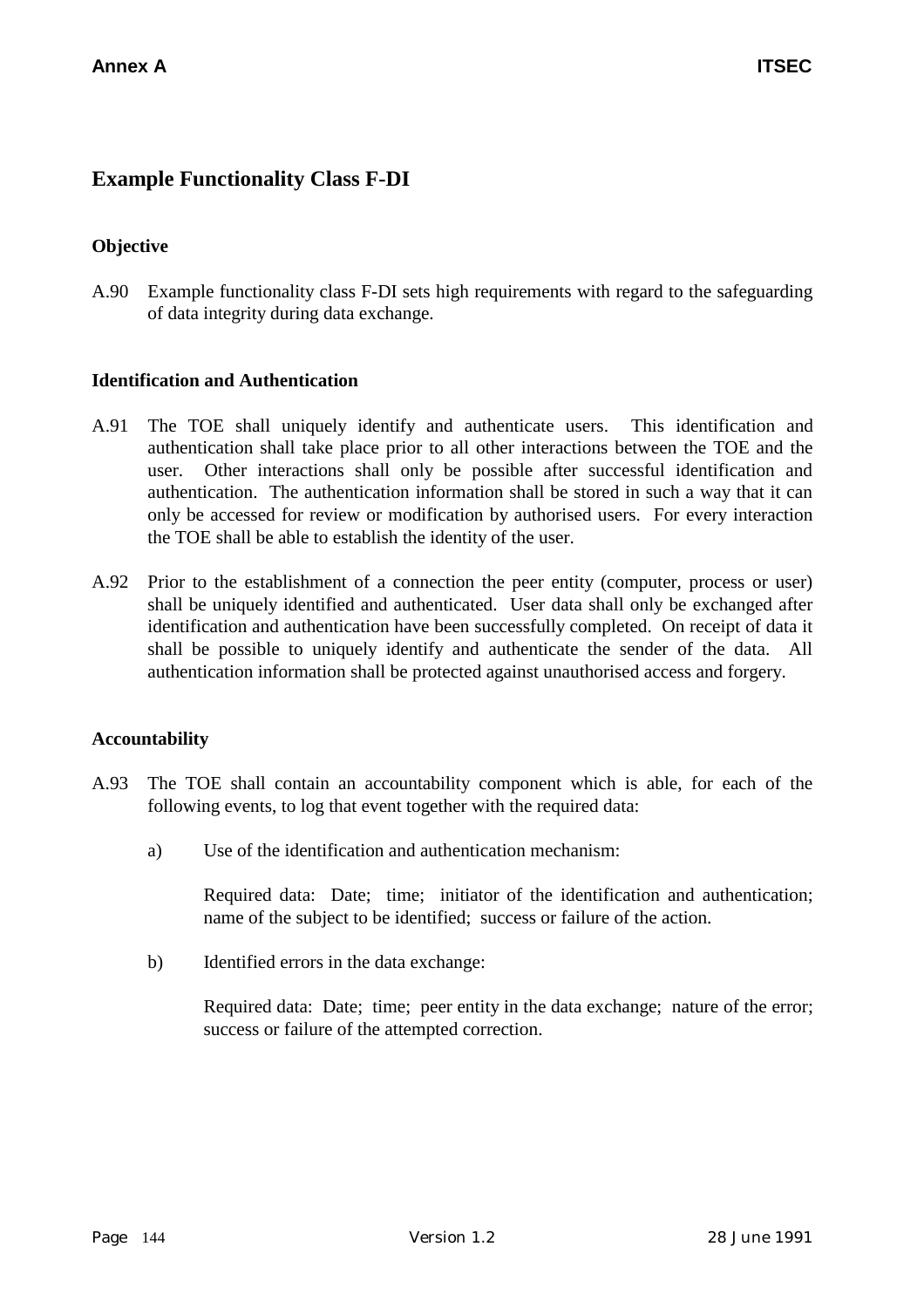c) Data Exchange:

Required data: Date; time; user identity of the initiator; name of the peer entity (computer, process or user); parameters of the establishment of the connection (if these vary).

A.94 Unauthorised users shall not be permitted to access accountability data. It shall be possible to selectively account for the actions of one or more users. Tools to examine and to maintain the accountability files shall exist and be documented. These tools shall allow the actions of one or more users to be identified selectively. The structure of the accountability records shall be described completely.

# **Audit**

A.95 Tools to examine the accountability files for the purpose of audit shall exist and be documented. These tools shall allow the actions of one or more users to be identified selectively.

# **Data Exchange**

# Data Integrity

- A.96 Methods for error detection and error correction shall be applied in the case of data exchange. These mechanisms shall be designed in such a way that intentional manipulations of the address fields and user data can be identified. Knowledge only of the algorithms applied in the mechanisms without any special additional knowledge shall not enable unrecognised manipulations of the aforementioned data. The additional knowledge required for this shall be protected in such a manner that it can only be accessed by a few authorised users.
- A.97 Moreover, mechanisms shall be used which reliably uniquely identify as an error the unauthorised replay of data.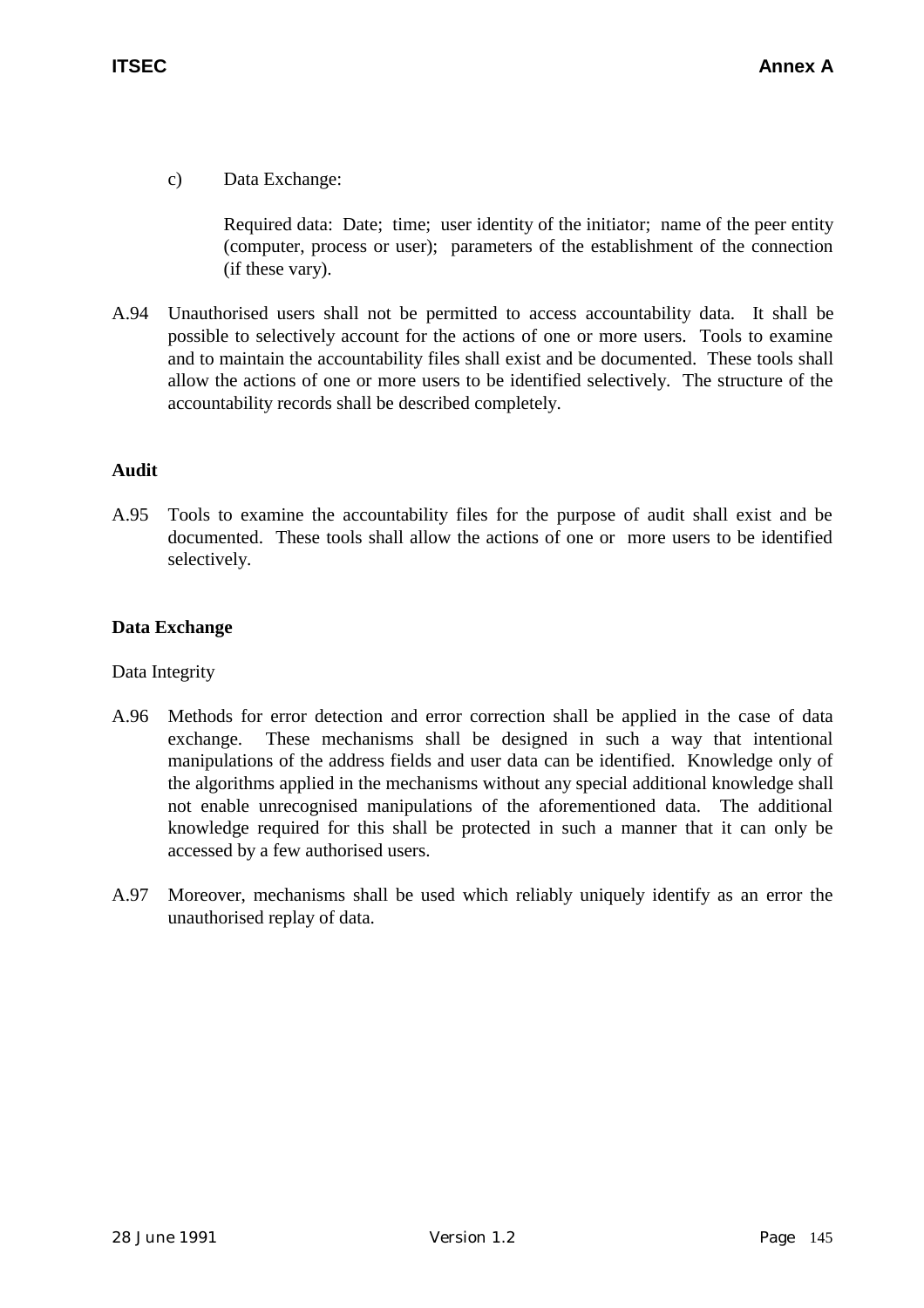# **Example Functionality Class F-DC**

# **Objective**

A.98 Example functionality Class F-DC is intended for TOEs with high demands on the confidentiality of data during data exchange. An example candidate for this class is a cryptographic device.

# **Data Exchange**

Data Confidentiality

A.99 The TOE shall have a facility to encrypt user information prior to exchange and (at the receiving end) to decrypt it automatically. An algorithm officially approved by a certification authority shall be applied. It shall be assured that the parameter values (e.g. keys) required for decrypting are protected in such a manner that no unauthorised person can access this data.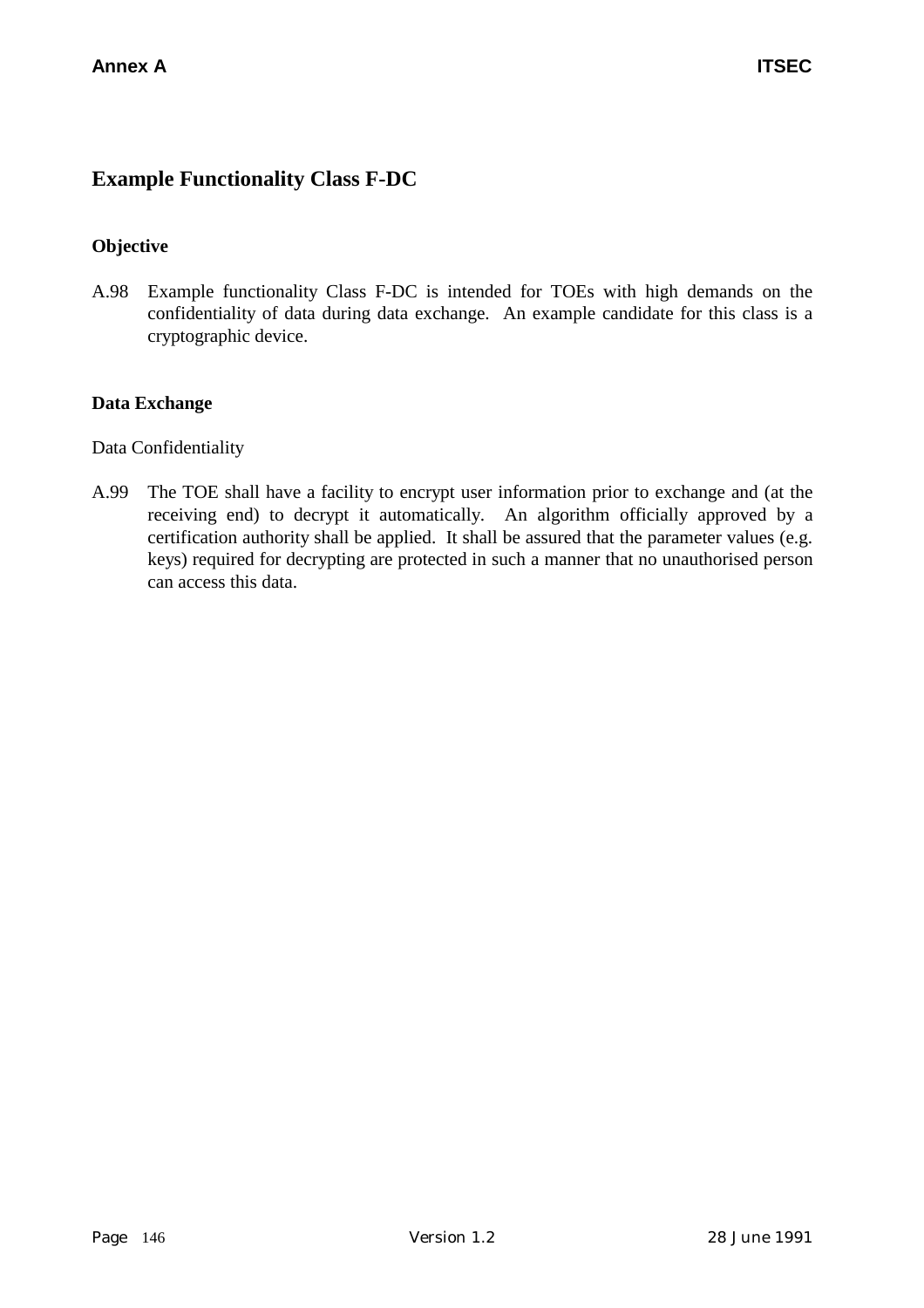# **Example Functionality Class F-DX**

# **Objective**

A.100 Example functionality class F-DX is intended for networks with high demands on the confidentiality and integrity of the information to be exchanged. For example, this can be the case when sensitive information has to be exchanged via insecure (for example: public) networks.

# **Identification and Authentication**

- A.101 The TOE shall uniquely identify and authenticate users. This identification and authentication shall take place prior to all other interactions between the TOE and the user. Other interactions shall only be possible after successful identification and authentication. The authentication information shall be stored in such a way that it can only be accessed for review or modification by authorised users. For every interaction the TOE shall be able to establish the identity of the user.
- A.102 Prior to the exchange of user data the peer entity (computer, process or user) shall be uniquely identified and authenticated. User data shall only be exchanged after identification and authentication have been successfully completed. On receipt of data it shall be possible to uniquely identify and authenticate the sender of the data. All authentication information shall be protected against unauthorised access and forgery.

# **Accountability**

- A.103 The TOE shall contain an accountability component which is able, for each of the following events, to log that event together with the required data:
	- a) Use of the identification and authentication mechanism:

Required data: Date; time; initiator of the identification and authentication; name of the subject to be identified; success or failure of the action.

b) Identified errors in the data exchange:

Required data: Date; time; peers in the data exchange; type of the error; success or failure of the attempted correction.

c) Connection establishment:

Required data: Date; time; user identity of the initiator; name of the peer entity (computer, process or user); establishment parameters (if these vary).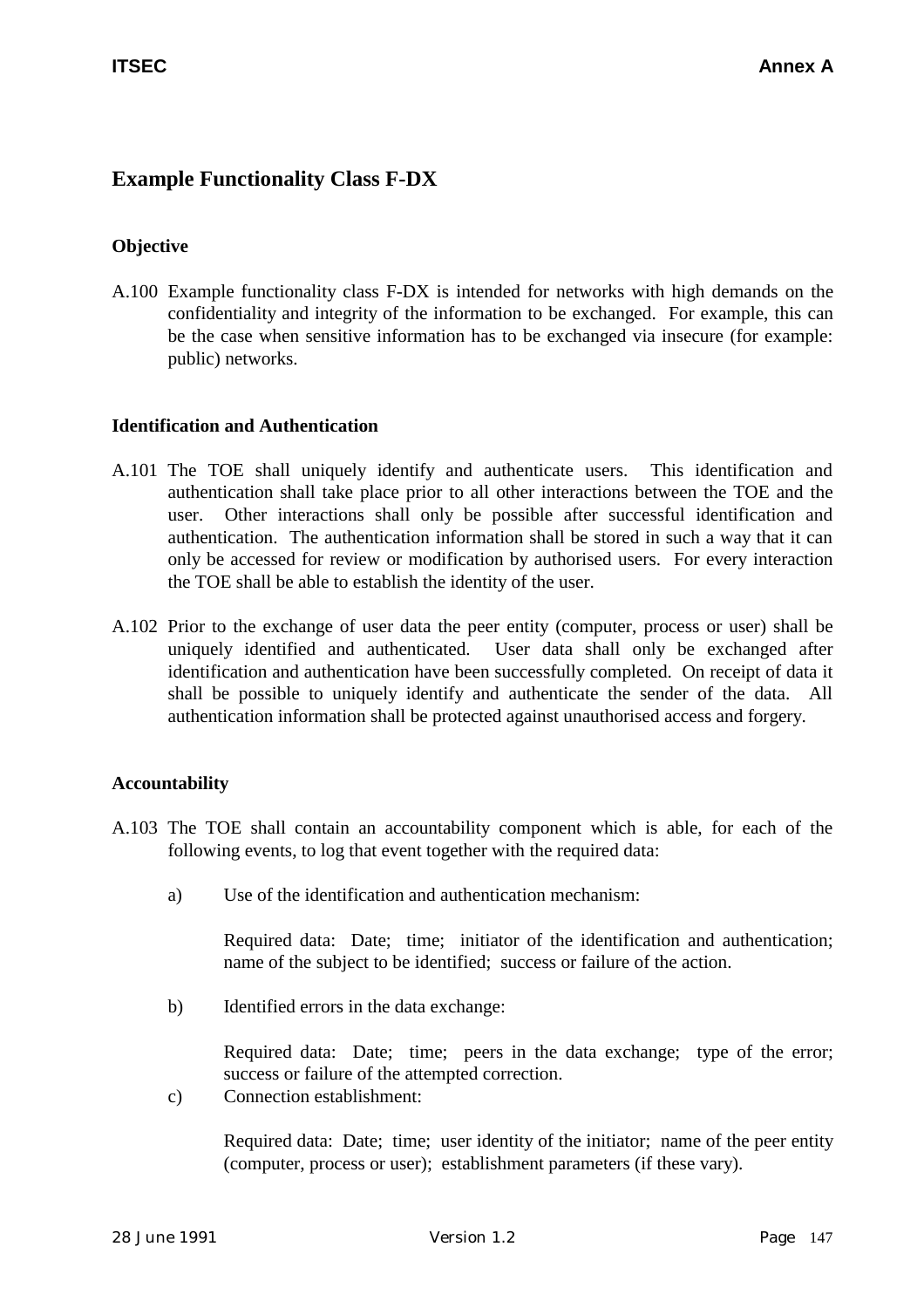d) Special data exchange transactions:

Required data: Date; time; user identity of the transmitter; user identity of the recipient; user information communicated; date and time of the receipt of the data.

A.104 Unauthorised users shall not be permitted to access accountability data. It shall be possible to selectively account for the actions of one or more users. Tools to examine and to maintain the accountability files shall exist and be documented. These tools shall allow the actions of one or more users to be identified selectively. The structure of the accountability records shall be described completely.

# **Audit**

A.105 Tools to examine the accountability files for the purpose of audit shall exist and be documented. These tools shall allow the actions of one or more users to be identified selectively.

### **Data Exchange**

#### Access Control

A.106 All information previously transmitted which can be used for unauthorised decryption shall be protected in such a way that only such persons who positively need such access in order to be able to perform their duties can access this data.

Data Confidentiality

A.107 The TOE shall offer the possibility of end-to-end encryption which ensures confidentiality regarding the recipient over large sections of the communication channel. In addition, traffic flow confidentiality shall also be guaranteed on designated data communication links.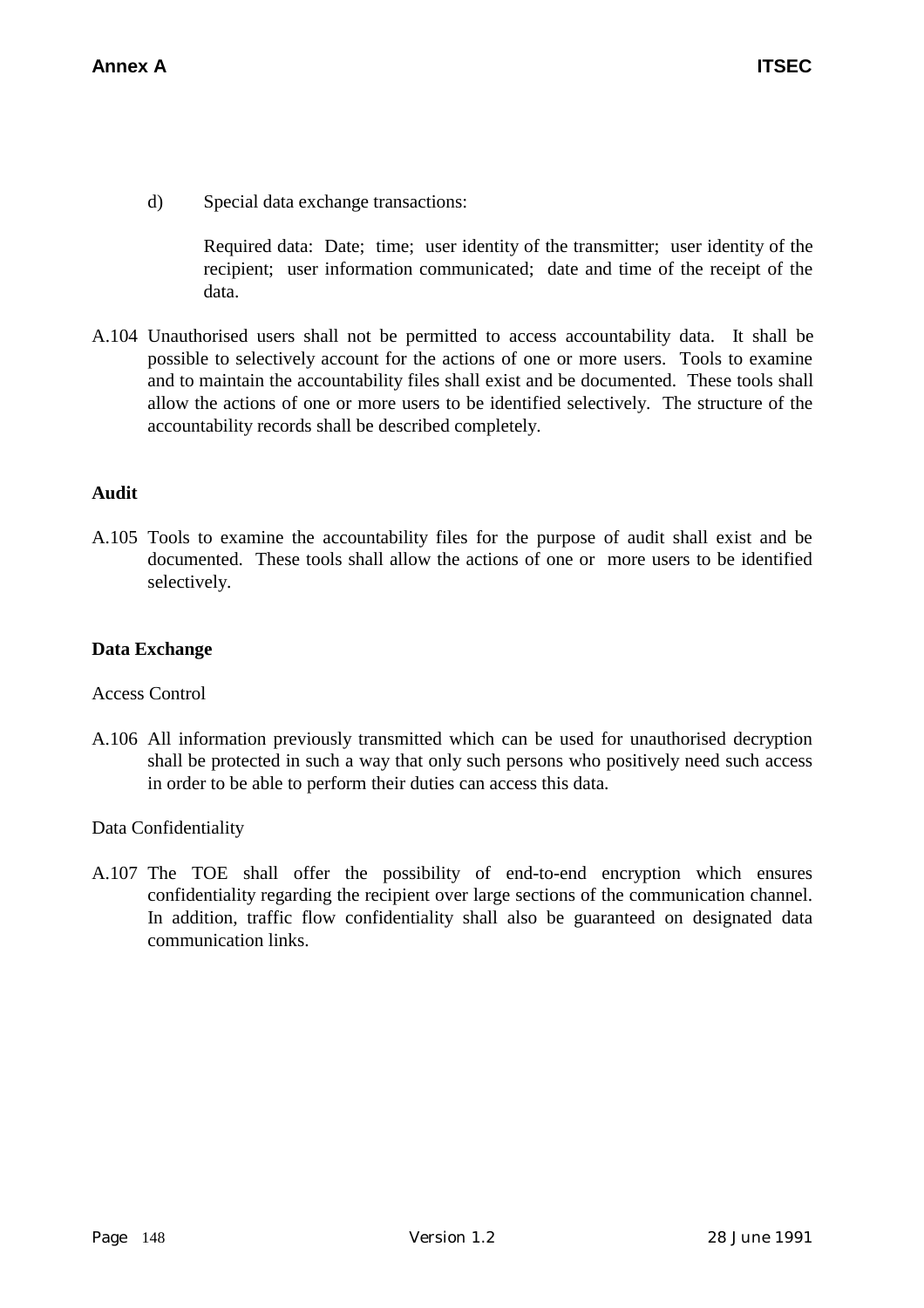# Data Integrity

A.108 The TOE shall be designed in such a way that unauthorised manipulation of user data and accountability data and unauthorised replay of data are reliably identified as errors.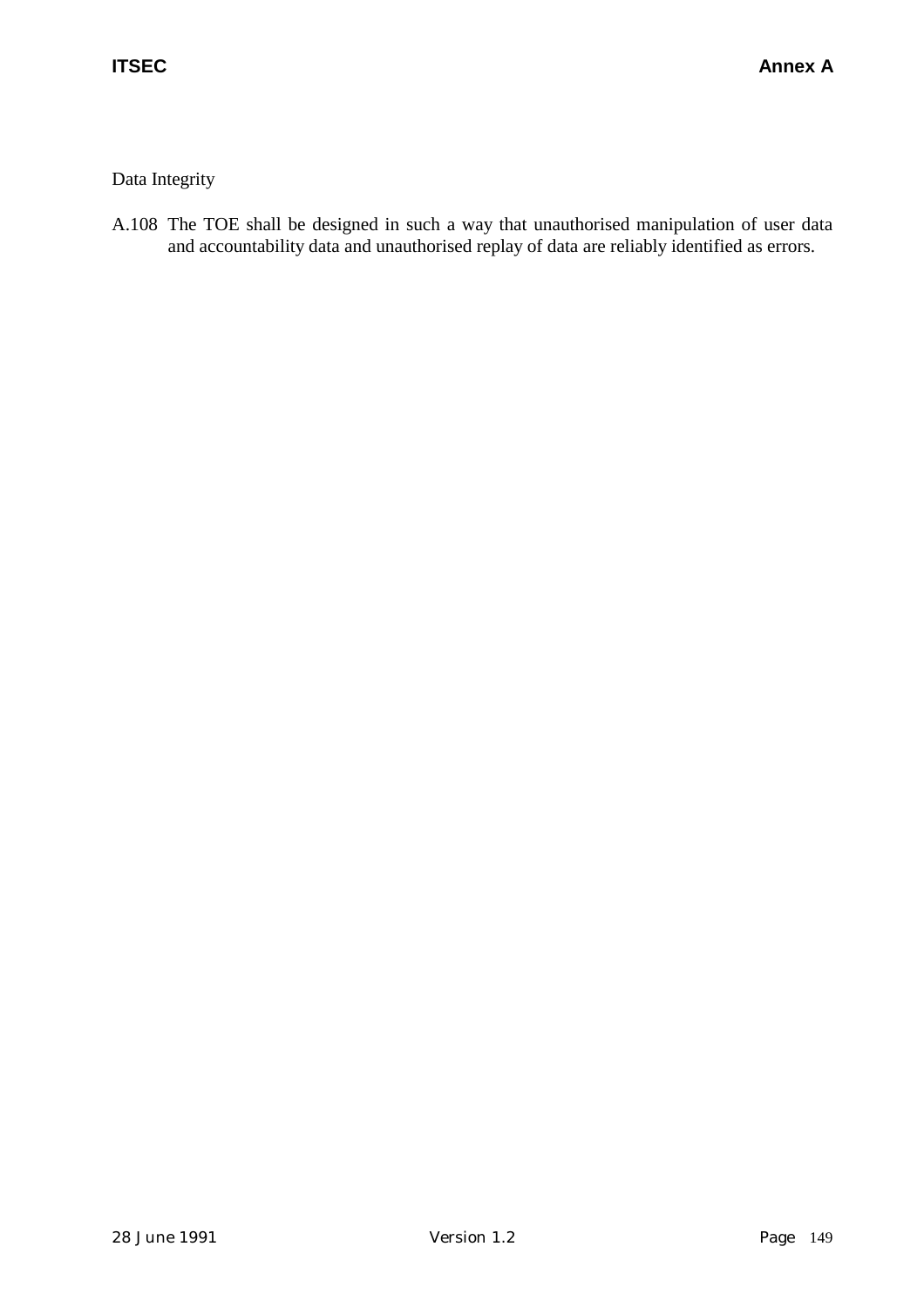# **Annex B - THE CLAIMS LANGUAGE**

#### **Introduction**

- B.1 Within the context of the IT security evaluation criteria it is helpful to have a means of describing the claimed security functions provided by an IT security product in semiformal style, but still expressed using natural language. The Claims Language defined in this Annex was developed to meet that requirement.
- B.2 The benefits of using the Claims Language to specify security functionality are that:
	- a) it provides a semiformal style of specification, but because it is based on natural language, it can be read and understood without special knowledge of a notation or set of rules;
	- b) it indicates the necessary linking and grouping of claims;
	- c) it reduces the scope for ambiguity in the interpretation of the claims;
	- d) it enables the claims for a TOE to be expressed in a way that is suited to the process of evaluation.
- B.3 The Claims Language facilitates controlled extension of the predefined notation to handle concepts for which no suitable elements exist. Within a Claims Document, normal natural language can be used to describe mechanisms and assumptions if a more formal approach is not necessary. The Claims Language is sufficiently flexible to allow any set of claims peculiar to a specialised TOE to be defined without any departure from the rules of the language; thus sponsors of an evaluation are not in any way constrained to make their claims fit the language.

# **Overview**

B.4 Using the Claims Language, security functions are expressed using a set of rules for generating Action Phrase Templates, each of which provides the framework for a particular type of claim. Each Action Phrase Template is then combined with one of a set of Target Phrases to create an outline claim. Nouns and phrases specific to the product, the function and/or the vendor are then substituted into the outline claim to create a real claim. An example of the generation of a claim will be found in paragraphs B.30 to B.34 of this Annex.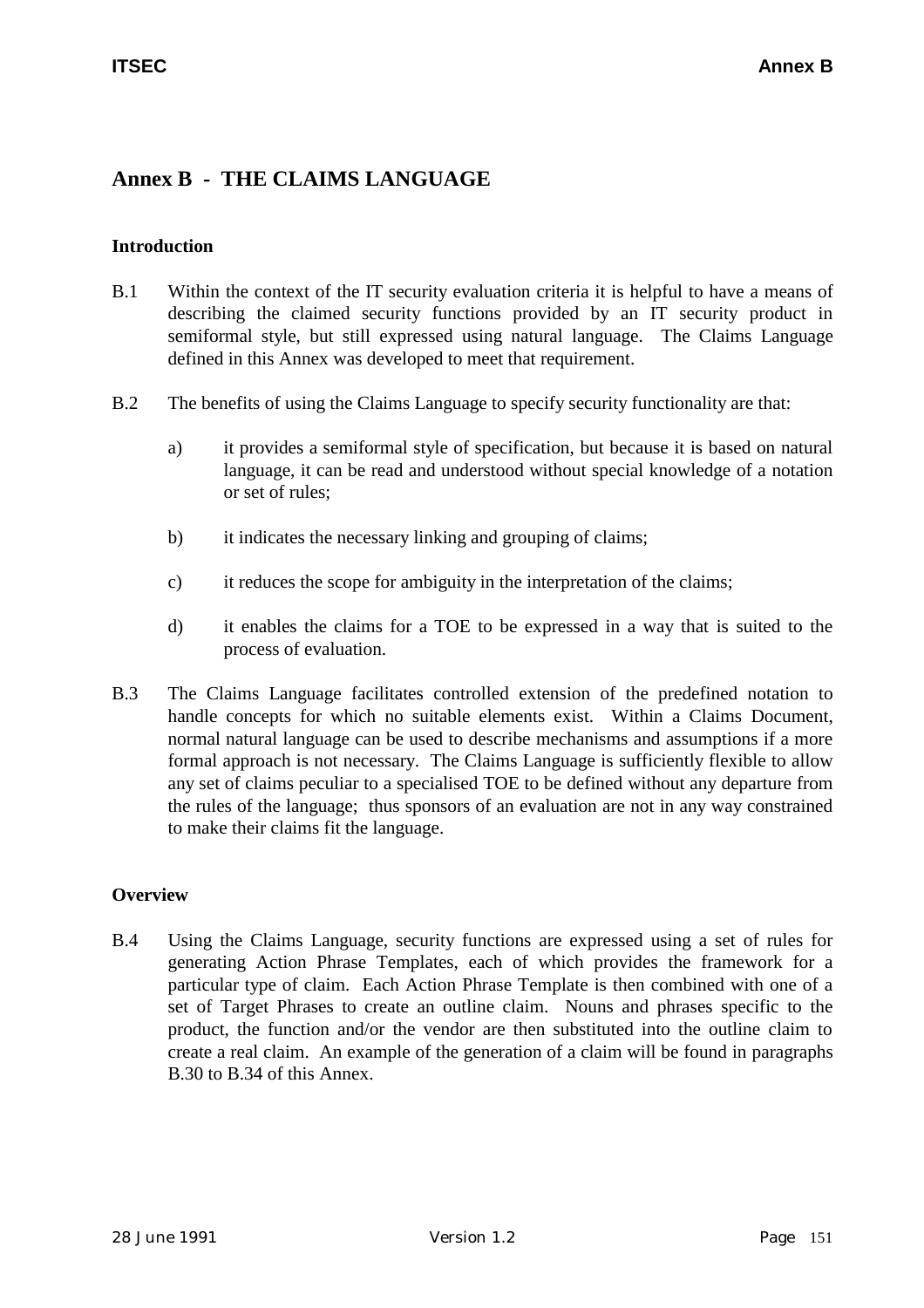- B.5 As part of the statement of a claim it is possible to include a reference to the mechanism that implements the claim.
- B.6 It is permissible to omit or modify the linking words used in outline claims in order to improve the readability or grammatical accuracy of claims.
- B.7 Examples of permissible changes are:
	- a) substituting the plural for the singular, or vice versa;
	- b) inserting or removing the definite and indefinite articles;
	- c) changing prepositions.
- B.8 It is permissible to introduce new action or target phrases where no existing phrases are appropriate, provided that such phrases have been discussed with and approved by the Certification Body.
- B.9 A standard layout shall be used for Claims Documents containing Claims Language claims, as set out in paragraphs B.38 to B.44 of this Annex. Claims shall be grouped under a standardised headings based on the Generic Headings for Functionality. This aids understanding and facilitates comparison with other TOEs.

# **Warnings**

- B.10 Care should be taken when formulating claims which are configuration dependent. It may be possible to configure a TOE in ways which are insecure (i.e. some of the claims are invalidated). If this is the case, restrictions to exclude such insecure options or combinations of options should be stated as environmental constraints (see paragraph B.41 of this Annex onwards).
- B.11 Care should also be take to formulate claims at an appropriate level of granularity. If a proposed claim seems to encompass several Generic Headings, or requires more substitutions than are possible using the appropriate template, then the claim is at too high a level and needs to be broken down into a series of simpler claims.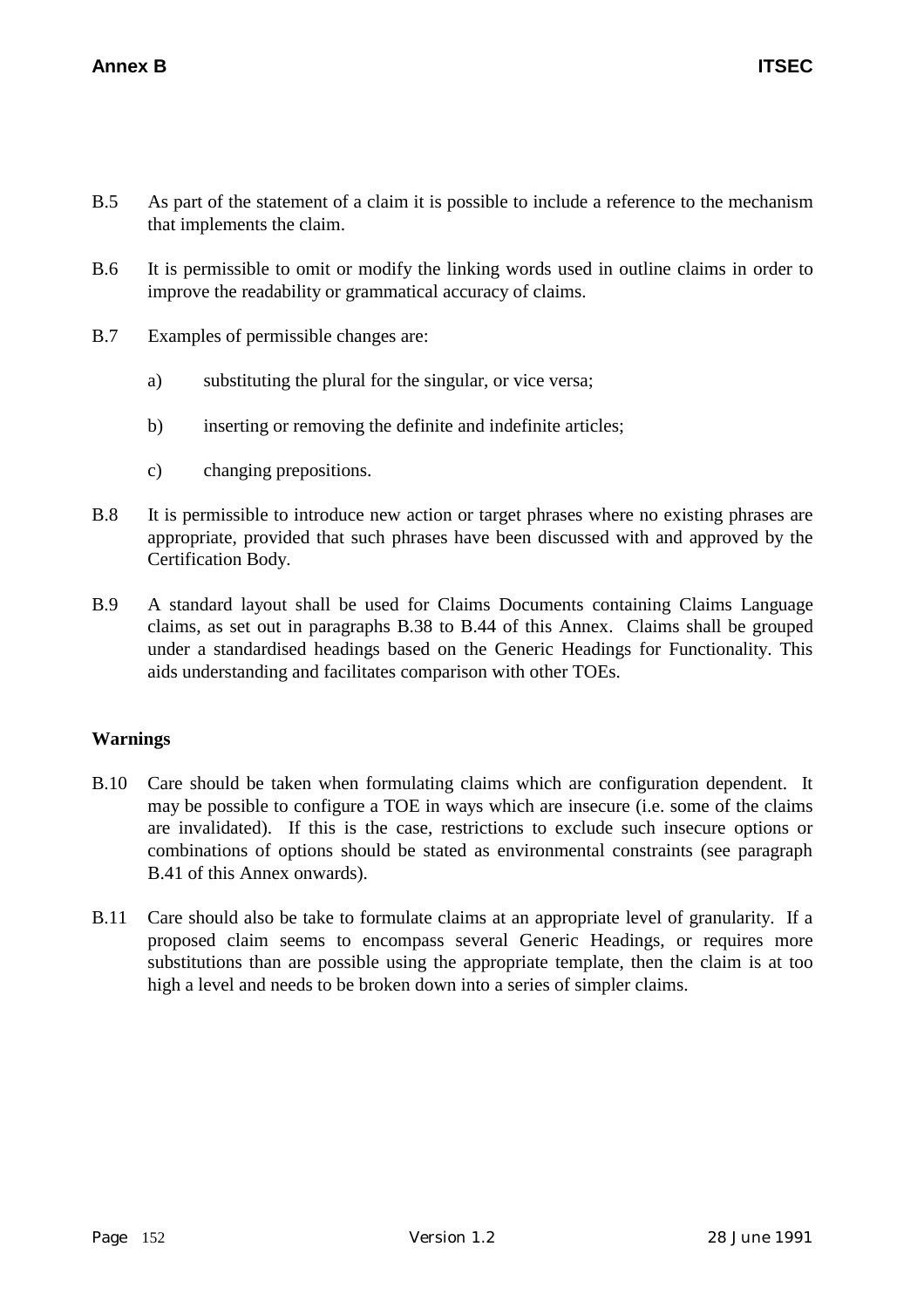### **Action Phrase Templates**

B.12 Action Phrase Templates shall be generated from the framework below, with italics indicating words or phrases in the template to be replaced by specific claim-related substitutions in an actual claim, with  $\Box$  indicating optional parts, and  $\Diamond$  indicating selection of an option from the relevant list of options following:

This *TOE*  $\lceil$  <qualifier> $\rceil$  <verb> <action> ...  $\lceil$  <time> $\rceil$   $\lceil$  using the mechanism defined in paragraph *n*].

Where <qualifier> may be:

contains a *function* that or must be used in an environment that

and <verb> may be:

|           | will                     |
|-----------|--------------------------|
| <b>or</b> | will not                 |
| <b>or</b> | can be configured to     |
| <b>or</b> | can be configured to not |
| <b>or</b> | cannot be configured to  |

and <action> may be:

|    | establish               |
|----|-------------------------|
| or | detect                  |
| or | control                 |
| or | permit                  |
| or | prevent                 |
| or | ensure                  |
| or | record in <i>object</i> |

and <time> may be:

before *security-relevant-event* or after *security-relevant-event*.

- B.13 The environment option of  $\leq$  qualifier  $>$  is only used in defining environmental constraints where great precision is required.
- B.14 Where details of specific mechanisms form part of the security target, they shall be defined as part of the Claims Document through a linked mechanism specification paragraph. If no such link is included, details of the mechanism do not form part of the security target and will be treated as proprietary information. The function option of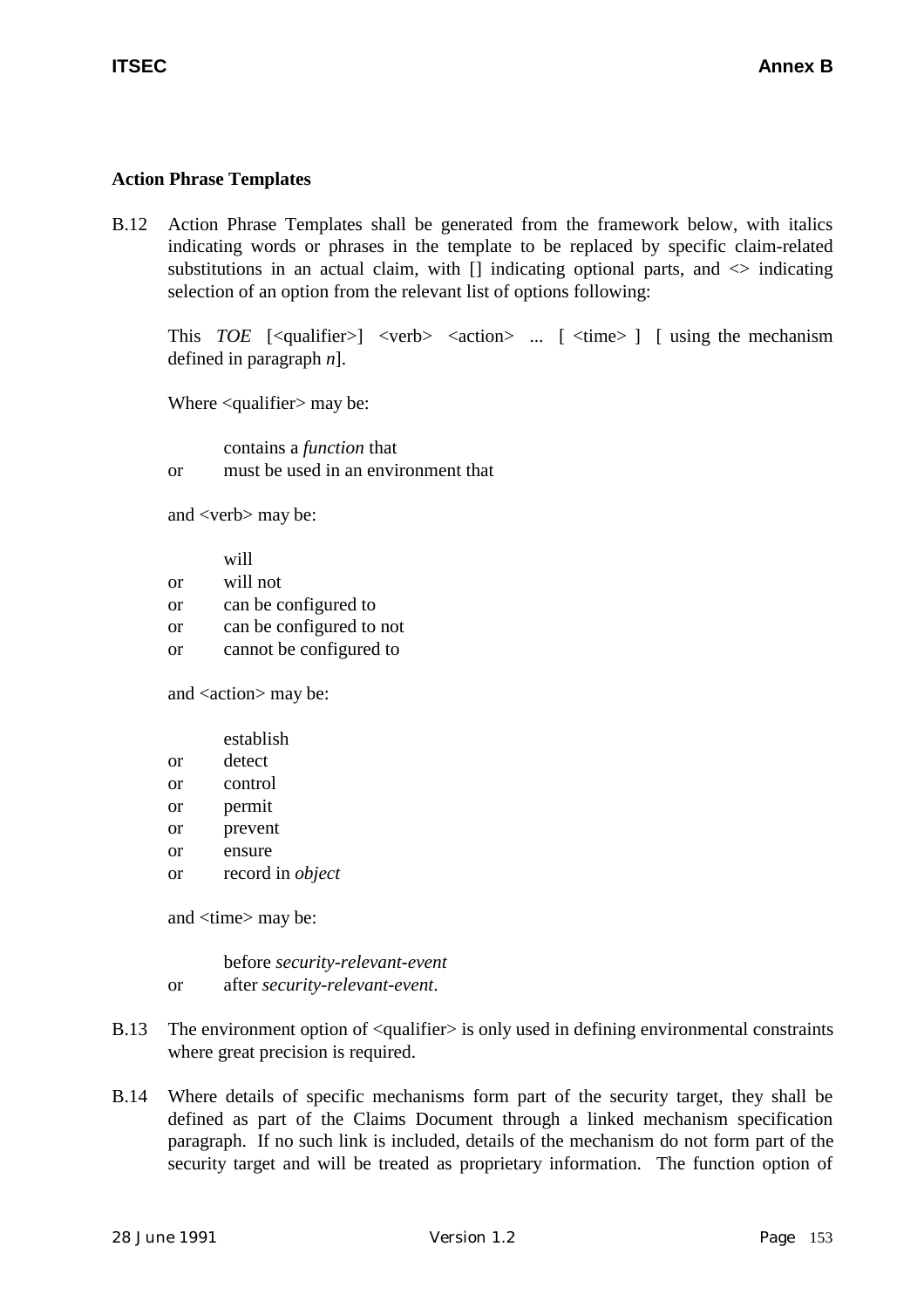$\alpha$   $\alpha$   $\beta$  is optional. It is used to name the particular product mechanism that implements a particular claim. This name is included purely for explanatory purposes.

B.15 Some example Action Phrase templates are:

This product will ensure ...

This product contains an audit utility that will establish ...

This product can be configured to permit ...

This product must be used in an environment that will prevent ...

This add-in board will record in its audit trail ...

This product will prevent ... before completion of secure startup.

#### **Target Phrases**

- B.16 The permitted set of Target Phrases is as follows, with [] indicating optional parts of the phrase:
	- 1 ... *audit-information* concerning *security-relevant-events*
	- 2 ... the identity of a *process* requested
	- 3 ... the identity of the *{user,process}* requesting a *process*
	- 4 ... the identity of the *{user,process}* requesting *access-type* to an *object*
	- 5 ... the identity of a *process* executed
	- 6 ... the rejection of a *process* request
	- 7 ... the identity of an *object* to which *access-type* was requested
	- 8 ... the identity of an *object* to which *access-type* was granted
	- 9 ... the identity of an *object* to which *access-type* was refused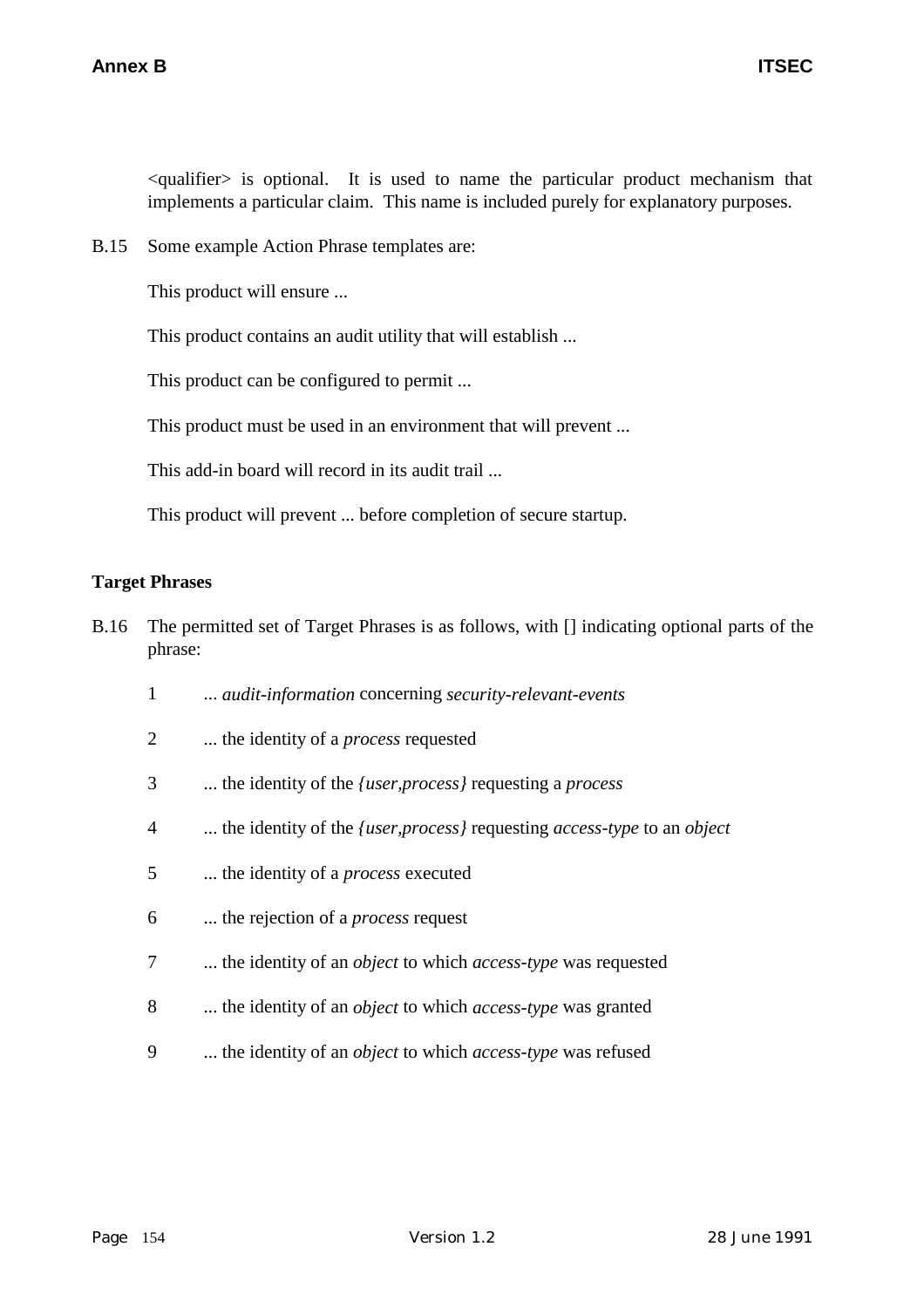- 10 ... the *access-set* of a *user*
- 11 ... the *access-set* of a *process*
- 12 ... the *access-set* of a *{user,process}*
- 13 ... the *access-set* of an *object*
- 14 ... the *access-type* granted to a *{user,process}* in respect of an *object*
- 15 ... *access-type* by *{user,process}* in respect of an *object*
- 16 ... the actions performed by a *{user,process}* in respect of an *object*
- 17 ... the *factors* affecting the *access-set* of a *user*
- 18 ... the *factors* affecting the *access-set* of a *process*
- 19 ... the *factors* affecting the *access-set* of a *{user,process}*
- 20 ... the *factors* affecting the *access-set* of an *object*
- 21 ... clearing of information from an *object*
- 22 ... the *security-attributes* of an *object*
- 23 ... the correctness of the *security-attributes* of an *object*
- 24 ... the *security-attributes* of an *object* formed by combining a number of *objects*
- 25 ... the *security-attributes* of a set of *objects* formed by partitioning a single *object*
- 26 ... the granting of *access-type* to an *object* cannot cause deadlock through *{user,process}es* using *access-type* to *objects*
- 27 ... the *{user,process}es* using *access-type* to an *object* which has caused deadlock
- 28 ... the granting of *access-type* to an *object* cannot cause livelock through *{user,process}es* using *access-type* to *objects*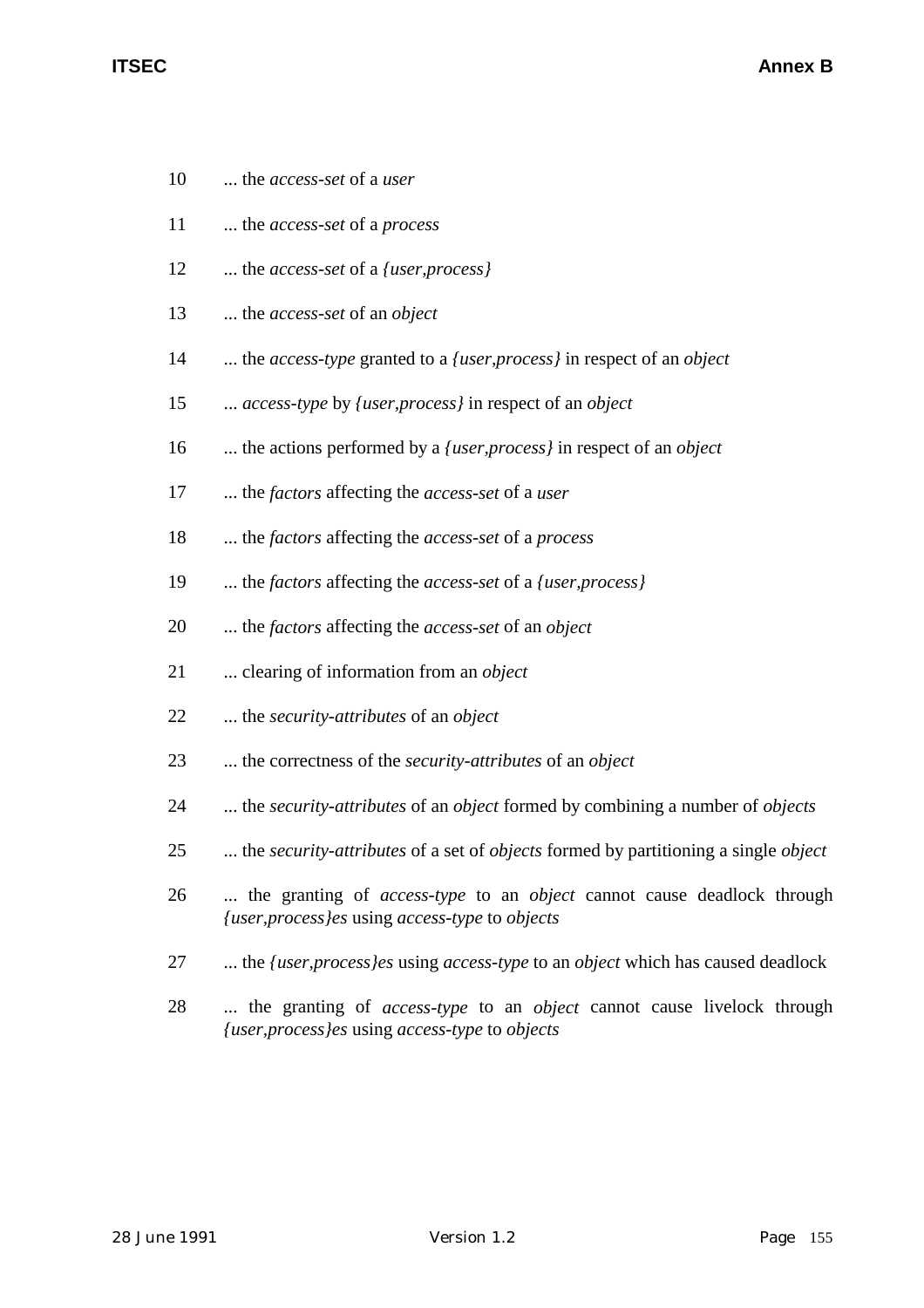- 29 ... the *{user,process}es* using *access-type* to an *object* which has caused livelock
- 30 ... *security-attribute* of *object* is identical to that of *object*
- 31 ... *claim* [not] to become time-critical
- 32 ... *claim* [not] to become accelerated or delayed
- 33 ... *claim* [not] to become time-dependent
- 34 ... *claim* [not] to be by-passed
- 35 ... *claim* [not] to be deactivated
- 36 ... *claim* [not] to be corrupted

# **Substitutions**

B.17 Substitutions shall be made for the following nouns/phrases *(italicised in the Action Phrase Templates and Target Phrases above)*:-

access-set; access-type; audit-information; claim; factors; function; n; object; product; process; security-attribute; security-relevant-event; user; {user,process}

- B.18 All substitutions shall be explained using natural language, either in a separate section of the Claims Document (see paragraph B.39 of this Annex), or immediately following the claim where the substitution is used.
- B.19 Some examples of possible substitutions are:-

| access-set        | replaced by | read/write access to I/O ports       |
|-------------------|-------------|--------------------------------------|
| access-type       | replaced by | read permission                      |
| access-type       | replaced by | read/write/delete permission         |
| audit-information | replaced by | date and time                        |
| audit-information | replaced by | terminal number                      |
| claim             | replaced by | (a cross-reference to another claim) |
| factors           | replaced by | number of incorrect responses        |
| function          | replaced by | password system                      |
| n                 | replaced by | (a paragraph number)                 |
| object            | replaced by | file                                 |
| object            | replaced by | resource control block               |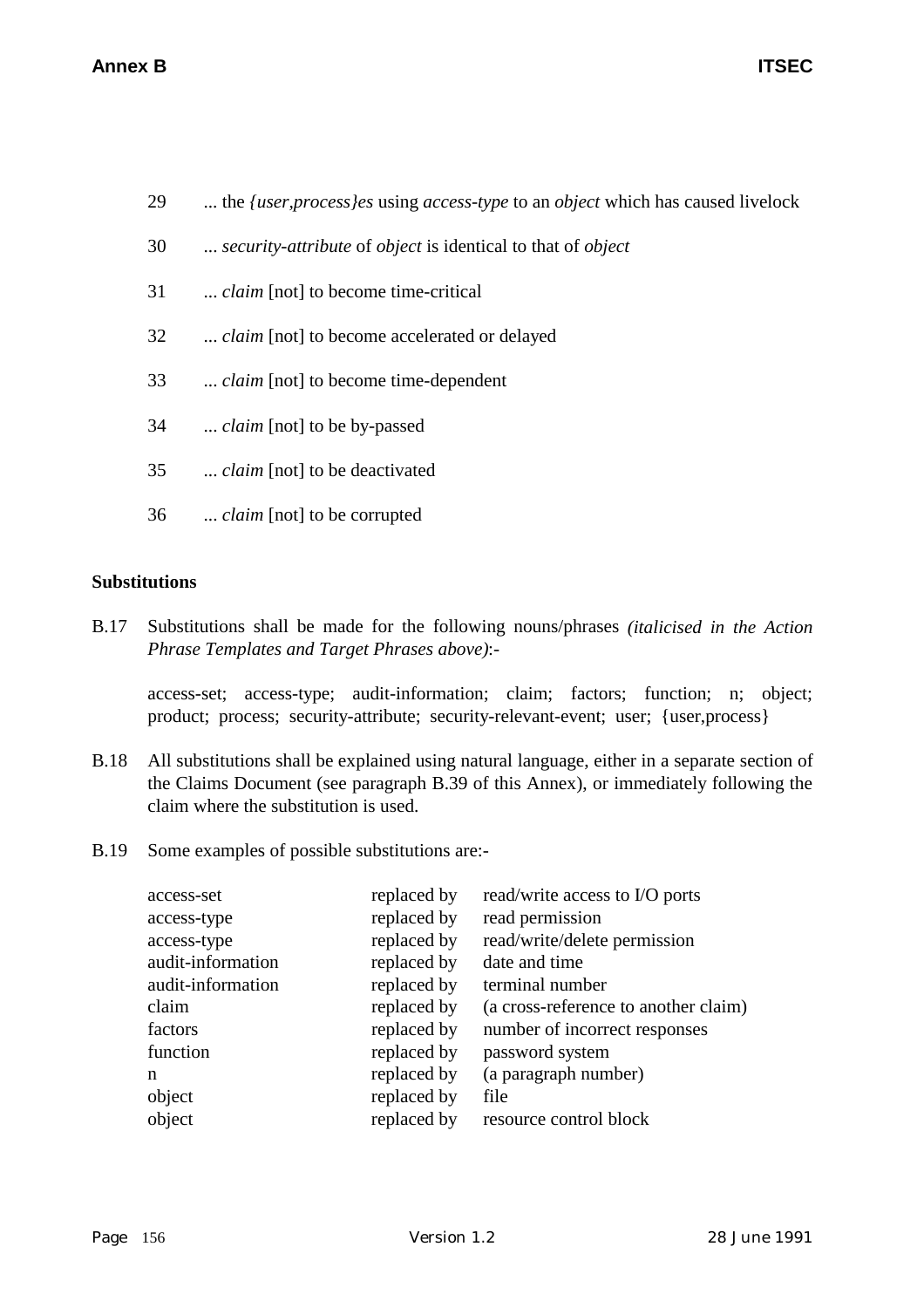| object                  | replaced by |                              | hard disc storage (i.e. a type of object) |
|-------------------------|-------------|------------------------------|-------------------------------------------|
| <b>TOE</b>              | replaced by |                              | operating system                          |
| <b>TOE</b>              | replaced by |                              | PC security board                         |
| process                 | replaced by |                              | unprivileged task                         |
| security-attribute      | replaced by |                              | integrity of data                         |
| security-attribute      | replaced by |                              | actual destination                        |
| security-attribute      | replaced by |                              | apparent source                           |
| security-relevant-event | replaced by |                              | attempted privilege violations            |
| security-relevant-event | replaced by | user logoff                  |                                           |
| security-relevant-event | replaced by |                              | change of security level                  |
| user                    | replaced by |                              | data entry clerk                          |
| user                    | replaced by |                              | security administrator                    |
| $\{user, process\}$     | replaced by | job (i.e. implying any user) |                                           |

- B.20 There are parts of the Action Phrases and Target Phrases which are in square brackets []; these are optional words or phrases which may be included or omitted as appropriate to the vendor's claim.
- B.21 Most noun and phrase substitutions are straightforward. However, some particular conventions exist and are explained below.
- B.22 The definition of an access-set depends on whether it is related to:
	- a) an object; in which case it represents the list of users, processes and {user,process}es, each with an associated access-type, able to use an object.
	- b) a process or a user or a {user,process}; in which case it represents the list of objects, each with an associated access-type, available to a user, a process or a {user,process}.
- B.23 Thus, access-set is a (notional) list of all the objects a user can access, together with what he can do to each one and via which processes, *or* a (notional) list of all the users who can access an object, via which processes and what they can do to it.
- B.24 Access-type is the series of ways of using an object and is vendor-defined. Typical examples of these are *create*, *read*, *write*, *delete*, *execute* or a combination of these or *none*.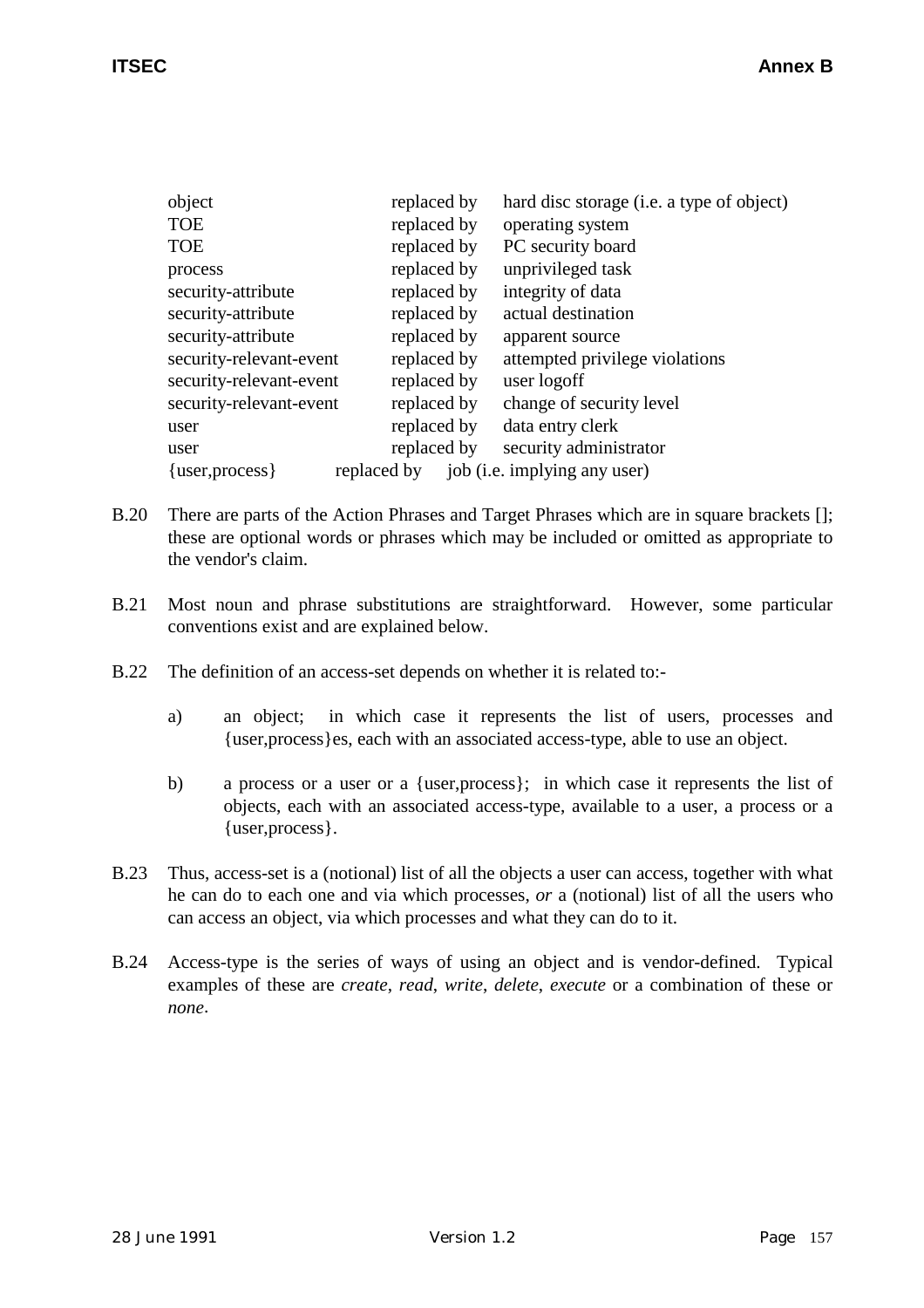B.25 As a specific example the set could be defined as:

- a) "Amend" allows a record to be updated but does not allow new records to be added to the file.
- b) "Create" allows new records to be added to the file but does not allow existing ones to be changed.
- d) "Delete" allows records to be removed from the file.
- e) "Execute" allows the file to be loaded into memory and then scheduled for running as a program.
- f) "Read" allows data in records to be copied to working storage.
- B.26 Many objects will possess identical security attributes. Thus if a claim will apply to all objects of a particular type the substitution will usually be best expressed in terms of the type of object, rather than by listing all possible objects of that type.

#### **Mechanisms**

- B.27 As part of a claim it is possible to include a description of the mechanism used to implement that claim. This is done through the "using" option of the claim's Action Phrase Template, by giving a reference to a paragraph in the Claims Document that specifies and/or explains the mechanism employed. Evaluation will then include confirmation that the stated mechanism is the mechanism used.
- B.28 Any appropriate method may be used to define or describe the mechanism, provided that the explanation is sufficient for evaluation to determine at the level of confidence corresponding to the targeted Evaluation Level:
	- a) the claimed mechanism is present in the product;
	- b) its operation matches the claimed specification;
	- c) it is the mechanism actually used to implement the claim.
- B.29 In many cases it may be easier and clearer to define a mechanism by reference to a published standard, or give a table of types of inputs and the corresponding results, rather than providing details of the algorithm employed using either natural language or a specification or programming language.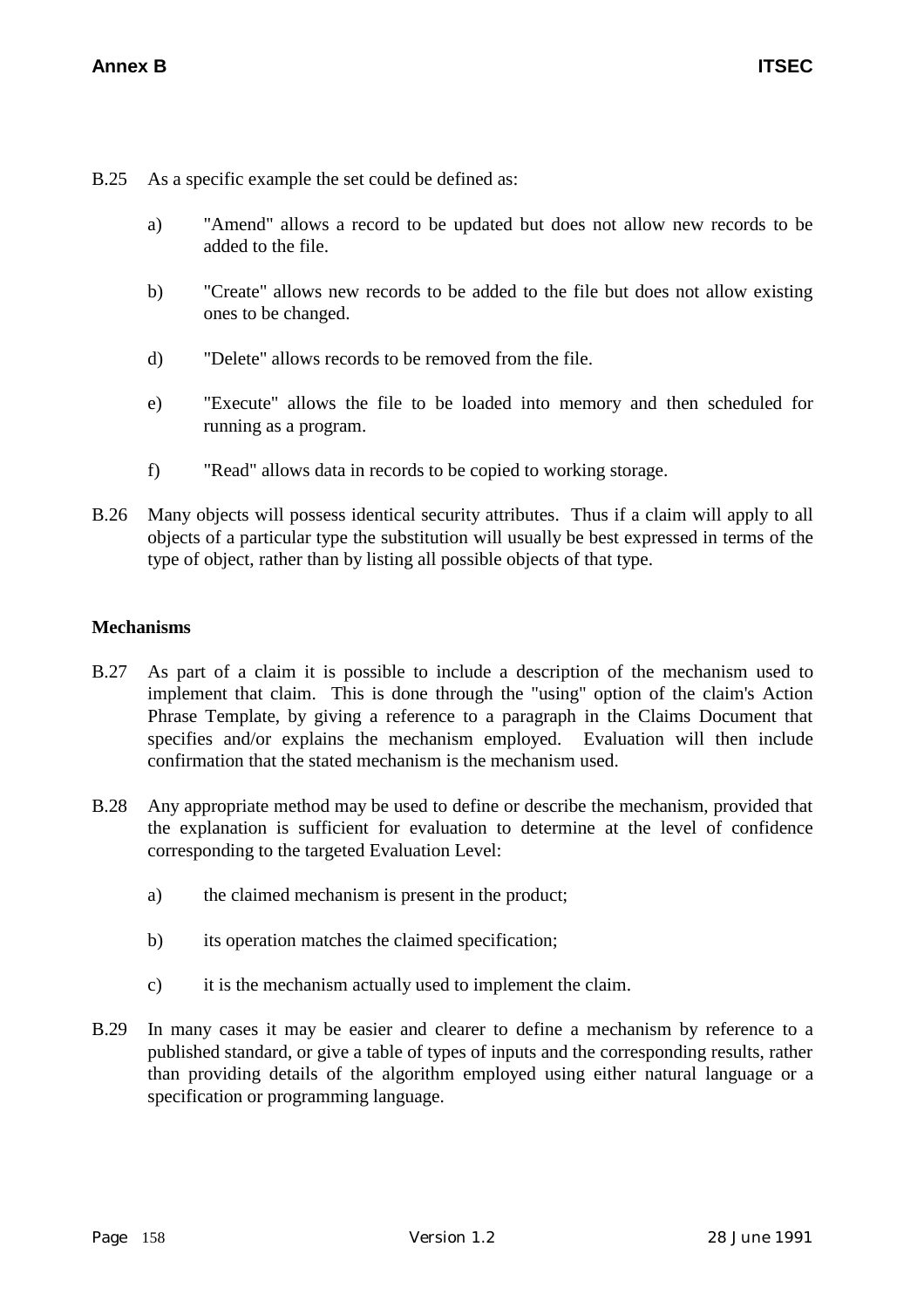# **Example**

B.30 As an example, the following Action Phrase Template may be generated using the rules specified:

This *TOE* will establish ...

where the word in italics can be replaced by a specific term.

B.31 Similarly, a Target Phrase may be selected such as:

... the identity of an *object* to which *access-type* was requested.

B.32 Putting these together gives:

This *TOE* will establish the identity of an *object* to which *access-type* was requested.

into which some possible substitutions are:

| add-in security board      | for |     | <b>TOE</b> |             |
|----------------------------|-----|-----|------------|-------------|
| any file                   |     | for |            | object      |
| write or delete permission |     | for |            | access-type |

B.33 Thus a complete claim could be:

This add-in security board will establish the identity of any file to which write or delete permission was requested.

B.34 Obviously this example is extremely artificial. In practice for real TOEs highly specific claims are made, often related to a particular real or assumed environment.

# **Claims Document Structure**

Use of Generic Headings for Functionality

- B.35 Claims shall be grouped under the Generic Headings set out in Chapter 2 of these criteria. Not all TOEs will make claims under all headings; where there are no claims made for a particular heading this shall be stated. Claims shall be included for any events or actions that are to be prevented.
- B.36 Table B.1 identifies Target Phrases which will often appear under particular Generic Headings. The table is intended for use as a general guide only; the flexibility of the Claims Language means that often other Target Phrases will also be appropriate.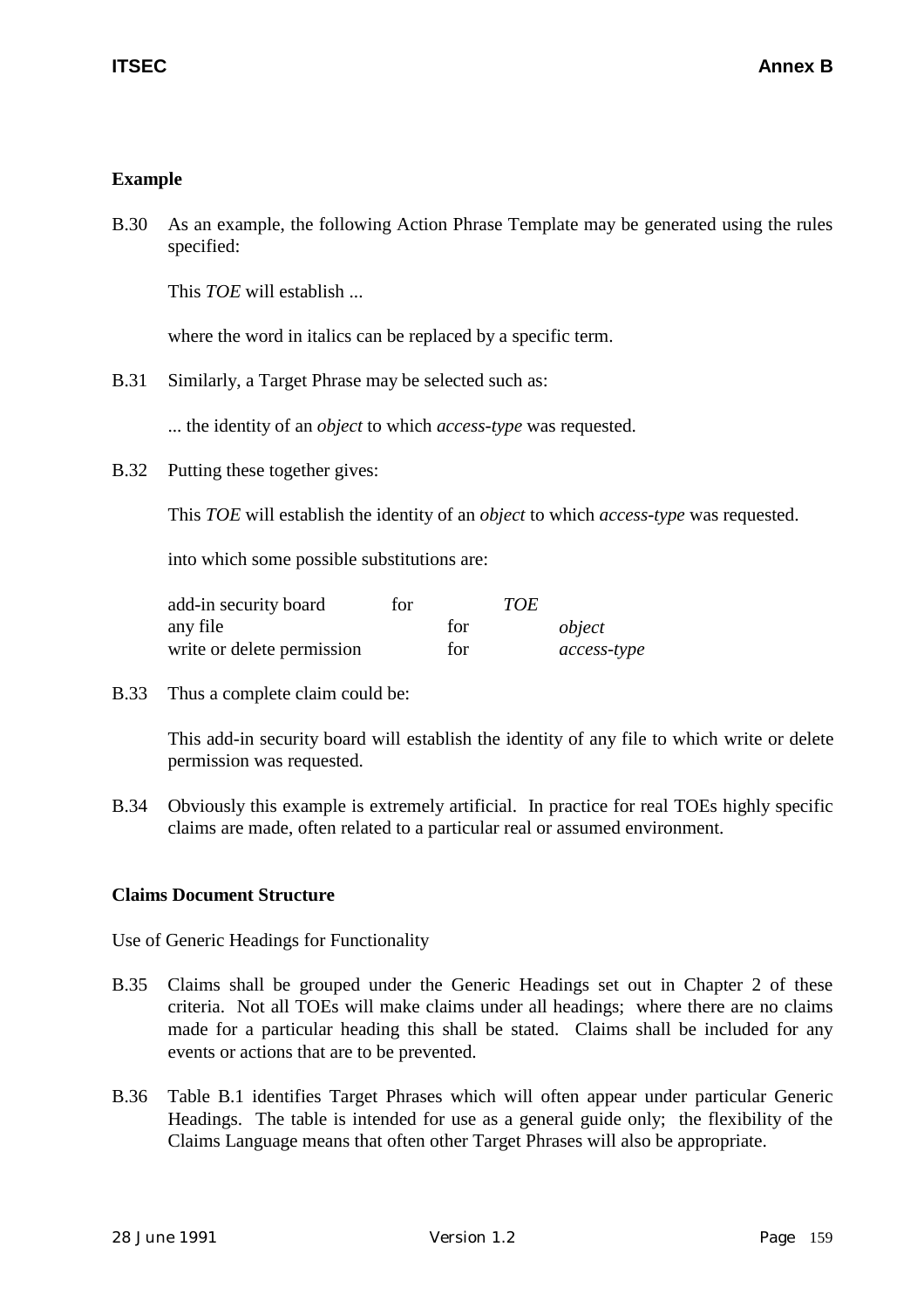B.37 Table B.2 cross-references Target Phrases to the possible substitutions they contain.

Layout of Claims Documents

- B.38 A security target using the Claims Language shall be set out using the following structure:
	- a) the security objectives of the target including any constraints or assumptions concerning the real or assumed environment of the TOE, set out as a Product Rationale (or in the case of a system, a System Security Policy);
	- b) an informal specification of the claims in natural language, or a reference to another document containing that informal specification (this may be a reference to a functionality class defined in informal style), and a correlation of these informal claims to the security objectives;
	- c) global substitutions;
	- d) claims under each Generic Heading in turn;
	- e) details of security mechanisms;
	- f) the claimed rating of the minimum strength of mechanisms;
	- g) the target evaluation level.
- B.39 Under the Global Substitutions heading any general substitutions used in the Action or Target Phrases of more than one claim shall be defined and explained.
- B.40 These substitutions shall be overridden where different (usually more specific) substitutions are given as part of particular claims.
- B.41 If the TOE relies upon properties of its real or assumed environment in order for it to function correctly, these shall be specified in the rationale or policy section of the Claims Document. Evaluation will assume that these constraints/assumptions will hold in actual use.
- B.42 Each such constraint/assumption shall be expressed either in natural language or in the Claims Language (using the Action Phrase environment qualifier). Where ambiguity exists (because natural language has been used) the evaluators will interpret such constraints/assumptions in a way that is consistent with other assumptions or claims.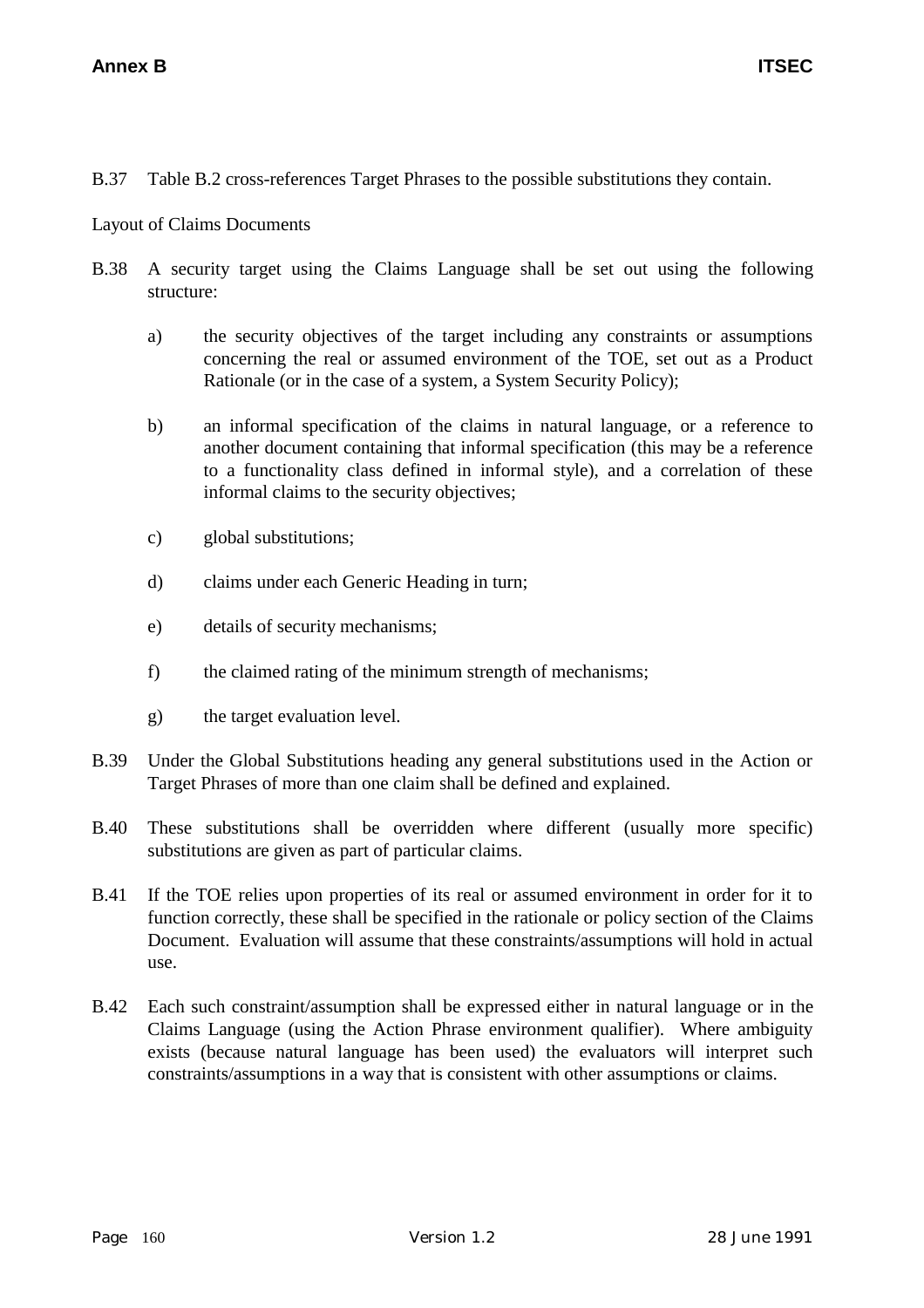- B.43 Some claims may remain valid even if a particular assertion is not true. Where this is the case, natural language shall be used to indicate which claims remain true when that assertion fails.
- B.44 An example of an assertion (expressed in natural language) is:

The RAM backup battery must not be removed from the security board or allowed to discharge below its minimum operating voltage.

Format of Individual Claims

B.45 Each substitution in the Action or Target phrases used to form a claim which is not identified and defined in the global substitutions section of the Claims Document must be defined and expressed in natural language immediately following the claim where it appears.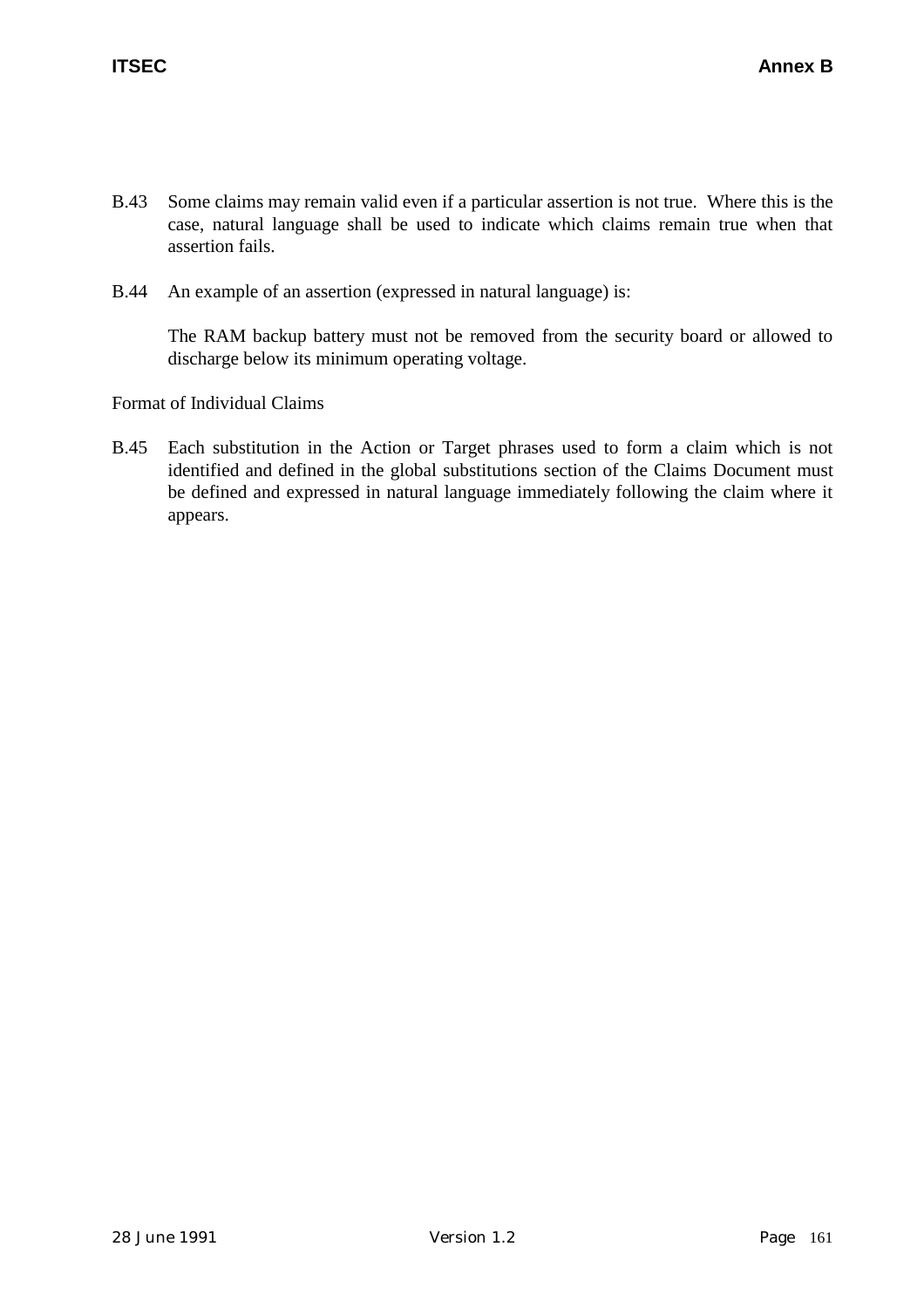# **Table B.1 Claims Target Phrases and Generic Headings**

|                |                                              | <b>Identification and Authentication</b><br><b>Access Control</b><br>Accountability<br>Audit |                           |       |  |                 |   |             |                           |
|----------------|----------------------------------------------|----------------------------------------------------------------------------------------------|---------------------------|-------|--|-----------------|---|-------------|---------------------------|
|                |                                              |                                                                                              |                           |       |  |                 |   |             |                           |
|                |                                              |                                                                                              |                           |       |  |                 |   |             |                           |
|                |                                              |                                                                                              |                           |       |  |                 |   |             | <b>Object Reuse</b>       |
|                |                                              |                                                                                              |                           |       |  |                 |   |             | Accuracy                  |
|                |                                              |                                                                                              |                           |       |  |                 |   |             | Reliability of Service    |
|                |                                              |                                                                                              |                           |       |  |                 |   |             | Data Exchange             |
|                |                                              |                                                                                              |                           |       |  |                 |   |             |                           |
| 1              | Audit information                            |                                                                                              | X X X                     |       |  | X X X X X       |   |             |                           |
| $\overline{c}$ | Identity of process requested                |                                                                                              | X X X X                   |       |  |                 |   |             | X X                       |
| 3              | Identity of $\{u,p\}$ requesting a process   |                                                                                              | X X X X                   |       |  |                 |   |             | X X                       |
| 4              | Identity of {u,p} requesting an object       |                                                                                              | X X X X                   |       |  |                 |   |             | X X                       |
| 5              | Identity of process executed                 |                                                                                              | X X X X                   |       |  |                 |   |             | X X                       |
| 6              | Rejection of process request                 |                                                                                              | X X X X                   |       |  |                 |   |             | X X                       |
| 7              | Identity of object requested                 |                                                                                              | X X X X                   |       |  |                 |   |             | X X                       |
| 8              | Identity of object granted                   |                                                                                              | X X X X                   |       |  |                 |   | X X X       |                           |
| 9              | Identity of object refused                   |                                                                                              | X X X X                   |       |  |                 |   |             | X X                       |
| 10             | Access-set of user                           |                                                                                              | $\mathbf X$               |       |  |                 |   |             | X                         |
| 11             | Access-set of process                        |                                                                                              | $\mathbf X$               |       |  |                 |   |             | X                         |
| 12             | Access-set of {u,p}                          |                                                                                              | $\mathbf X$               |       |  |                 |   |             | X                         |
| 13             | Access-set of object                         |                                                                                              | $\boldsymbol{\mathrm{X}}$ |       |  |                 |   |             | X                         |
| 14             | Object access granted to {u,p}               |                                                                                              | X X X X                   |       |  |                 |   |             | X                         |
| 15             | Object access by {u,p}                       |                                                                                              | X X X X                   |       |  |                 |   |             | X                         |
| 16             | Object actions performed by {u,p}            |                                                                                              |                           | X X X |  |                 |   |             | X                         |
| 17             | Factors affecting user access-set            |                                                                                              | $\mathbf X$               |       |  |                 |   |             | X                         |
| 18             | Factors affecting process access-set         |                                                                                              | $\mathbf X$               |       |  |                 |   |             | X                         |
| 19             | Factors affecting {u,p} access-set           |                                                                                              | $\mathbf X$               |       |  |                 |   |             | X                         |
| 20             | Factors affecting object access-set          |                                                                                              | $\mathbf X$               |       |  |                 |   |             | X                         |
| 21             | Clearing information from object             |                                                                                              |                           |       |  | X               |   |             | X                         |
| 22             | Security-attributes of object                |                                                                                              |                           |       |  | X X X X X X X   |   |             | X                         |
| 23             | Correctness of security-attributes of object |                                                                                              |                           |       |  |                 | X |             | X                         |
| 24             | Security-attributes of combination object    |                                                                                              | X                         |       |  |                 | X |             | X                         |
| 25             | Security-attributes of partitioned object    |                                                                                              | $\mathbf X$               |       |  |                 | X |             | X                         |
| 26             | Granting access causes no deadlock           |                                                                                              |                           |       |  |                 |   | X           | $\mathbf{X}$              |
| 27             | Deadlock can be detected                     |                                                                                              |                           |       |  |                 |   | X           | $\boldsymbol{\mathrm{X}}$ |
| 28             | Granting access causes no livelock           |                                                                                              |                           |       |  |                 |   |             | X X                       |
| 29             | Livelock can be detected                     |                                                                                              |                           |       |  |                 |   |             | X X                       |
| 30             | Objects have identical security-attributes   |                                                                                              | X                         |       |  |                 | X |             | X                         |
| 31             | Time-critical claim                          |                                                                                              |                           |       |  |                 |   | $\mathbf X$ |                           |
| 32             | Accelerated or delayed claim                 |                                                                                              |                           |       |  |                 |   | X           |                           |
| 33             | Time-dependent claim                         |                                                                                              |                           |       |  |                 |   | X           |                           |
| 34             | By-pass claim                                |                                                                                              |                           |       |  | X X X X X X X X |   |             |                           |
| 35             | Deactivate claim                             |                                                                                              |                           |       |  | X X X X X X X X |   |             |                           |
| 36             | Corrupt claim                                |                                                                                              |                           |       |  | X X X X X X X X |   |             |                           |
|                |                                              |                                                                                              |                           |       |  |                 |   |             |                           |